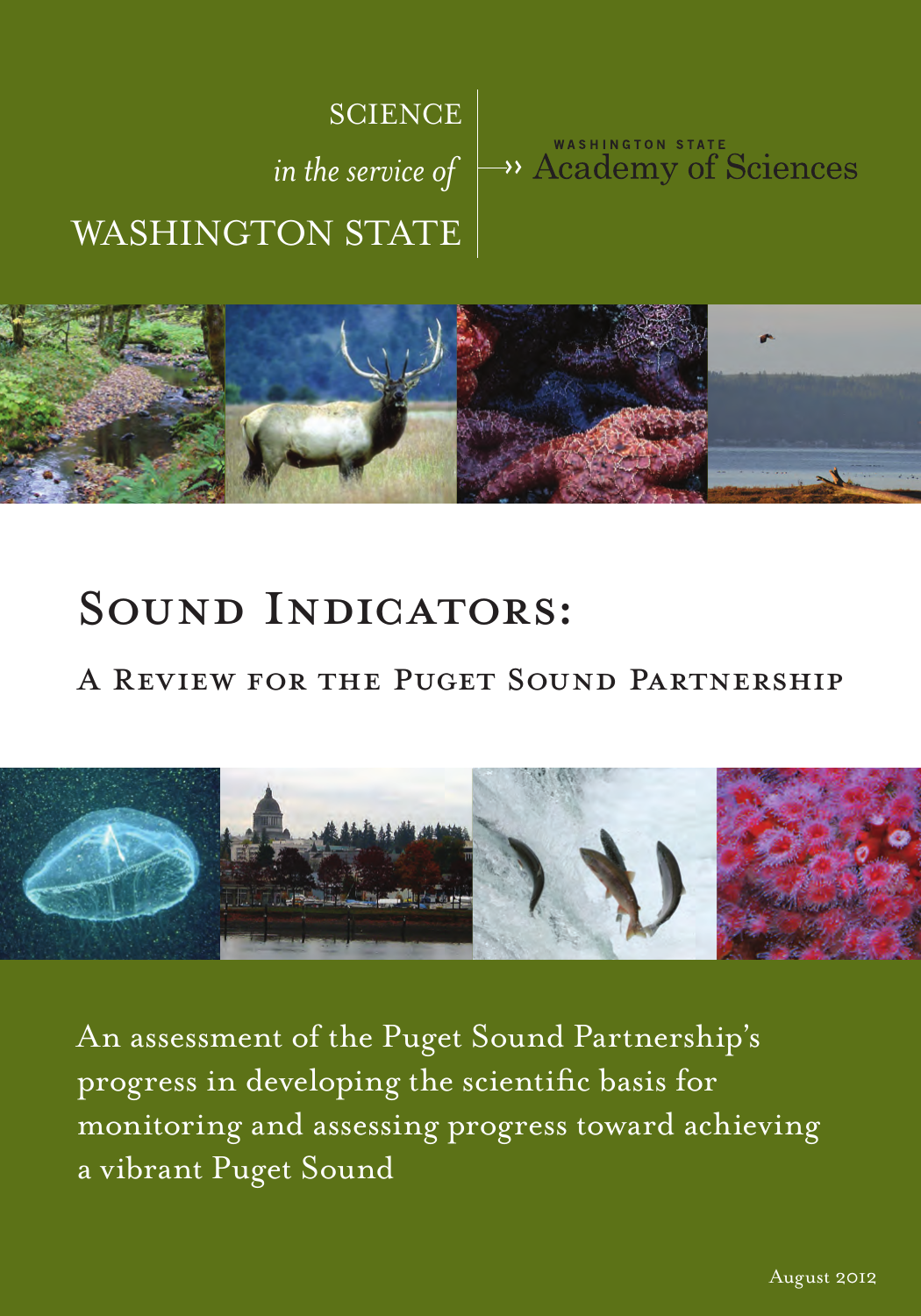Washington State Academy of Sciences Committee on Puget Sound Indicators

# Sound Indicators: A Review for the Puget Sound Partnership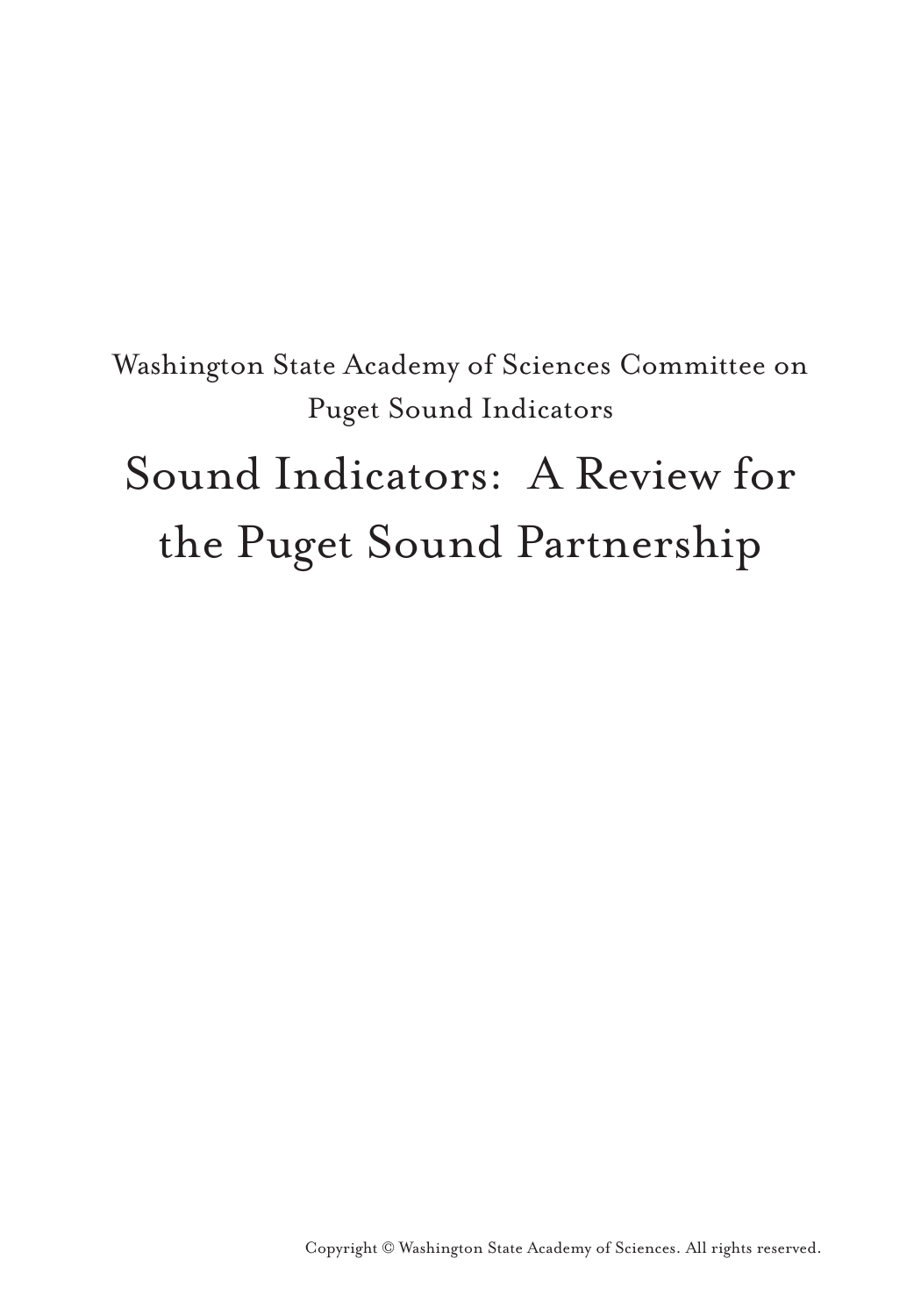# About the Washington State Academy of Sciences

The Washington State Academy of Sciences (WSAS) is an organization of Washington State's leading scientists and engineers dedicated to serving the state with scientific counsel. Formed as a working academy, not an honorary society, WSAS is modeled on the National Research Council. Its mission is two-fold:

> To provide expert scientific and engineering analysis to inform public policy making in Washington State, and

To increase the role and visibility of science in the state.

WSAS was formed in response to authorizing legislation signed by Governor Gregoire in 2005. Its 12-member Founding Board of Directors was recommended to the governor by the presidents of Washington State University and the University of Washington and duly appointed by the governor. In April 2007, WSAS was constituted by the Secretary of State as a private, independent 501(c)(3).

> Washington State Academy of Sciences 410 11th Avenue SE, Suite 205 Olympia, WA 98501 programs@washacad.org http://www.washacad.org (360) 534-2336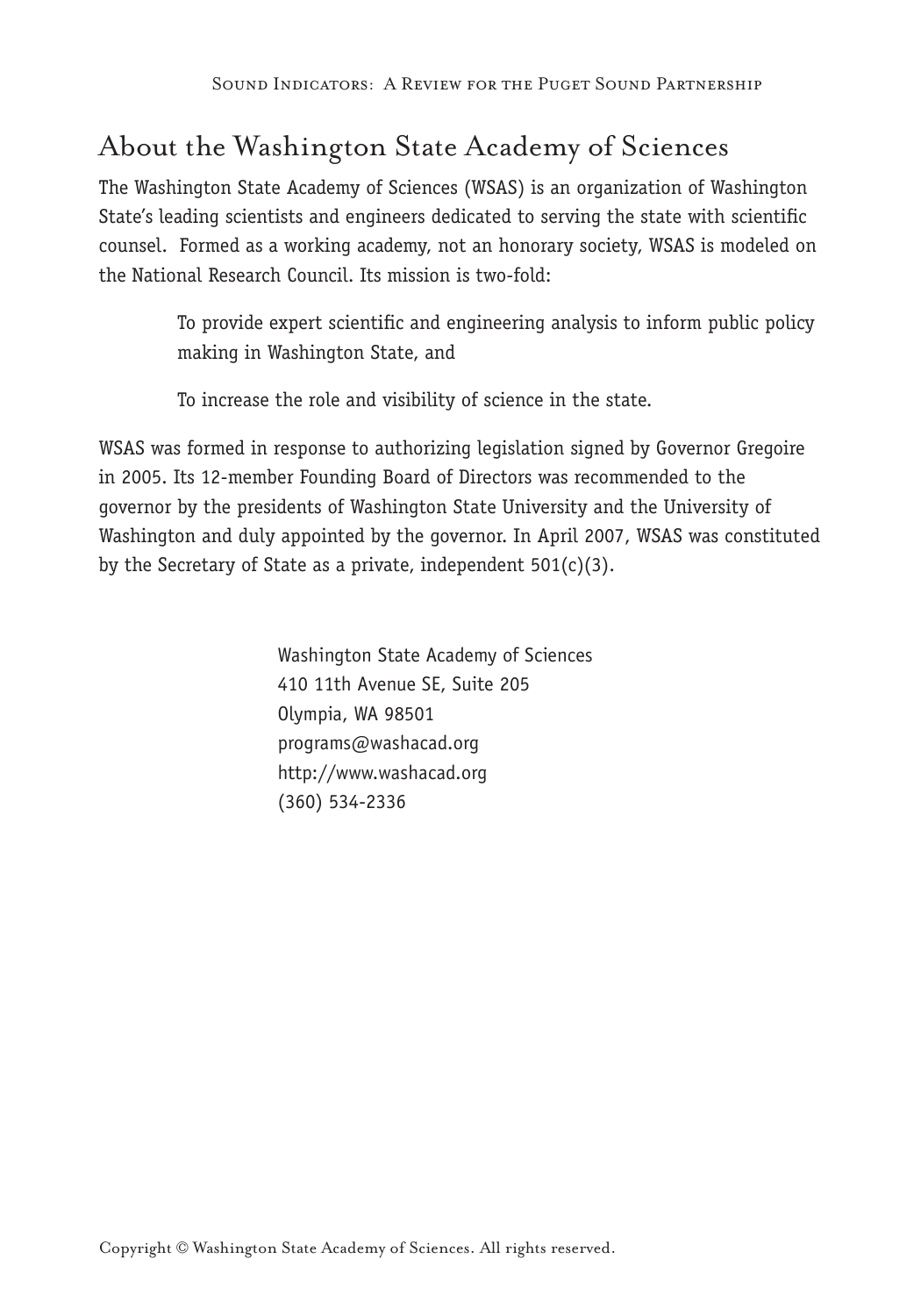# Sound Indicators: A Review for the Puget Sound Partnership

Review Committee

**Gordon Orians, Chair** University of Washington

**Megan Dethier** University of Washington

**Charles Hirschman** University of Washington

**Alan Kohn** University of Washington

**Duncan Patten** Montana State University

**Terry Young** Environmental Science Consultant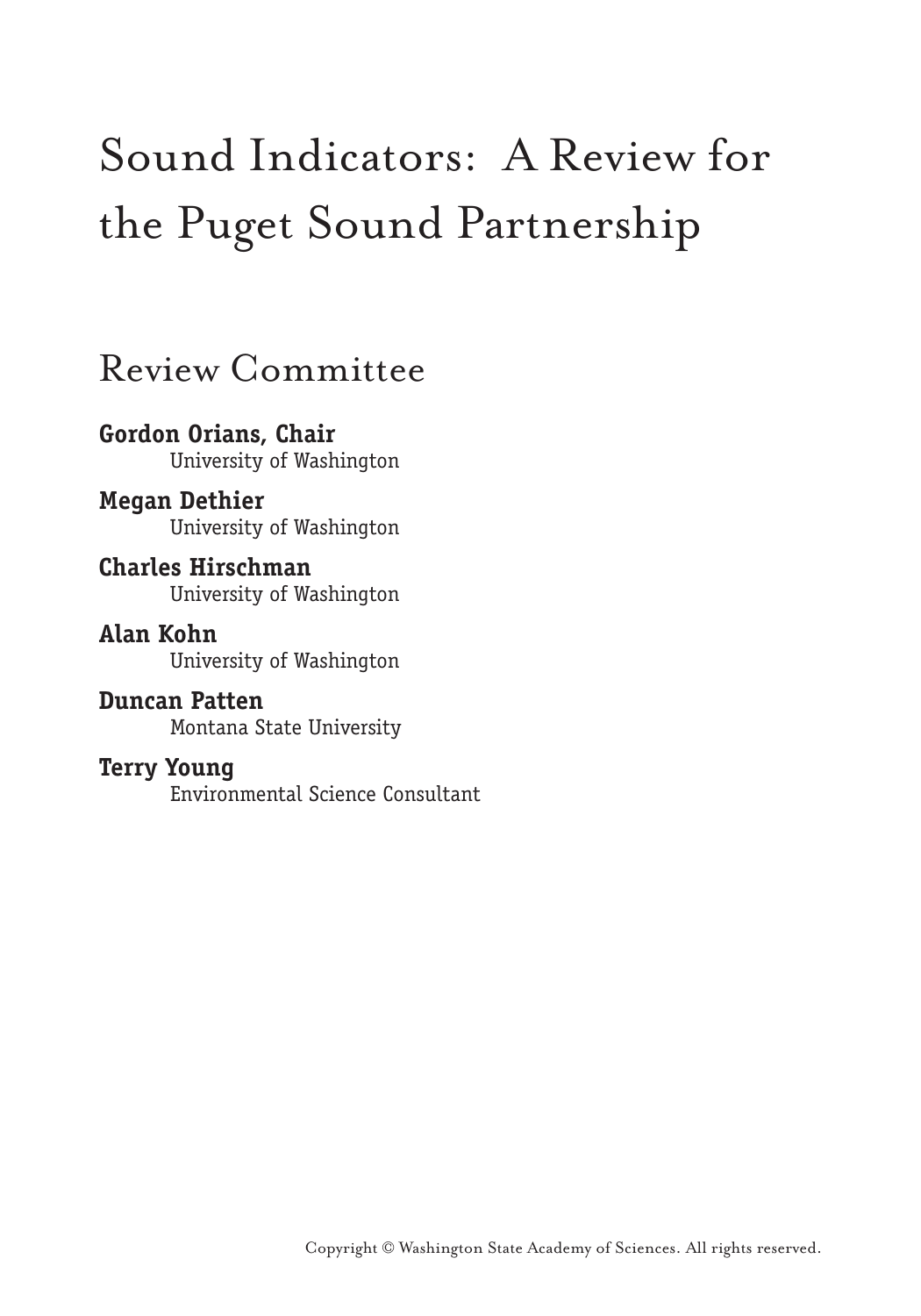Copyright © Washington State Academy of Sciences. All rights reserved.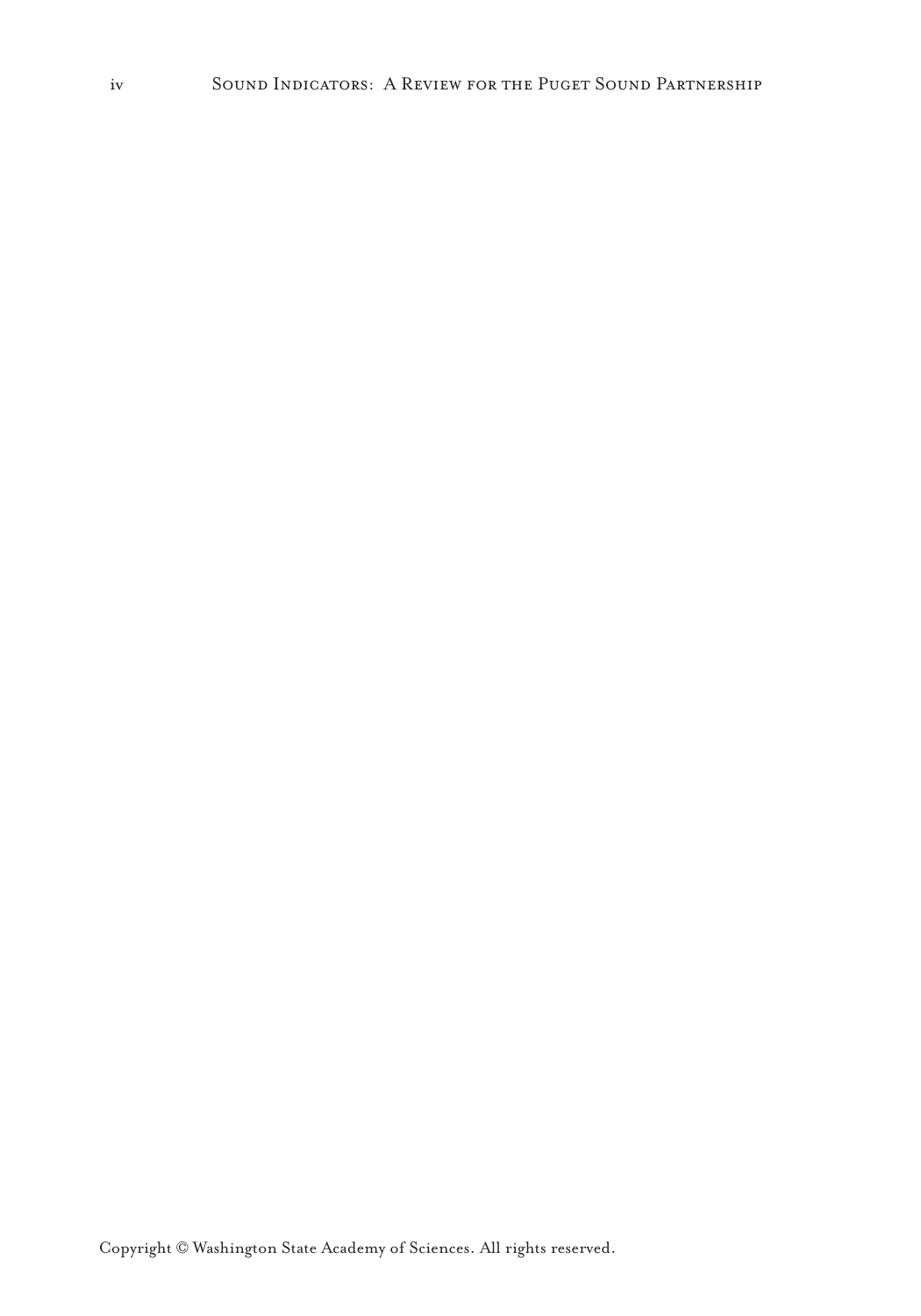# ACKNOWLEDGEMENTS

The work of the Washington State Academy of Sciences Committee on Puget Sound Indicators was greatly assisted by input from Ken Currens, Puget Sound Partnership (PSP) Science Director. He described and explained the processes by which the Puget Sound Science Panel produced its reports, and he assembled the documents the Committee was asked to evaluate. Martha Kongsgaard, Chair of the PSP Leadership Council, explained the Council's perspectives and goals. As it carried out its task, the Committee was supported by Bob Bates, Interim Executive Director of the WSAS, and Laurel le Noble. In addition to recording the activities of the Committee, Laurel ably oversaw publication of this report. The Committee benefitted from presentations by Phil Levin (NOAA), Tim Essington (University of Washington), Jacques White (Long Live The Kings), Chris Wilke (Puget Soundkeeper Alliance), and Tom Bancroft (People for Puget Sound).

v

A review and evaluation of a final draft of the report was overseen by the WSAS Report Review Committee, chaired by Anjan Bose. Five independent reviewers (Robert T. Paine, University of Washington; Jennifer Ruesink, University of Washington; Ronald Thom, Pacific Northwest National Laboratory; Stewart Tolnay, University of Washington; and Phillip Wandschneider, Washington State University) provided useful suggestions that the Committee incorporated into the final report.

The work of the Committee was supported by funds allocated to the WSAS by the State Legislature.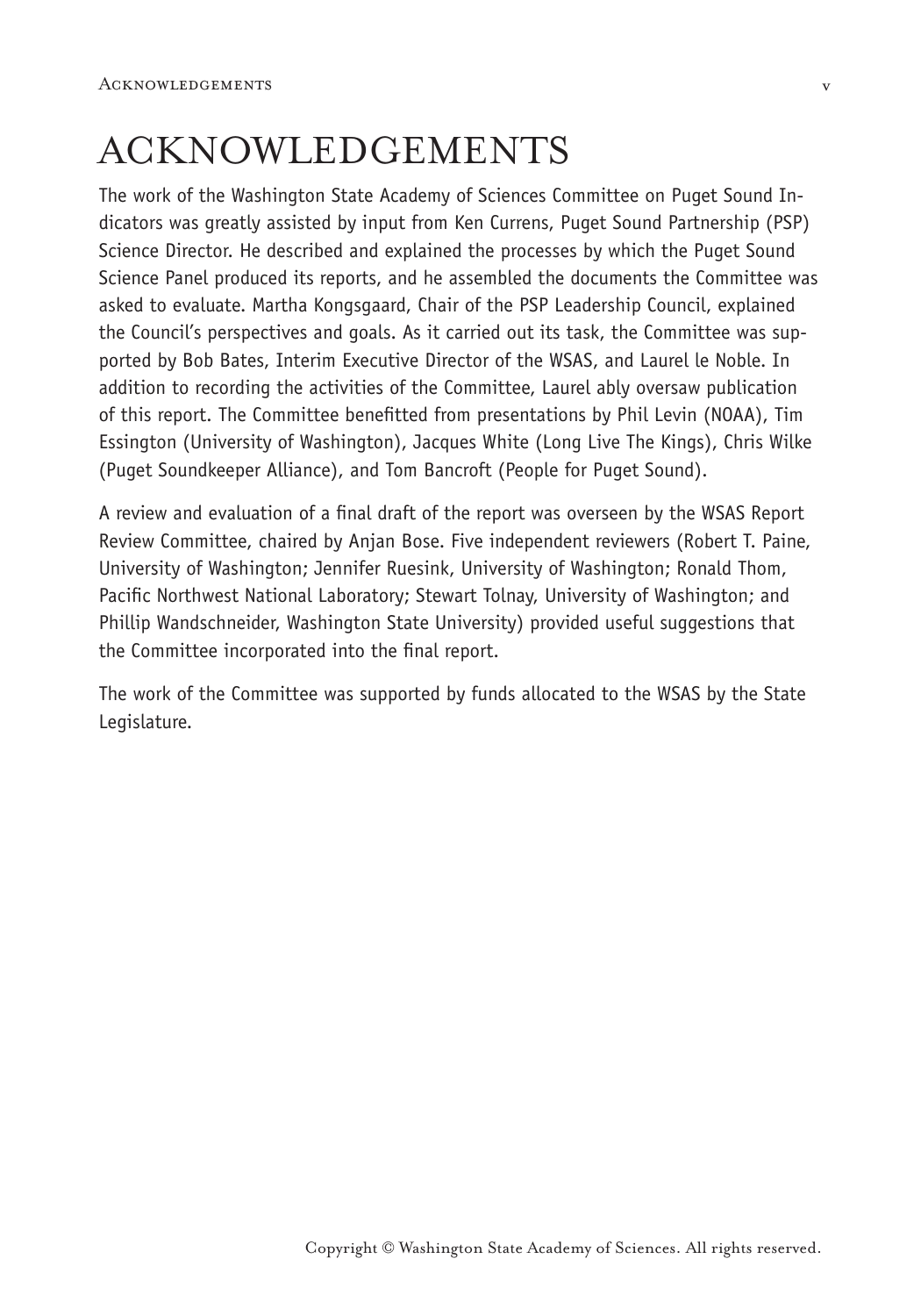Copyright © Washington State Academy of Sciences. All rights reserved.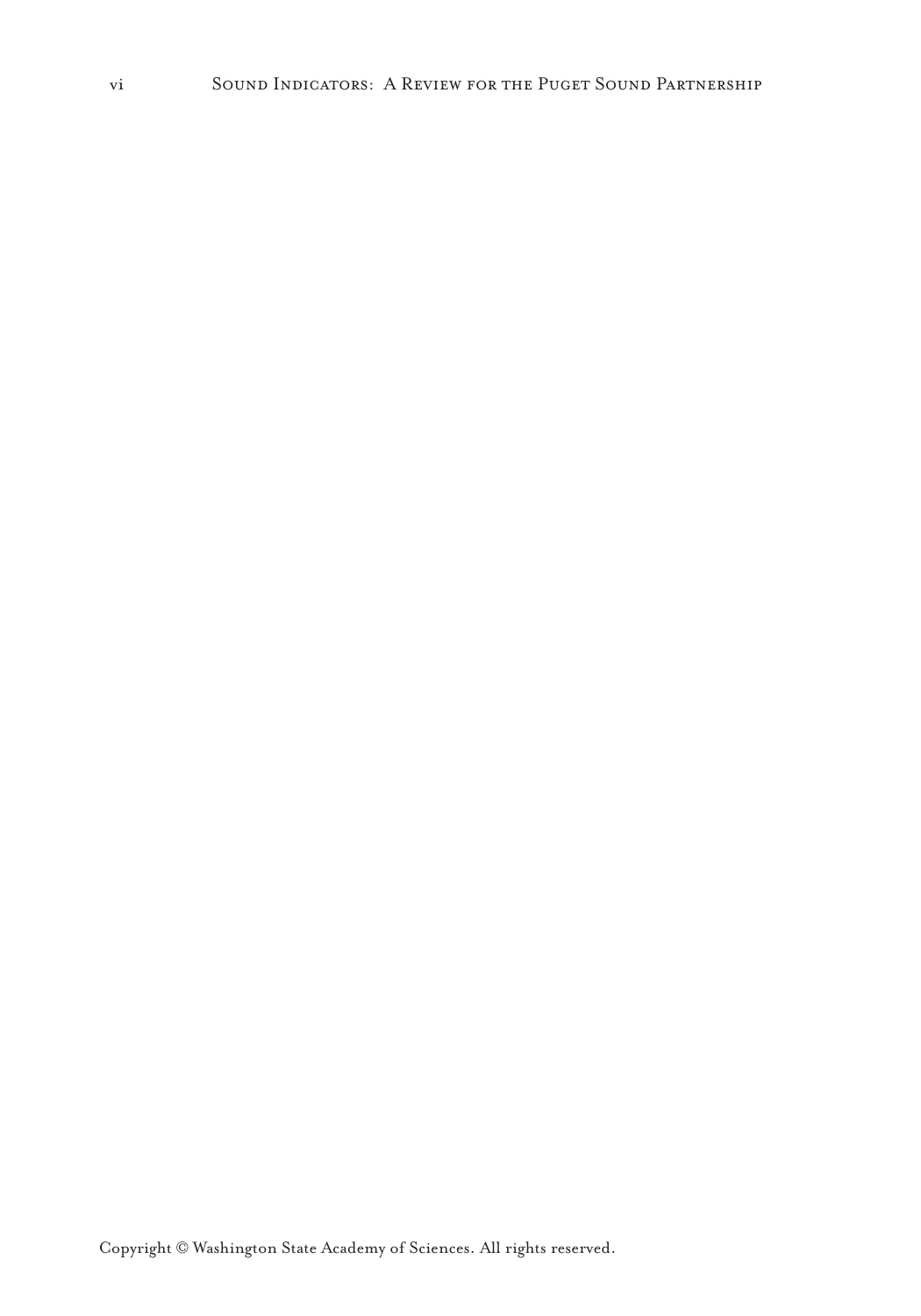# CONTENTS

| <b>Executive Summary</b>                                                                                                                                                                                                                                                                                                                                                                                                                                                   | $\mathbf{1}$                                       |
|----------------------------------------------------------------------------------------------------------------------------------------------------------------------------------------------------------------------------------------------------------------------------------------------------------------------------------------------------------------------------------------------------------------------------------------------------------------------------|----------------------------------------------------|
| I. Introduction                                                                                                                                                                                                                                                                                                                                                                                                                                                            | 7                                                  |
| I. A. What Are Indicators and Why Do We Need Them?                                                                                                                                                                                                                                                                                                                                                                                                                         | 8                                                  |
| I. B. Developing a Good Set of Indicators Is Genuinely Difficult                                                                                                                                                                                                                                                                                                                                                                                                           | 10                                                 |
| II. Creating an Indicator Set                                                                                                                                                                                                                                                                                                                                                                                                                                              | 13                                                 |
| II. A. Getting Started                                                                                                                                                                                                                                                                                                                                                                                                                                                     | 13                                                 |
| II. B. Conceptual Frameworks for Selecting a Set of Indicators<br>II. B. 1. Existing Conceptual Frameworks of Ecosystem Attributes<br>II. B. 2. Use of Conceptual Models                                                                                                                                                                                                                                                                                                   | 14<br>14<br>18                                     |
| II. C. Developing Indicators for Selected Attributes (Steps 1 Through 5)<br>II. C. 1. Characteristics of Good Indicators<br>II. C. 1. a. Determining Temporal and Spatial Scales<br>II. C. 2. Key Information for Describing Indicators<br>II. C. 3. Guidelines for the Use of Indicators<br>II. C. 3. a. Education<br>II. C. 3. b. Data Quality and Instrument Calibration<br>II. C. 3. c. Archiving and Data Access<br>II. C. 3. d. Expectations for an Indicator System | 21<br>21<br>23<br>23<br>24<br>24<br>25<br>25<br>26 |
| III. Evaluation of PSP Ecological Condition Indicators                                                                                                                                                                                                                                                                                                                                                                                                                     | 29                                                 |
| III. A. Overview of the PSP Indicator Selection Efforts                                                                                                                                                                                                                                                                                                                                                                                                                    | 29                                                 |
| III. B. Review of the Larger Set of Ecosystem Indicators                                                                                                                                                                                                                                                                                                                                                                                                                   | 31                                                 |
| III. C. Review of the Set of Dashboard Ecological Indicators                                                                                                                                                                                                                                                                                                                                                                                                               | 37                                                 |
| III. D. Review of Individual Dashboard Ecological Indicators<br>III. D. 1. Documentation                                                                                                                                                                                                                                                                                                                                                                                   | 43<br>43                                           |
| III. D. 2. Water Quality Indicators<br>III. D. 3. Marine and Terrestrial Species Indicators                                                                                                                                                                                                                                                                                                                                                                                | 45<br>54                                           |
| III. D. 4. Habitat Area, Pattern, and Condition                                                                                                                                                                                                                                                                                                                                                                                                                            | 60                                                 |
| III. D. 5. Synthesis of Dashboard Ecological Indicators                                                                                                                                                                                                                                                                                                                                                                                                                    | 65                                                 |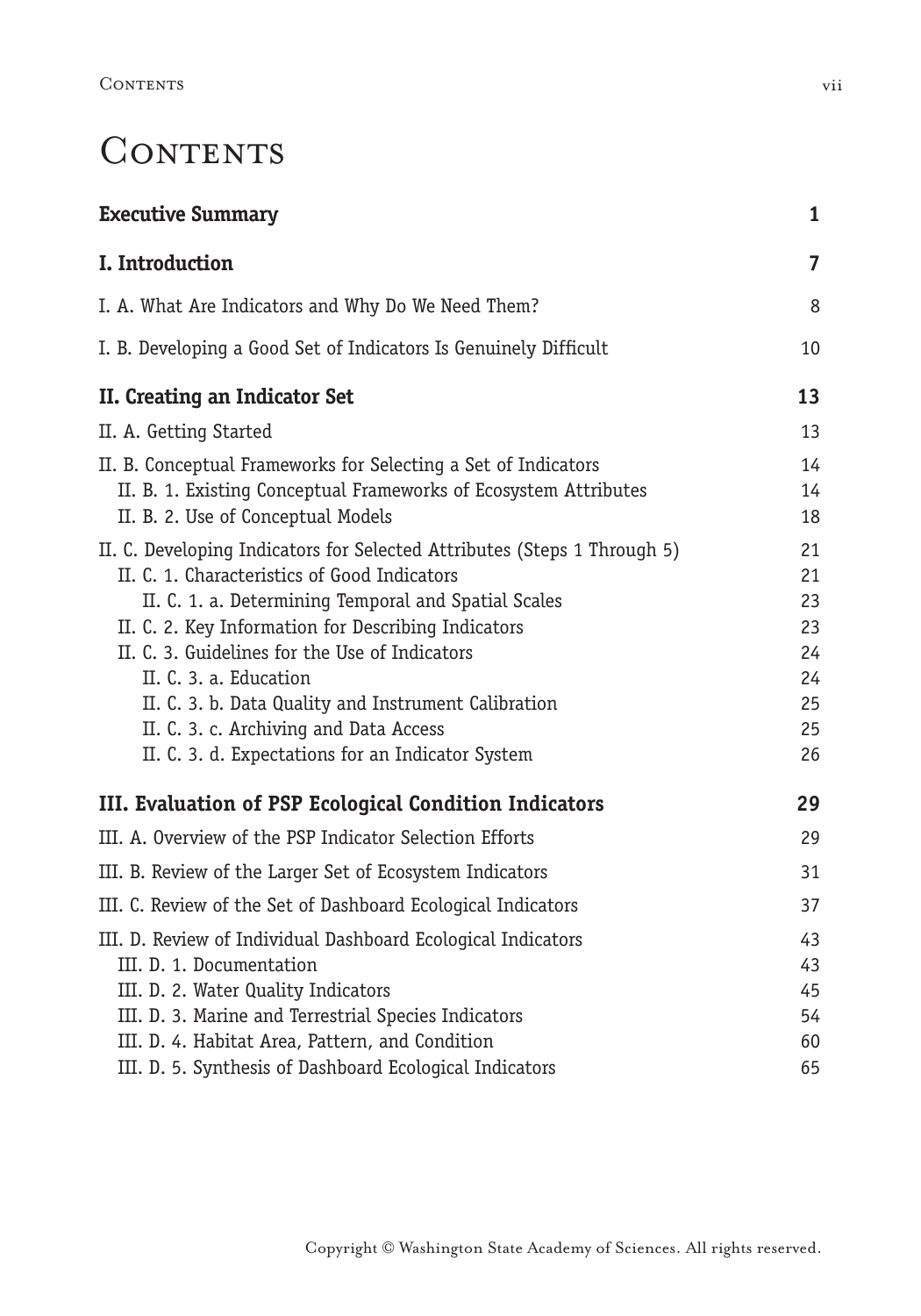| IV: Review of the Development of Social Indicators by the Puget Sound   |    |
|-------------------------------------------------------------------------|----|
| Partnership                                                             | 67 |
| IV. A. Introduction                                                     | 67 |
| IV. B. Conceptual Frameworks                                            | 68 |
| IV. C. Dashboard Social Indicators                                      | 72 |
| V. Missing Attributes and Indicators                                    | 77 |
| V. A. Extent                                                            | 77 |
| V. B. Productivity                                                      | 78 |
| V. C. Biodiversity                                                      | 78 |
| V. D. Sediment Delivery and Transport                                   | 80 |
| VI. Conclusions and Recommendations                                     | 83 |
| VI. A. Refine and Use in the Initial Dashboard                          | 88 |
| VI. B. Continue to Develop for Possible Use in the Dashboard            | 88 |
| VI. C. Do not Use in its Current Form                                   | 89 |
| VI. D. Add Indicators of Important Attributes Overlooked/Omitted by PSP | 89 |
| <b>References</b>                                                       | 91 |
| <b>Appendixes</b>                                                       |    |
| Review Committee Biographies                                            | 99 |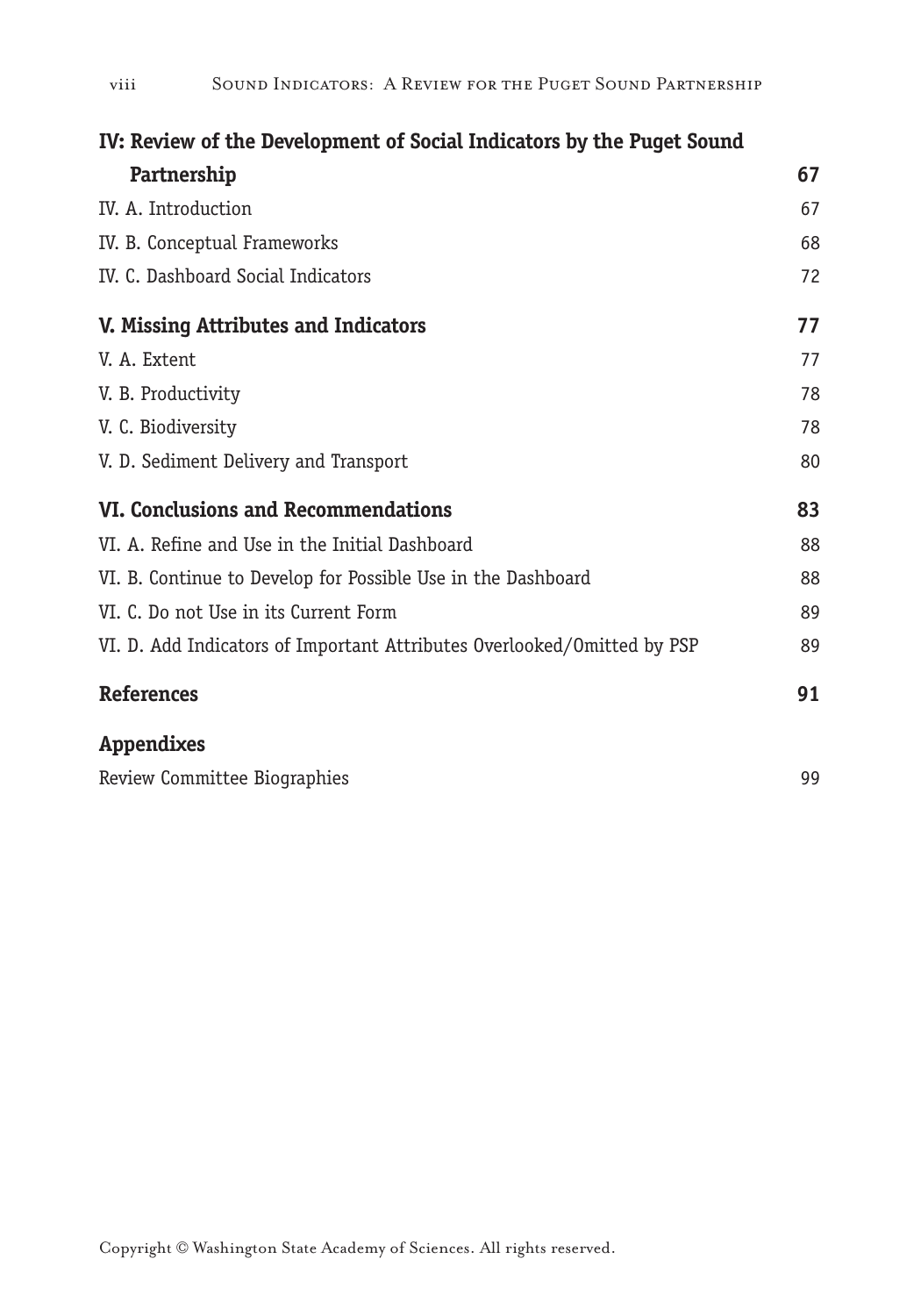# Tables and Figures

#### **TABLES**

| Table I.       | Comparison of three conceptual frameworks of ecosystem<br>structure and functioning.                                                                                | 17 |
|----------------|---------------------------------------------------------------------------------------------------------------------------------------------------------------------|----|
| Table 2.       | Framework for indicator selection in the "2009 State of the<br>Sound Report".                                                                                       | 34 |
| Table 3.       | Framework for indicator selection in the Puget Sound Science Update.                                                                                                | 36 |
| Table 4.       | Current Dashboard ecological indicators listed by goals, key attributes,<br>and more recently published descriptive categories.                                     | 41 |
| Table 5.       | Dashboard indicators initially recommended by the<br>Indicator Science Team listed by goals and key attributes.                                                     | 42 |
| <b>FIGURES</b> |                                                                                                                                                                     |    |
| Figure I.      | An example of a simple, general conceptual model for<br>Yellowstone National Park.                                                                                  | 18 |
| Figure 2.      | A general conceptual model for the diverse ecosystem components<br>affecting the nearshore zone of Puget Sound.                                                     | 19 |
| Figure 3.      | A conceptual model of factors that could affect the restoration of<br>forage fish in Puget Sound.                                                                   | 20 |
| Figure 4.      | The organizational framework for the PSP goal of "Food Webs."                                                                                                       | 21 |
| Figure 5.      | An example of the connections between biophysical and<br>human-based components of the Puget Sound ecosystem,<br>and between those components and human well-being. | 68 |
| Figure 6.      | A preliminary conceptual framework for indicators of human<br>well-being.                                                                                           | 70 |
|                |                                                                                                                                                                     |    |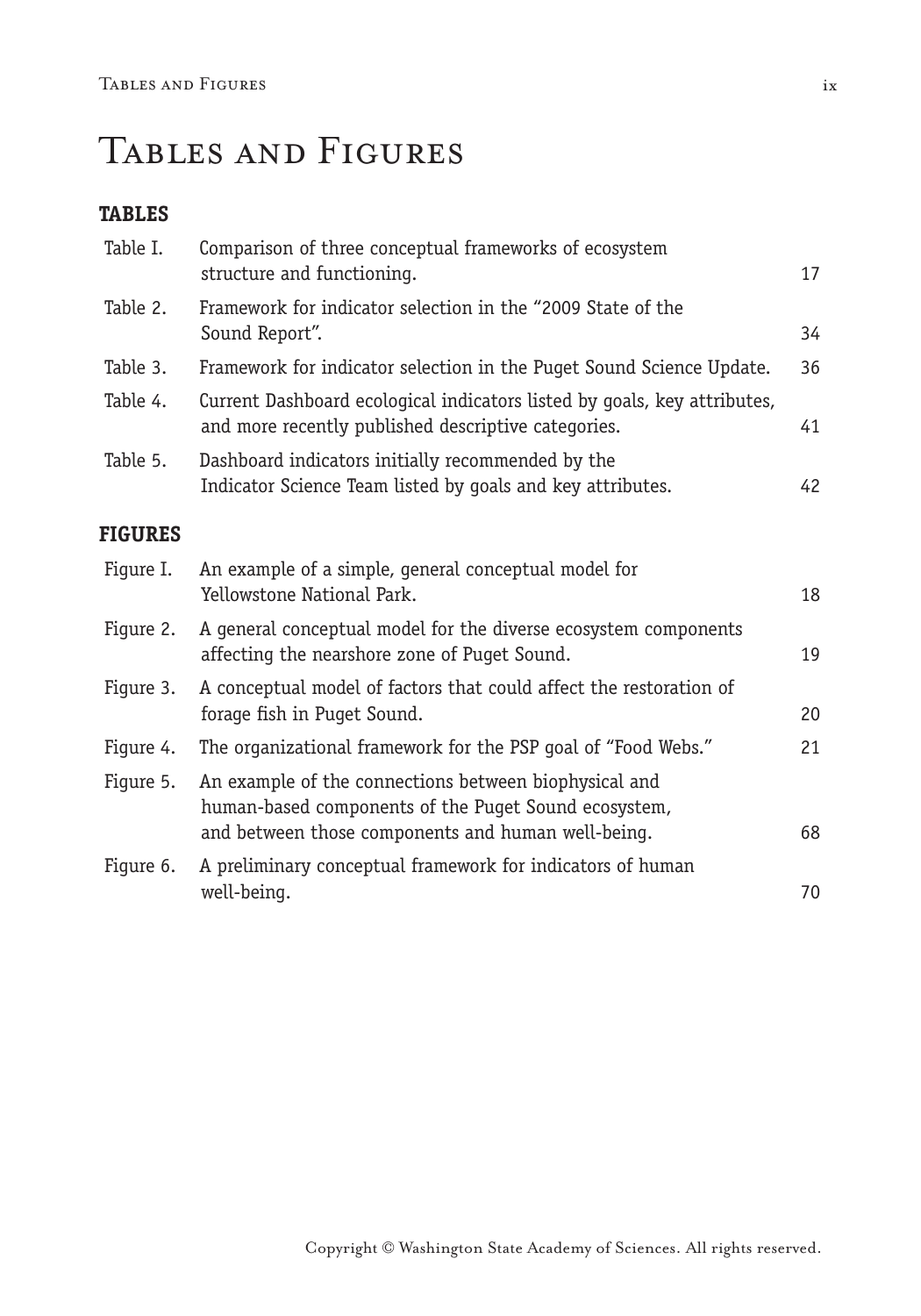SOUND INDICATORS: A REVIEW FOR THE PUGET SOUND PARTNERSHIP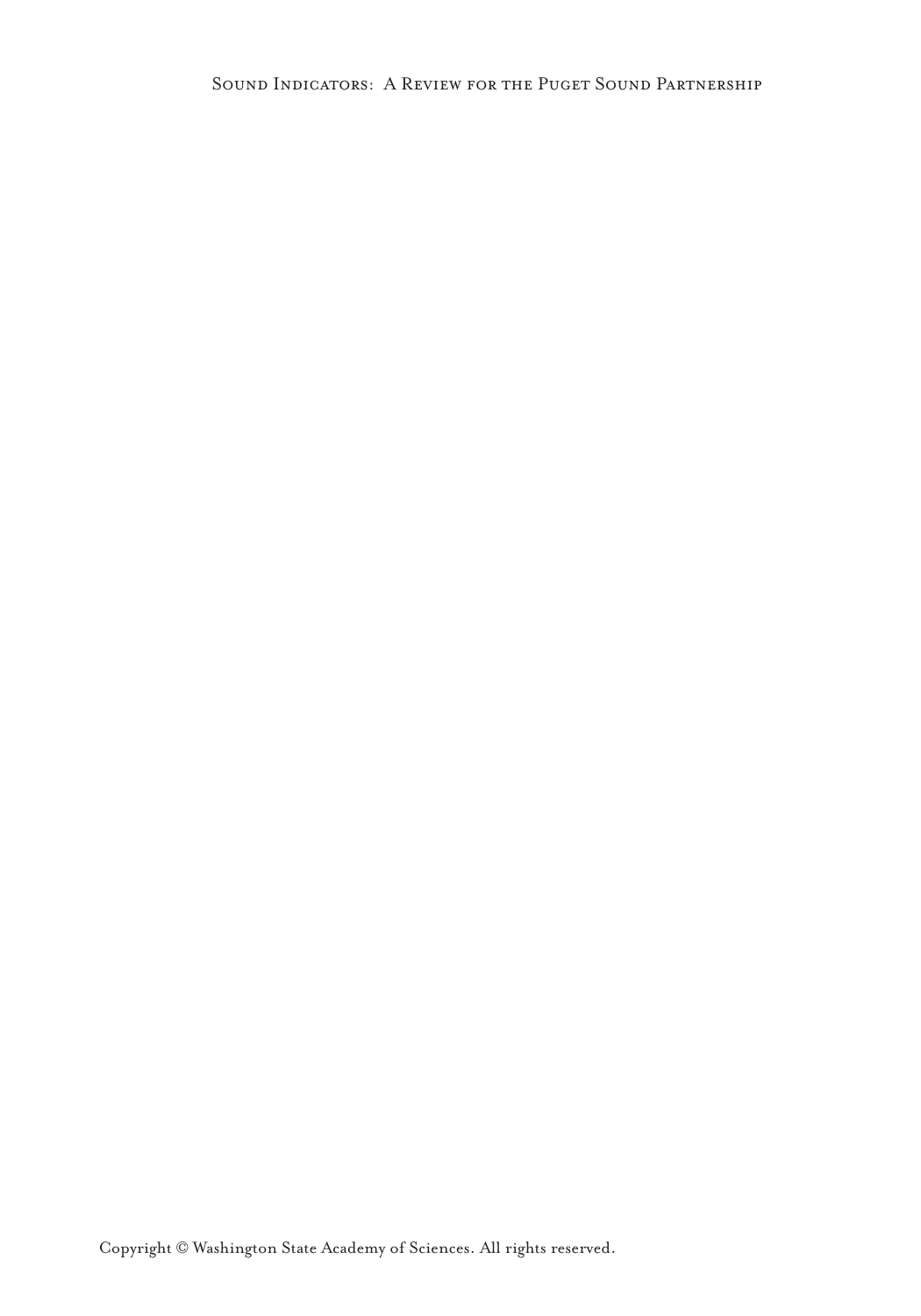# EXECUTIVE SUMMARY

The enabling legislation (Engrossed Substitute Senate Bill 5372) that created the Puget Sound Partnership (PSP) directed the PSP to develop an Action Agenda that is a "comprehensive schedule of projects, programs, and other activities designed to achieve a healthy Puget Sound ecosystem." The Action Agenda was to "include near-term and long-term benchmarks designed to ensure continuous progress needed to reach the goals, objectives, and designated outcomes by 2020." The Science Panel of the PSP was charged by PSP's Leadership Council with identifying an appropriate set of environmental indicators that would help efforts to accomplish the goal of restoring and maintaining a vibrant and productive Puget Sound ecosystem.

The enabling legislation that created the Washington State Academy of Sciences (Engrossed Senate Bill 5381) directed the WSAS to conduct ongoing independent reviews and assessments of the Puget Sound Partnership's progress in developing the scientific basis for achieving a vibrant Puget Sound. By the end of 2010, the PSP Science Panel's efforts had reached the stage where an independent review by the WSAS was timely and useful to help guide its future indicator development efforts. The PSP Science Panel asked the WSAS to evaluate the processes it used to develop a system of indicators of ecosystem condition, and human health and well-being. The WSAS was also asked to assess how well the individual indicators and the full set of indicators could function as the basis for guiding the PSP's future management efforts and for monitoring progress in improving the ecological condition of Puget Sound. This report is the response of the Committee convened by the WSAS to meet that request. The Committee's analysis is based on documents supplied to it by PSP on or before September 30, 2011.

Specifically, the WSAS was asked to evaluate whether the Puget Sound Partnership's current choice of indicators of ecosystem status, and of human health and well-being, meet the objectives defined by the Leadership Council, to evaluate the process by which individual indicators and the set of indicators were selected, and to recommend how the PSP might most effectively continue the process of refining and selecting indicators.

Indicators need to detect and report on changes at appropriate spatial and temporal scales without being overwhelmed by natural environmental variability. They need to yield reliable and useful numbers in the face of inevitable external perturbations. They should be able to accommodate technological changes so that meaningful status and trends can be identified even though measurement technologies change. The value of indicators increases with the time span over which they are maintained because it is difficult to detect and interpret trends in components of the environment and to know whether variations fall outside the "normal" range without long-term data.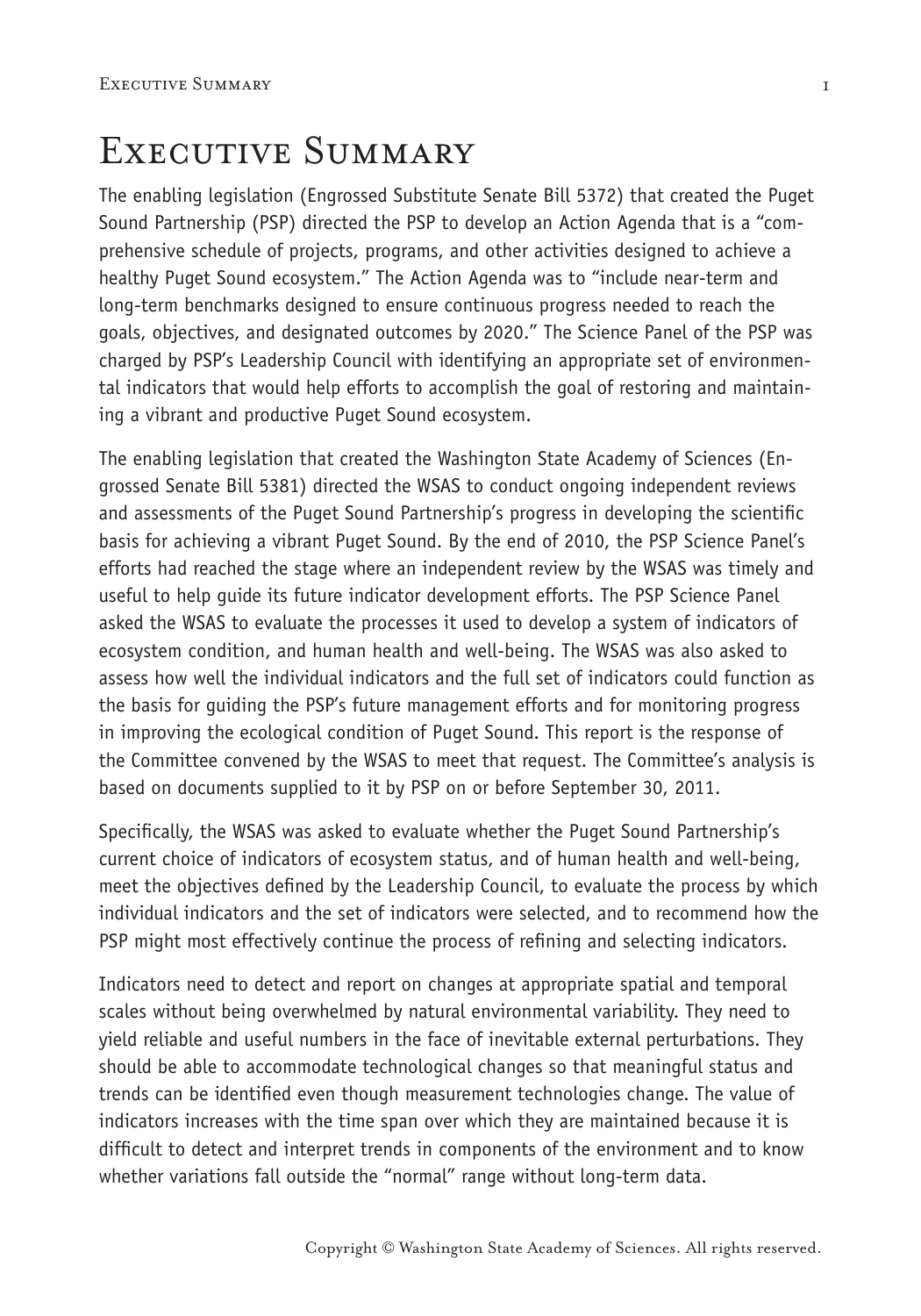Due perhaps to the challenging timeframes imposed by legislative mandates, the PSP's efforts overlapped in time and were not always internally consistent. No document exists that describes the development of the Dashboard indicator set and/or the criteria that were used to evaluate indicator characteristics. *The Committee recommends that the PSP use a stepwise procedure to improve its set of indicators: 1) develop a conceptual framework of the ecosystem that summarizes its major attributes, both structural elements and processes; 2) identify indicators that accurately represent each attribute, using an appropriate conceptual model or empirical association; 3) develop an appropriate metric for each indicator; 4) evaluate reliability of each indicator and metric; 5) avoid duplication of indicators; 6) and finally, reassess the resulting indicators to ensure that they represent all major attributes.* 

An effective indicator set should comprehensively but concisely represent current understanding of the condition and key functional processes of the focal system. Such an understanding can best be formed and expressed using a conceptual framework that includes the system's components and their dynamical interactions. This framework can guide the selection of indicators so that every key ecosystem attribute is represented by an indicator. O'Neill et al. (2008) categorized existing indicators and identified important ecological attributes for which no indicators were available and recommended the development of conceptual models to refine the process for choosing indicators. Later, Levin et al. (2011) provided a draft conceptual framework that again attempted to incorporate ecological science into the interpretation of the legislative goals. The Dashboard indicators, however, were selected with inadequate reference to this ecosystem-based conceptual framework. Failure to utilize a comprehensive conceptual framework led to many of the problems with the Dashboard indicator set. Following steps 1-6 outlined above could have avoided these problems. An unfortunate outcome of using a combination of flawed processes is that some important attributes are missing, some of the Dashboard indicators do not match the attributes they are supposed to represent, and the set of Dashboard indicators as a whole is skewed toward some attributes at the expense of others. In addition, insufficient attention was given to evaluating the specific metrics to be used for each indicator.

Due perhaps to the challenging timeframes imposed by legislative mandates, many of the efforts overlapped in time and took slightly different directions, resulting in a disjointed progression toward the ultimate choice of indicators. Nonetheless, significant progress has been achieved in a relatively short time.

*The Committee recommends that future refinement of the Dashboard indicator list be based on development and use of a comprehensive conceptual framework that describes the Puget Sound system and clearly identifies the key processes that determine its properties.* The PSP focused on indicators of the "state" (condition) of the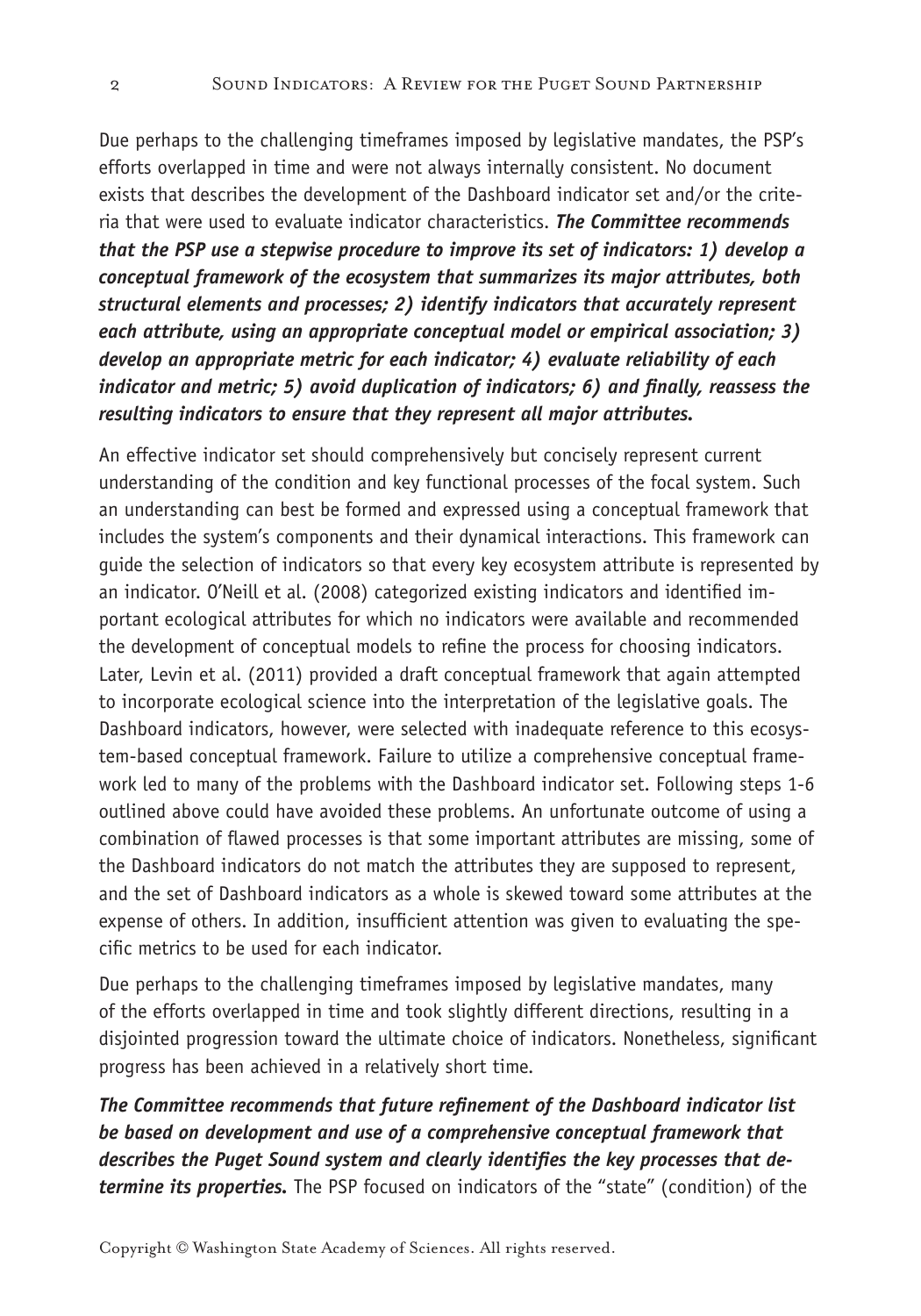ecosystem, which the Committee defines as indicators that reflect the structural, compositional, and functional elements of the system and that collectively provide a window into the condition of the system as a whole. The Committee supports this approach.

The PSP indicator-selection process initially used two approaches for deriving appropriate indicator categories. One came from the legislative goals; the other employed "targets" developed using the Open Standards methodology. However, neither approach covered the range of attributes necessary to adequately describe the system. Despite the analysis of Levin et al. (2011), which attempted to address some of these flaws, the Dashboard indicator list failed to include some ecologically significant attributes. Nevertheless, most of the Dashboard indicators would be appropriate if they were further refined. *The Committee offers the following recommendations to the PSP as it continues to refine the Dashboard:*

- $\triangleright$  To help implement the recommendation regarding the use of a conceptual *model, we suggest that the PSP fine-tune the framework created by Levin et al. (2011), using their "key attributes" and "relevant measures." This framework can be evaluated with reference to existing conceptual models of the Puget Sound ecosystem. The criteria used to evaluate individual indicators should be adjusted; gaps should be identified and filled.*
- G *All documents describing indicator sets should contain language that clearly describes the purpose served by each indicator, its role in the total set, and how to interpret any changes it reports.*

The development of indicators for human health and well-being has lagged behind efforts to develop ecological indicators. None of the current human dimension indicators relates clearly to quantifiable aspects of the state of the Sound. *The Committee recommends that:* 

- *1. The PSP use the conceptual model that we suggested and revise it appropriately to clearly show functional linkages between human actions, the condition of the Sound, and human well-being.*
- *2. Indicators chosen to represent human well-being include only concrete, measurable parameters that are clearly linked to resources provided by Puget Sound.*
- *3. The importance to human well-being be given a more central and unified focus in the development of Dashboard indicators.*
- *4. Although subjective elements (e.g., aesthetics, "existence value" of an ecosystem) are important parts of the connection between human well-being and*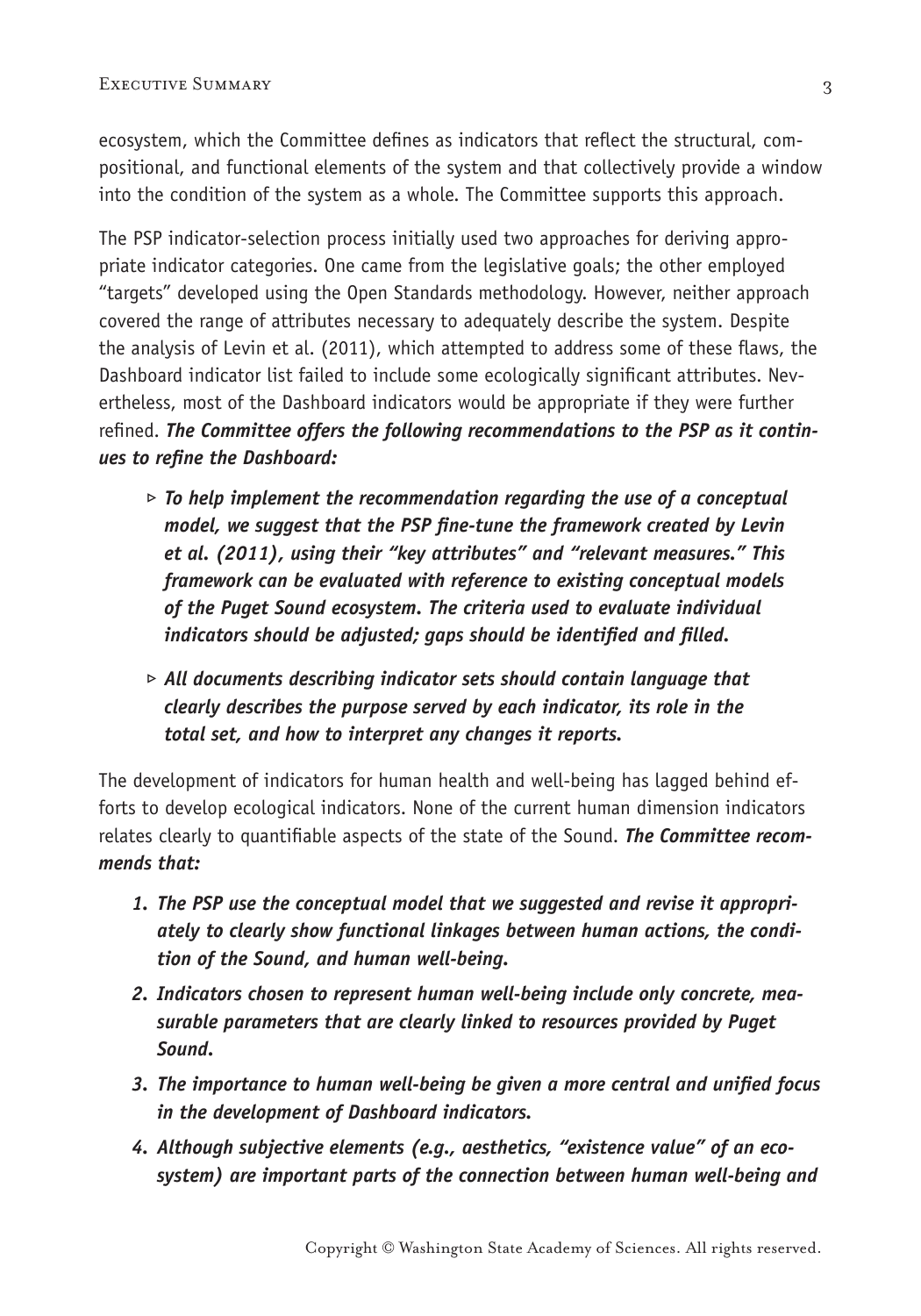## *Puget Sound, measuring subjective perceptions with a high degree of scientific reliability is problematic. We recommend use of established social science methods, such as willingness to pay higher taxes to ensure that Puget Sound is maintained for future generations, for this appraisal.*

The Committee found the documented process for selecting and evaluating the Dashboard indicators difficult to understand. Criteria were binned into "primary considerations," "data considerations," and "other," the latter including being readily understood by the public. Some of these criteria are inappropriate or are inappropriately weighted. For example, favoring currently popular indicators or indicators for which data are immediately available resulted in missing important parts of the functioning of the system. Some of the Dashboard indicators do not match the attributes they are supposed to represent. Although the PSP claimed to focus on indicators of the "state" of the ecosystem, the selection criteria used do not match that objective. For example, only indicators for which data were available survived the first cut; potentially valuable indicators were eliminated simply because no data were available to populate them. The weights given to the different criteria and then used to sum the scores for ranking indicators do not match their importance.

The Dashboard authors judged that the Dashboard should include indicators from each of four combinations of "sensitivity" (lagging versus leading) and "specificity" (diagnostic versus broadly informative). The four categories do not correspond to any key ecosystem attributes. *To rectify these problems the Committee, recommends that:*

- G *The criterion of "theoretically sound" has the highest weighting in choosing indicators.*
- $\triangleright$  The PSP adopt an approach that focuses on condition indicators that *describe the state of the ecosystem, rather than on management-driven indicators.*
- $\triangleright$  The PSP reassess the pool of indicators from which the final list was *selected, using only "primary" considerations as the basis for the initial screening.*
- $\triangleright$  The finally selected indicators be ones that can be disaggregated *to characterize geographical subunits of Puget Sound as well as the ecosystem as a whole.*
- $\triangleright$  Most indicators not be selected for their communication role. An *education program must be part of the development and use of an indicator system, but it should play only a minor role in the selection of indicators.*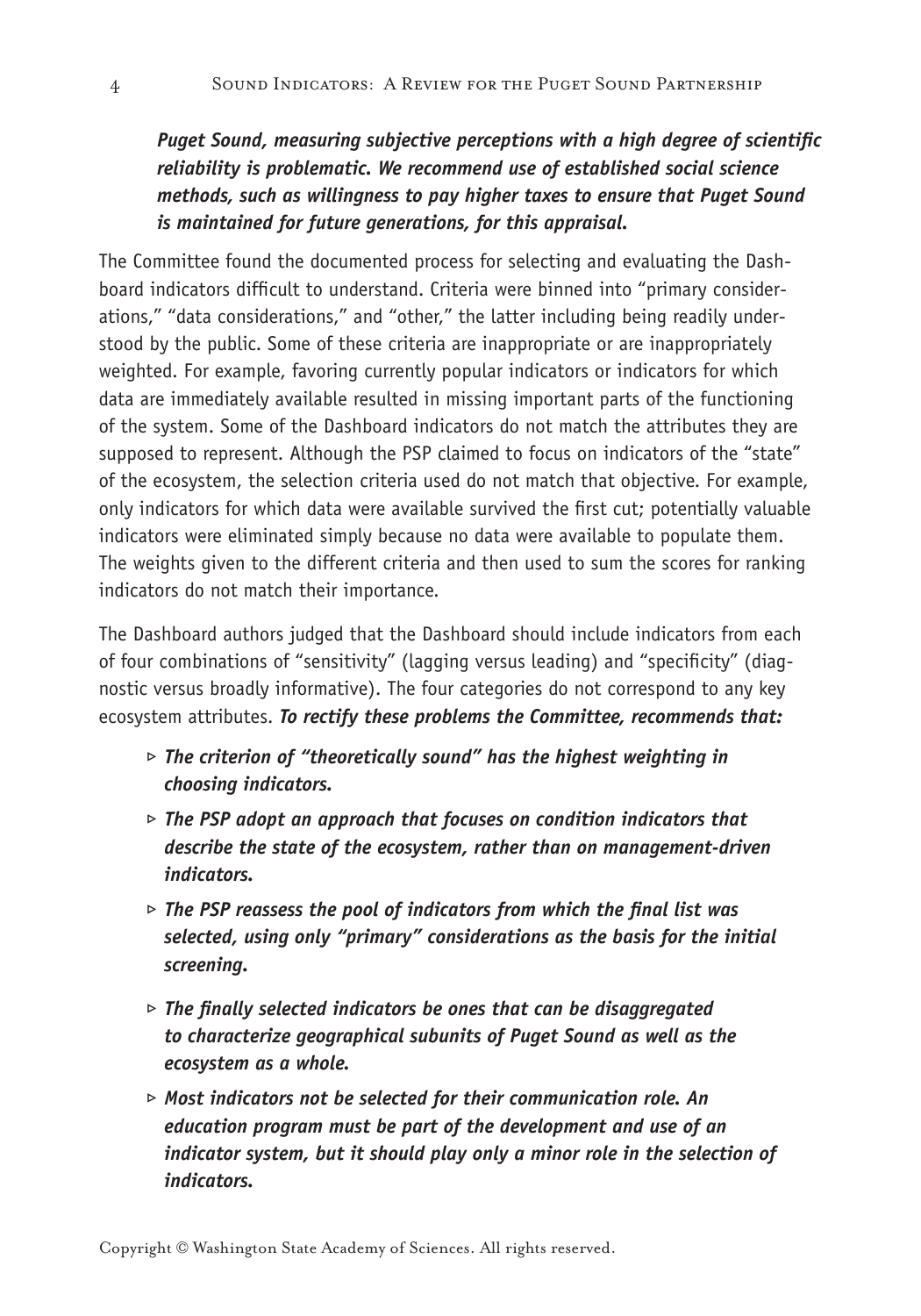The Puget Sound Science Update (PSSU) and the Dashboard currently provide neither criteria for evaluating the metrics to be used for each indicator nor criteria for evaluating the performance of the indicators over time. Therefore, the Committee is unable to determine the adequacy of the proposed indicators to monitor progress toward meeting goals and objectives.

 $\triangleright$  We recommend that priority be given to monitoring and reporting *trends in the ecological indicators to allow "adaptive management" of the indicator set, i.e. changing the set if some initially selected indicators turn out to be ineffective.* 

The Committee evaluated the PSP's provisional list of Dashboard indicators and categorized them as follows:

- **Refine and use in the Dashboard.** 
	- **B Marine Water Quality, if PSP adopts the Washington State Department of** Ecology (DOE) measurement parameters cited by the Committee, and omits "monitoring to the bottom" and coastal bays outside the Puget Sound basin
	- B **Toxics in Fish**
	- B **Toxics in Sediment**
	- B **Water Quantity**
	- B **Salmon**
	- B **Eelgrass**
- **EXECTE:** Continue to develop for possible use in the Dashboard.
	- B **For Freshwater Quality,** *we recommend expansion of the list of monitored parameters beyond "conventional pollutants."*
	- **The Shoreline Armoring** indicator is appropriate as one part of a marine habitat "extent" attribute but needs to be complemented by other habitat extent data.
	- □ **The Land Use/Land Cover** indicator is important in recognizing tradeoffs inherent in different types of land use. *We recommend that it be modified so that the metrics are independent of policy and goal statements, and that further development of this indicator be accomplished expeditiously.*
- Do not use in its current form.
	- $\triangleright$  We recommend that PSP reconsider its decision to include herring *spawning biomass as a metric of the "Pacific Herring" indicator. We suggest that PSP either use its influence or funding to encourage the Washington Department of Fish and Wildlife (WDFW) to return to monitoring herring standing stock, or give additional consideration to investigating jellyfish populations as a Food Web indicator.*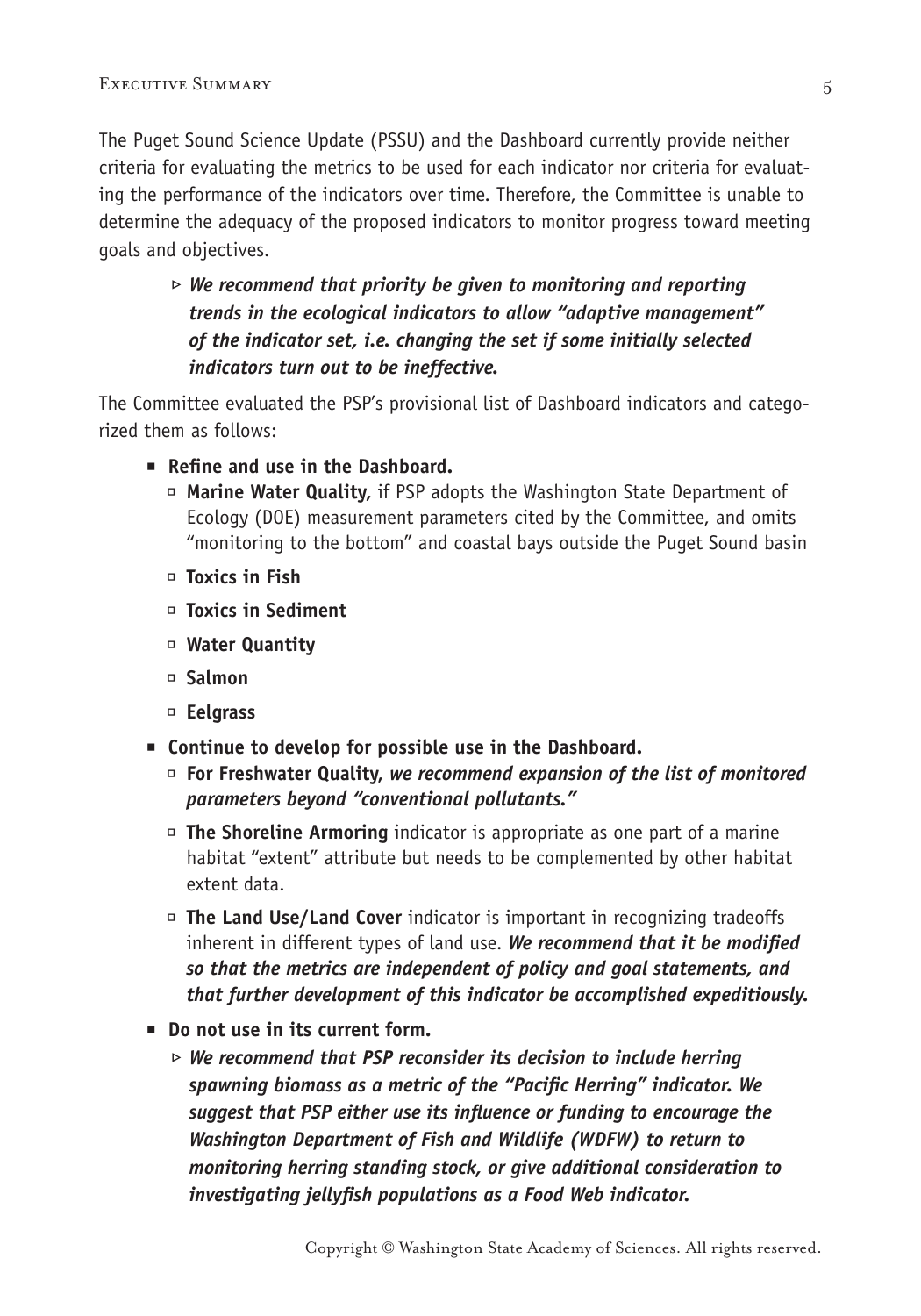- $\triangleright$  Because terrestrial bird populations relate only weakly to the *condition of Puget Sound, we recommend that this indicator be eliminated from the Dashboard, although some metrics relating to terrestrial birds may be relevant as indicators of terrestrial condition.*
- Add as potential indicators.
	- $\triangleright$  We recommend inclusion of indicators of key ecosystem attributes that *currently have little to no representation in the indicator set. These include:*
		- **Extent** of the range of marine habitat types in Puget Sound, to parallel the terrestrial land use/land cover indicator. Data already exist to begin creating such an indicator. The data gathered for this indicator are essential for understanding the status of other indicators such as eelgrass, shoreline armoring, and biodiversity.
		- **Primary productivity.** Data may already be available from the Ocean Climate Laboratory of NOAA.
		- **Freshwater quality in lakes as well as streams,** and primary organic productivity in freshwater habitats.
		- **Biodiversity** of selected types of organisms and/or selected habitat types.
		- **Sediment delivery and transport** along beaches, as a key process that affects ecosystem condition in the nearshore areas of Puget Sound.

In conclusion, the Committee has identified and described significant flaws and inconsistencies in the processes the PSP used to select a set of indicators to monitor trends in the condition of the Puget Sound ecosystem and to assess the consequences of management interventions. We recognize the complexity of the task that confronted the Science Panel and the Leadership Council, however, and judge that its efforts, although at times uncoordinated and contradictory, have laid a solid foundation on which the PSP can build as it refines its procedures and outcomes. Again we stress the importance of developing and using a conceptual model of the Puget Sound system to identify the key attributes for which indicators need to be developed. We have suggested a stepwise procedure that, if adopted, would help the PSP select, describe, and provide the rationale for the indicators that it needs to develop and refine. The Washington State Academy of Sciences looks forward to continuing to be of service to the Puget Sound Partnership as it builds on its valuable efforts to provide a solid scientific basis for maintaining and improving the ability of the Puget Sound ecosystem to enrich the lives of the people who live near it.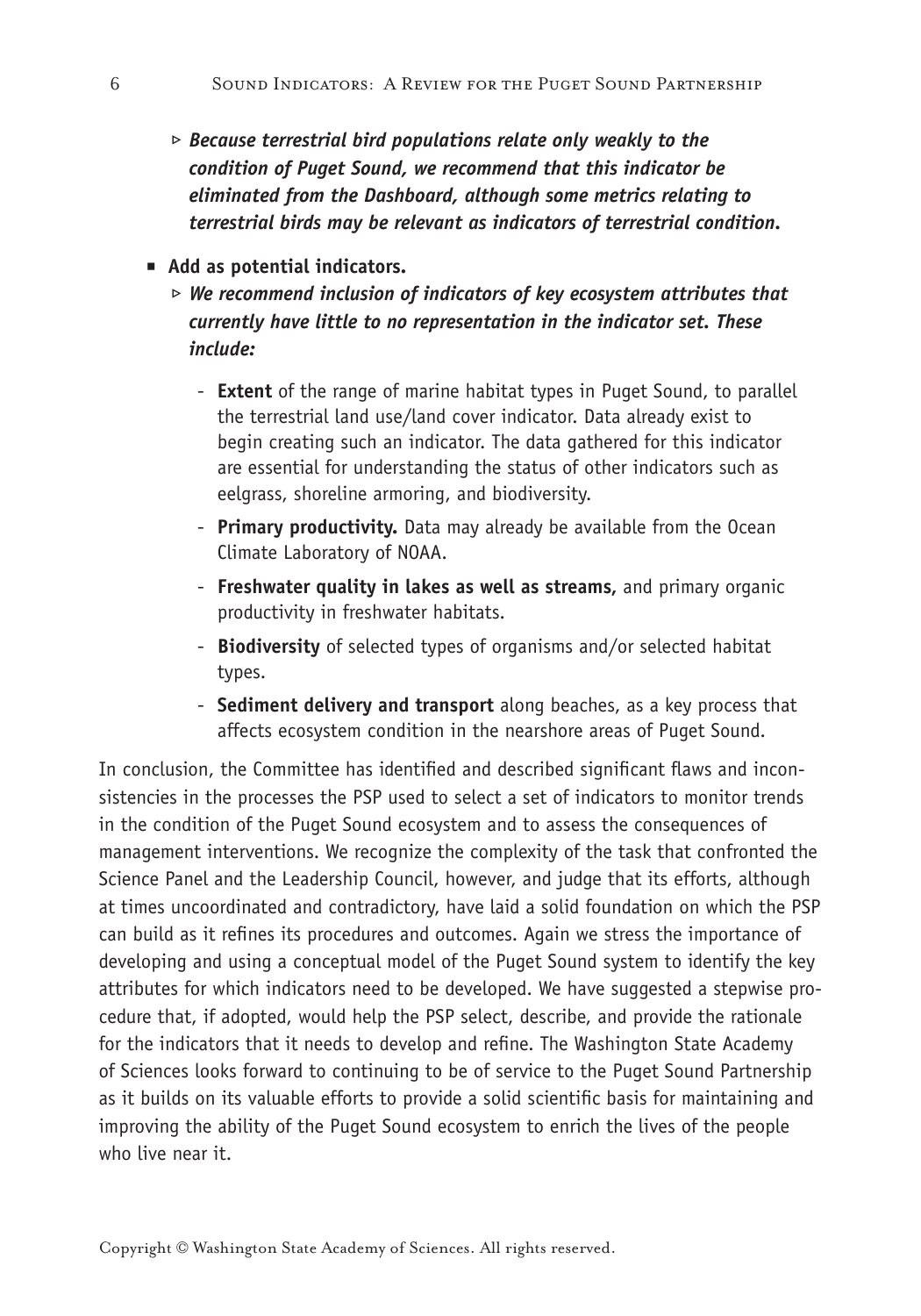# I. Introduction

The enabling legislation (Engrossed Substitute Senate Bill 5372) that created the Puget Sound Partnership (PSP) directed the PSP to develop an Action Agenda that is a "comprehensive schedule of projects, programs, and other activities designed to achieve a healthy Puget Sound ecosystem." The Action Agenda was to "include near-term and long-term benchmarks designed to ensure continuous progress needed to reach the goals, objectives, and designated outcomes by 2020."

The legislation defines benchmarks as "measurable interim milestones or achievements established to demonstrate progress toward a goal, objective, or outcome." The legislation also defines an environmental indicator as "a physical, biological, or chemical measurement, statistic, or value that provides a proximate gauge, or evidence of, the state or condition of Puget Sound." Guided by these definitions, the Science Panel of the PSP was charged by PSP's Leadership Council with identifying an appropriate set of environmental indicators that would help efforts to accomplish the goal of restoring and maintaining a thriving and productive Puget Sound ecosystem. The PSP Science Panel developed and used the PSSU as the primary way to assess and synthesize the scientific theories, concepts, and information available to inform its selection of the set of indicators. The legislature clearly intended that the PSP would develop and use a set of indicators that provided both the scientific justification for management interventions and a solid basis for evaluating the consequences of those interventions.

The enabling legislation that created the Washington State Academy of Sciences (Engrossed Senate Bill 5381) directed the WSAS to conduct ongoing independent reviews and assessments as requested by the governor or the legislature. As part of this mission, WSAS was commissioned to examine and report on the Puget Sound Partnership's progress in developing the scientific bases for monitoring and assessing progress toward achieving a vibrant Puget Sound. By the end of 2010, the PSP's Science Panel's efforts had reached the stage where the first independent review by the WSAS was judged to be timely and useful to help guide its future indicator development efforts. Accordingly, the Science Panel asked the WSAS (a) to evaluate the processes it used to develop a system of indicators of ecosystem condition, and human health and well-being, and (b) to assess how well the individual indicators and the full set of indicators could function as the basis for guiding the PSP's future management efforts and for monitoring progress in improving the ecological condition of Puget Sound and the lives of the people whose health and welfare depend on the goods and services provided by it. To respond to that request, the WSAS convened the Committee on Puget Sound Indicators (hereafter referred to as the "Committee"). The Committee met four times between July 2011 and January 2012. This review is the WSAS response to that request.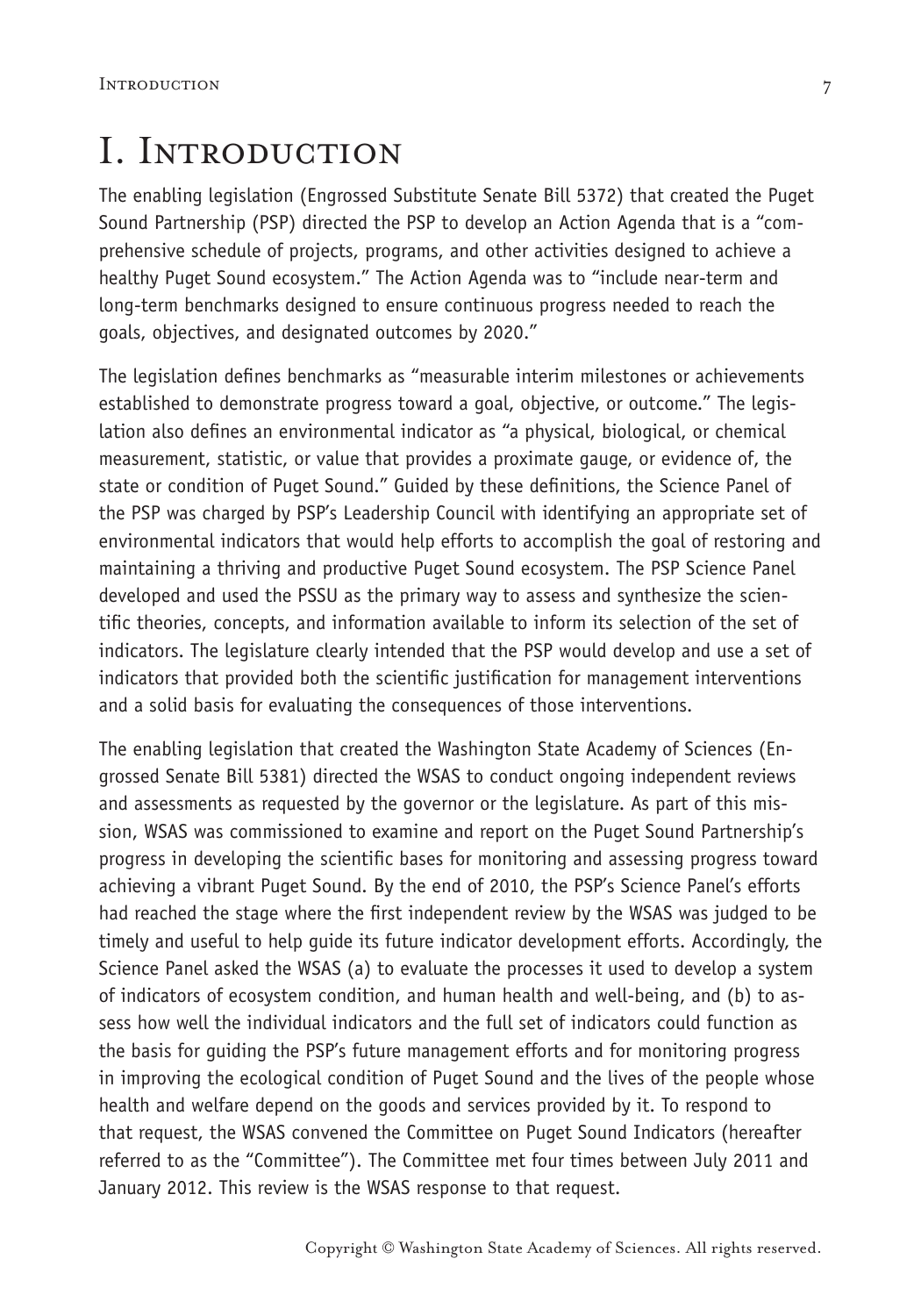The PSP has made considerable progress in identifying a set of ecological condition indicators but much more remains to be accomplished. Indicators of human health and well-being are currently less fully developed. These works-in-progress—the ecological condition indicators and the indicators of human health and well-being—are the subject of this review. The Science Panel intends to develop additional indicators related to specific management interventions and designed to assess whether the interventions are achieving their intended effects. Those efforts have yet to produce documents that the Committee is able to assess.

# **I. A. What Are Indicators and Why Do We Need Them?**

Indicators serve as clues that something more fundamental or complicated is happening than what is actually measured by them. Properly designed indicators are good surrogates for the underlying complex economic, sociological, or scientific data that are too expensive to measure directly or too difficult to explain to broad audiences. Abnormal blood pressure signals that some physiological process is not functioning properly, but it does not tell a doctor which process is malfunctioning or why. The gross national product (GNP) measures something about the performance of the national economy, but it provides little information on performances of specific economic sectors. Blooms of cyanobacteria (*Oscillatoria*) in a temperate zone lake indicate that serious pollution problems are developing. People often want indicators to do more than they are capable of accomplishing. Indicators serve a valuable function, which is to inform us of trends in some entity of interest, but in general they should not be designed to be "diagnosticators." Their role is to warn us and inform us of changes that warrant attention. To assess the causes of the trends reported by indicators, we need and use other tools.

Indicators are important because we use them to guide our behavior. We fill the tank when the gauge indicates a low fuel level. When the Dow Jones index rises or falls, thousands of people reconsider their financial decisions. Indicators are needed because "… of a very practical problem: too many needs, too few funds." (Jarvinen, 1985). Although we could measure many interesting and useful things, we are unlikely to have sufficient funds to measure more than a few of them over time. Moreover, people will pay attention to only a few indicators. Difficult choices are inevitable!

Indicators are used for a variety of purposes; no single indicator can serve all of them. Indicators may inform us about processes at local, regional, national, or international scales. They may be designed to tell us about long-term changes or about changes that are likely to happen in the immediate future. The difficulty of matching indicators to the temporal and spatial scales over which they are expected to inform us is generally unappreciated. Ecological condition indicators—designed to inform us about long-term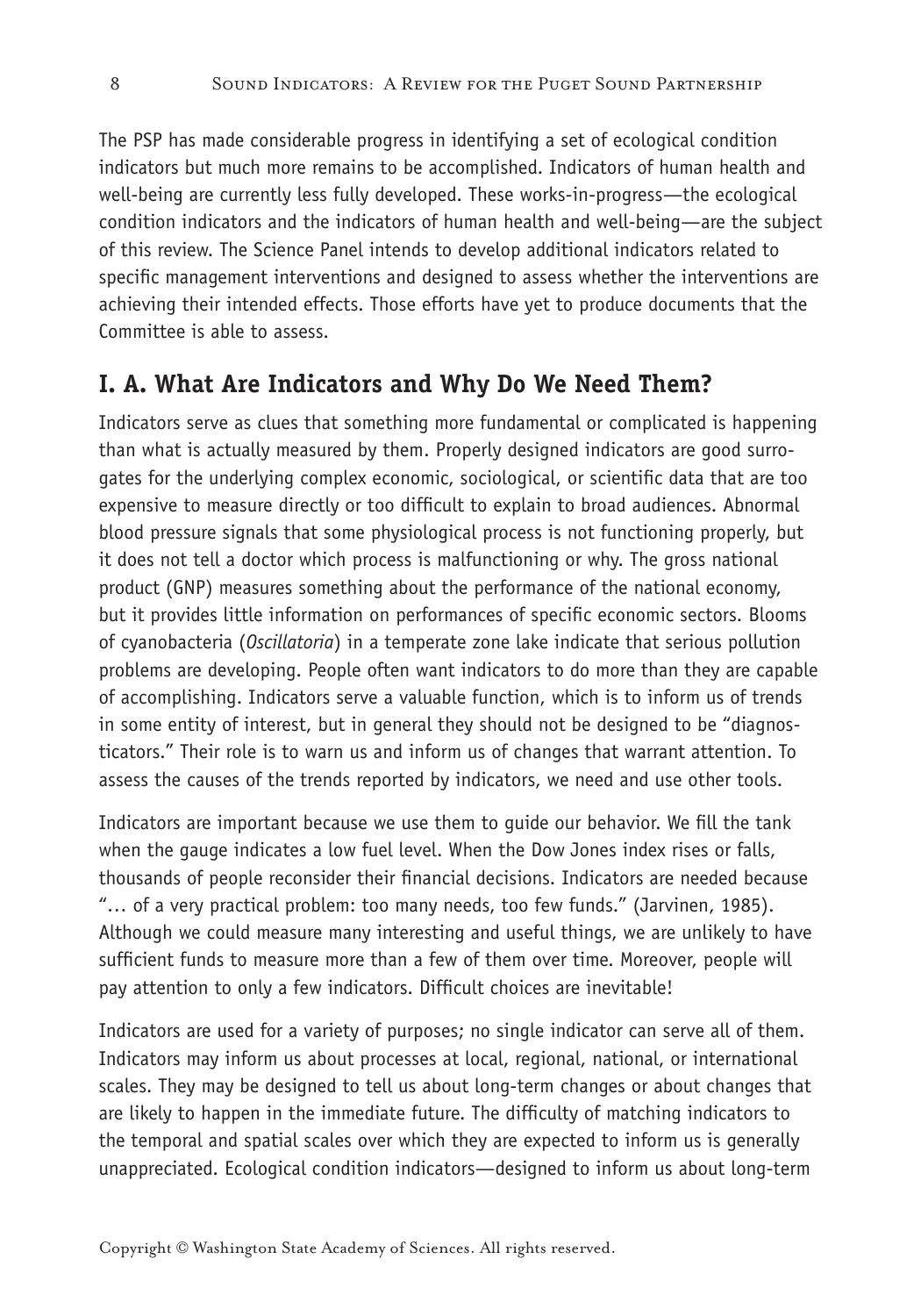#### **INTRODUCTION**

status and trends in the fundamental dynamic properties of ecosystems—are an important component of a set of indicators because what people value, and how they use the goods and services provided by ecosystems, change over time. For example, the major concern of people participating in the first Stockholm conference on the environment in 1972 was exhaustion of non-renewable natural resources. Ten years later, the primary concern was the consequences of over-use of renewable resources. Similarly, a decade ago, the major conflict over Puget Sound was about who had legal rights to harvest how many fish and where they could set their nets. Today, the primary concerns focus on habitat loss and discharge of toxic materials into the Sound. Ten years from now, concerns are certain to differ to some degree from those that preoccupy us today. We need indicators that will inform us about processes and properties of the Puget Sound ecosystem that will help us deal with matters that may be important to future inhabitants of the region. Some of those concerns are certain to be ones that we cannot imagine today.

We also need indicators that are designed to tell us whether interventions we have made are yielding the desired results. Scientists predicted that Lake Washington's waters would respond rapidly if discharges of sewage into the lake ceased. Use of a simple water quality indicator confirmed the prediction (Edmondson, 1991). We also need indicators that report on progress toward achieving a desired target or goal, both in cases of a specific management intervention initiated to achieve that target (e.g., expanding a specific habitat type), and in cases lacking specific targets (e.g., population size of iconic species, such as herring). Ecological condition indicators serve each of these functions because they track the functioning and structural elements of the ecosystem. Additional indicators designed to track the direct results of interventions, often called management indicators, complement the condition indicators but cannot replace them.

Thus, the full set of indicators chosen to provide the public, decision makers, and managers with the best information to guide interventions, to assess their effects (positive and negative), and to allow us to learn adaptively as we move forward, will need to serve a variety of purposes. Clearly specifying the purpose served by each indicator and its role in the total picture is a vital component of communicating the rationale for the design of an indicator set.

In recent years, affordable methods to generate the data needed for development and computing of indicators of the state and functioning of ecosystems have become increasingly available. Impressive technological developments, particularly in aerial and remote sensing capabilities, now make it possible to develop, report, and use a variety of environmental indicators that have relevance at many different spatial scales.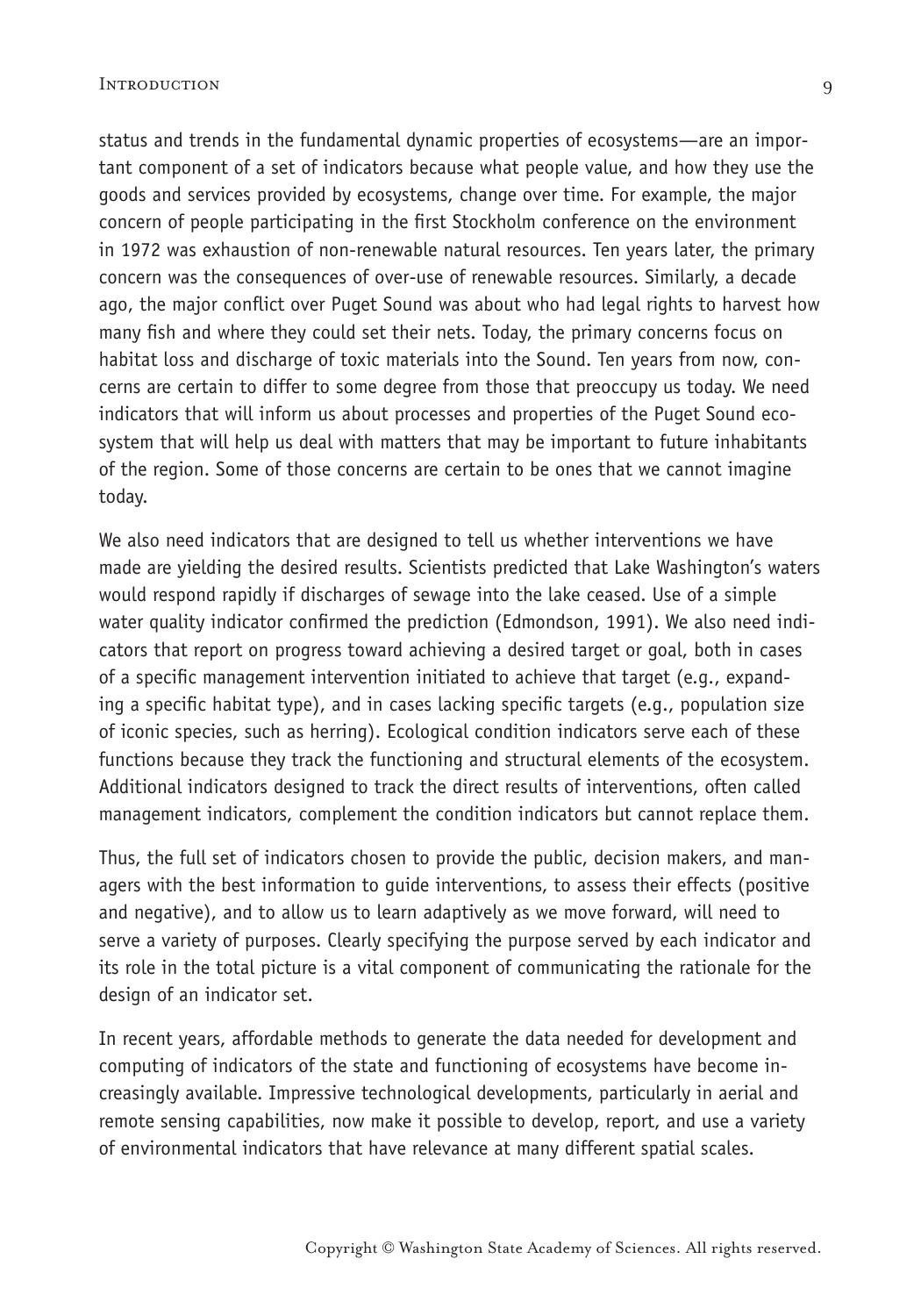The value of indicators, whatever their relevant spatial scale, increases with the time span over which they are measured. It is generally difficult to detect and interpret trends in components of the environment and to know whether variations fall outside the "normal" range without long-term data records.

# **I. B. Developing a Good Set of Indicators Is Genuinely Difficult**

The Committee is fully aware of the complexity and difficulty of the task undertaken by the Science Panel and Leadership Council. Difficulties occur at every stage in the process of indicator development. Because financial resources are inevitably less than necessary to meet all needs, only a few of the many possible indicators are likely to be funded over long enough time to provide useful information about status and trends. Deciding which of the fundamental ecological processes that drive the dynamic properties of the Puget Sound ecosystem are the most important to measure is not easy.

Once the key processes have been selected, it may still be difficult to determine which indicators would provide the best clues to the underlying processes. For example, environmental scientists agree that loss of habitat and fragmentation of remaining habitats cause extermination of species. Measuring the extent of remaining habitats is not difficult; devising an indicator of fragmentation, however, is extremely difficult. Recognizing this problem, The H. John Heinz Center established a special committee to design a good indicator of fragmentation for its second report on "The State of the Nation's Ecosystems" (Heinz Center, 2008). Despite major efforts, the scientists were unable to devise an indicator of fragmentation that was adequate, yet not too complicated. Good indicators of biodiversity are also very difficult to devise.

Once an appropriate indicator has been selected, a suitable metric still must be determined. It is easy to devise an appropriate metric for some indicators. In terrestrial ecosystems, soil organic matter—the single most important indicator of soil quality and productivity—is relatively easy to measure. However, because soil is very heterogeneous, a large number of samples must be taken even within a limited area to determine soil organic matter status. In marked contrast, it is easy to recognize that an important property of the nation's ecosystems is their productivity—that is the rate at which they use solar energy to convert atmospheric carbon dioxide to organic compounds—but deciding on the best metric for measuring productivity is difficult. Finally, assessing and communicating the significance of changes in the chosen metrics encounters additional problems. What does a trend in the measure mean? How easy is it to distinguish a real signal against the background "noise" that characterizes all natural ecosystems? Are changes in the metric within the normal range of variation or do they signal a potentially important deviation that deserves attention?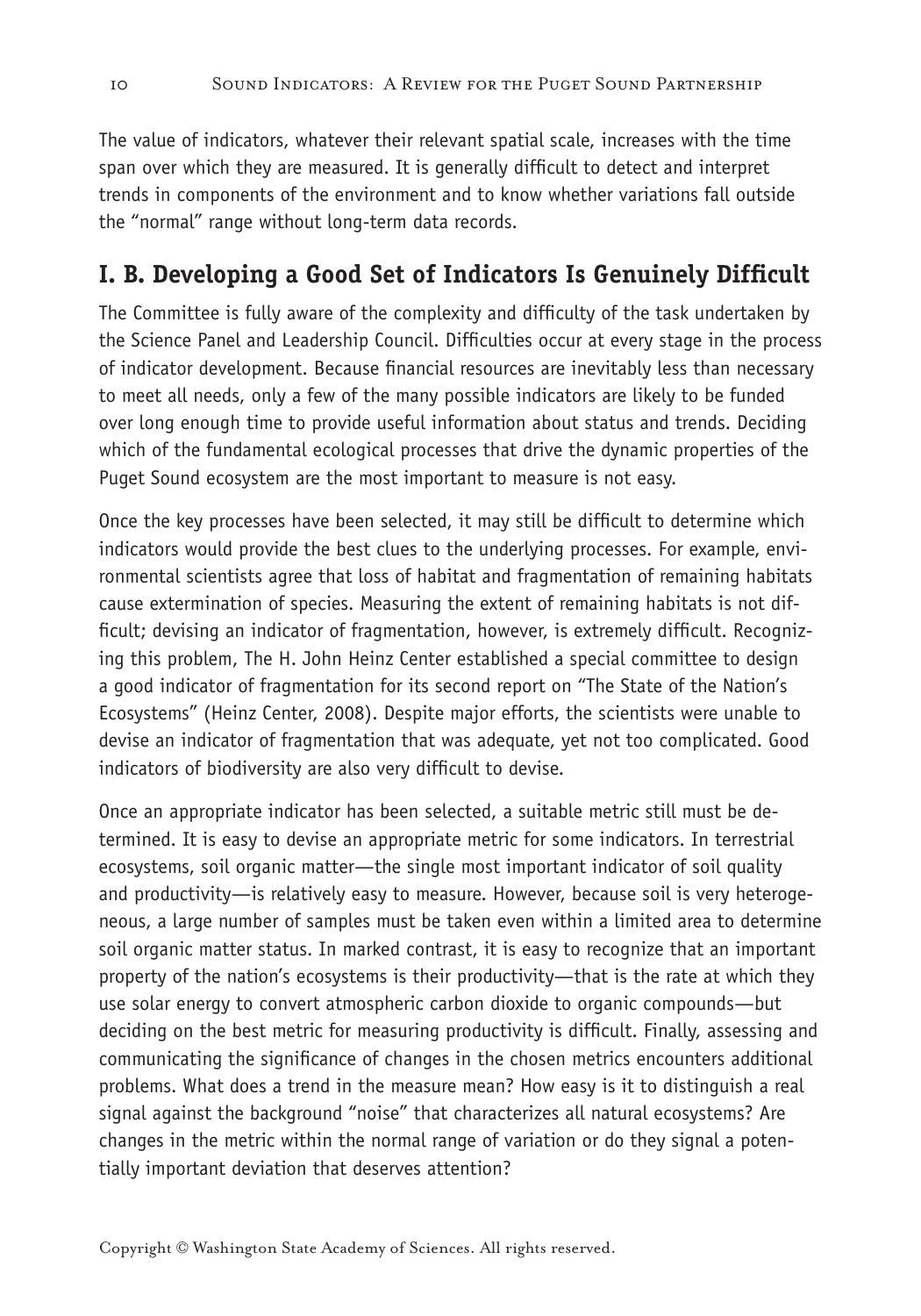#### **INTRODUCTION**

To answer the last question, it is usually necessary to compare status and trends measured by an indicator against a reference state, that is, the value of its metric at some time in the past that can serve as an appropriate baseline. Without a baseline, it is hard to assess the significance of the magnitude of changes, determine whether directions and magnitudes of changes are important, or if efforts to deal with them are succeeding. Baselines for some indicators, such as water and air quality standards, are established by legislation. They often deal primarily with human health issues. Baselines established by legislation or by regulation are likely to be changed when new information dictates new standards. Indicators based on such regulations may lack long-term value.

Selecting baselines for many ecological indicators may be difficult. Few or no data may be available to characterize environmental states in the distant past. Many ecosystems and habitats are so poorly known that even current natural states and processes can be characterized only within broad ranges. Abundances of many species change dramatically seasonally and at longer intervals. Ecosystem productivity may vary greatly in response to changes in temperature, precipitation, and concentrations of nutrients and toxins. The greater the range of normal variability, the harder it is to detect abnormal variation.

Thus, although this report suggests ways PSP can improve processes for selecting individual indicators and recommends changes in the full indicator set, we fully recognize the enormity and complexity of the task undertaken by the Science Panel and the Leadership Council. Making full use of the set of indicators in the complex social and political environment in which they must function is a task that will continue to confront the PSP. Devising, interpreting, and using a good set of indicators of the status and trends in the Puget Sound ecosystem, and of the health and well-being of people living in the region, is not rocket science. It is much more difficult!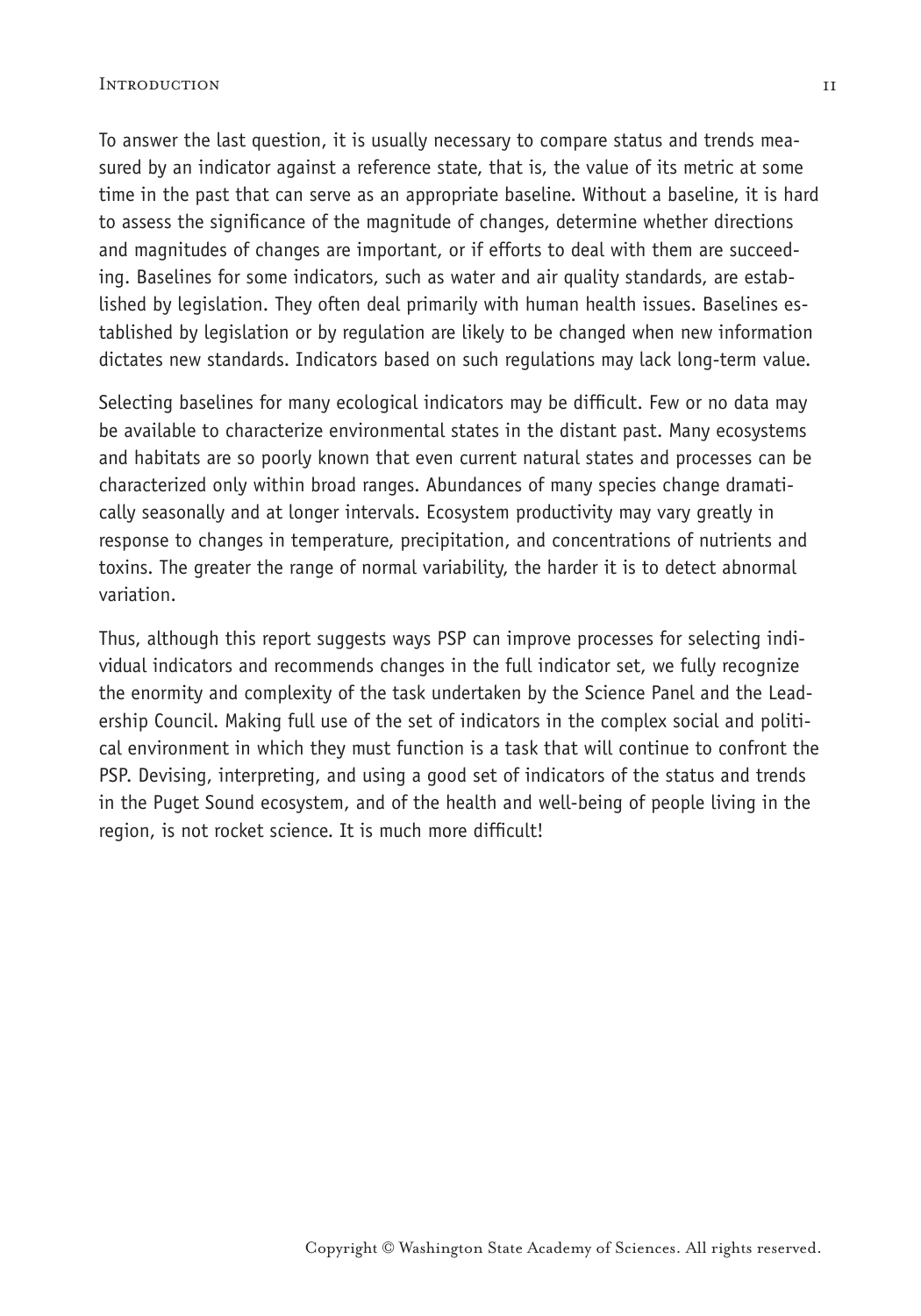Copyright © Washington State Academy of Sciences. All rights reserved.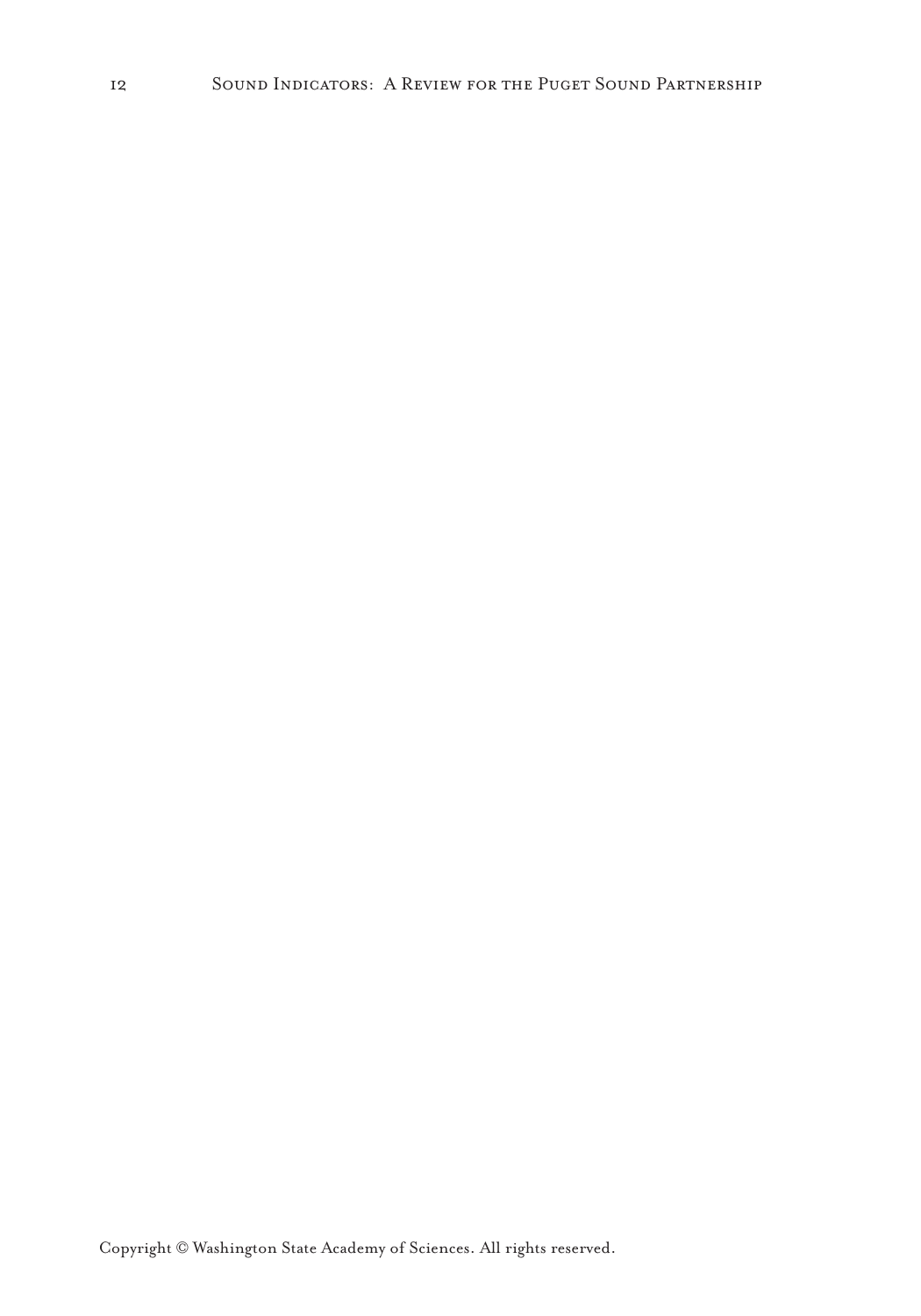# II. Creating an Indicator Set

# **II. A. Getting Started**

A set of indicators that comprehensively but concisely monitors the condition and key functional processes of an ecosystem, including its human components, must reflect the best current understanding of the structure and functioning of that ecosystem. Creating an effective indicator set should employ the following stepwise logical progression. We refer to these steps throughout this document:

- **Step 1** Develop a conceptual framework that summarizes the major structural elements and processes of the ecosystem to identify the key attributes (characteristics) that should be tracked.
- **Step 2** For each attribute, identify potential indicator(s), explicitly describing the rationale for determining that the indicator is a valid representation of the attribute through use of a conceptual model or an empirical association with predictive power.
- **Step 3** Develop an appropriate measure (metric) that demonstrates the response of the indicator to changes in the ecosystem.
- **Step 4** Evaluate each potential indicator and its associated measure (metric) for quality, using criteria (detailed below) such as reliability.
- **Step 5** If more than one high-quality indicator is available for an attribute, winnow the set of potential indicators using other appropriate factors, such as response time and cost.
- **Step 6** Reassess the resulting set of indicators to ensure that they capture all of the important attributes identified in Step 1 above. (This check is useful at each step, essential at the end.)

In the real world, of course, this stepwise progression often may include feedback loops. Nonetheless, it is a useful construct for developing an indicator set. Although the above steps reflect the Committee's experience with ecological condition indicators, we suggest that the same process be used to develop additional indicators of human health and well-being.

In the following sections, we provide additional detail about each step in the process and about areas where the PSP process was more and less effective.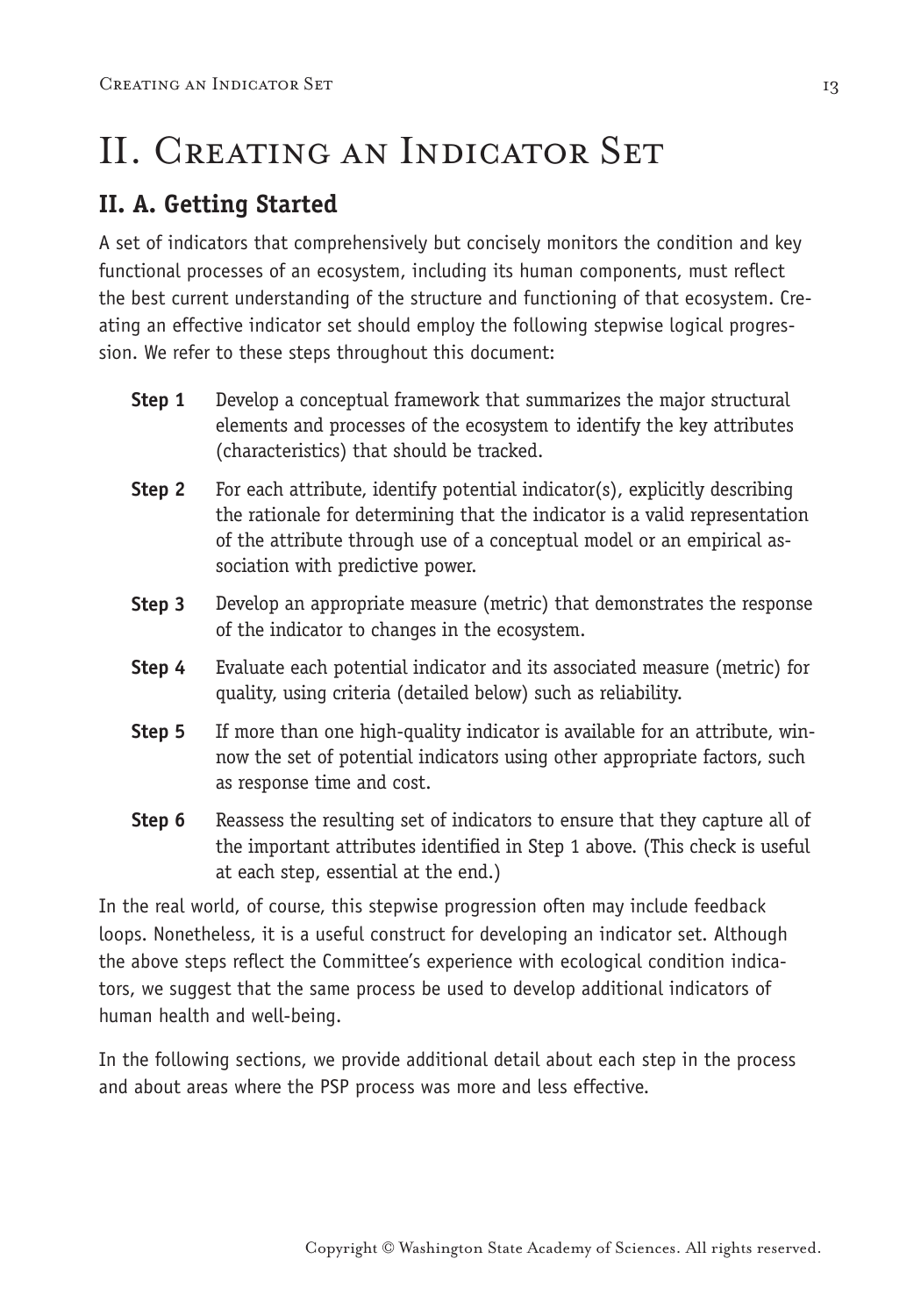# **II. B. Conceptual Frameworks for Selecting a Set of Indicators**

The indicators envisioned by the legislature are meant to represent the "condition of Puget Sound." Accordingly, it is important to select both high-quality individual indicators and a set of indicators that represents the ecosystem as a whole, its component parts, how the parts fit together, and its dynamic processes. In short, the indicator set should be based on the best conceptual understanding of the structure and functioning of the ecosystem.

The legislation for the PSP set out clear goals (healthy populations of native species, human well-being supported by a healthy Sound, etc.) that articulate the desired condition of Puget Sound. It is tempting to create an indicator set that corresponds one-toone with these goals. In our view, that is not the best way to proceed because doing so may omit measurement of important ecological attributes. Rather, tracking the goals requires an understanding of the ecosystem processes and linkages that create those outcomes.

The Committee considers the use of a conceptual framework representative of the ecosystem to be critical so that every key ecosystem attribute is represented by at least one indicator. Selecting restoration actions or indicators without beginning this conceptual step guarantees that key ecosystem attributes will be missed.

The emphasis in the PSP legislation on assessing and improving the quality of human life that is sustained by Puget Sound also necessitates development of a conceptual framework that illustrates the linkages between the Sound and human well-being. Such a framework should guide the selection of attributes and indicators of well-being. *We recommend that the PSP develop such a model, and we provide guidance for doing so later in the report.* 

### **II. B. 1. Existing Conceptual Frameworks of Ecosystem Attributes**

Fortunately, much work on indicator development has been done already; several broad approaches have been developed to guide the selection of a representative set of ecosystem condition indicators desired by PSP. We briefly describe three examples. In 1999, at the request of the Environmental Protection Agency (EPA), the National Research Council (NRC) developed a set of indicators that could be measured consistently nationwide to assess and compare the condition of different types of ecosystems (National Research Council, 2000). In addition to providing detailed guidance about the selection of high-quality individual indicators, the NRC developed a framework that listed the ecological characteristics that should be represented, and recommended individual indicators for each characteristic (Table 1, second column). These characteristics reflect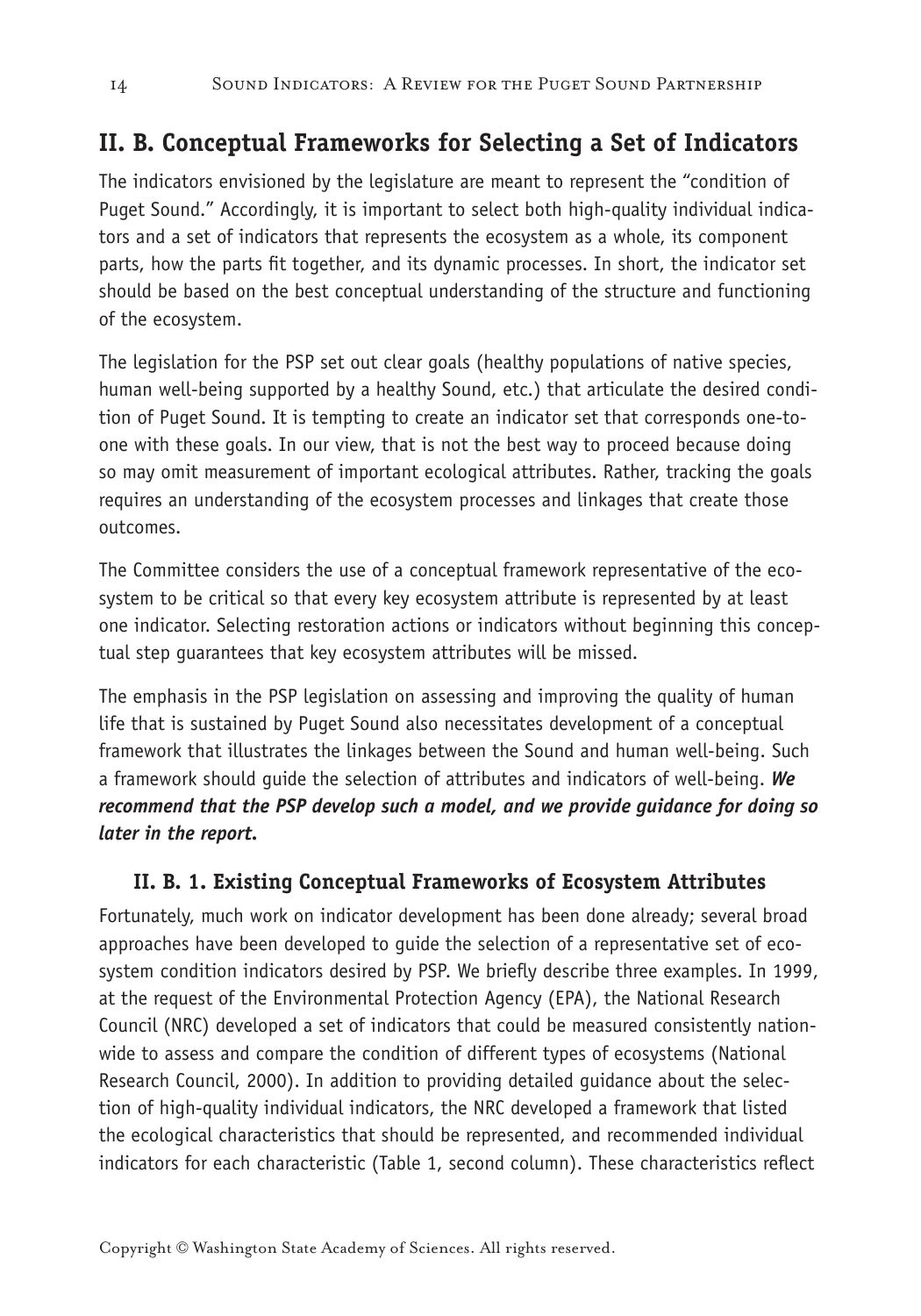the composition and structure of the nation's ecological wealth, as well as the functions or processes that are important to maintain it. In 2002, a committee of the U.S. Environmental Protection Agency's Science Advisory Board (SAB) developed a framework for assessing ecological condition (U.S. Environmental Protection Agency, 2002) that can be used to organize a large number of indicators into a smaller, more manageable set that still reflects an ecosystem as a whole. The basic ecological model that underpins the SAB method recognizes that ecosystems are characterized by both patterns and processes, and that it is important therefore to include elements that represent ecological structure, composition, and functioning at all relevant scales of ecological hierarchy. At its simplest, the SAB framework identifies six overarching ecological attributes. Each should be represented in an indicator set; if a larger set is desired, the 19 subcategories can be used as a guide to the attributes that should be included (Table 1, first column).

Each of these ecological attributes can be represented by an indicator or by an index that is created by combining individual indicators. For even larger indicator sets, a third level of disaggregation is presented, along with sample metrics. Using the SAB's nested hierarchy of ecological attributes ensures that important elements of the ecosystem are not omitted. A nested hierarchy can also be used as a guide to aggregating a large set of individual indicators into a few representative categories.

A third systematic method to choose a set of indicators was developed by the Heinz Center (2002; 2008) for the purpose of tracking broad national trends in the condition of the country's major ecosystem types: forests, grasslands and shrublands, farmlands, urban and suburban landscapes, freshwaters, coasts and oceans, and all ecosystems combined. Like the NRC effort, the Heinz Center chose only those indicators that can be measured consistently across the nation. The organizing principle for indicator selection was to represent the same categories of structural or functional attributes for each of the major ecosystem types (Table 1, third column). Tracking these attributes nationwide can provide insight into important changes in the nation's ecological resources that would not be apparent without this national inventory. The addition of goods and services in this framework facilitates consideration of the key PSP goals related to human well-being.

Although each of these frameworks is unique, they overlap considerably. Each includes landscape condition (the extent of habitat or land-use types and their patterns); biological resources; abiotic (chemical and physical) characteristics; and functional characteristics (e.g., ecological productivity). Only the SAB system explicitly lists the dynamic attributes of hydrology and geomorphology, which are critical for understanding ecosystems like Puget Sound, although these ideas are subsumed under "physical characteristics" in the Heinz system.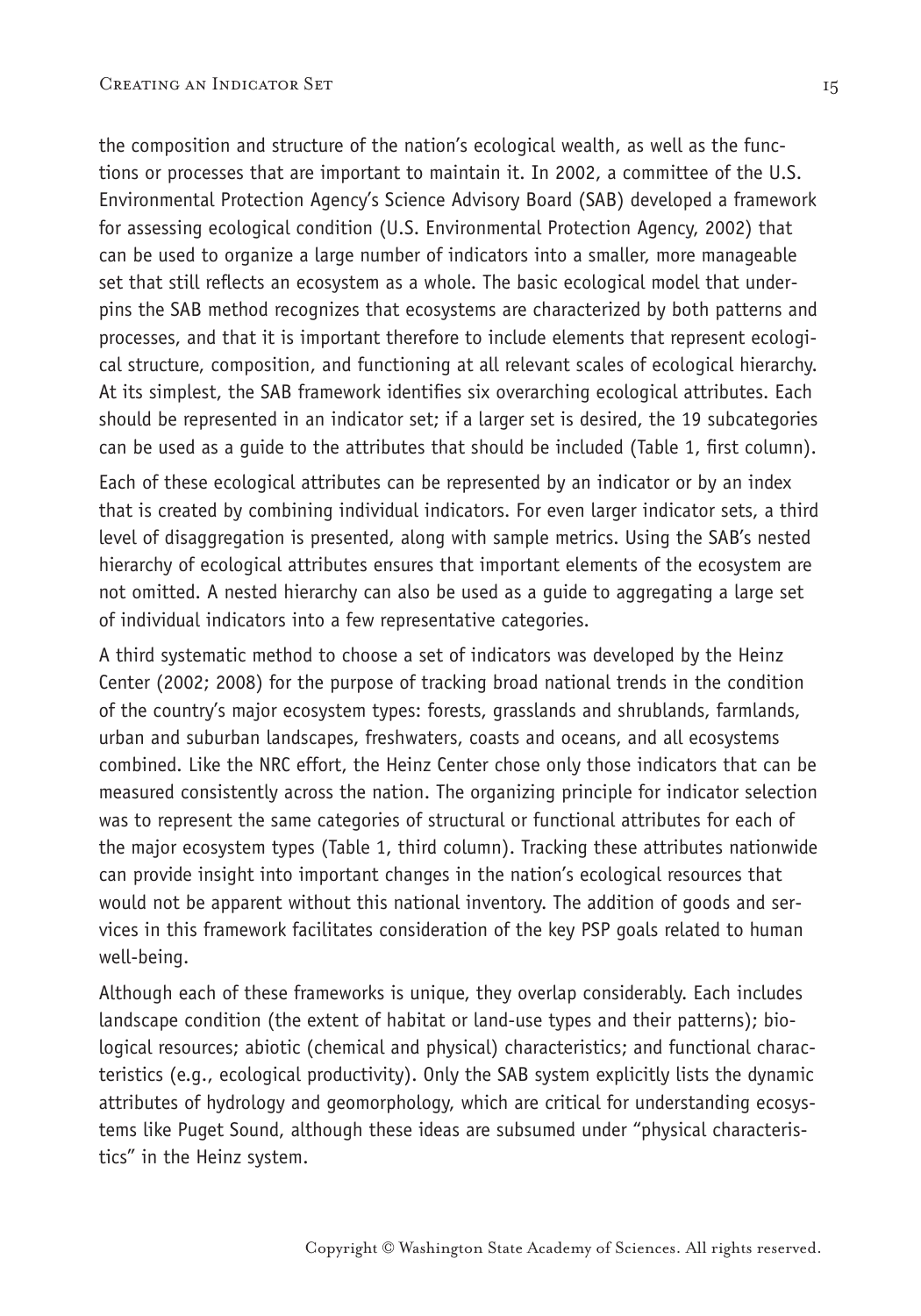*These three frameworks illustrate several rules of thumb that the Committee recommends that the PSP use as it develops the final indicator set for Puget Sound.* First, it is paramount to begin with a conceptual model of the ecosystem being evaluated, and to use this understanding to guide the selection of indicators that represent the important attributes of the system. Second, both structural/compositional elements and dynamic functional properties should be included. *We also recommend capturing relevant levels of biological and ecological hierarchy. For practical reasons, we recommend choosing indicators that can be disaggregated to characterize geographical subunits of the system as well as the ecosystem as a whole; this is critical in Puget Sound, where both stressors (e.g., toxics in the sediment, land use) and processes (e.g., freshwater input) vary highly among regions.* Thus, many indicators for Puget Sound will be most relevant at spatial scales smaller than Sound-wide.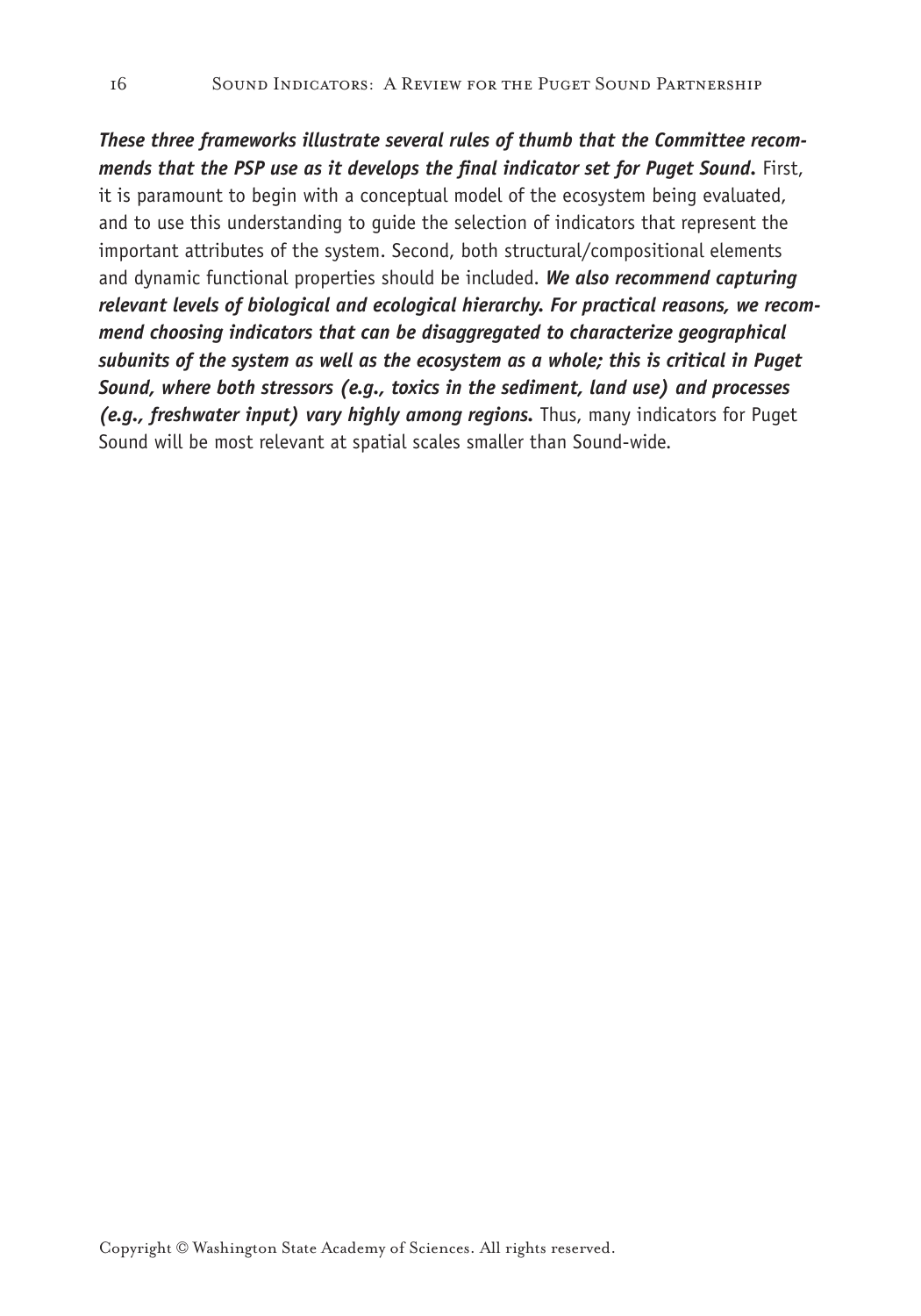| Table 1. Comparison of three conceptual frameworks of ecosystem structure and |  |  |
|-------------------------------------------------------------------------------|--|--|
| functioning:                                                                  |  |  |

| <b>SAB FRAMEWORK</b>                                                                                                                                                       | NRC (2000)                                                                                     | THE HEINZ CENTER (2008)                             |
|----------------------------------------------------------------------------------------------------------------------------------------------------------------------------|------------------------------------------------------------------------------------------------|-----------------------------------------------------|
| <b>LANDSCAPE CONDITION</b>                                                                                                                                                 | <b>EXTENT &amp; STATUS OF ECOSYSTEMS</b>                                                       | <b>EXTENT AND PATTERN</b>                           |
| Extent                                                                                                                                                                     | Land Cover<br>Land Use                                                                         | Extent                                              |
| Landscape Composition                                                                                                                                                      |                                                                                                |                                                     |
| Landscape Pattern & Structure                                                                                                                                              |                                                                                                | Pattern                                             |
| <b>BIOTIC CONDITION</b>                                                                                                                                                    | EXTENT & STATUS OF ECOSYSTEMS                                                                  | <b>COMMUNITIES</b>                                  |
| Ecosystems & Communities<br>-Community Dynamics<br>-Community Extent<br>- Physical Structure<br>-Community Composition<br>-Trophic Structure                               | <b>Total Species Diversity</b><br><b>Native Species Diversity</b>                              | <b>Biological Communities</b>                       |
| Species & Populations<br>-Population Size<br>-Population Dynamics<br>-Genetic Diversity<br>-Habitat Suitability<br>-Population Structure                                   |                                                                                                | Plants & Animals                                    |
| <b>Organism Condition</b><br>-Physiological Status<br>-Symptoms of Disease & Trauma<br>-Signs of Disease                                                                   |                                                                                                |                                                     |
| ECOLOGICAL PROCESS                                                                                                                                                         | ECOLOGICAL FUNCTIONING (PERFORMANCE)                                                           |                                                     |
|                                                                                                                                                                            | Land Use                                                                                       |                                                     |
| <b>Energy Flow</b><br>-Primary Production<br>-Net Ecosystem Production<br>-Growth Efficiency                                                                               | Productivity, Including:<br>-Carbon Storage<br>-Net Primary Production<br>-Production Capacity | <b>Ecological Productivity</b>                      |
|                                                                                                                                                                            | Lake Trophic Status                                                                            |                                                     |
|                                                                                                                                                                            | Stream Dissolved oxygen                                                                        | CHEMICAL & PHYSICAL CHARACTERISTICS                 |
| Material Flow<br>-Organic Carbon Cycling<br>$-N$ & P Cycling                                                                                                               | Soil Organic Matter<br>Nutrient-Use Efficiency<br>Notrient Balance                             | Nutrients, Carbon, Oxygen                           |
| -Other Nutrient Cycling                                                                                                                                                    | ECOLOGICAL CAPITAL: ABIOTIC RAW MATERIALS                                                      |                                                     |
|                                                                                                                                                                            | Nutrient Runoff to Coastal Waters                                                              |                                                     |
| CHEMICAL & PHYSICAL CHARACTERISTICS                                                                                                                                        |                                                                                                |                                                     |
| <b>Nutrient Concentrations</b><br>-Nitrogen<br>-Phosphorous<br>-Other Nutrients                                                                                            |                                                                                                |                                                     |
| Other Chemical Parameters<br>-Organic Matter<br>-pH<br>-Dissolved Dxygen<br>$-0$ ther<br>-Salinity                                                                         | Stream Dxygen<br>Soil Organic Matter                                                           |                                                     |
| Trace Inorganic & Organic Chemicals<br>-Metals<br>-Other Trace Elements<br>-Organic Compounds                                                                              |                                                                                                | Chemical Contamination                              |
| Physical Parameters                                                                                                                                                        |                                                                                                | Physical                                            |
| HYDROLOGY & GEOMORPHOLOGY                                                                                                                                                  |                                                                                                |                                                     |
| Surface & Groundwater Flows<br>-Pattern of Surface Flows<br>-Hydro dynamics<br>Pattern of Groundwater Flows<br>-Water Storage<br>-Spatial & Temporal Salinity Patterns     |                                                                                                |                                                     |
| Dynamic Structural Characteristics<br>-Channel/Shoreline Morphology & Complexity<br>-Distribution & Extent of Connected Floodplain<br>-Aquatic Physical Habitat Complexity |                                                                                                |                                                     |
| Sediment & Material Transport<br>-Sediment Supply/Movement<br>-Particle Size Distribution Patterns<br>-Other Material Flux                                                 |                                                                                                |                                                     |
| NATURAL DISTURBANCE REGIMES                                                                                                                                                |                                                                                                |                                                     |
| Frequency<br>Intensity                                                                                                                                                     |                                                                                                |                                                     |
| Extent                                                                                                                                                                     |                                                                                                |                                                     |
| <b>Duration</b>                                                                                                                                                            |                                                                                                |                                                     |
|                                                                                                                                                                            |                                                                                                | <b>GOODS &amp; SERVICES</b><br>Food, Fiber, & Water |
|                                                                                                                                                                            |                                                                                                | Recreation & Other Services                         |

Each conceptual framework identifies generic attributes and/or indicators that should be included in an assessment of ecological condition. Although developed independently, the three example frameworks show considerable overlap in the set of attributes designed to capture ecosystem struc- ture and functioning in a few, representative indicators.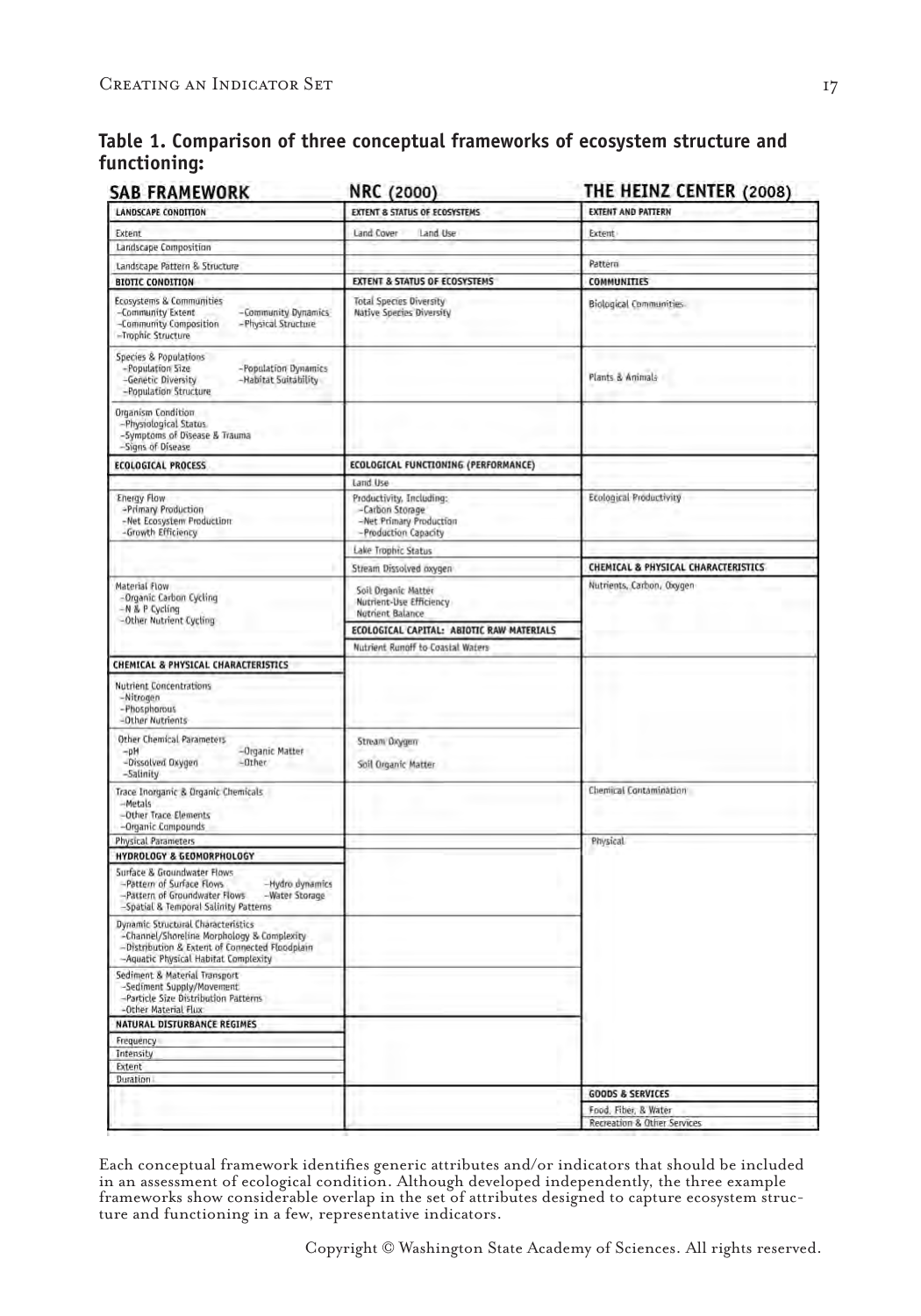#### **II. B. 2. Use of Conceptual Models**

For well-studied systems like Puget Sound, generic conceptual frameworks, such as those described above, can and should be supplemented by ecosystem-specific models. Conceptual models are often diagrams with boxes showing important components and arrows showing important processes within a system of interest, but they need not be complex; Figure 1 shows a simple model for Yellowstone National Park, and Figure 2 illustrates a different form of model for Puget Sound. In both, key components (e.g., Aquatic Biota, Sediments) are linked to other components via energy flow or other processes, and the models attempt to include all major components. As noted by the developers of Figure 2, "Developing a consensus regarding the components and linkages in the conceptual models is the first step in the process of reaching agreement on specific hydrological, ecological, and biological measures of restoration success" (Simenstad et al., 2006). PSP Developers of the indicators appear to have thought about stressors and response variables but not to have started with this kind of broad, system-wide overview.



#### **Figure 1. An example of a simple, general conceptual model for Yellowstone National Park.**

Arrows indicate that a given component affects another, e.g., herbivores affect vegetation by browsing, and vegetation affects herbivores by providing suitable habitat and food resources. {Source: D. Patten, personal communication}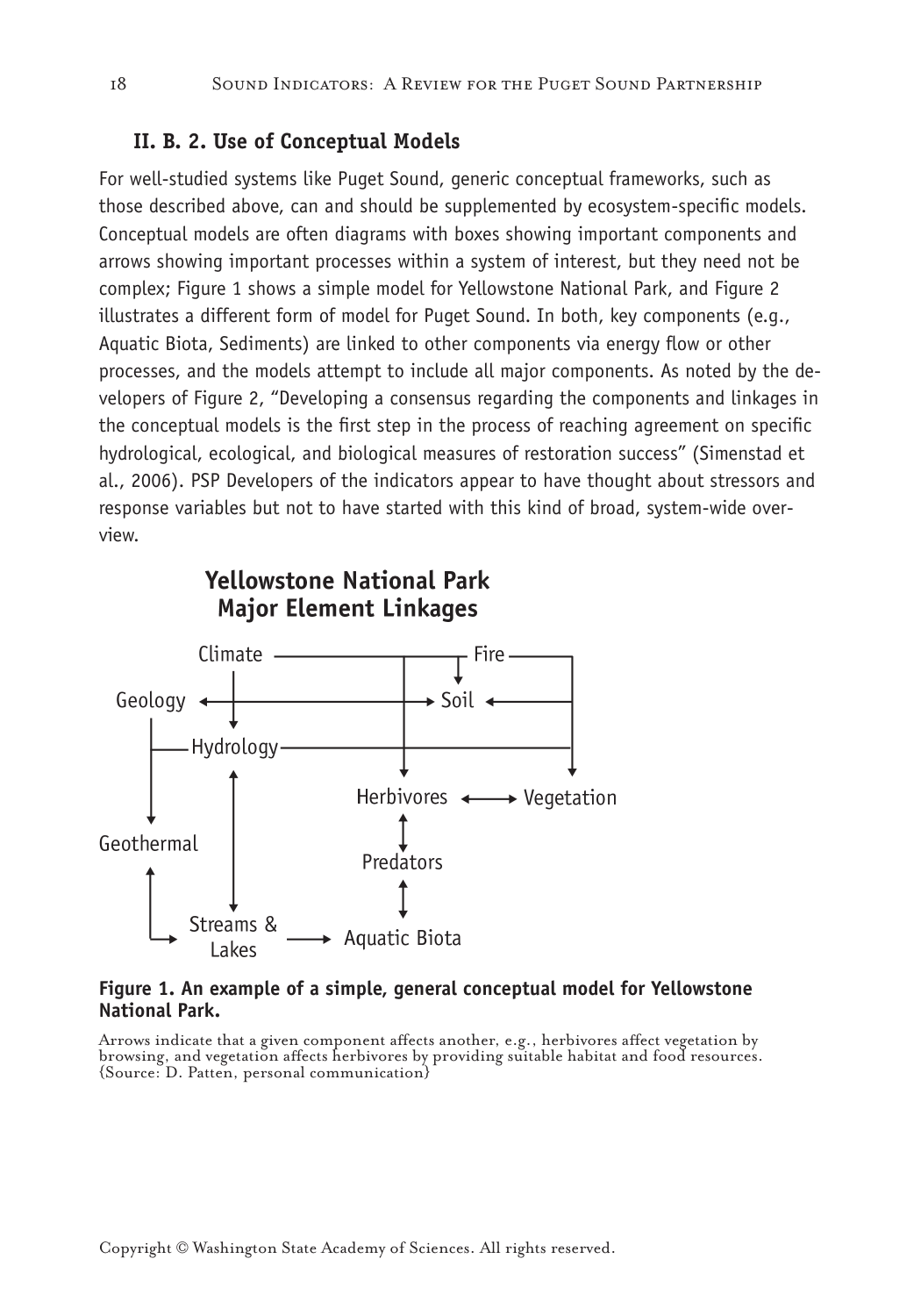

#### **Figure 2. A general conceptual model for the diverse ecosystem components affecting the nearshore zone of Puget Sound.**

Boxes outside the Nearshore Domain (the black circle) affect components of the nearshore ecosys- tem via fluxes of matter (such as sediment and chemicals in water) and transfer of energy (such as heat and water flow). Within the Nearshore Domain, air, water, biology, and sediment all interact in complex ways as indicated by the different types of arrows. {Source: Simenstad et al., 2006}

Using a generic conceptual framework (as in Table 1) ensures coverage of essential ecosystem attributes. Creation of a model specific to Puget Sound that includes these attributes provides a way to choose the most informative indicator from a particular category in a scientifically robust manner. The attributes illustrated may be processes (freshwater flow), outcomes (nutrient concentration), or measures of biotic condition (population of an important species, local biodiversity). Using expert knowledge is critical both in creating a complete list of attributes and, in the final step, identifying indicators that represent each attribute. Creating a hierarchy of models facilitates indicator selection, as shown by identifying the roles of different predators in the Yellowstone model, or factors that affect water in the Puget Sound model. A detailed sub-model is given in Figure 3, showing factors likely to affect populations of forage fish (of which herring, a Dashboard indicator, is a subset).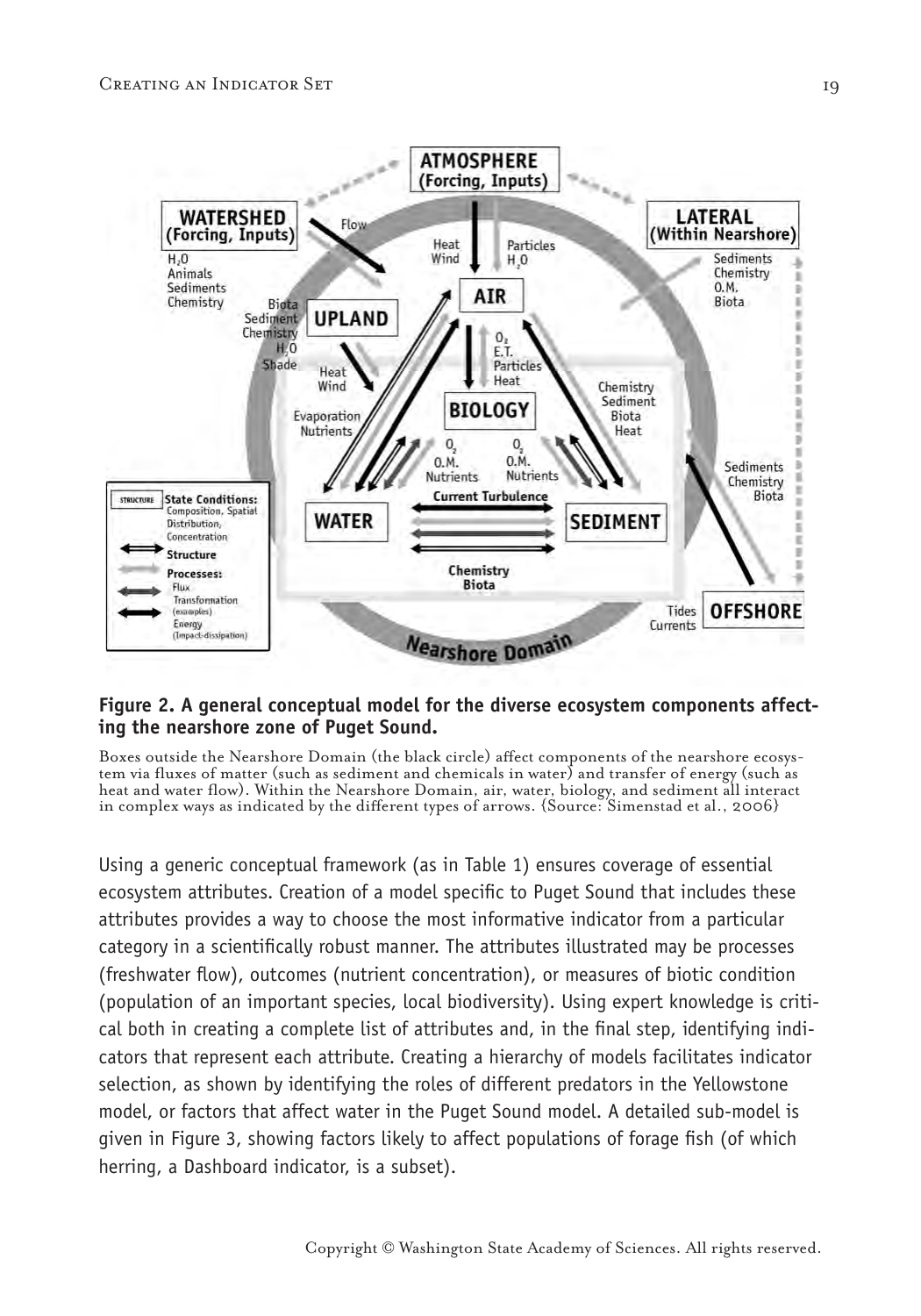

#### **Figure 3. A conceptual model of factors that could affect the restoration of forage fish in Puget Sound.**

Management measures in the left column indicate the diverse actions that could be taken to restore forage fish; these lead (via cause-effect arrows) to restored processes in the second column, which in turn result in structural changes in nearshore environments in the third column, and thus predicted functional responses of the forage fish. {Source: modified from Penttila, 2007}

Such simple models can be used to help identify stressors on components and response variables that might serve as indicators. In contrast, the arrows in the indicator-development graphics for the goals in the Puget Sound Science Update (e.g., Figure 4) do not correspond to flows of energy or cause-effect relationships. For example, "Pacific herring status and trends" is shown as a potential indicator, but the graphic does not aid PSP staff in either thinking about how herring are connected to the rest of the ecosystem (e.g., the variety of stressors acting on them) or whether there are attributes other than "community composition" for which herring might be an indicator.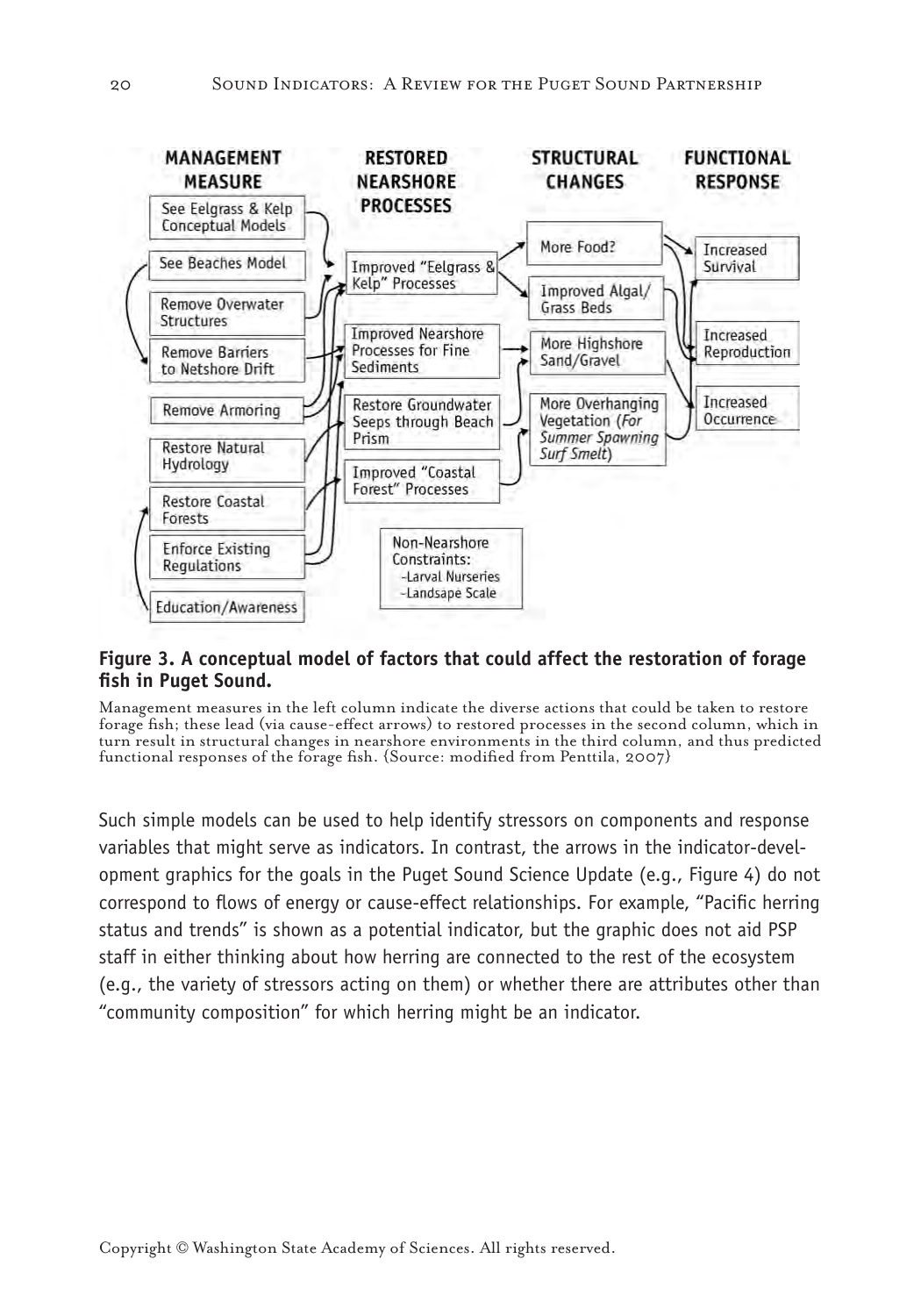

**Figure 4. The organizational framework for the PSP goal of "Food Webs."** 

Arrows in this diagram indicate subdivisions of categories or components into progressively more detailed categories, rather than energy flow or cause-effect relationships. {Source: Puget Sound Science Update, April 2011}

# **II. C. Developing Indicators for Selected Attributes (Steps 1 Through 5)**

## **II. C. 1. Characteristics of Good Indicators**

Once the set of attributes has been created using a conceptual framework and appropriate conceptual models (Step 1), indicators must be found for each attribute (Step 2) and associated metrics developed (Step 3). When more than one acceptable indicator is available for an attribute, Steps 4 and 5 ensure that the highest quality indicator is chosen.

Many sources of information can assist in identification of acceptable indicators (e.g., Niemeijer & de Groot, 2008) and associated metrics. The National Research Council (2000) developed a useful list of criteria for assessing the quality of indicators (Step 4). It includes the following criteria that we consider appropriate as threshold tests for an acceptable indicator: General importance (with reference to the natural system);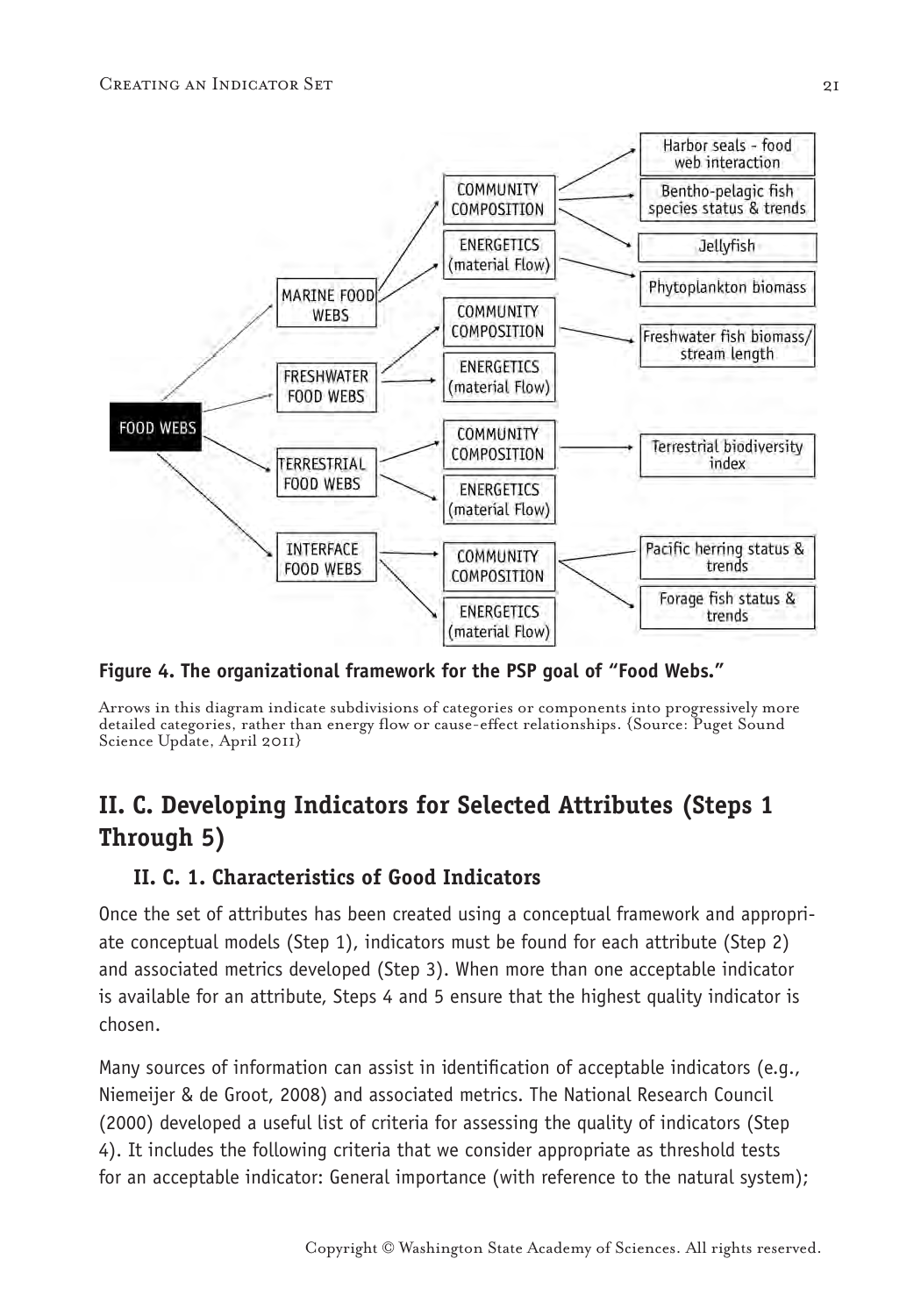conceptual basis; reliability; temporal and special scales; statistical properties; data requirements; data quality; and robustness. Additional criteria listed in the NRC study, which might be considered to winnow the set (Step 5), include: skills required; costs, benefits, and cost-effectiveness; and international compatibility. The following discussion highlights some of these important characteristics.

In general, scientific information has been most effective in influencing public policy when it has been perceived by relevant stakeholders to be credible, salient, and legitimate. Credibility refers to the scientific adequacy of technical information and its assessment. Salience refers to the relevance of an assessment to the needs of decision makers. Data have legitimacy if they are judged to be fair, unbiased, and respectful of values and beliefs of diverse stakeholders.

Indicators are inevitably based on uncertain and imperfect understanding. Therefore, careful selection of what to measure—and of the conceptual and empirical models to use—together with recognition of the limits of the models, are vital to indicator development, interpretation, and use. To be credible, an indicator should be based on a well-understood and generally accepted conceptual model of the systems to which it is applied. The conceptual model provides the rationale for the indicator, suggests how it should be computed, and enables users to understand its features and implications of changes in its status and trends.

Indicators need to detect and report on changes at appropriate spatial and temporal scales without being overwhelmed by natural environmental variability. They need to yield reliable and useful numbers in the face of the inevitable external perturbations. They should be able to accommodate technological changes so that meaningful status and trends can be identified despite changes in measurement technologies.

To fulfill these conditions, an indicator must be judged to be reliable. Evidence for reliability is successful previous use, but all existing indicators need to be analyzed retrospectively to determine whether their continued use is warranted. A newly proposed indicator inevitably lacks a historical record of reliability, but if it is based on well-established theory, and if a retrospective analysis has indicated that it would have provided useful information had it been applied in the past, its reliability is provisionally established.

Most environmental indicators are designed to assess the status of processes and products (goods and services) that people currently value. Users value indicators that provide them with data that can inform their day-to-day decisions. This is why most environmental indicators report on specific components of the environment rather than more comprehensive pictures of environmental processes.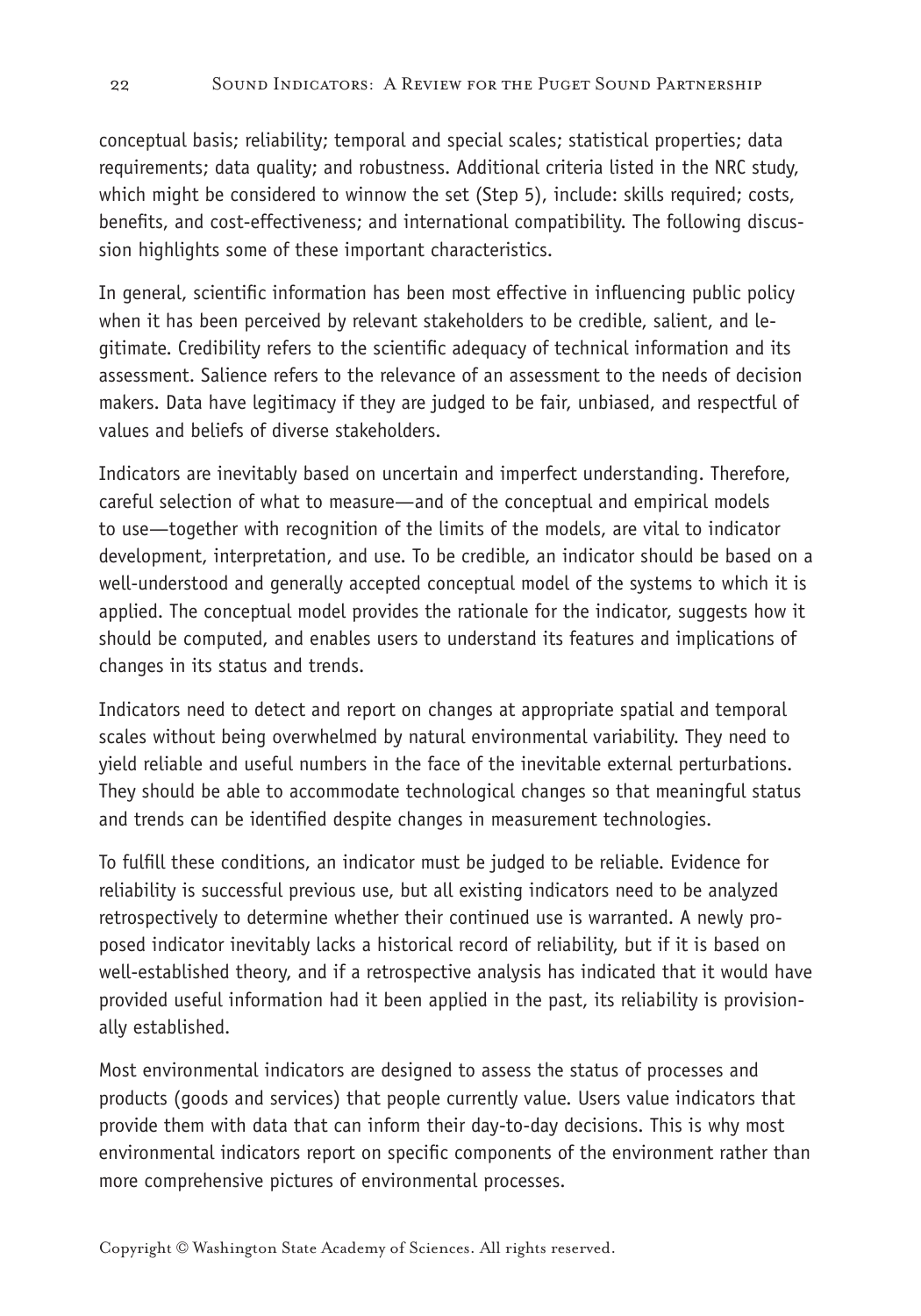### **II. C. 1. a. Determining Temporal and Spatial Scales**

Key decisions about the use of indicators involve consideration of the temporal and spatial scales over which each indicator will be useful. Most environmental indicators depend on data gathered by means of long-term monitoring. Major challenges include deciding which rates of change to measure and determining which of the changes are "normal"—that is, within the range of natural variability—and which are not. Often, rate changes can be determined only after long periods of time because some ecosystem characteristics (e.g., soil properties, evolutionary changes in species) change very slowly; others change moderately slowly (vegetation succession, species ranges), but some change rapidly in response to natural (fire, storms) or anthropogenic (acid rain, wetland drainage, sea level rise) disturbances. The expected rates of change in the traits monitored by an indicator should determine the frequency with which measurements need to be made and how often it is necessary or desirable to report changes. People may not continue to pay attention to an indicator if the standard report is "no change" although "no change" over time may be the preferred response. Moreover, valuable human and financial resources are wasted when data are gathered, archived, and reported more frequently than is useful.

## **II. C. 2. Key Information for Describing Indicators**

Once a set of indicators is developed, it is important to clearly describe the rationale behind the selection and nature of the indicators and the metrics needed to quantify each one. The description acts both as a communication device and also as a check on the integrity of the selection process. The Committee found that PSP inadequately describes many of its indicators.

It is obvious that there is no single right format or list of key information for presenting characteristics of an indicator. However, how an indicator is to be used can guide what needs to be said about it.

Based upon our analysis of past approaches, the Committee suggests the following general format for presenting indicators. The order of these characteristics proceeds stepwise from description of the indicator, including its scientific justification, through how it is measured, to description of its scale.

- Introductory statement: How the indicator fits within or is applied to an attribute from the conceptual framework.
- Descriptive statement: What is the indicator?
- $\blacksquare$  What does the indicator indicate? For example, does it show existing conditions, or changes over time? Does it relate to ecosystem processes, such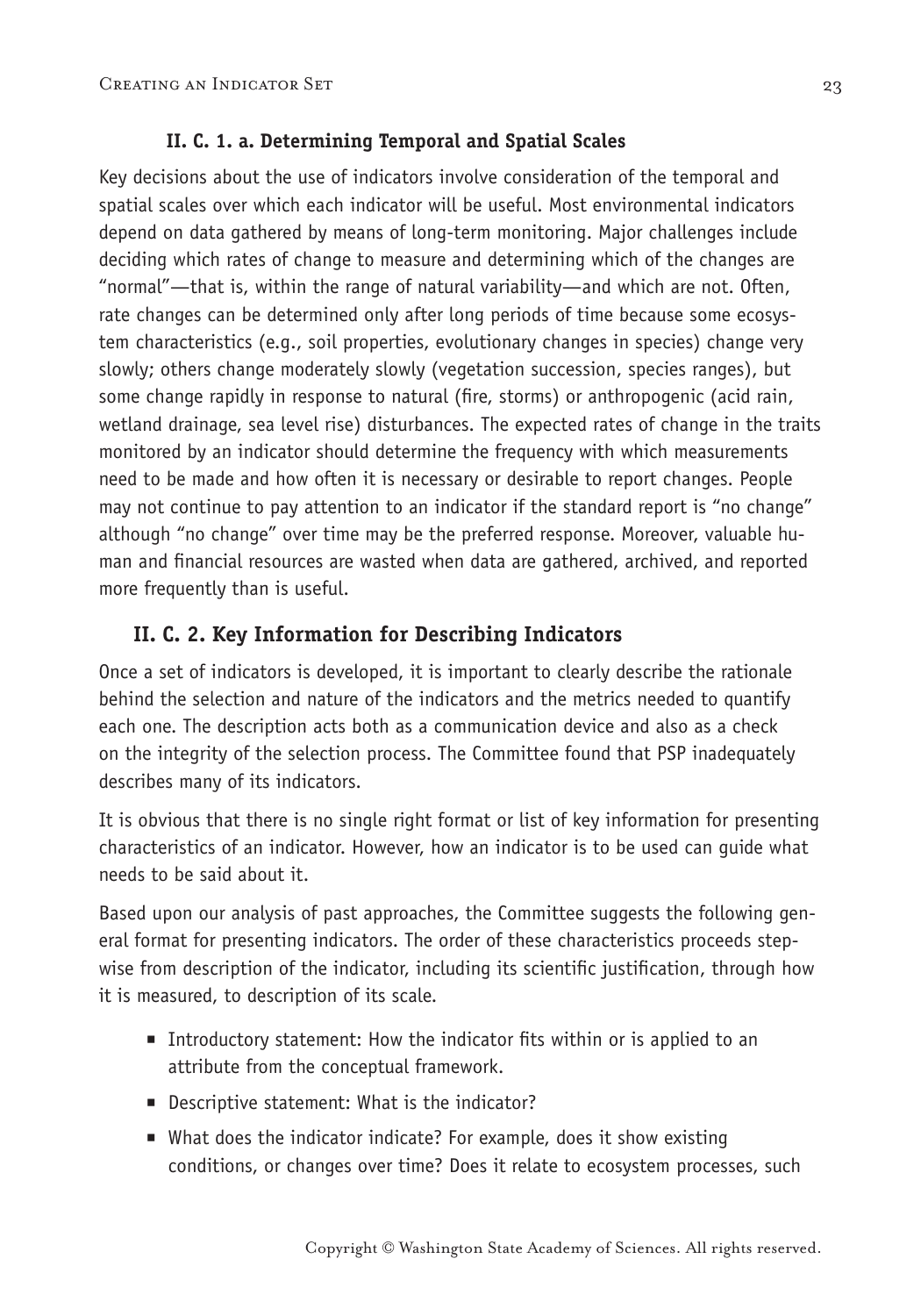as inputs, environmental stressors, environmental responses, or does it focus on outputs?

- How is it measured? What basic methods are used to gather data? Do adequate methods exist?
- $\blacksquare$  If the methods exist, how well can the indicator be quantified?
- $\blacksquare$  How much is already known about the indicator?
- $\blacksquare$  What is the scale in time and space on which the indicator reports? It is important to understand the potential value of the indicator over time at different spatial scales (e.g., local to regional).

Two other indicator characteristics may be included, depending upon the purpose of the indicator set (e.g., conditions, management). These are:

- 1. Explain how well the indicator is (or could be) understood by the "public" and other "users." To be useful, an indicator needs to be understood. Is an educational program needed?
- 2. Explain how the indicator can be used to guide management actions.

The Committee used the above list to evaluate the descriptions of indicators in the Dashboard Briefsheets (e.g., eelgrass and shellfish). We found that the Dashboard descriptions are based more on policy, management, and target setting than on presentation of indicator characteristics, although some characteristics in the Briefsheets do relate to scale and use of conceptual models.

## **II. C. 3. Guidelines for the Use of Indicators**

An excellent set of indicators is of little value unless supporting institutions are also developed and used. Those institutions should be designed to facilitate archival, interpretation, and communication of the information gathered. These usage-steps support a learning process in which indicators assist in showing how the system changes or responds over time.

## **II. C. 3. a. Education**

Public perception of how ecosystems provide goods and services, and of the value of many goods and services, lags behind scientific understanding. For example, the vital roles of microorganisms on land and in the oceans are unappreciated. Few people understand the connections between application of fertilizers on farmlands and ocean dead zones. Therefore, an education program needs to be a part of any attempt to develop and use most ecological indicators. Educational programs need to recognize that attempts to achieve one desired outcome can undermine attempts to achieve others. If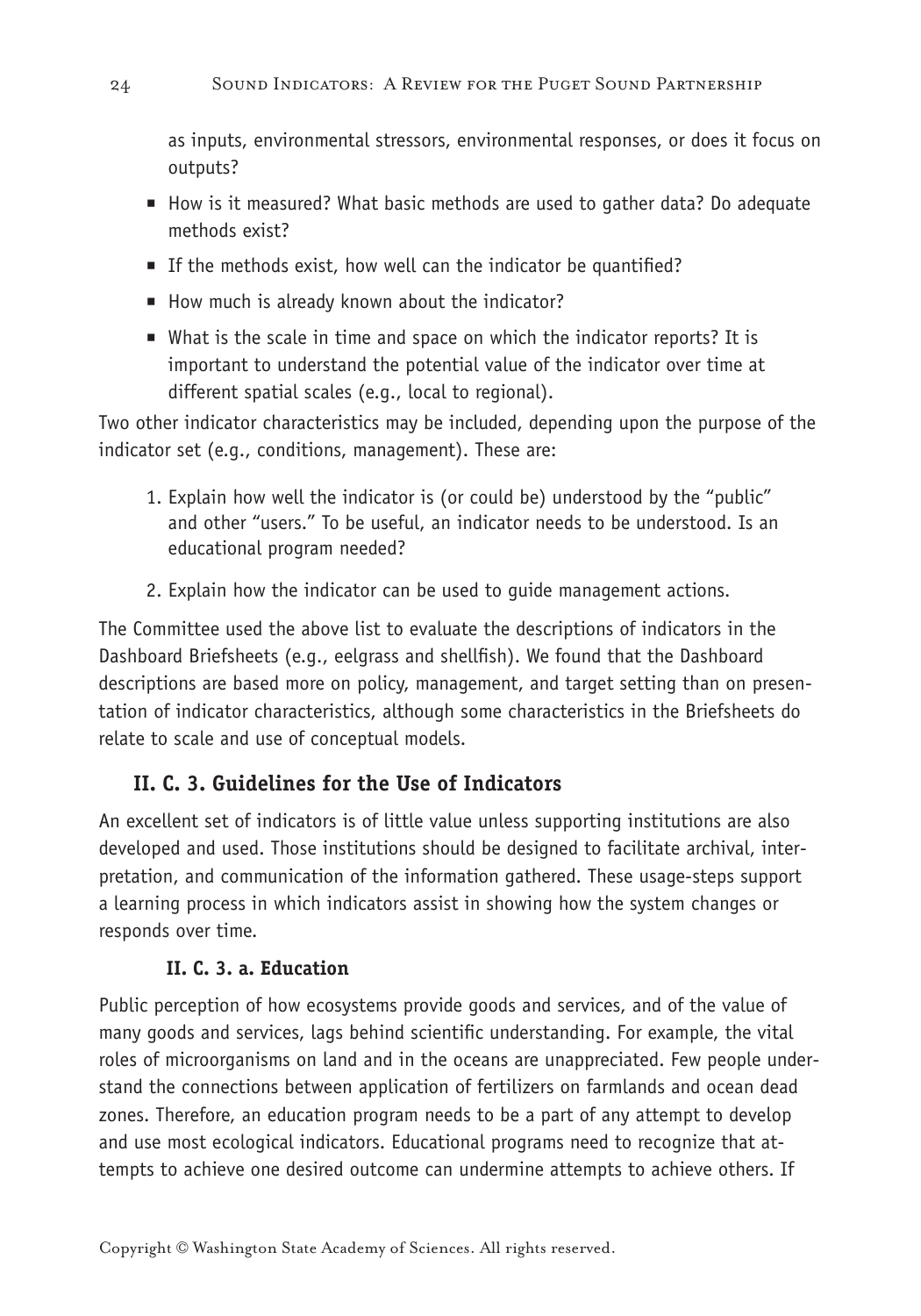education programs are perceived to reflect political agendas, achieving salience may come at the expense of legitimacy.

Public trust in the people and institutions that produce indicators underlies legitimacy. Legitimacy is also enhanced 1) by educating the public about methods, motivations, rules, procedures, and accountability, and 2) if data archiving, analysis, and reporting are institutionally separated from decision making. Data and indicators based on them that are generated by organizations without regulatory or enforcement responsibilities, such as the U.S. National Weather Service, are generally trusted. Nevertheless, no matter how legitimate the data are perceived to be, saliency requires some political or management input if the information is to be useful to politicians and managers.

## **II. C. 3. b. Data Quality and Instrument Calibration**

To ensure the technical accuracy and legitimacy of environmental indicators, procedures are needed to monitor input data, to standardize measurements, to cross-calibrate instruments—especially when measurement technology changes—and to document collection and analytical methods so that people not associated with the original data collection can reproduce them. It may be difficult to convince policy makers of the importance of data quality assurance and management, but failure to maintain appropriate standards may jeopardize the utility of the indicator.

The eventual set of indicators selected for Puget Sound should provide useful information over multiple spatial and temporal scales. Instruments that measure spatial and temporal variation must be calibrated carefully to ensure that changes in the measurements are caused by changes in the ecosystem, not in the instruments themselves. In addition, some data sets will last longer than the lifetime of any one measuring instrument. In those cases, it is vital that successive instruments be calibrated during a period of overlap. Potential degradations of instrument performance should also be monitored, assessed, and corrected if necessary.

### **II. C. 3. c. Archiving and Data Access**

Legitimacy of environmental indicators requires that data gathered are archived and available to a wide range of potential users if the indicator is to be accepted and used to guide policy. Attention needs to be paid to who has quality control over input data. Who coordinates and manages the archives? How does the system respond to queries from varied potential users? How is the data storage system integrated with systems maintained by other political entities? The rapid improvement of technology—remote sensing, computer hardware and software—is removing many impediments to the assimilation and use of large datasets. Nevertheless, their existence increases the importance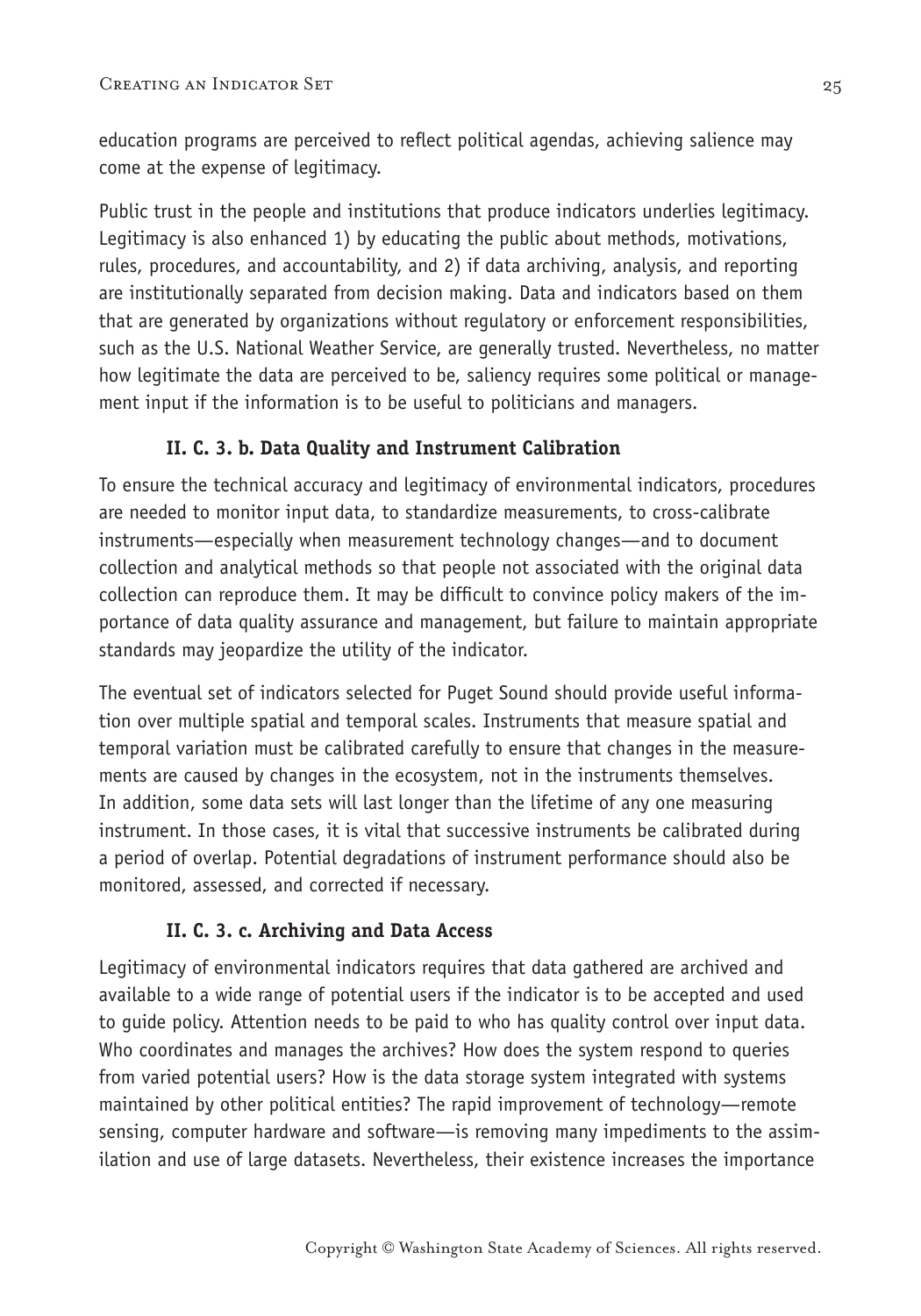of the care, maintenance, and accessibility of data archives, (see National Research Council, 2000, for a thorough discussion of these issues).

Thus, before the indicators for Puget Sound are adopted and fully implemented, substantial thought and effort should be given to data quality control, data archiving, and data access. The integrity of long-term information is essential, because individual measurements acquire most of their value when they are compared with the same measurements from similar ecosystems or from the same ecosystem over time.

Archival issues that need attention include the following (National Research Council, 2000):

How and by whom will quality control over input data be ensured?

Who are the potential users of the data, and how can their needs be met?

How can the data be used to improve the models on which the indicator is based?

How will the archival system accommodate technological changes in both data collection and archiving methods?

Who will coordinate and manage the archives?

How can the archival system respond to user queries that may require new analyses and interpretations of existing data?

How will the data storage system be integrated with other archival systems of federal, state, and local governments?

## **II. C. 3. d. Expectations for an Indicator System**

The value of indicators derives from the premise that better understanding of the system being monitored leads to policies and management interventions that foster desirable changes and decrease the likelihood of undesirable changes. Yet, our understanding of the functioning of Puget Sound will continue to be incomplete. For example, we do not know how many species live in the region, and we know little about most of the species of whose presence we are aware. Our estimates of the value, economic and noneconomic, of the goods and services derived directly and indirectly from Puget Sound are, and will remain, rough. With good investment of financial and human resources, some current unknowns will become better understood, but no amount of research will completely eliminate uncertainty. Therefore, the allocation of resources to obtaining the data needed to populate the set of indicators finally selected for monitoring the status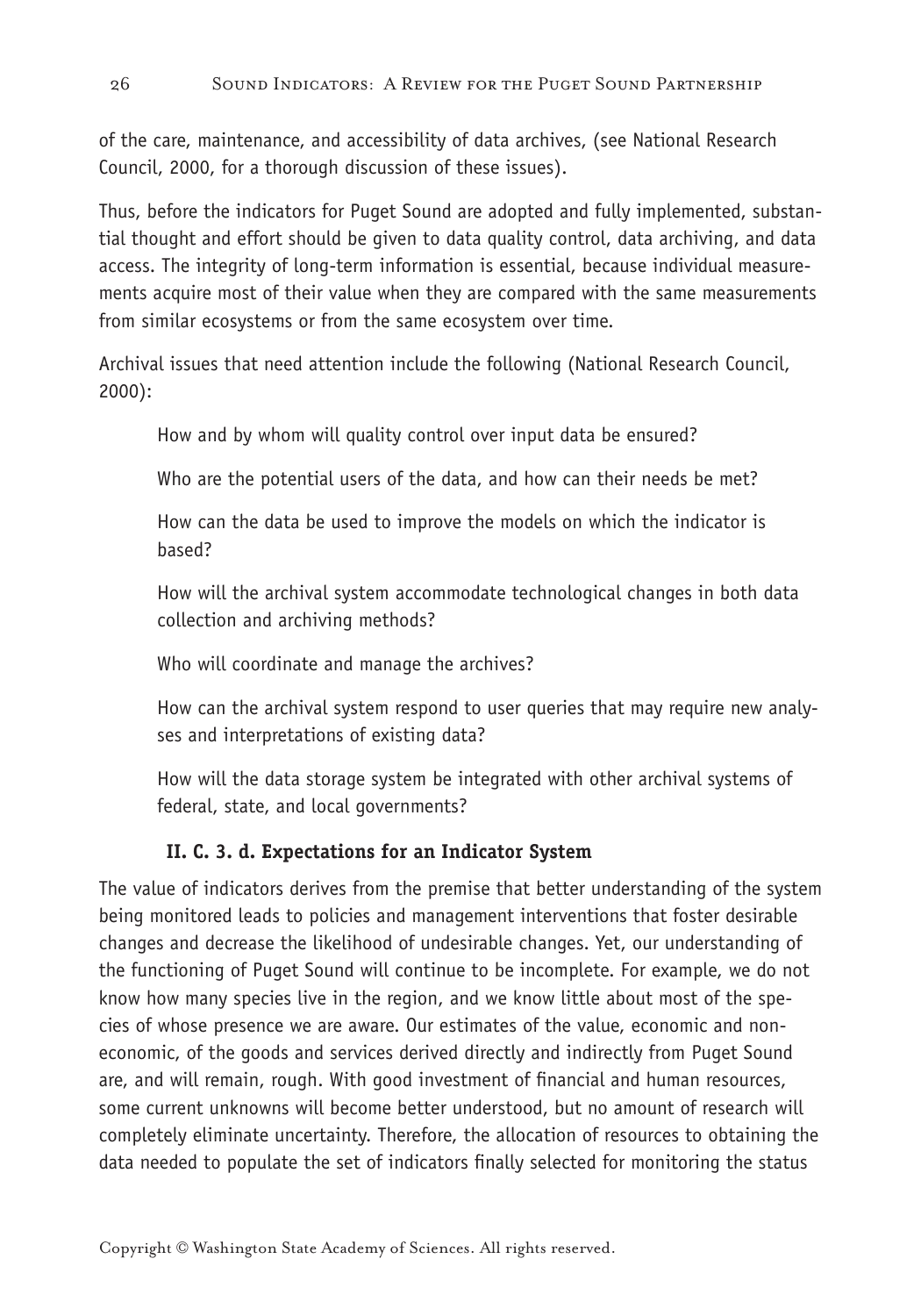and trends in Puget Sound should be evaluated over time in terms of the amount of uncertainty removed per unit of effort. This is essentially a form of adaptive management: an iterative process of decision making with a goal of reducing uncertainty over time. Adaptive management can be either passive or active. Passive adaptive management is basically learning from doing, that is, monitoring ongoing interventions to assess outcomes (i.e., passively). In active adaptive management, learning is a central goal—that is, pilot interventions are initiated with the objective of filling gaps in critical information before major management actions are launched (Holling, 1978; Walters, 1986). The latter may often be applicable to Puget Sound management, owing to lack of critical information about the ecosystem. In both forms, new knowledge is used to update the models and to improve management strategies, and perhaps to alter the indicators or metrics in use.

Appropriately used, the chosen indicator set will be of value to a wide range of interested parties, but the PSP should not expect it to generate certainty or to be the source of all the information society will need to achieve the goal of a maintaining a dynamic ecosystem that provides a full array of goods and services in perpetuity to the region's inhabitants. Moreover, although the basic indicator set will provide vital information about some major processes and products, it will provide limited information on the causes of those changes, and the data will be of limited use in assessing the effectiveness of specific management interventions. The Puget Sound Partnership plans to develop additional indicators that deal directly with assessing the efficacy of management interventions. These indicators can potentially provide important supplements to the set of indicators we have evaluated in this report. Nonetheless, understanding the dynamic properties of the Puget Sound ecosystem and developing effective means to monitor changes in it will always be works-in-progress.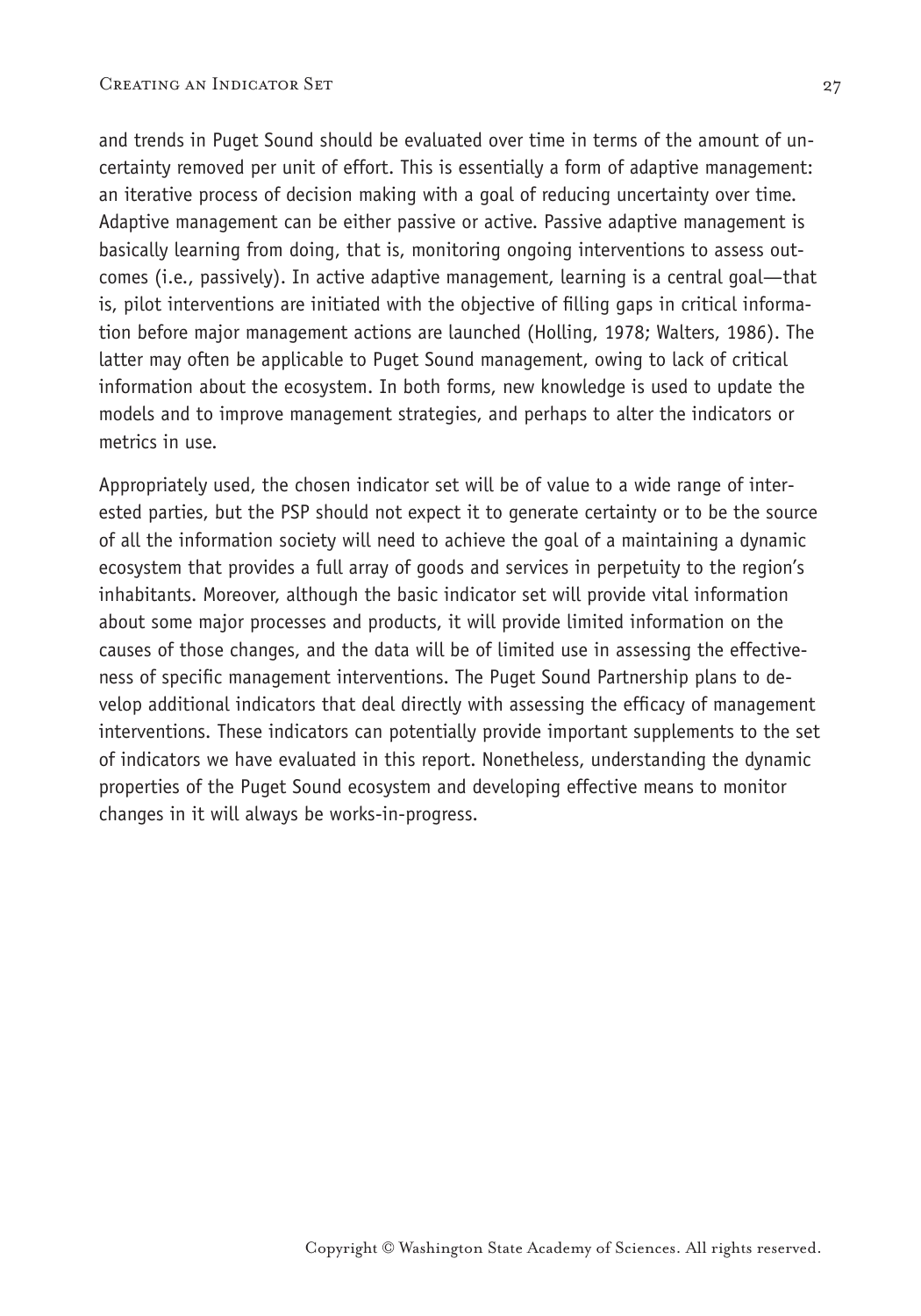Copyright © Washington State Academy of Sciences. All rights reserved.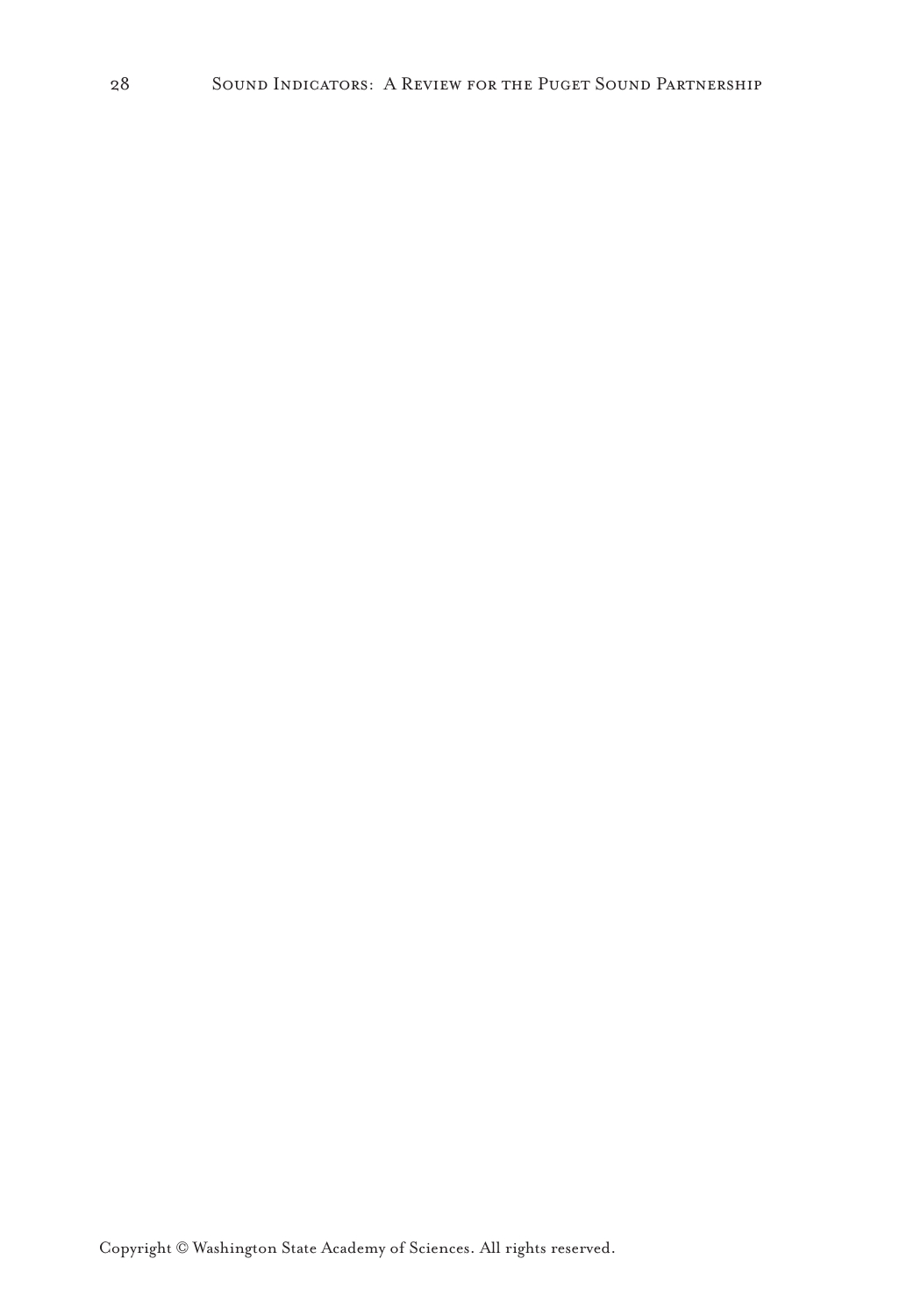# III. Evaluation of PSP Ecological CONDITION INDICATORS

To determine the characteristics of the Dashboard Indicators and present them in an organized description (see Sections III. C and III. D), the Committee sought a section in the documents produced by the Puget Sound Partnership that presented an orderly list of indicator characteristics. We found none and had to glean them from sections of several documents. Our need to "shop" is evidence of the importance of having and using a comprehensive set of characteristics as we recommended above.

# **III. A. Overview of the PSP Indicator Selection Efforts**

The Puget Sound Partnership employed a variety of methods as it developed and refined a set of indicators to assess the state of the Puget Sound ecosystem. According to the chronology provided to the committee by Currens (2011b), the following reports together describe the process PSP used to craft the Dashboard indicator set.

To develop indicators in the context of a larger ecosystem management strategy, the PSP adopted the Integrated Ecosystem Assessment Approach (Levin et al., 2008).

O'Neill et al. (2008) assembled and reviewed more than 100 documents and databases to generate a list of already-identified indicators meeting certain qualitycontrol criteria that could be used to populate an indicator set.

The PSP's Puget Sound Action Agenda (2008a) presented a list of 79 ecosystem indicators, based on O'Neill et al. (2008), with input from the PSP Science Panel.

To provide a more robust method for integrating science into policy decisions for the Sound, and to supplement the Ecosystem Assessment Approach, the PSP adopted the Open Standards for the Practice of Conservation 2.0 (Conservation Measures Partnership, n.d.).

In the 2009-2011 "Biennial Science Work Plan," the Science Panel adopted the Ecosystem Assessment Approach, reviewed the results of O'Neill et al. (2008), and recommended that additional indicators be developed to fill remaining gaps.

In November 2009, the PSP technical memorandum "Identification of Ecosystem Components and Their Indicators and Targets" (Neuman et al., 2009) provided a set of 160 indicators, including those relevant to human health and well-being.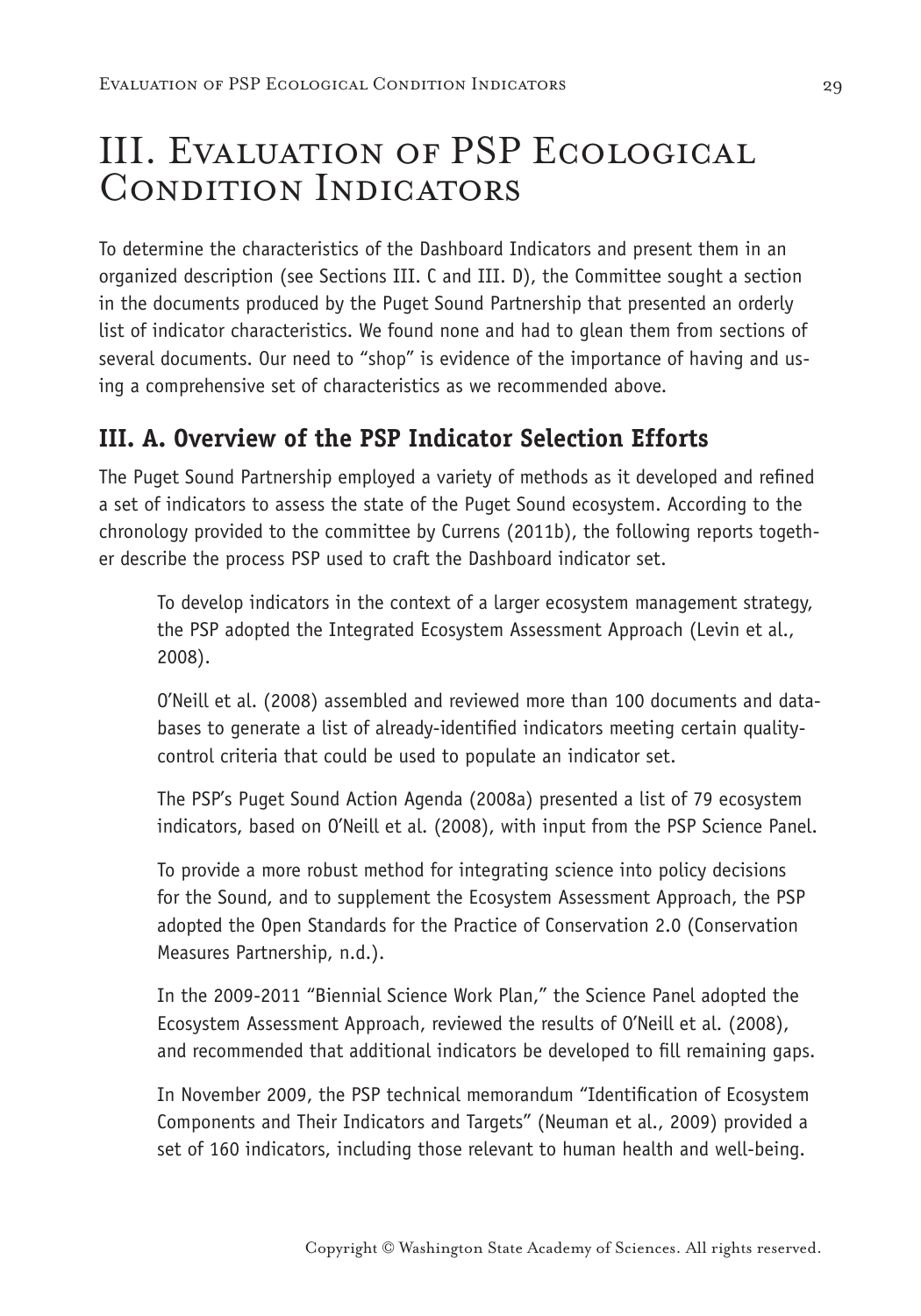The "2009 State of the Sound Report" (Puget Sound Partnership, 2010) used the above technical memorandum as a guide to report on indicators, as required by legislative deadlines.

In July 2010, the Leadership Council adopted a preliminary set of Dashboard System Indicators developed by the Indicators Action Team. Indicator selection was guided by prepublication drafts of the Puget Sound Science Update (Levin et al., 2011) and is described in "Development of the Dashboard of Ecosystem Indicators for Puget Sound" (Puget Sound Partnership Indicators Action Team, 2010-2011).

Chapter 1A of the Puget Sound Science Update (Levin et al., 2011) combined all of the previous lists of proposed indicators, proposed a framework for developing a set of indicators, proposed selection criteria for individual indicators, and screened the entire list of indicators according to these criteria. Levin et al. (2011) did not recommend a set of indicators.

Due perhaps to the challenging timeframes imposed by legislative mandates, many of these efforts overlapped in time and took slightly different directions, resulting in a disjointed progression toward the ultimate choice of indicators. Nonetheless, significant progress was achieved in a relatively short time. In this section, we review portions of the above list that have been (or should be) particularly relevant to the process by which the ultimate set of indicators will be selected.

Consistent with guidance from the Leadership Council (Levin et al., 2011) the complete system of indicators envisioned by PSP includes two sets: the top-tier Dashboard indicators and a larger set of indicators to track the condition of the ecosystem. The Committee supports the creation of a hierarchical, multitier system of indicators that uses a small indicator set to communicate with the public and a larger set to understand ecosystem conditions in more detail. It is important that both sets encompass the key structural and functional elements of the ecosystem—not simply the popular or iconic elements—and that the smaller set is derived from and consistent with the larger set.

Although substantial groundwork has been laid for the selection of the larger set of ecological condition indicators, these indicators have not yet been chosen. In the following section, the Committee reviews the work accomplished to date and the system by which the larger set of indicators presumably will be developed. We then review the initial set of Dashboard indicators and the system by which that set was selected. Finally, we review the individual Dashboard ecological condition indicators.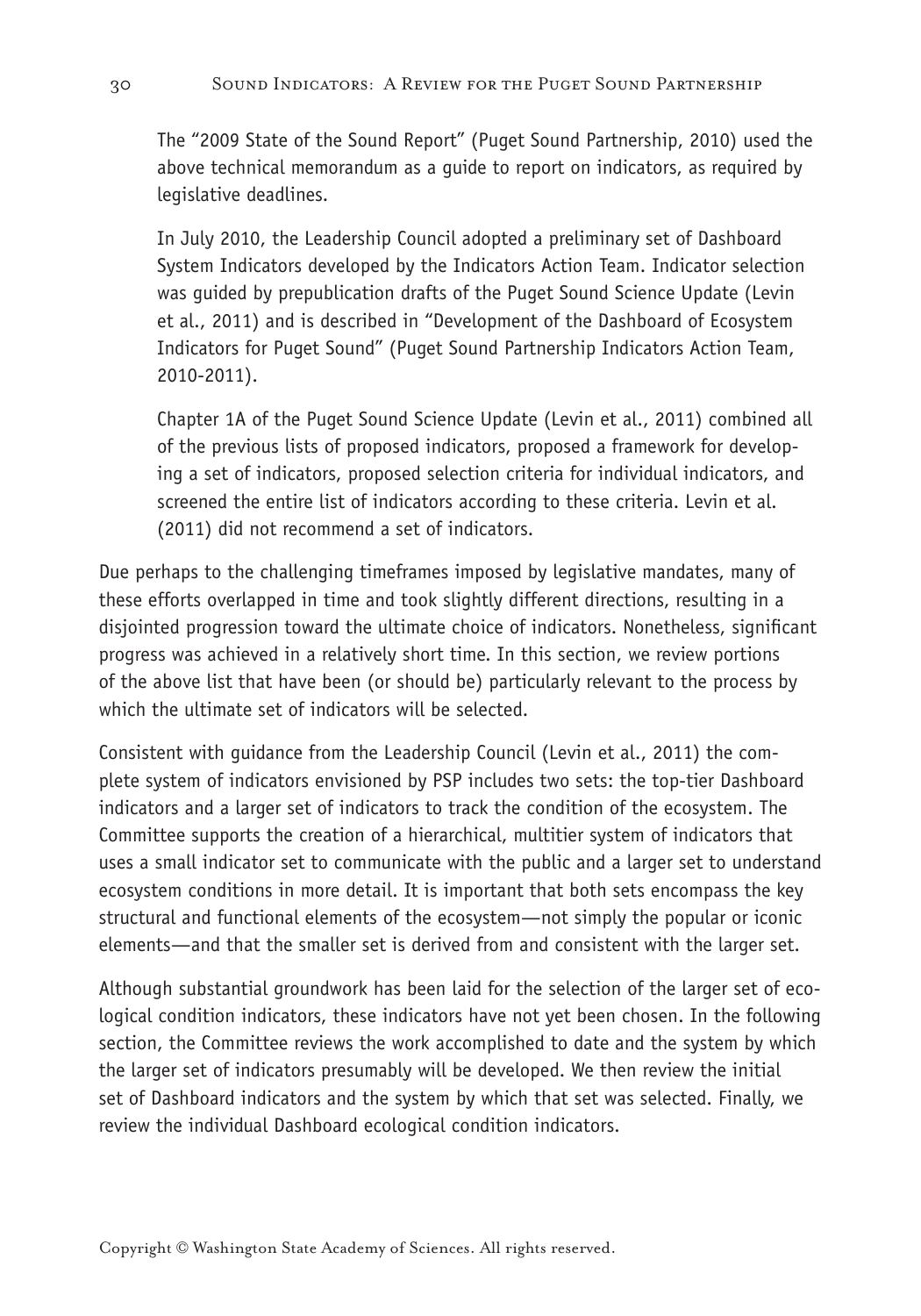# **III. B. Review of the Larger Set of Ecosystem Indicators**

The initial context for development of the indicator set was provided by the Ecosystem Assessment Approach described by Levin et al. (2008) and later adopted by the Science Panel (Puget Sound Partnership, 2008b). In this approach, models of Drivers-Pressures-States-Impacts-Responses (DPSIR) are created to relate management actions to aspects of the ecosystem that people care about. At this point in time, the PSP focused on indicators of the "state" (condition) of the ecosystem (Martha Kongsgaard, pers. comm.), which the Committee defines as indicators that reflect the structural, compositional, and functional elements of the system, and that collectively provide a window into the condition of the system as a whole. The Committee supports this approach.

O'Neill et al. (2008) developed a logical platform for subsequent work. They identified the following tasks required for the first phase of indicator development: develop criteria and a framework to be used for selecting environmental indicators; create conceptual models that define key structural and functional properties of the Puget Sound ecosystem components; identify, compile, and summarize former, current, and proposed indicators for the Puget Sound ecosystem; and select and evaluate the most suitable environmental indicators based on criteria/framework and conceptual models.

To get the process started, O'Neill et al. (2008) created an initial list of criteria that should be met by individual indicators, and they adopted two complementary frameworks for assessing the set of indicators. The first, the DPSIR system, provides a method to categorize indicators and select those that are state indicators. The second, derived from the U.S. Environmental Protection Agency (2002), provides a method to organize and analyze the resulting suite of state indicators. Using a nested hierarchy of Essential Ecological Attributes, the U.S. Environmental Agency (2002) provides a framework for identifying which of the structural, compositional, and functional elements of the ecosystem are covered by the list of available indicators, and which essential elements are not represented (see Table 1).

The second task, creating conceptual models of the key ecological attributes, was beyond the scope of O'Neill et al. (2008), but was recommended as a next step. That approach, using the DPSIR system to link ecosystem components with the management framework, is reasonable. In the Committee's view, however, conceptual models also should be developed for the functioning of the ecosystem, based on an understanding of the essential attributes and not constrained by the particular goals of the PSP (see Section II. B above). To the authors' credit, O'Neill et al. (2008) included this recommendation.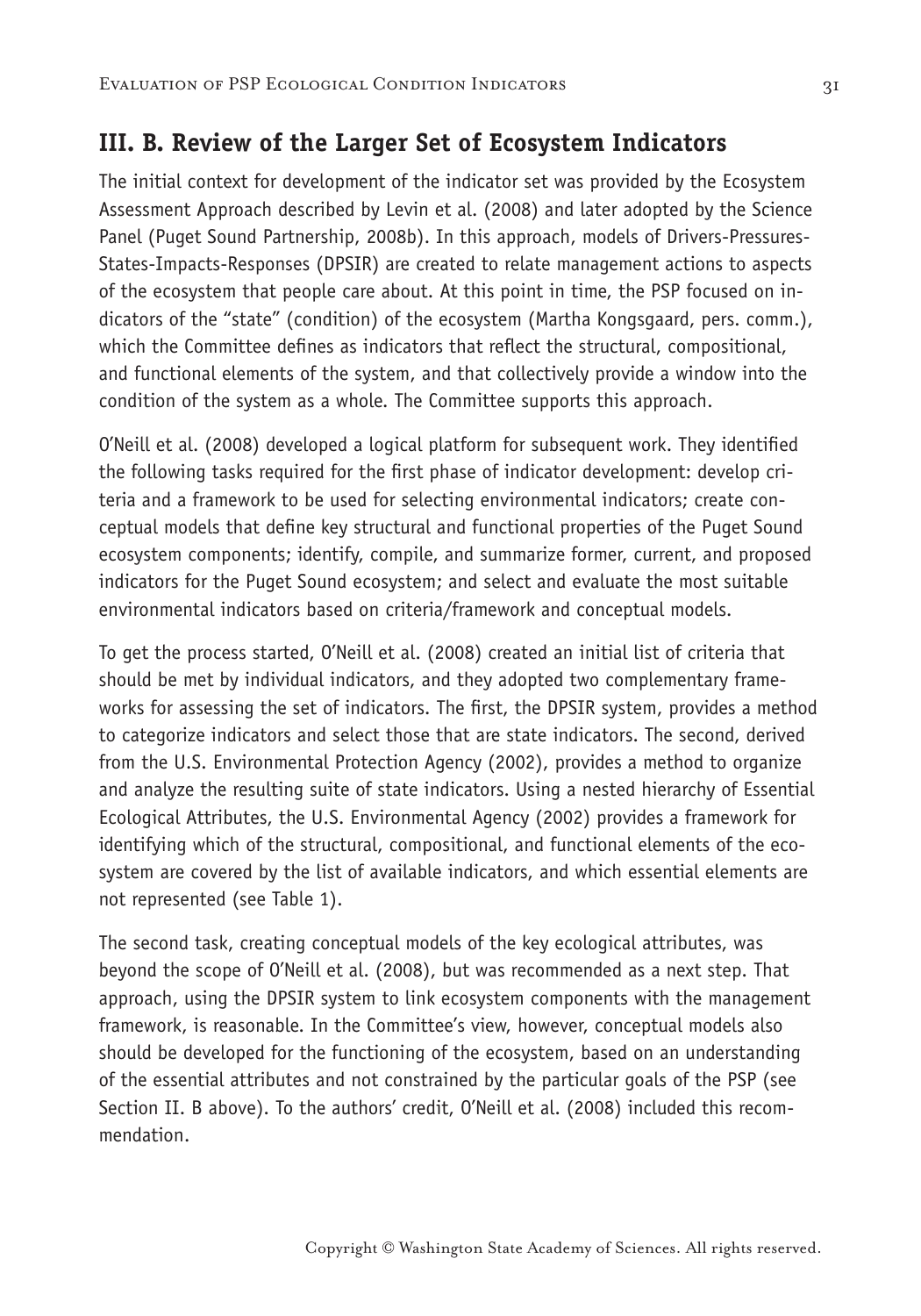The third task, compiling currently available indicators, resulted in a list of more than 650 indicators. The fourth task, weeding this list according to the quality-control criteria for individual indicators, resulted in a list of 124 ecosystem indicators ranked either "good" (suitable for current use) or "potential" (suitable with additional work). These indicators were categorized according to the goals of the PSP: species and food webs, habitats, water quality, and water quantity. Finally, this suite of available indicators was analyzed with reference to EPA's essential ecological attribute hierarchy. The analysis showed, for example, that the available indicators provide substantial coverage of species, particularly higher-trophic-level species, but under-represent species at lower trophic levels and many functional groups. Community-level indicators are few, landscape indicators cover some habitats but not others, and indicators of important basic ecological processes (energy and material flows) are lacking. This analysis provided a preliminary roadmap for considering other indicators that should be developed and included in the final indicator set. In the Committee's view, this was an excellent start.

In its 2008 Puget Sound Action Agenda, the Puget Sound Partnership adopted the indicator list provided by O'Neill et al. (2008) but did not address the major gaps in attributes that were noted in that report. In the Action Agenda, the indicators were grouped according to the four ecosystem-related goals set out by the legislation and the subsidiary "desired outcomes" (similar to objectives) that had been developed with technical and public input (Martha Kongsgaard, pers. comm.). This provided a management context for the indicators and allowed members of the public to relate indicators to outcomes per the Integrated Environmental Assessment Approach. Nonetheless, because O'Neill et al.'s analysis of the set was not referenced in the Action Agenda, the opportunity to inform the public of the ecological context of the various indicators was missed. More importantly, no attempt was made to rebalance the portfolio by suggesting that the gaps pointed out earlier should be filled. As a result, the indicator list remained incomplete; the importance of including all ecologically significant attributes was lost.

The next step in the evolution of the indicator set was influenced by the PSP's decision to adopt the Open Standards for the Practice of Conservation 2.0, which was developed, and is now used, by a broad coalition of organizations involved in conserving and restoring small and large ecosystems. In that framework, the initial step in a project includes identifying the results to be achieved, conservation "targets," the "key ecological attributes" of each target, and any indicators for each attribute. Conservation "targets" are defined as the "specific species, ecosystems/habitats, or ecological processes that are chosen to represent … the full suite of biodiversity in the project area;" key ecological attributes are those relevant to determining the condition of the target (Conservation Measures Partnership, n.d., p. 9). This method is applied to situations in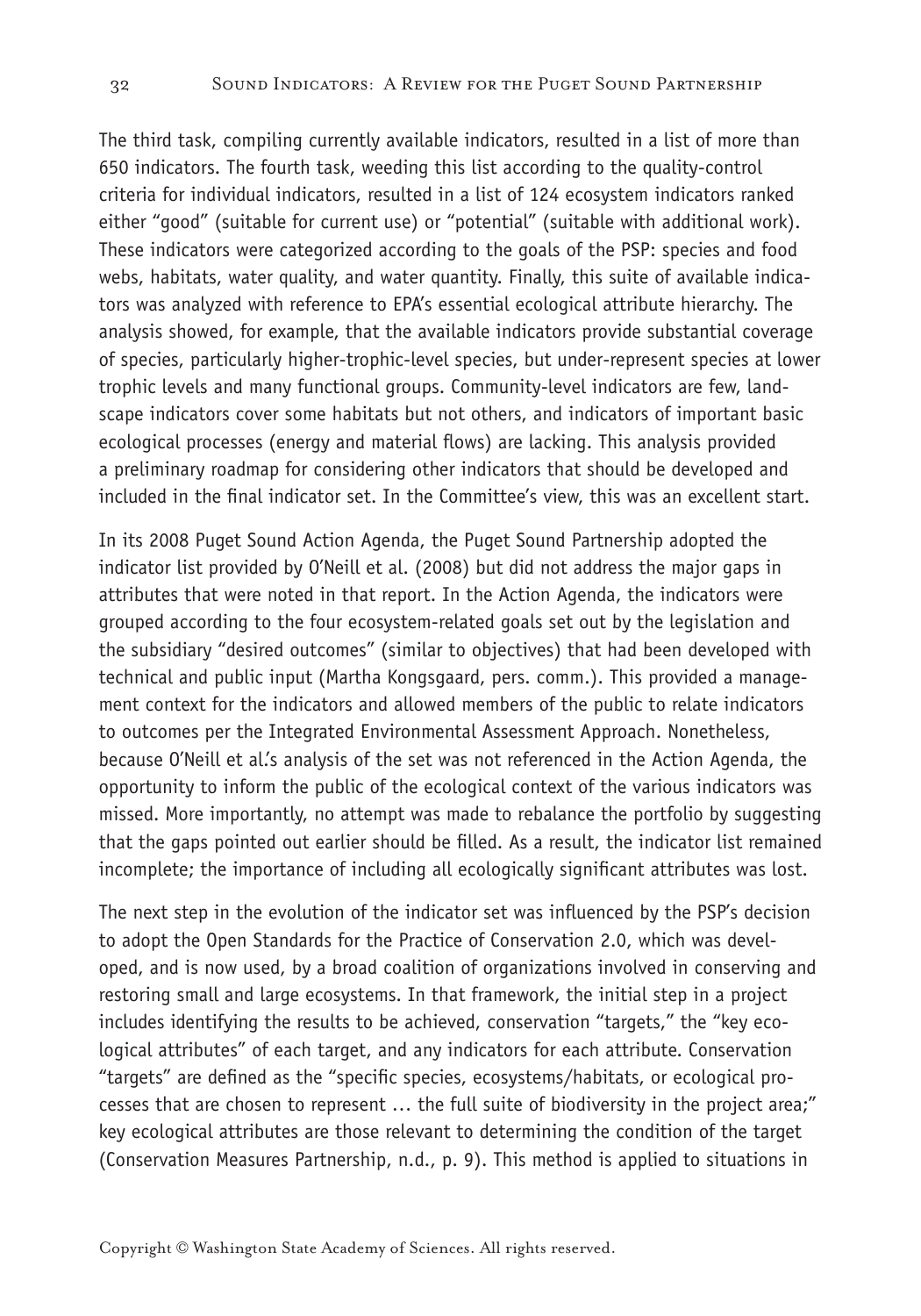which biodiversity conservation is paramount; it seems well suited to development of management (as opposed to state) indicators. There appears no intrinsic reason, however, why the method cannot also produce a set of targets, key attributes, and indicators that represent the structural, compositional, and functional elements of an ecosystem. In November 2009, Neuman et al. summarized the work to date to develop a framework for the indicator set, describing two approaches for defining the indicator categories that should be included. The first derived from the legislative goal statements (Table 1 in Neuman et al., 2009), while the second derived from the "targets" (renamed "focal components") developed using the Open Standards for the Practice of Conservation methodology (Table 2 in Neuman et al., 2009).

In the Committee's view, both approaches were flawed. The indicator categories in Neuman's Table 1 do not explicitly cover the range of attributes necessary to describe an ecosystem. Selected species and habitat types dominate the indicator categories in Table 2, suggesting that the focal components were not developed with reference to a conceptual model of the structure and functioning of the ecosystem. Further, the proposed indicators for each of the key attributes of the focal components (Appendix B in Neuman et al., 2009) treat the various habitats inconsistently, making it difficult to integrate them into a coherent picture of structural and functional elements. After presenting the two systems and summarizing the earlier O'Neill et al. (2008) analysis, Neuman et al. (2009) provide recommendations for refining the indicator framework in the upcoming Puget Sound Science Update.

The "2009 State of the Sound Report" (Puget Sound Partnership, 2010) reported on selected indicators, organized according to the legislative goals and following the categories presented in Neuman et al. (2009) (Table 2).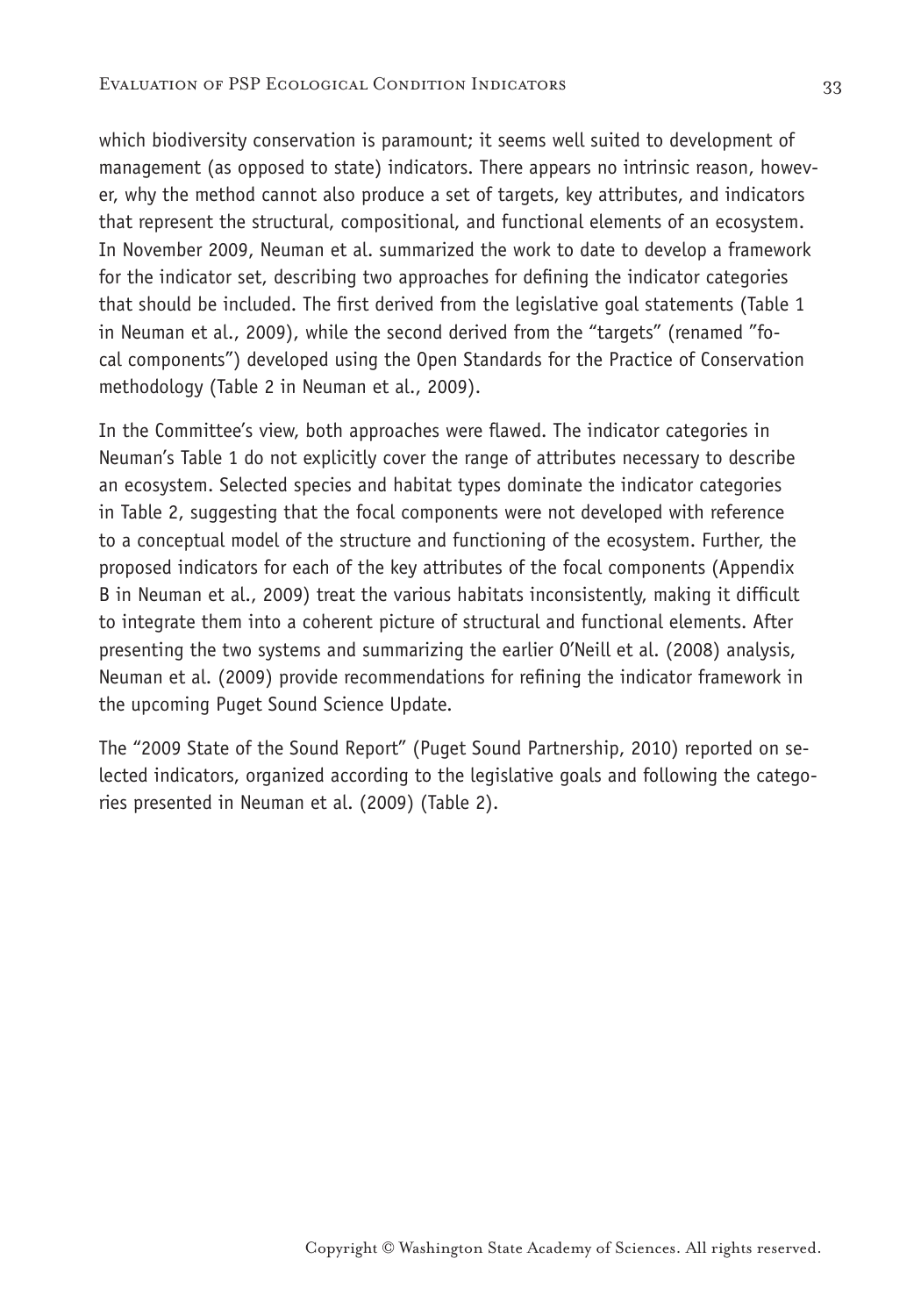**Table 2. Framework for indicator selection in the "2009 State of the Sound Report" (Puget Sound Partnership, 2010).** 

## **Species Food Webs (Goal)**

- Species and Communities of Greatest Conservation Concern (Indicator Category)
	- □ Imperiled Native Species and Species Groups (Indicator)
- **Flagship Species** 
	- $D$  Orca
	- $\Box$  Pacific herring
	- $\n **listed salmon**\n$
- **B** Food Webs

#### **Habitat**

- Extent of Ecological Systems
	- □ Conversion of Upland Habitats
	- □ Marine Shoreform Change and Shoreline Alterations
	- □ Eelgrass Area
- Condition of Ecological Systems

#### **Water Quality**

- $\blacksquare$  Chemical Contamination in Marine Environments
	- B Contaminants in Benthic Environments
	- $\Box$  Contaminants in Pelagic Environments
- Water Quality in Fresh and Marine Waters
	- □ Fresh Water Quality Index

The selection of these indicators presumably was based on availability of data, but how additional winnowing took place was not explained in the document. The report noted, however, that some indicator categories do not have indicators with available data. It also provided a useful description about why each of the indicator categories is relevant to the condition of Puget Sound.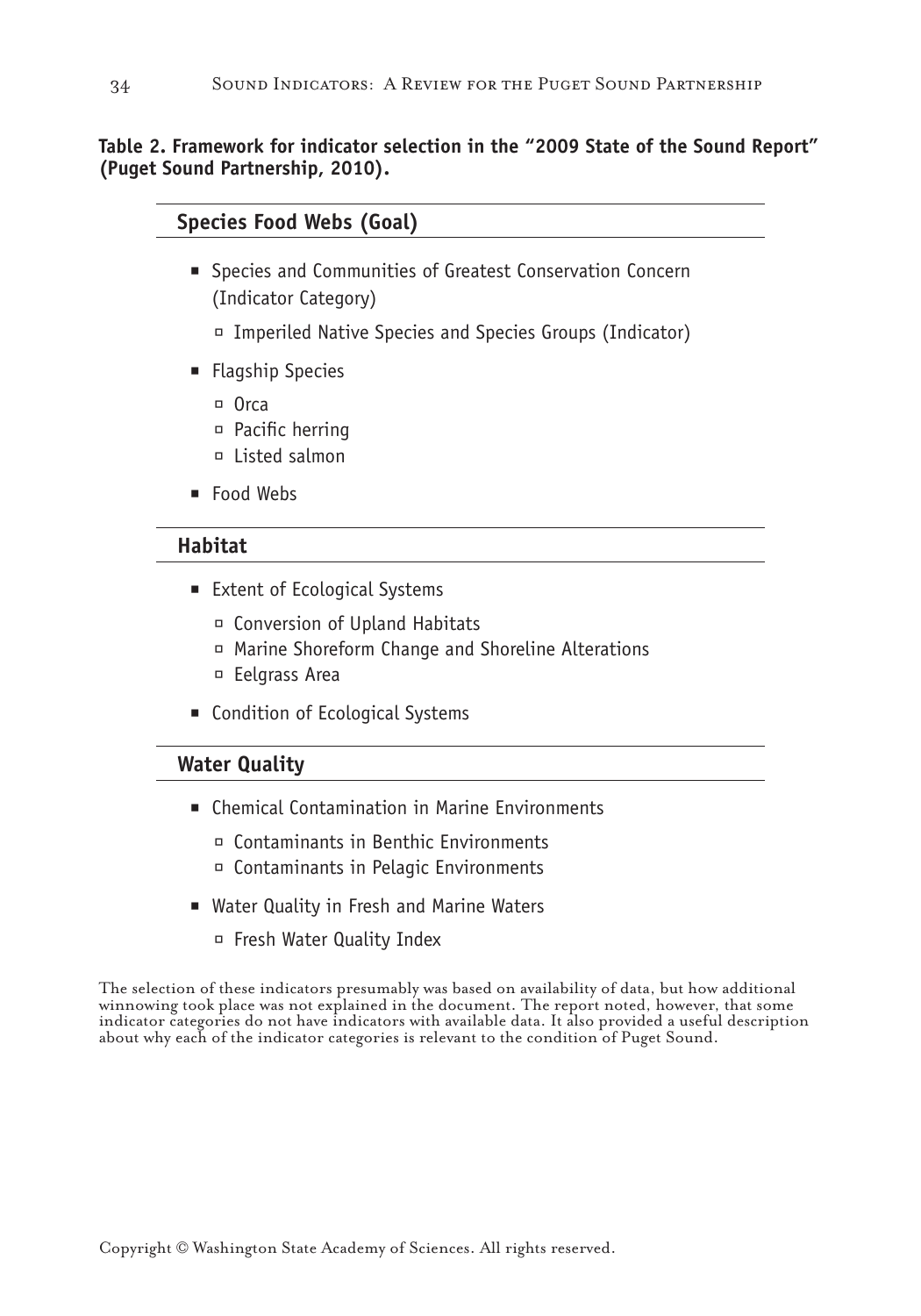The most recent effort to guide the selection of an indicator set is in Chapter 1A of the Puget Sound Science Update (Levin et al., 2011), which again focuses on ecosystem state indicators. The authors present a framework for identifying key ecosystem attributes—organized according to the PSP goals—list potential indicators of these attributes, develop a list of criteria for assessing individual indicators, and review the candidate list of individual indicators.

Although several frameworks for choosing indicators had previously been developed under the PSP umbrella, none was formally adopted. Levin et al. (2011) delve into considerable detail to present a new framework that attempts to combine the goal-derived system reproduced in Table 2, the procedures and terminology outlined in the Open Standards, and other frameworks (including EPA, 2002, and Heinz Center, 2008). In Levin et al.'s resulting framework, the ecosystem goals are the "Tier 1" categories. "Tier 2" names the focal components, which repeat the goal but assign it to marine, freshwater, terrestrial, or interface areas (e.g., marine species, marine food webs, freshwater species, freshwater food webs). "Tier 3" describes each of the goals in Tier 1 by two or three "key attributes" (see Table 3 in Levin et al., 2011), which in turn are defined by "relevant measures," which we label "Tier 3a." The indicators apply to the key attributes and are labeled "Tier 4" in Levin et al. (2011).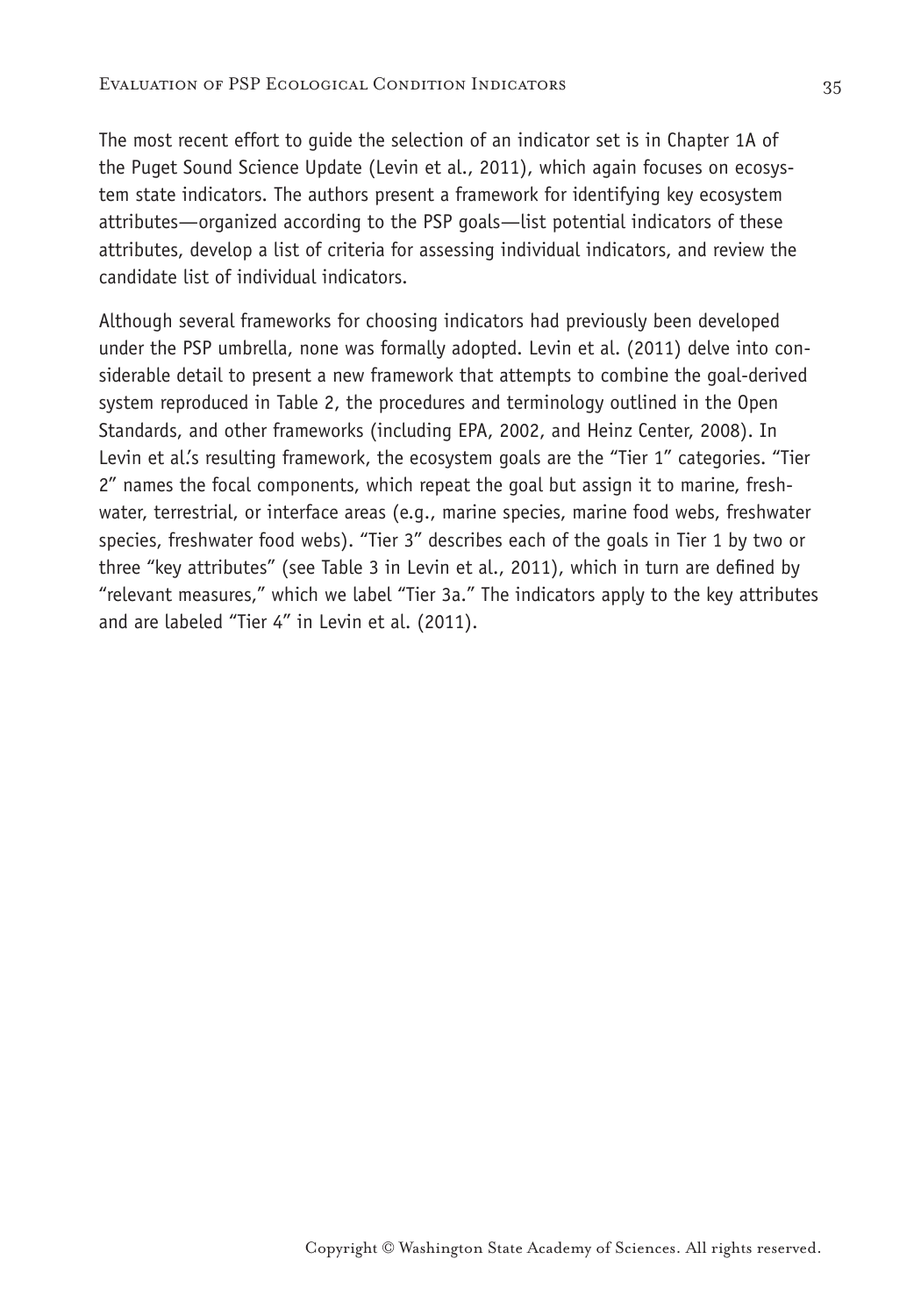| Goal            | <b>Key Attibutes (Tier3)</b>                                      | <b>Relevant Measures (Tier 3a)</b>                                                                                                          |
|-----------------|-------------------------------------------------------------------|---------------------------------------------------------------------------------------------------------------------------------------------|
| <b>Species</b>  |                                                                   | Number of individuals or total biomass; population dynamics                                                                                 |
|                 | <b>Population Condition</b>                                       | Age structure; population structure; phenotypic diversity;<br>genetic diversity; organism condition                                         |
| Food Webs       | <b>Community Composition</b>                                      | Species diversity; trophic diversity; functional redundancy;<br>response diversity                                                          |
|                 | Energy and Material Flow                                          | Primary production; nutrient flow/cycling                                                                                                   |
| <b>Habitats</b> | Habitat Area & Pattern/Structure                                  | Area or extent; number of habitat types; number of patches<br>of each habitat; fractal dimension; connectivity                              |
|                 | <b>Habitat Condition</b>                                          | Abiotic & biotic properties of a habitat; dynamic structural<br>characteristics: water & benthic condition                                  |
| Water Quality   | Hydrodynamics                                                     | Water movement; vertical mixing; stratification;<br>hydraulic residence time; replacement time                                              |
|                 | Physical/Chemical Parameters<br>(Sediments & Water Column)        | Nutrients; pH; dissolved oxygen/redox potential;<br>salinity; temperature                                                                   |
|                 | Trace Inorganic & Organic Chemicals<br>(Sediments & Water Column) | Toxic contaminants; metals; other trace elements &<br>organic compounds                                                                     |
| Water Quantity  | Surface Water                                                     | Flow magnitude & variability; flood regime; stormwater                                                                                      |
|                 | Groundwater Levels & Flow                                         | Groundwater accretion to surface waters: within<br>groundwater flow rates & direction; net recharge or<br>withdrawals; depth to groundwater |
|                 | Consumptive Water Use & Supply                                    | Water storage                                                                                                                               |

**Table 3. Framework for indicator selection in the Puget Sound Science Update (Levin et al., 2011).** 

In this framework, Levin et al. (2011) began with the legislative goals of the PSP (Tier 1); subdivided these geographically (Tier 2, not shown); listed "key attributes" associated with each goal, based on the structure and functioning of ecosystems (Tier 3); and further ensured representative coverage of attributes by listing them as "relevant measures" (which we label Tier 3a). This conceptual frame-<br>work—when it includes Tier 3a—provides a reasonable initial basis for indicator selection.

The meat of the framework is in the organization of Tier 3 (Table 3). It is at this level that the framework attempts to capture the full range of ecological structure and functioning. According to Levin et al. (2011) "although they differ in detail, the Key Attributes adopted here encompass all those identified by EPA (2002), Heinz Center (2008), and the PSP." In the Committee's view, when the "relevant measures" are included (Tier 3), the list does a reasonable job of identifying attributes that represent an ecosystem (with some exceptions, such as sediment dynamics, discussed below). However, not including certain elements of Tier 3a (e.g., primary production, species diversity) impairs the framework's ability to encompass important attributes of Puget Sound. The authors provide an extensive and useful discussion of each of the key attributes and "relevant measures." Together with Table 3, including the Tier 3a relevant measures, they provide a reasonable conceptual framework (our Step 1, p. 84) for constructing a set of indicators for Puget Sound.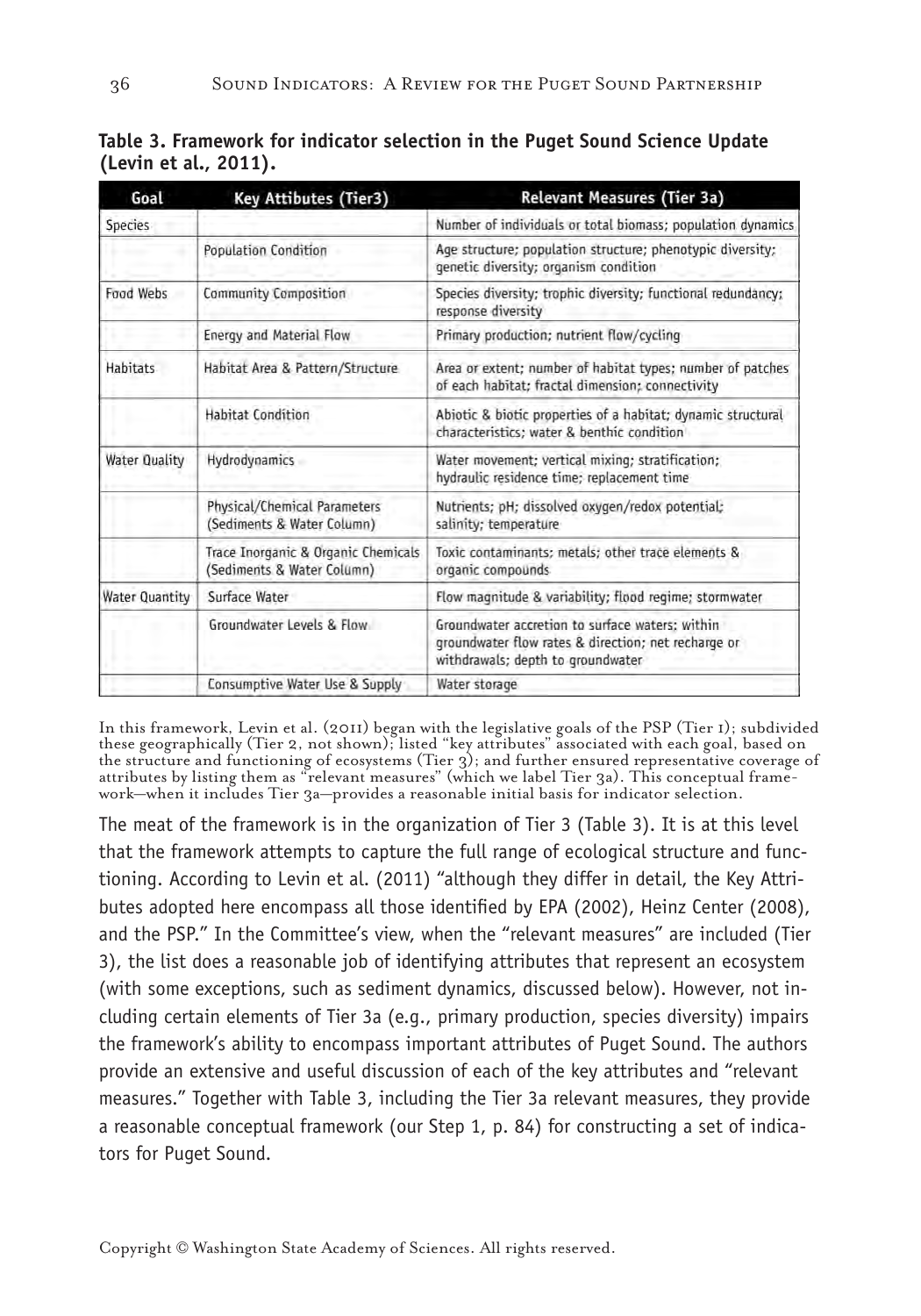Levin et al. (2011) then proceed to Steps 2 and 4, listing the available indicators for each of the key attributes and providing a scheme by which to evaluate their quality. To compile the list of indicators, they combined the lists of O'Neill et al. (2008), PSP Action Agenda (Puget Sound Partnership, 2008a), Neuman et al. (2009), PSP's "Ecosystem Status and Trends" (Puget Sound Partnership, 2009), and a literature-based list of potential water quantity indicators. The composite of more than 250 potential indicators was then organized according to the key attributes defined in Tier 3 of the proposed framework, but they did not sort the indicators into the properties described by the relevant measures (Tier 3a). The authors pointed out the paucity or absence of indicators for certain Tier 3 attributes (such as energy and material flow), and recommended that these gaps be filled. *The Committee recommends that when the definitive list of condition indicators is developed, this useful exercise should be extended to the key measures (Tier 3a), so that the full range of important ecological attributes is included and matched with an appropriate indicator*. As part of their analysis, Levin et al. (2011) also generated a list of criteria by which to judge the quality and utility of individual indicators (pp. 42-44) and graded the indicators accordingly. The appropriateness of that grading system is discussed in the next section.

These myriad and sometimes disjunct efforts, culminating in the framework presented by Levin et al. (2011), provide a solid foundation for the selection of a set of condition indicators for Puget Sound. In the Committee's experience, it is not unusual to have stops and starts and a few blind alleys during the development of indicator systems.

*To build successfully on this foundation, however, the Committee recommends that PSP follow the steps outlined above (see Section II); use a slightly refined version of Tiers 3 (key attributes) and 3a (relevant measures) of Levin et al. (2011) as part of the conceptual framework; supplement this framework with appropriate conceptual models; adjust the quality criteria used to evaluate individual indicators and associated metrics; and identify gaps that should be filled. The final step in the process reassessing the indicator set for its coverage of important ecological attributes—is essential.*

# **III. C. Review of the Set of Dashboard Ecological Indicators**

The purpose of the Dashboard of Ecosystem Indicators for Puget Sound is to provide a small set of "ecologically important and socially resonant" indicators that reflect conditions in and track progress towards restoring the "health" of Puget Sound. Although the ultimate Dashboard will include management indicators, the initial set is focused on condition.

Section II. A of this report describes a stepwise procedure for identifying the key attributes (characteristics) of the system to be tracked and appropriate indicators of those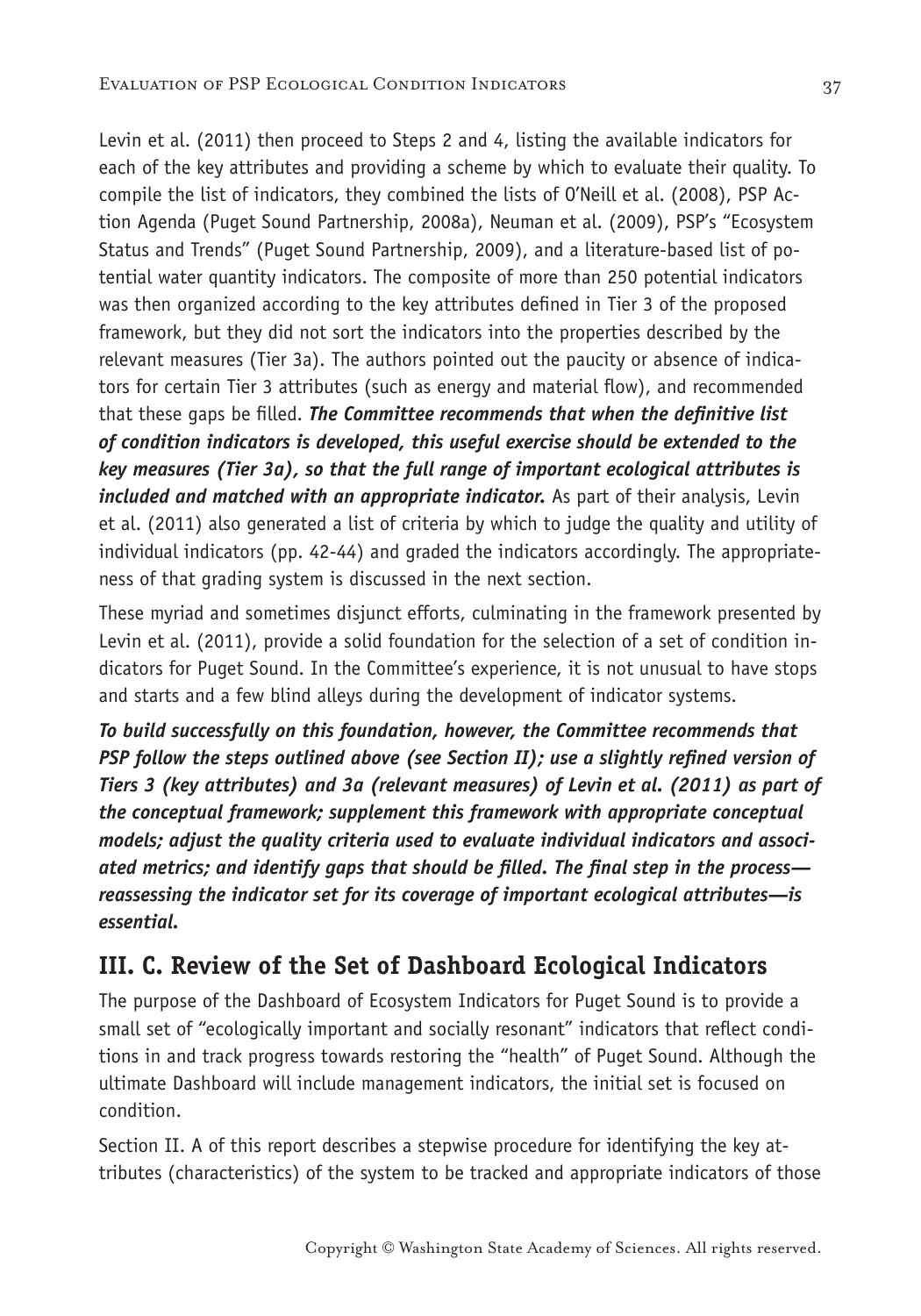attributes. The Committee used the frameworks developed by the National Research Council, The H. John Heinz Center, and the Science Advisory Board of the U.S. Environmental Protection Agency, as well as the set of key attributes common to all of them in its analysis of the process the PSP used to develop the set of ecosystem indicators for Puget Sound.

The conceptual framework used by the PSP to develop the Dashboard was derived from that of Levin et al. (2011) shown in Table 3, above. Unfortunately, however, the flaws of the larger set became magnified. Specifically, the authors of the Dashboard adopted the 4-tier logic of Levin et al.'s framework as discussed in Section III. B (e.g., Figure 4), but used only the Tier 3 list of attributes to guide indicator selection, seemingly without reference to the "relevant measures" (Tier 3a) necessary to ensure adequate coverage. As a result, some attributes are missing (e.g., sediment dynamics), some key attributes have several indicators, and others have none. We discuss some of the missing components at the end of this section and provide guidelines for developing corresponding indicators later in this report.

We now turn to the subsequent steps in the process of developing indicators and evaluate the process the PSP used to identify potential indicators for each attribute (Step 2), to select metrics for each indicator (Step 3), to evaluate each indicator and its measures (Step 4), and to winnow the array of potential indicators to arrive at the final set (Step 5).

The PSP identified potential indicators for each attribute, using the methods and results of O'Neill et al. (2008), Neuman et al. (2009), and Levin et al. (2011). To review: PSP started with the list of more than 650 existing indicators, then shortened the list by ranking indicators into two categories—"good" (suitable for current use) or "potential" (suitable for additional work). They categorized the indicators using the legislatively mandated goals—species and food webs, habitats, water quality, and water quantity as well as the attributes assigned to each goal in Tier 3 (see Table 3). The goals relate to characteristics of the Puget Sound ecosystem but, because their selection was not based on a sound conceptual model of the system, they do not generate an adequate set of attributes.

To choose the final indicators (Tier 4), the PSP appears to have skipped over Steps 2 and 3. Instead, the authors employed a ranking system that consisted of series of criteria—Primary Considerations (six categories), Data Considerations (eight categories), and Other Considerations (five categories)—combined with a weighting system described in the Puget Sound Science Update (Levin et al., 2011). Each criterion was given a score ranging from 0 to 1.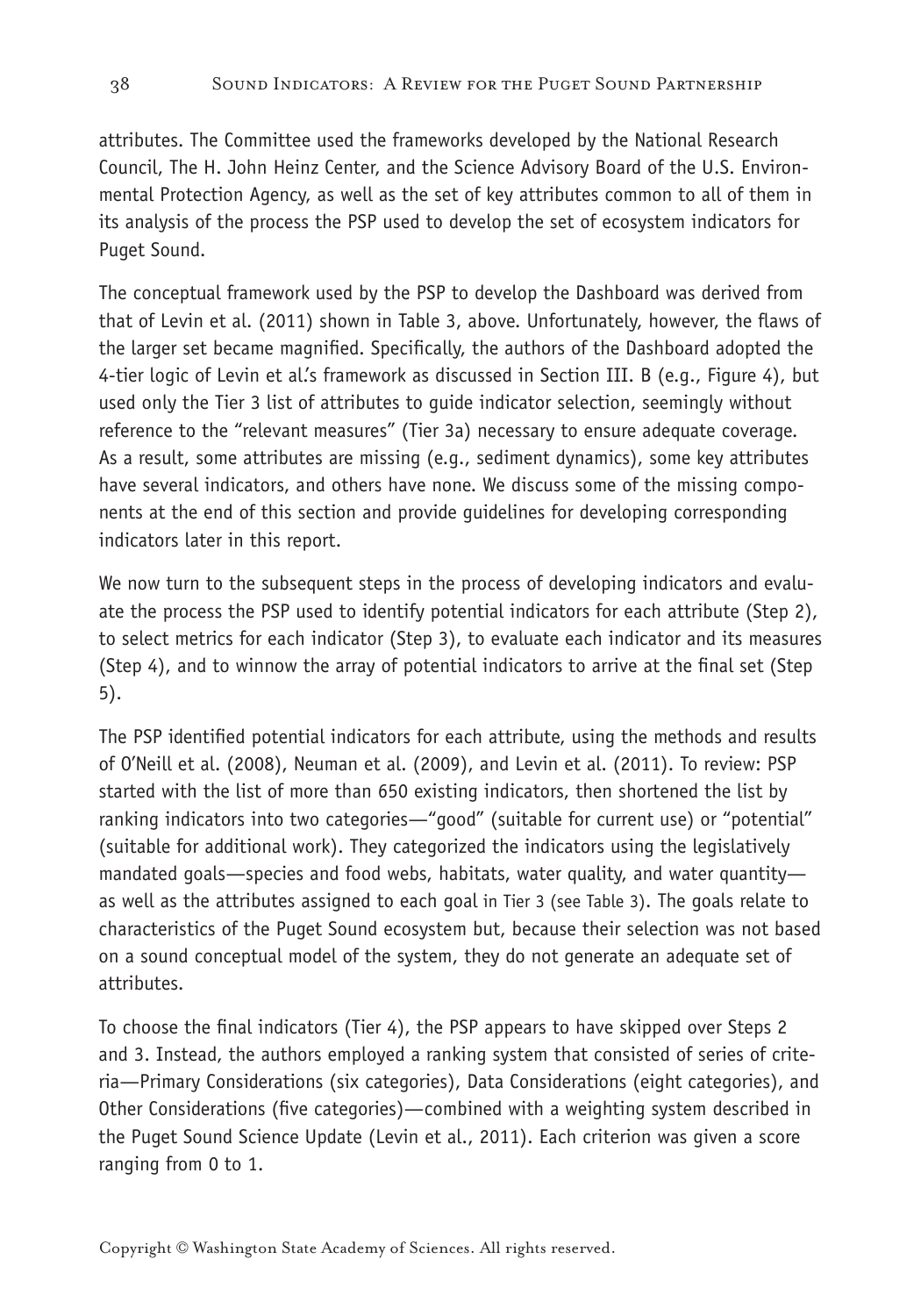The Committee reviewed this process using the information available, but the written documents contain little information about the rationale behind either the selection of criteria or assignment of rankings.

Lists of criteria for indicators are about as abundant as indicators, so choosing criteria for a particular task inevitably has a subjective element. However, the Committee judges some of the criteria used by the PSP to be inappropriate. First, based on the stated goals of the indicator list, the primary criteria all should have related to the state or condition of the Sound. Instead, two of the "primary considerations" relate directly to management concerns (No. 2, "relevant to management concerns," and No. 4, "responds predictably and is sufficiently sensitive to changes in a specific management action or pressure"). These two criteria together are in fact weighted 3 times as highly (1.5 vs. 0.5) as the criterion the Committee judges to be of highest importance, "theoretically sound" (having a strong conceptual basis). A good indicator may often also be relevant to management activities, but including these criteria and weighting them highly puts far too much emphasis on management relevance and is inconsistent with the stated purposes of the indicators.

Second, given that literature used by the PSP explains why the existence of data on a potential indicator should not be a primary criterion (e.g., Heinz Center 2002, 2008), the emphasis on "data considerations" was highly inappropriate. In fact, the total potential score given to data considerations summed to 5.25, versus a total of 3.25 for the "primary" considerations. Ironically, one of the data considerations is a valuable property of an indicator ("high signal to noise ratio") but was given a weighting score of 0. A high signal-to-noise ratio is essential if an indicator is to detect real changes in the environment against a noisy background.

Third, the highest-weighted of the "Other considerations"—"Understood by the public and policymakers"—is inappropriate for initial screening. The Committee recognizes the importance of having some indicators that serve a communication role, i.e., easily understood metrics or iconic species (such as orcas) that the public can relate to. However, weighting this criterion heavily means that indicators that are conceptually more important but harder to understand are unlikely to be chosen.

Finally, it appears that all three types of criteria (primary, data, and other) were actually used simultaneously and summed together in the process of filtering the list of potential indicators. If "primary" criteria were really the most important, only those criteria should have been used as a filter in the first step.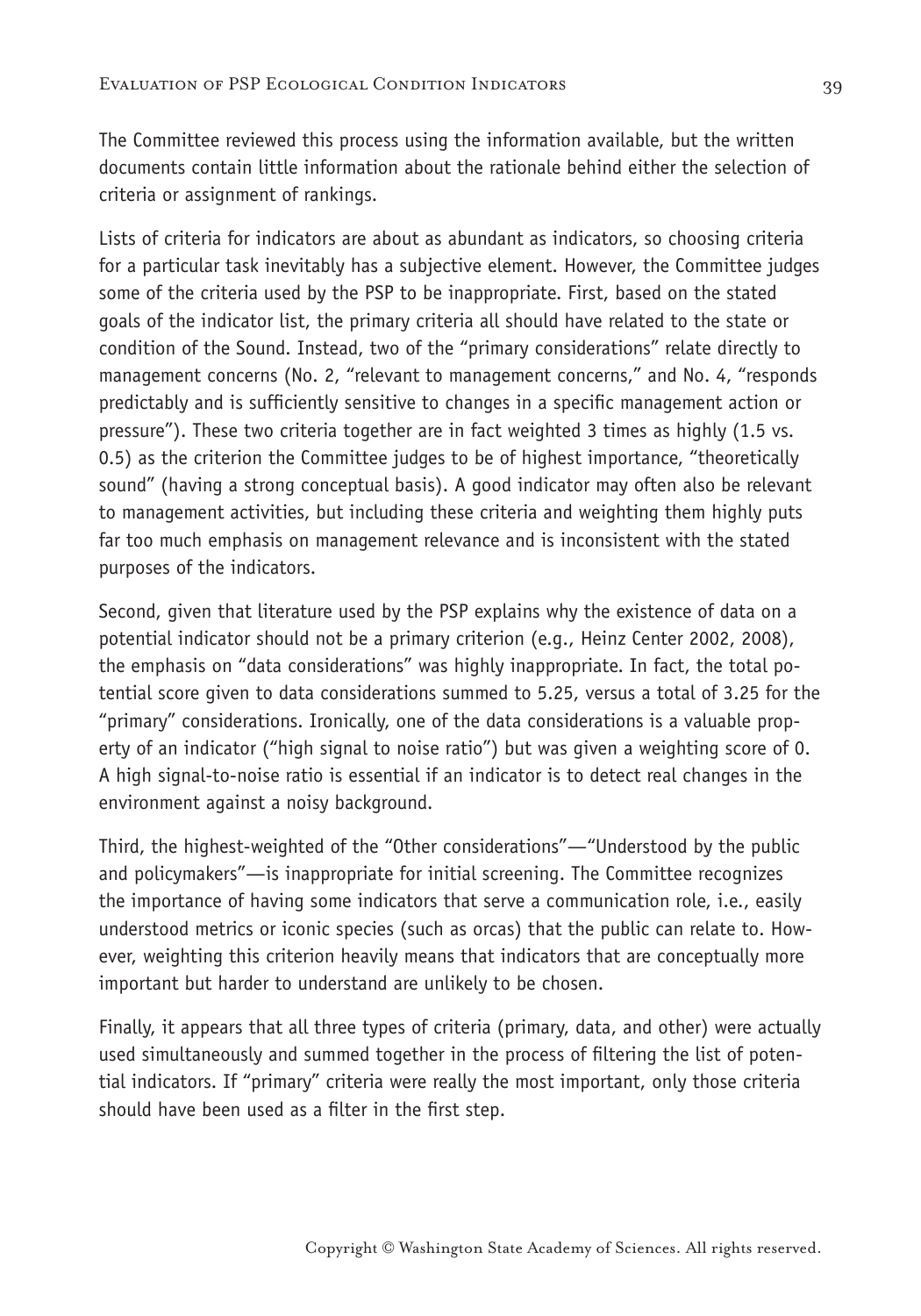The process used to assign weights was not explained in documents available to the Committee, so we cannot comment on it. However, in addition to noting that subjective judgments inevitably were made, it is clear that the different criteria are not independent. Therefore, giving them separate weights and adding up scores means that some criteria are double-counted. Other criteria, for no clear reason, were not counted at all (e.g., the zero scores given to some of the data considerations). Some of the zero scores were necessary. "Complements existing indicators" (a primary consideration) cannot be evaluated until after a potential initial list is formed. Overall, the process of choosing and scoring criteria—which appeared to be central in selecting the current list of indicators—is opaque, weightings of some criteria are inappropriate, and the legitimacy of summing the scores to rank indicators is questionable.

Thus, although the PSP states that scientific criteria were primary for selecting indicators, the scoring system the authors used violated that premise. An unfortunate result was that only indicators for which data were already available survived the first cut. Potentially valuable indicators were dropped from the list simply because they lacked existing data. The Committee judges that using availability of data as the primary criterion for initial screening of potential indicators is highly inappropriate. Only in the final stages (Step 5), when choices need to be made among indicators capable of representing an attribute, should data availability be used as a major criterion. The Committee urges the PSP to reassess the pool of indicators from which the final list was selected, using only appropriate Primary Considerations as the basis for the initial screening.

The Dashboard authors also mapped the available indicators according to two additional criteria: sensitivity (whether they are leading or lagging) and specificity (whether they are diagnostic of changes in specific ecosystem attributes). The authors judged that the set of Dashboard indicators should include indicators from each of the resulting four categories (lagging and diagnostic; leading and diagnostic; lagging and broadly informative; and leading and broadly informative). For two reasons, the Committee judges this procedure to be highly questionable. First, as we emphasized above in Section I. A, indicators should not be designed to be "diagnosticators." Second, the four categories do not correspond to any key ecosystem attributes, so using them as a basis for selecting indicators lacks scientific justification.

The resulting list of Dashboard indicators proposed by the Indicators Action Team was mapped onto the 4-Tier framework (Figures A44a, A54b, A6; Puget Sound Partnership, 2011b) and onto the sensitivity/specificity grid (Figure A11).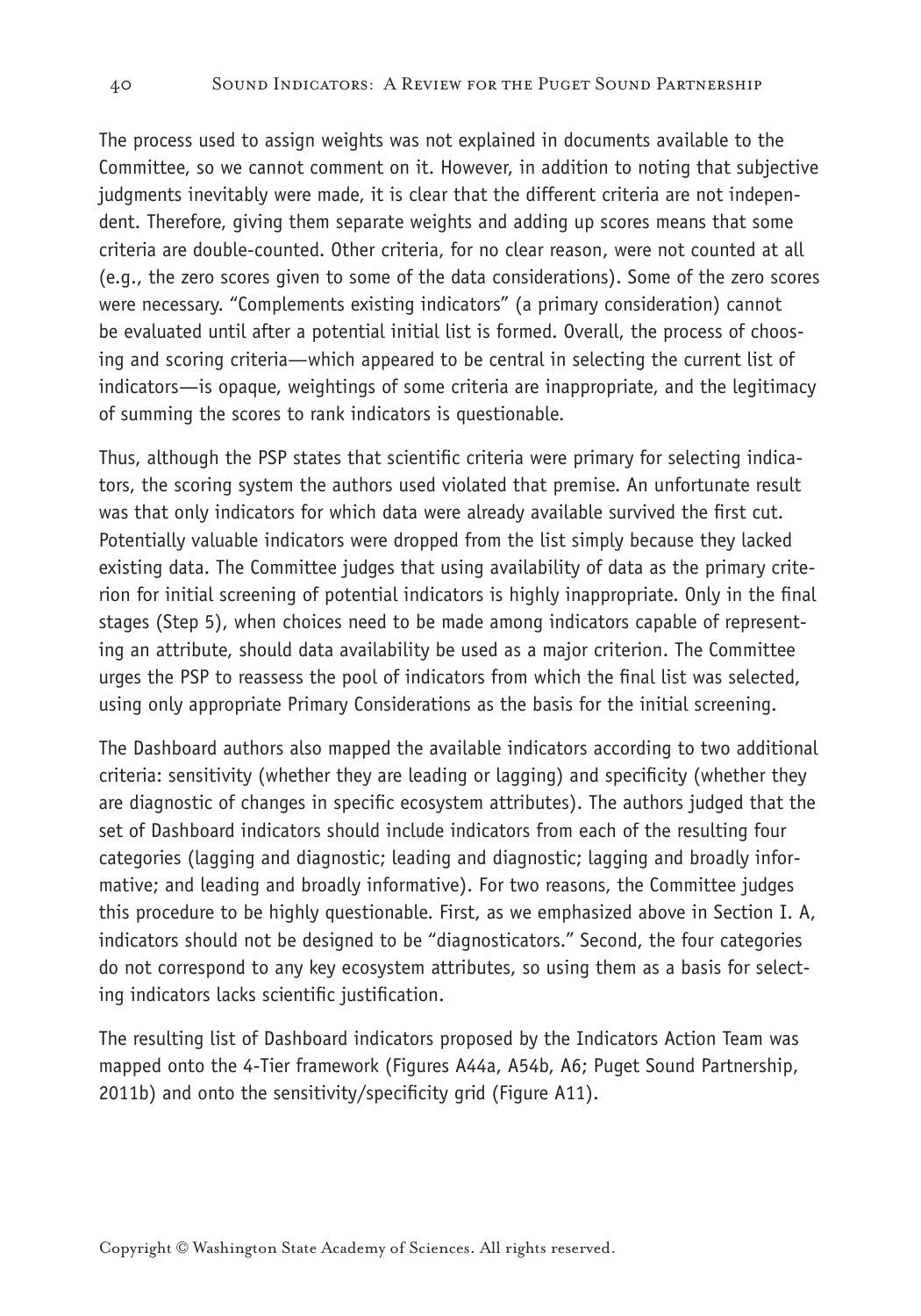|  | Table 4. Current Dashboard ecological indicators listed by goals, key attributes, and |  |  |  |
|--|---------------------------------------------------------------------------------------|--|--|--|
|  | more recently published descriptive categories.                                       |  |  |  |
|  |                                                                                       |  |  |  |

| Goal                  | <b>Key Attributes</b>                                             | <b>Dashboard Indicators</b>                                    |
|-----------------------|-------------------------------------------------------------------|----------------------------------------------------------------|
| Species               | <b>Population Size</b>                                            | Orca, Chinook salmon, birds                                    |
|                       | <b>Population Condition</b>                                       |                                                                |
| Food Webs             | Community Composition                                             | Jellyfish (replaced by herring)                                |
|                       | Energy and Material Flow                                          | Marine water quality index                                     |
| <b>Habitats</b>       | Habitat Area & Pattern/Structure                                  | Eelgrass, land cover/land use                                  |
|                       | <b>Habitat Condition</b>                                          | Shoreline armored                                              |
| <b>Water Quality</b>  | Hydrodynamics                                                     |                                                                |
|                       | Physical/Chemical Parameters<br>(Sediments & Water Column)        | Water quality index                                            |
|                       | Trace Inorganic & Organic Chemicals<br>(Sediments & Water Column) | Water quality index, toxics in English sole,<br>sediment triad |
| <b>Water Quantity</b> | Surface Water                                                     | Violations of in-stream flow requirements<br>(later omitted)   |
|                       | Groundwater Levels & Flow                                         | Percentage of monitored stream flows below<br>critical levels  |
|                       | Consumptive Water Use & Supply                                    |                                                                |

Adapted from PSP Indicators Action Team (2010-2011), including Appendix A Figures A44a, A6, and A54b.

This list of indicators was modified only slightly in response to external review, including review by the Leadership Council.1 The current list of recommended Dashboard indicators (with operational definitions) for the natural dimension is shown in Table 4 along with the goals (Tier 1) and key attributes (Tier 3) for which they were selected, and with indicator categories used in subsequent publications.

Table 5 organizes the same indicators more simply but includes most of the information from Table 4. It omits only the goal "Food Webs" that none of the Dashboard indicators directly addresses. It assigns each indicator to its most relevant key attribute, in conformity with the conceptual framework of the Puget Sound ecosystem discussed above.

<sup>1</sup>  *The jellyfish indicator was changed to Pacific herring; number of in-stream flow violations was removed.*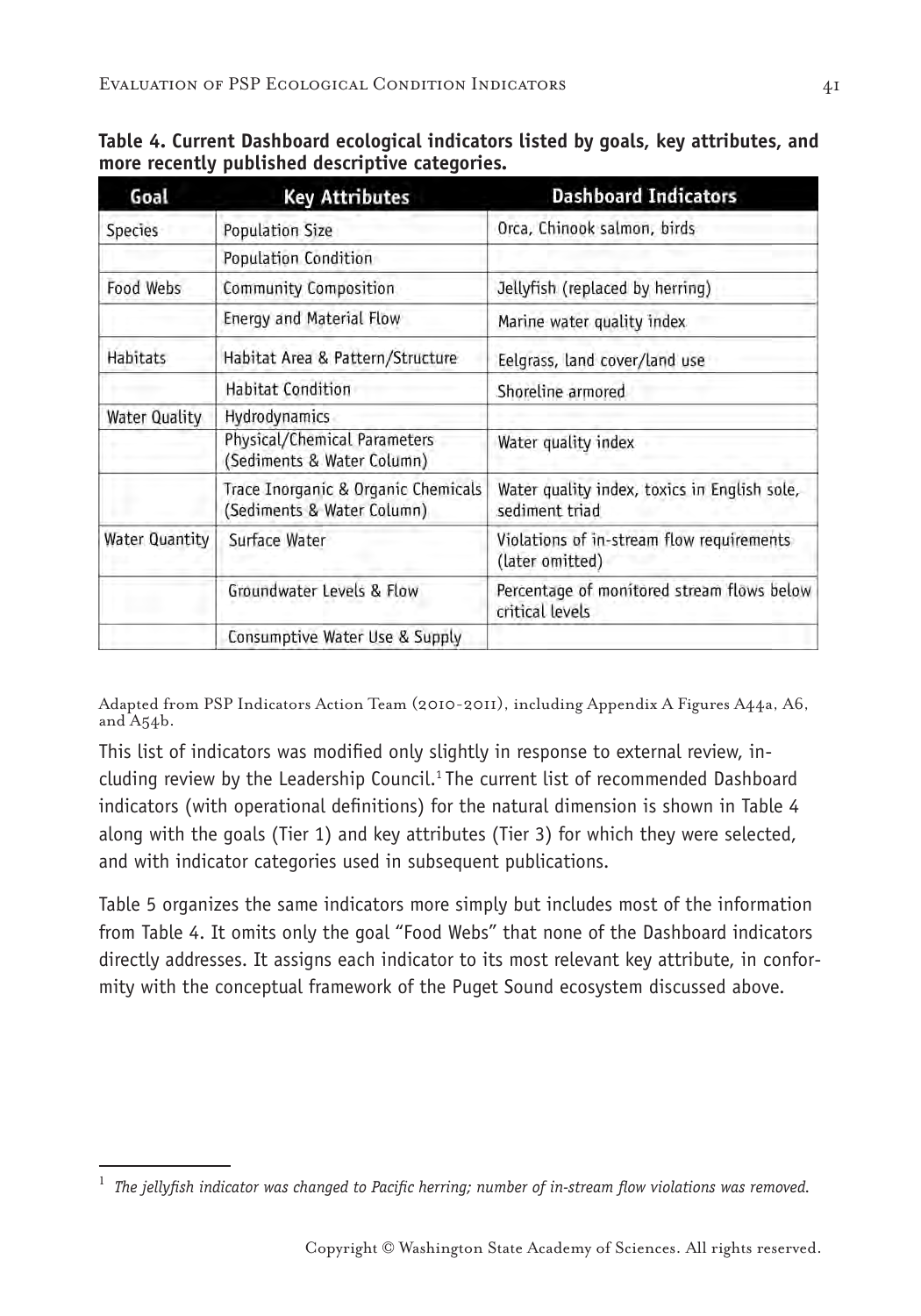| Goal                  | <b>Key Attributes</b>                                                          | <b>Dashboard Indicators</b>                                                                      |  |  |
|-----------------------|--------------------------------------------------------------------------------|--------------------------------------------------------------------------------------------------|--|--|
| Water Quality         | Physical, Chemical, and Biological<br>Parameters of Water Column and Sediments | 1. Marine water quality<br>2. Freshwater quality<br>3. Toxics in fishes<br>4. Toxics in sediment |  |  |
| <b>Water Quantity</b> | Percentage of Monitored Stream Flows<br><b>Below Critical Levels</b>           | 5. Groundwater levels and flow                                                                   |  |  |
| <b>Species</b>        | Abundance (Population Size)                                                    | 6. Orcas<br>7. Salmon<br>8. Pacific herring<br>9. Birds                                          |  |  |
| Habitats              | Habitat Area, Pattern/Structure                                                | 10. Eelgrass<br>11. Shoreline armored<br>12. Land cover/land use                                 |  |  |

**Table 5. Dashboard indicators initially recommended by the Indicator Science Team listed by goals and key attributes.** 

Adapted from Puget Sound Partnership (2011b) Figures A44a, A6, and A54b but reordered to fit the framework used by the Committee.

In summary, developing a framework that is grounded in an understanding of the Puget Sound system (Step 1) is necessary to ensure that the indicator set adequately represents the ecosystem. The PSP did not use this step. Step 2 ensures that all key attributes are represented by indicators. Simply choosing indicators for which data are immediately available, or indicators that are popular, guarantees that key attributes will lack indicators. PSP also missed the conceptual importance of this step, skipping instead to a procedure to choose among already-existing indicators. Following Steps 1-6 outlined in Section II. A could have avoided these shortcomings. An unfortunate outcome of using a combination of flawed processes is that some important attributes are missing, some of the Dashboard indicators do not match the attributes they are supposed to represent (compare Tables 4 and 5), and the set of Dashboard indicators as a whole is skewed toward some attributes at the expense of others (compare columns 2 and 3 of Table 5). In addition, insufficient attention was given to evaluating the specific metrics to be used for each indicator. (We describe examples of the latter problem in the evaluations of the individual Dashboard indicators below.)

These flaws, however, do not require PSP to "start over." Much valuable groundwork has been laid, and most of the Dashboard indicators are appropriate after some tinkering and refinement. The Committee's recommendations can be used to move forward with a process of shoring up the existing set of Dashboard indicators. PSP has developed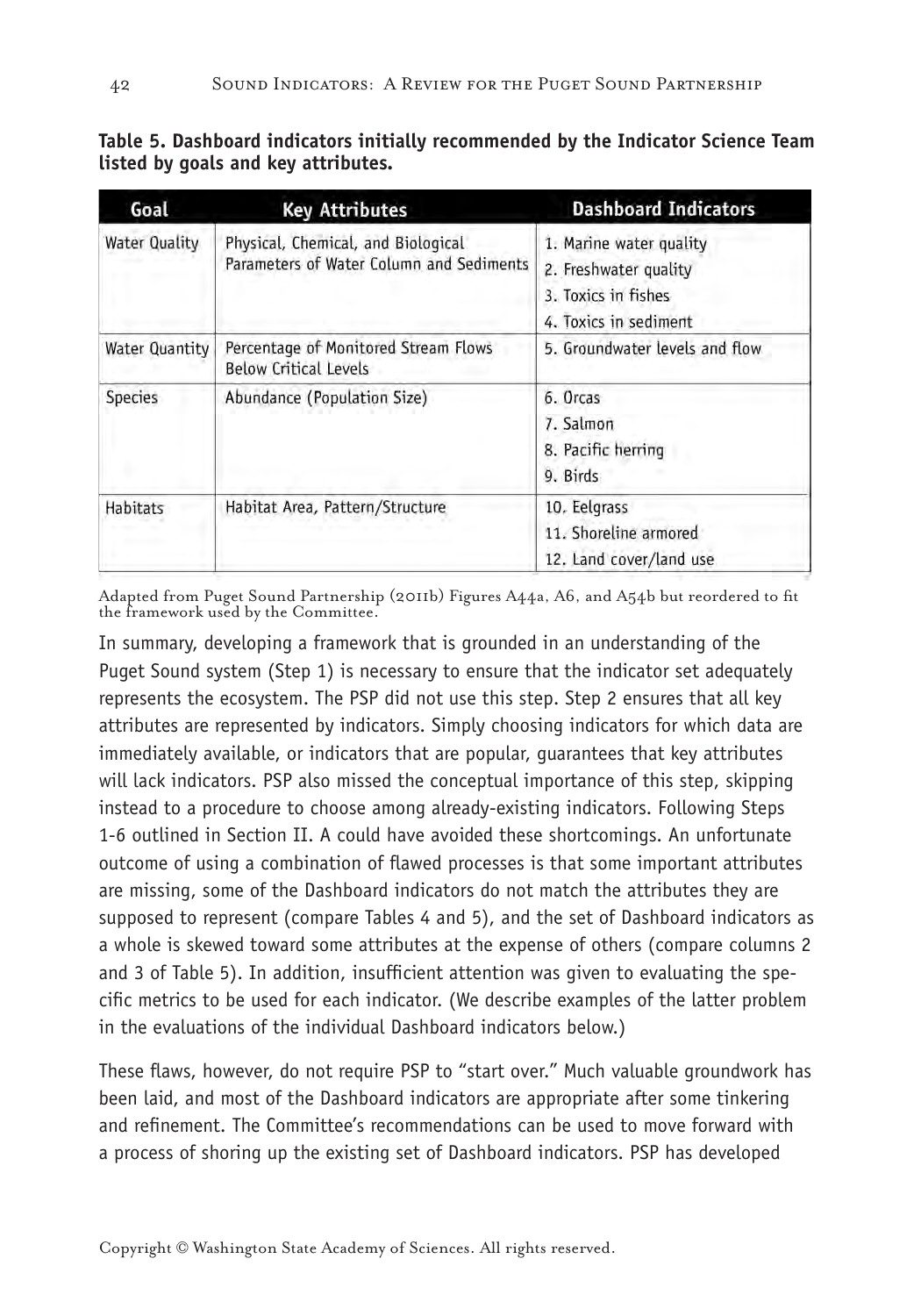Dashboard 1.0. We provide a pathway to "Dashboard 2.0." To illustrate this process, we describe four specific examples of key attributes that lack indicators. We discuss each of these in more detail in Section V.

First, the conceptual model of Levin et al. (2011) (see, e.g., Table 3) omits the role of sediment dynamics. Sediments are one of three broad components defining the Puget Sound ecosystem in Puget Sound Nearshore Ecosystem Restoration Project (PSNERP) models (Figure 2), and sediment delivery and transport are among the most critically impaired processes in the nearshore environment of the Sound (Fresh et al., 2011). Yet the only Dashboard indicator that relates, and only indirectly, to issues of sediment dynamics is "shoreline armoring." Second, although the attribute "habitat area" is identified, the indicator chosen to represent habitat area in the marine system—extent of eelgrass—is only one habitat type among many important habitat types for which extent information will be valuable. An index or composite indicator of extent would be far more useful than tracking extent of a single habitat.

Third, although "community composition" is correctly identified as a key attribute, the selection of a single species, Pacific herring, fails to represent the attribute. A measure of biodiversity would be a valuable addition. Diversity is a difficult indicator to develop, but there is a strong theoretical basis for its importance as a metric of ecosystem functioning. The "toxics in sediments" indicator may include a diversity component in the future (see Section III. D), but this is unclear.

Fourth, the attribute "energy and material flow" is inadequately represented by the proposed marine water quality index. Although the index provides valuable information, a better indicator for this attribute would be primary productivity. Primary productivity appears as a key attribute in all of the ecological schemes in Table 1, and is also a key component of ecosystem processes that benefit humans.

# **III. D. Review of Individual Dashboard Ecological Indicators**

# **III. D. 1. Documentation**

The PSP Indicators Action Team (IAT) proposed its ecosystem indicators in the document "Development of the Dashboard of Ecosystem Indicators for Puget Sound," August 9, 2010. The Committee received this as well as a version modified on July 1, 2011, and a subsequent revision of its Appendix A, titled "Description of Dashboard Indicators," on July 13, 2011. The IAT sought to develop between 12 and 20 environmental indicators by July 2010. It selected 20; 12 of these, labeled "natural dimensions" in the Development document, are the ecological indicators reviewed in this section. The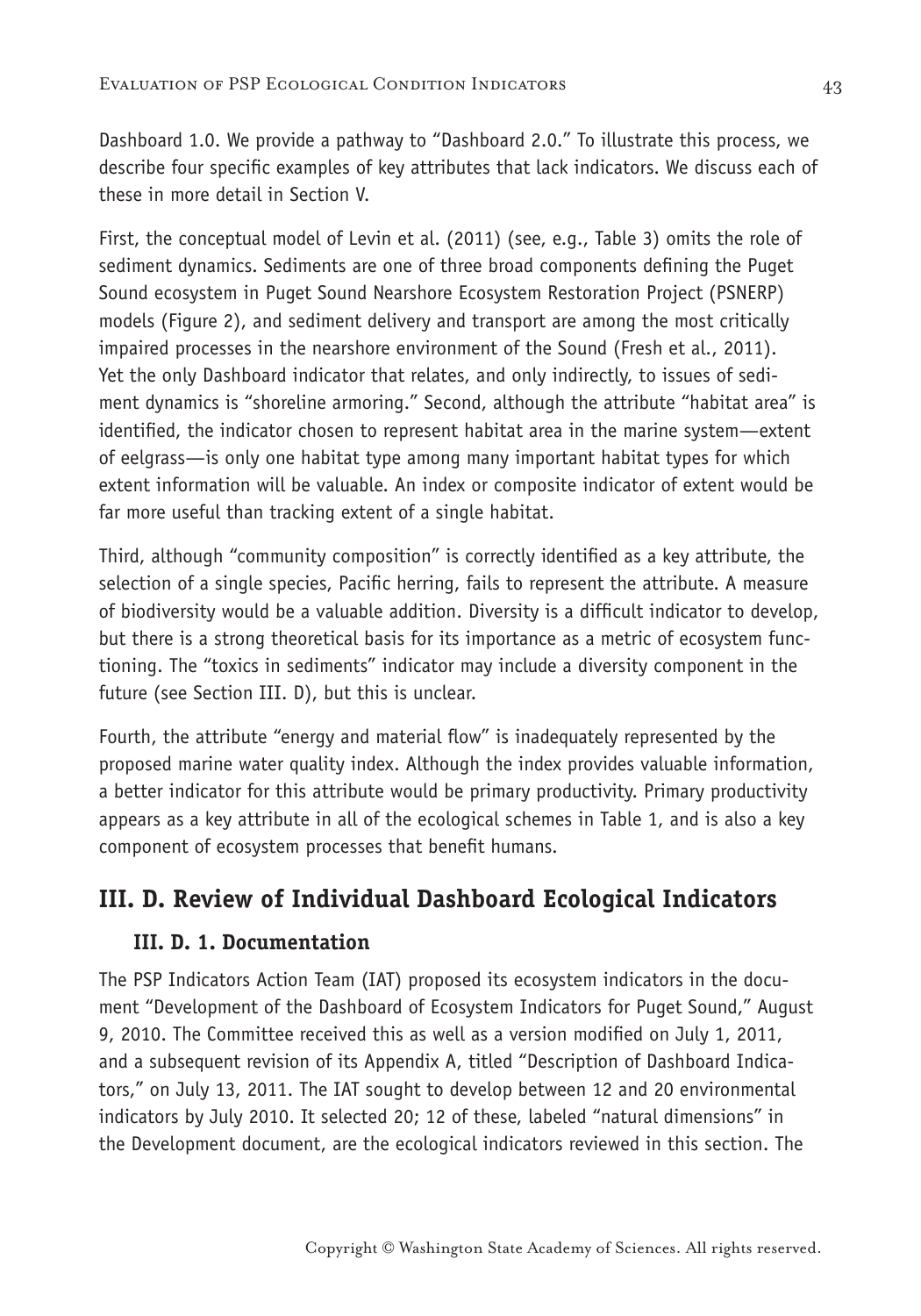same 12 remain in the July 13, 2011, revision, with some minor revisions and expanded information. Hereafter we cite these documents collectively as the Dashboard (Puget Sound Partnership Indicators Action Team, 2010-2011). Citation of Dashboard Appendix A (Puget Sound Partnership Indicators Action Team, 2010-2011) refers to the July 13, 2011, modification, unless otherwise stated. The Appendix B of the Dashboard document of August 9, 2010, addresses the criteria IAT used to evaluate and then select individual indicators. The July 13, 2011, Dashboard omitted Appendix B. The Puget Sound Science Update of April 12, 2011, reviews methods and criteria for selecting a set of indicators but does not specify spatial and temporal patterns of monitoring that would meet the stated goals. However, the Dashboard Appendix A does so for most of the 12 ecological indicators selected. This report thus relies primarily on the information provided in Dashboard Appendix A.

Some of the ecological indicators are simple, with single metrics; others are more complex, combining several metrics to generate single indices, some in incompletely explained ways. The PSSU partitioned some of these into a number of individual indicators. For example, one indicator in the original Dashboard, "Marine Water Quality Index," was defined as "an index of key marine water quality metrics compared to expected conditions. It uses a modular approach to generate a eutrophication index, which is combined with natural conditions to yield the overall composite index. It provides a score 0-100, while also displaying status and trends for each component." No further explanation of the index is given. However, "Marine Water Quality" becomes a "focal component" of a "goal," and "EPA Marine Water Quality Index" becomes one of its four indicators in the PSSU, where the list is also stated to be incomplete. The PSSU subsequently refers to relevant indices in use or planned by State agencies but does not precisely describe the marine and freshwater quality indices to be employed.

In addition, the PSP documents available to the Committee failed to clearly specify the attributes that each Dashboard ecological indicator was intended to indicate. Table 1 of the Development document lists the 12 selected ecological indicators (Puget Sound Partnership Indicators Action Team, 2010-2011), but it does not include attributes. Attributes are linked to their indicators in graphical representations under "Portfolio A" in Dashboard Appendix A (Figures A44a, A6, and A54b). The Committee converted these to a more convenient tabular form, shown in Table 5. This table replicates PSP's terms in documents made available to the Committee from July 2011 to September 2011, as closely as possible.

Unfortunately, the terms applied to key attributes and to the 12 selected ecological indicators differ, sometimes widely, among the various PSP documents supplied to the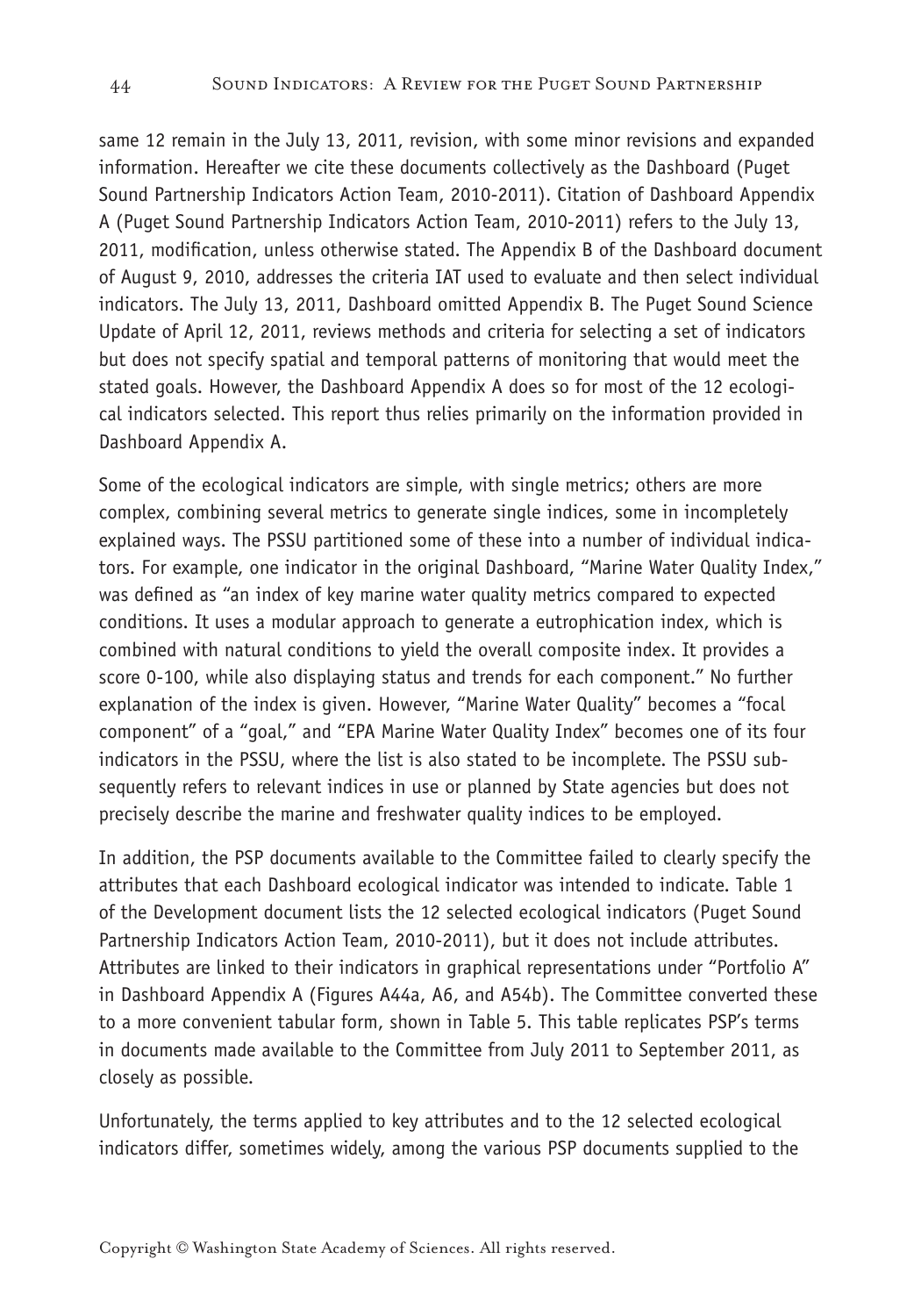Committee. PSP has evidently devoted considerable effort to update the terminology it applies to attributes and indicators. In addition, congruence of the 12 indicators with the attributes they represent varies considerably. The reviews of individual indicators that follow in this section address this problem, but only as it applies to documents received by the Committee between July 2011 and September 2011.

Additional confusion exists. For example, in early November 2011, PSP produced a new document, titled "Puget Sound Vital Signs: A Dashboard of Indicators on Puget Sound's Health and Vitality" (Puget Sound Partnership, 2011a), which had its 14 ecological indicators arranged in three groups — "Environment," "Animals," and "Water" — rather than those of Table 4. Specific targets for 2020 accompany the two additional indicators, "Estuaries" and "Flood Plains," but neither has explicit metrics nor are they stated to map to PSP key attributes.

The incomplete metrics and indices, inconsistent terminology, and changing indicators provided to the Committee reflect the continuing (albeit nonlinear) evolution of the Dashboard. The Committee has not explored in detail the vicissitudes described in the preceding paragraphs. Its review, based on a snapshot in time (September 2011), focuses on the substantive aspects of the indicators. *The Committee offers recommendations intended to aid further development of the Dashboard and efficient employment of the Dashboard to help PSP meet its 2020 goals.*

The Committee has rearranged the order of presentation of the original 12 ecological indicators so as to group together those that pertain primarily to the same PSP goal or key attribute (Table 5). Because the titles of most of the indicators differ between the Dashboard and its Appendix A, the former are used as sub-headings of the sections below; the latter are placed in parentheses in the brief paragraphs that introduce each group.

## **III. D. 2. Water Quality Indicators**

We first review the four indicators best characterized as fitting the PSP goal "Water Quality" (Tables 4 and 5). These are: "Marine Water Quality" (Marine water quality index), "Freshwater Quality" (Water quality index), "Toxics in Fish" (Toxics in English sole), and "Toxics in Sediments" (Sediment triad).

# **Marine Water Quality**

The Dashboard maps the indicator "Marine Water Quality" to three key attributes: "Energy and material flow;" "Physical/chemical components;" and "Toxics" (Figures A44a and A54b). As defined in the Dashboard, marine water quality is an appropriate indicator of the latter two attributes, but it does not pertain to energy or material flow.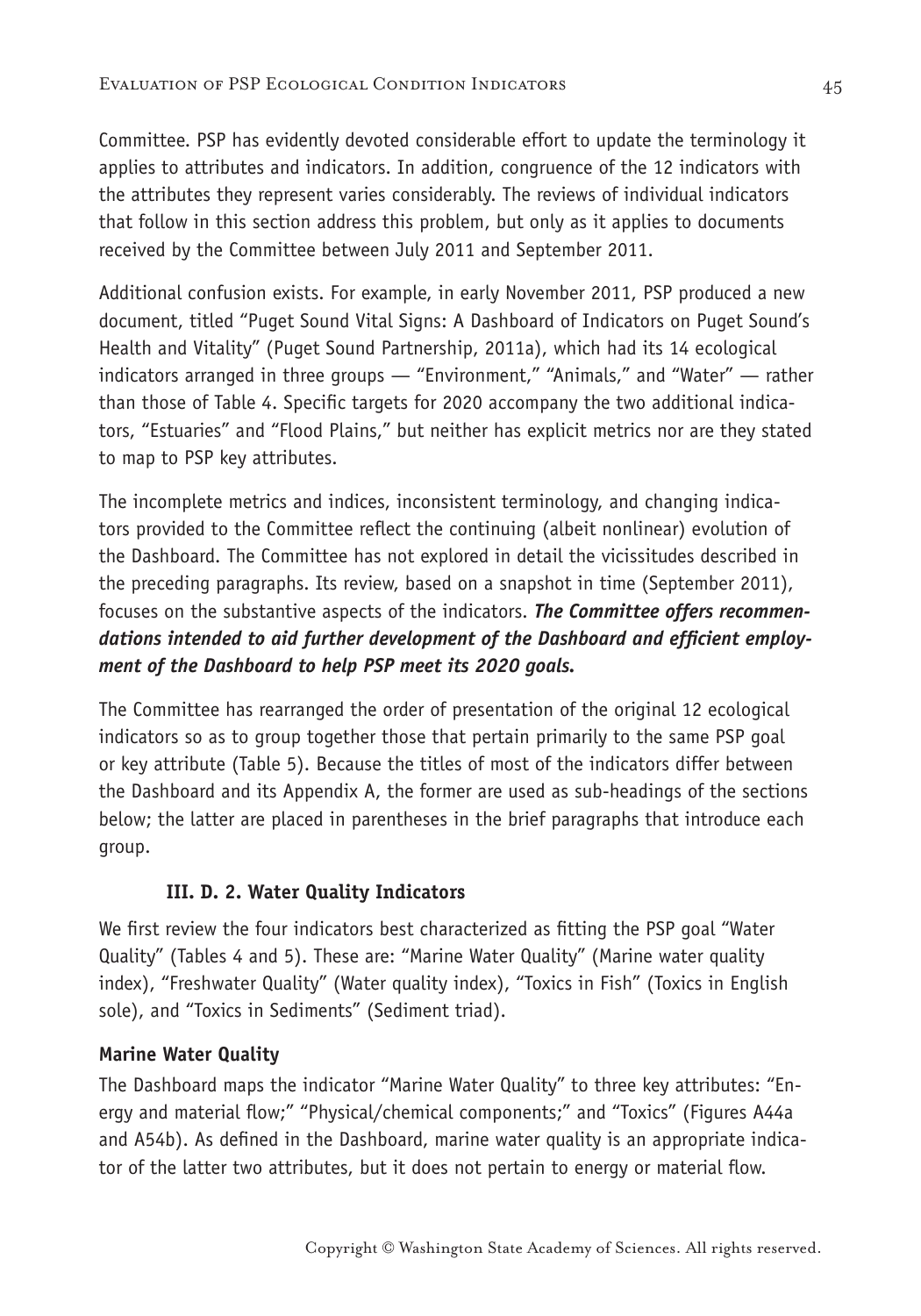The Dashboard does not specify the criteria used to select the individual indicators bundled as marine water quality, other than that the data source they are taken from is the DOE Long-term Marine Monitoring Program. Appendix A states the overall indicator to be a "Marine Water Quality composite index….an aggregation of monthly measurements of conventional pollutants collected at ambient monitoring stations (n=27) in Puget Sound and coastal bays." The scores report "shifting baseline conditions [1999- 2008] and trends in estuarine water quality" on a scale of -50 to +50, with positive values indicating improving water quality relative to baseline. "Conventional pollutants" are not identified, but as defined by the Clean Water Act and EPA, the five conventional pollutants are biological oxygen demand (BOD), total suspended solids (TSS), fecal coliform bacteria (FCB), oil and grease, and pH.

DOE began monitoring marine waters in Puget Sound in 1967 and has done so continuously (Newton et al., 2002). Although DOE defines the term indicator as a state or level of what PSP calls an indicator, i.e., its metric, the DOE indicators have intrinsic merit as well as a long history of data at 39 stations throughout Puget Sound and other Washington State waters. The 27 stations cited above are also stated to be those in 17 regions that cover the entire extent of Puget Sound (Appendix A, col. 8; map col. 25).

The individual marine water quality indicators overlap but do not coincide with the "conventional pollutants" as stated above. Rather they are stratification (i.e., vertical profile of sea water density), fecal coliform bacteria (FCB), and concentrations of several compounds that are critical metabolic requirements of the primary producer organisms dissolved oxygen (DO), dissolved inorganic nitrogen (DIN), and ammonium (NH4). The DOE monitoring program covers the most important processes affecting water quality in Puget Sound. It differs from the "dashboard indicator operational definitions" of Appendix A in that it focuses on these basic indicators rather than measuring only conventional pollutants.

*We recommend that PSP adopt the DOE indicators in its marine water quality monitoring program. They were perhaps omitted unintentionally from the Dashboard indicator operational definitions, because the Comments column refers to analyses that depend on measurements of nutrients and dissolved oxygen in the marine water quality indicator.* 

An alternative option for constructing a pollutant-focused water quality index is to assess whether the listed chemicals fall outside acceptable concentration ranges (see, for example, Heinz Center, 2002, p. 49). This allows inclusion of additional parameters as data become available, and such an index could be used to track the U.S. EPA's entire list of priority pollutants as well as any additional chemicals for which recognized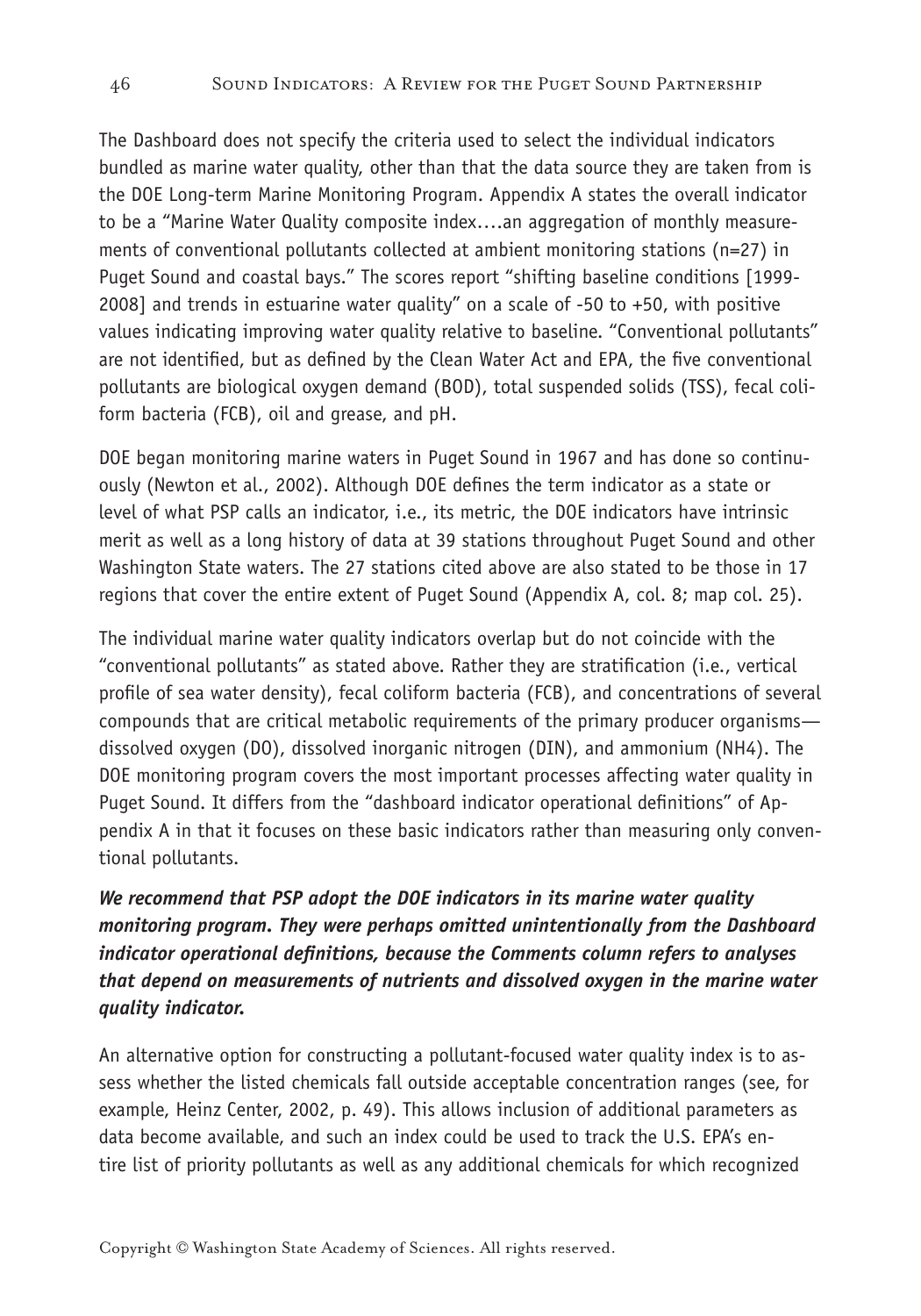# benchmarks exist. *Regardless of the method used to construct the marine water quality index, we recommend that PSP consider incorporating additional constituents in the Dashboard index and/or the larger indicator set in the future.*

A water-quality index that relies solely on measurements of conventional pollutants is not capable of providing data relevant to either primary productivity or eutrophication. The five DOE indicators recommended for incorporation could be analyzed to provide primary productivity data, but satellite observations now allow direct remote determination of primary productivity. *We suggest that PSP, perhaps in consultation with the Ocean Climate Laboratory of NOAA, incorporate primary productivity in its marine water quality indicators, or add primary productivity as a separate indicator of ecological processes, specifically "energy and material flow" (see Section V).* 

The other indicators listed above and the proposed monthly frequency of data collection and annual frequency of reporting are appropriate and provide a coherent way to monitor status and trends in Puget Sound water quality. Data for 1999-present (columns N-AF) provide baselines for trend analysis and analyses related to sea temperature change due to the Pacific Decadal Oscillation. They show a decline, with negative Water Conservation and Quality Improvement (WQCI) values from 2002 to 2006 and slightly positive values from 2007 to 2008. They thus appear to respond appropriately and sensitively to changes in their attributes.

Although geographic coverage is thorough, Dashboard Appendix A reports that the present depth limit of monitoring is 50 m and states that "it should be expanded to the bottom" (column 9). However, no reason is given for this, and its benefit might not repay the additional cost, because most of Puget Sound water is well mixed and most photosynthesis occurs in the upper, well-illuminated portions (Strickland, 1983; Moore et al., 2008).

PSP should consider eliminating measurements from "coastal bays" (Dashboard indicator operational definitions, l. 4) that are appropriate to DOE but lie outside the Puget Sound basin and its watersheds.

The Dashboard does not directly address the importance of marine water quality to human well-being. However, important influences flow from harvest of high-quality food via both commercial and personal-use fisheries for finfish and shellfish; the resulting competition with marine predators such as orcas for salmon; deposition into the Sound of egested and excreted human wastes and deposition of chemicals introduced by humans into the Puget Sound watersheds; development and other human activities that accelerate soil runoff into the Sound; boating, swimming and other recreational uses of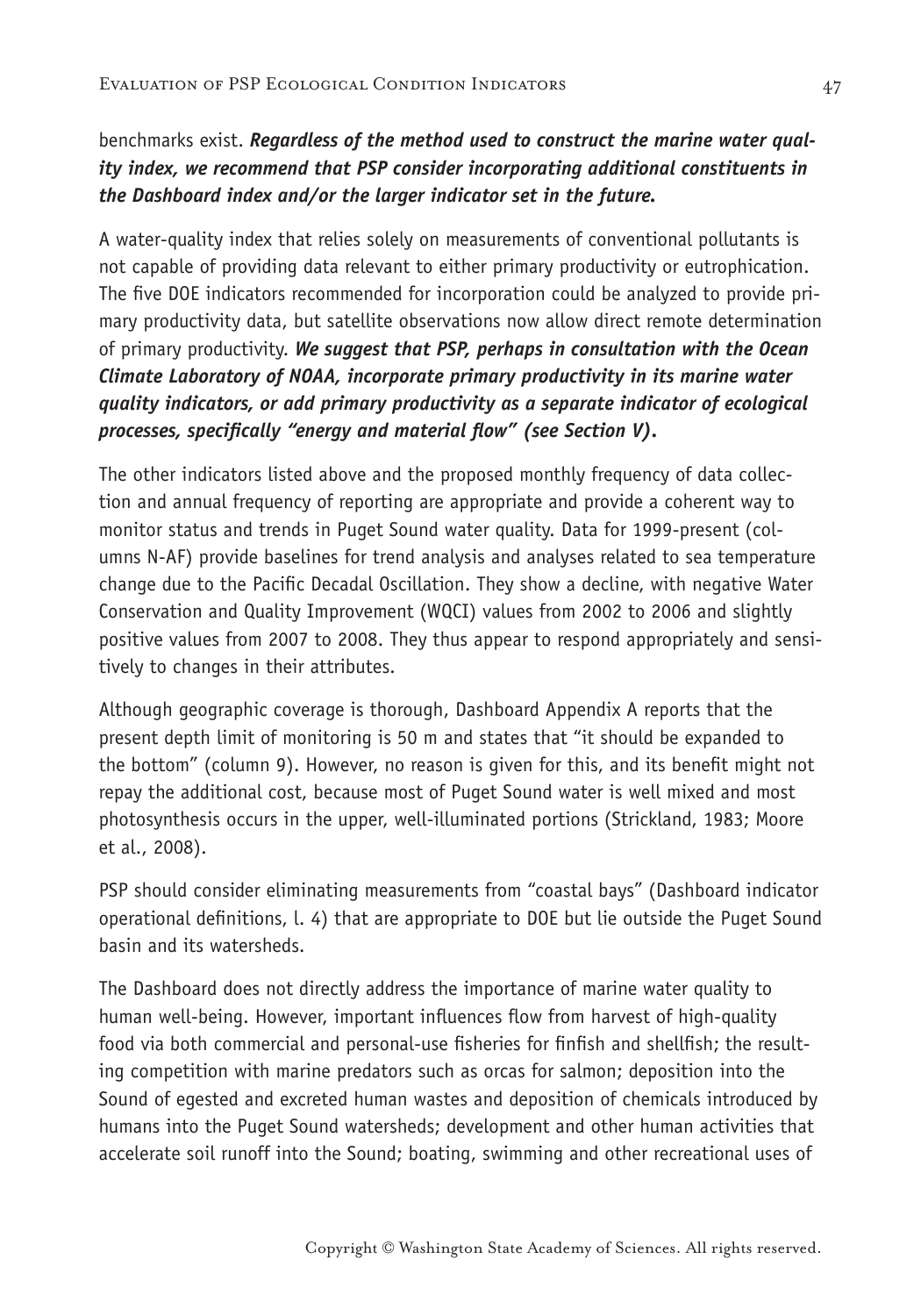the Sound and its beaches and shorelines; and illnesses due to harmful algal blooms, FCB, and other sea water contaminants. Although not explicitly addressed in the section on marine water quality, some components of its indicator (e.g., total suspended solids), as well as other, related indicators (e.g., toxics in fishes, toxics in sediments, and land use/land cover), provide information about features of the Sound that directly influence human well-being.

#### **Freshwater Quality**

In the Dashboard, the key "Freshwater Quality" attribute is appropriately listed under "Physical/Chemical Components" (Tables 4, 5). Like the "Marine Water Quality" indicator, the freshwater indicator "consists of water quality index (WQI) scores…an aggregation of monthly measurements of conventional pollutants reported on a scale of 1 to 100. A higher number indicates better quality. The primary indicator is trends in major rivers."

In contrast to the marine counterpart, the earlier Dashboard document specified the indicator's components, listing bacteria, pH, temperature, dissolved oxygen, nutrients, and sediment. As data sources, Appendix A cites DOE's River and Stream Ambient Monitoring Program, as well as King, Pierce and Thurston County sources.

Geographic extent is not explicitly stated, but data are available for the entire Puget Sound Basin. Data are collected annually by "river year" (October-September) at 14 stations in the 12 major river drainages of the Puget Sound basin.

Values from 1995 to 2010 show a general but slight trend from mainly in the 60s to mainly in the 70's (Appendix A). A target of average annual WQI score of ≥80 by 2020 has been established. The indicator measurements thus appear sufficiently responsive to changes in the attributes.

PSP's use of the criteria listed in Dashboard Appendix A under "dashboard indicator operational definitions" as quoted above would limit its indicators to the five conventional pollutants. This list is too short to adequately evaluate freshwater quality. The Committee considers the DOE indicators listed on the DOE website (www.ecy.wa.gov/ programs/eap/ fw\_riv/rv\_main.html), cited under "data sources," to be more appropriate. They include additional components pertinent to freshwater quality that are commonly monitored in other areas, and nutrients and other compounds essential to both producer and consumer organisms in freshwater: ammonia, nitrate + nitrite, total nitrogen, total phosphorus, conductivity, suspended solids, fecal coliform bacteria, oxygen, temperature, flow, and pH. DOE sampling involves more than 80 streams and rivers in the state. Its Environmental Assessment Program (EAP) suggests that at least half are in the Puget Sound region.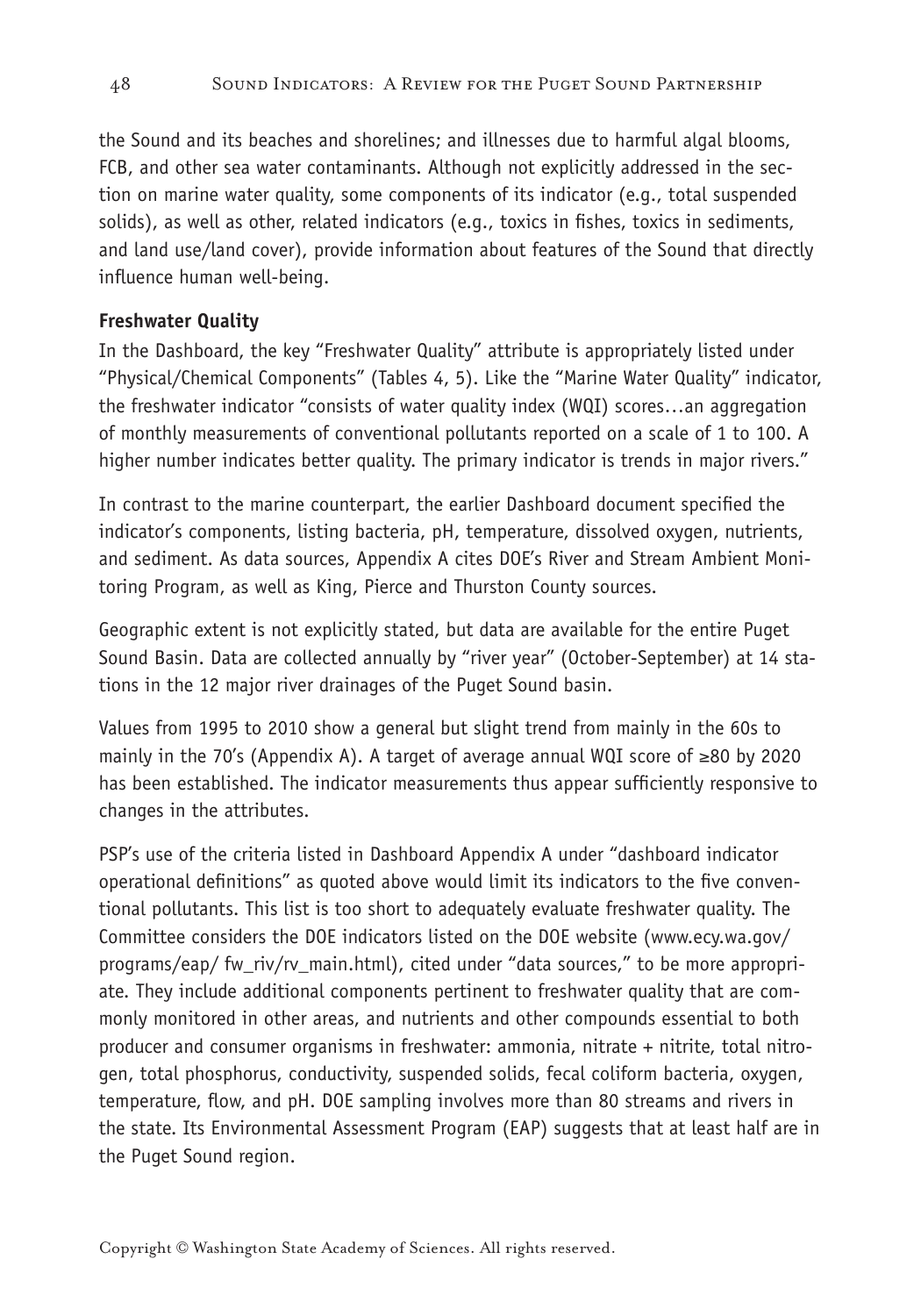In addition to omitting some basic physical and chemical characteristics of freshwater, the quality indicator lacks two other important appropriate criteria. First, by concentrating only on streams and rivers, it omits the role of lakes in the Puget Sound Basin. DOE samples lakes (Washington State Department of Ecology, n.d.), so this could be easily remedied. Second, as in the case of marine water quality indicators, primary productivity is not included. *The Committee recommends that PSP consider including eutrophication, a special case of primary productivity, because it can be of widespread environmental and economic importance, as documented in the famous case of eutrophication of Lake Washington from phosphate addition during the 20th century, that led to the* 

*creation of Metro (Edmondson, 1991). The Committee thus recommends that the PSP monitor an expanded array of indicators of compounds that affect freshwater quality, including lakes as well as streams in the Puget Sound region, and add an indicator of primary organic productivity that is also amenable to tracking eutrophication.*

As does the proposed "Marine water quality index," the freshwater index omits the long list of potentially problematic chemical contaminants (such as U.S. EPA's priority pollutants and other chemicals of emerging concern) commonly found in freshwaters. The PSP should consider adding these to its index as data become available.

# *With the inclusion of the additional recommendations described here, the DOE WCQI constitutes an appropriate provisional indicator of freshwater quality status and trends in freshwater bodies throughout the Puget Sound Basin.*

## **Toxics in Fish**

In Dashboard Appendix A (Figure A54b), the indicator "Toxics in English sole" is mapped to the key attribute "Marine Toxics" under the PSP goal of "Water Quality" (Table 4). According to the Dashboard document, this indicator measures tissue residues and exposure to other (undefined?) contaminants in two species, herring and English sole. The two species were appropriately selected to represent one benthic carnivore and one pelagic planktivore. The spatial extent is Sound-wide. The indicator has three components: "1) Long term time trends in Persistent Bioaccumulative Toxics (PBT's) in English sole and herring, 2) long term time trends in English sole health (liver disease indicator), as effectiveness monitoring for urban embayment restoration, and 3) long term trends in exposure of Puget Sound fish to PAHs [polycyclic aromatic hydrocarbons] (bile FACs data)." The criterion for inclusion is evidently availability of data in the WDFW Puget Sound Assessment and Monitoring Program (PSAMP) Toxics in Fish Database. Tissue residues are appropriate because they estimate exposure of the fishes to contaminants; the liver disease component attempts to represent both exposure and effects.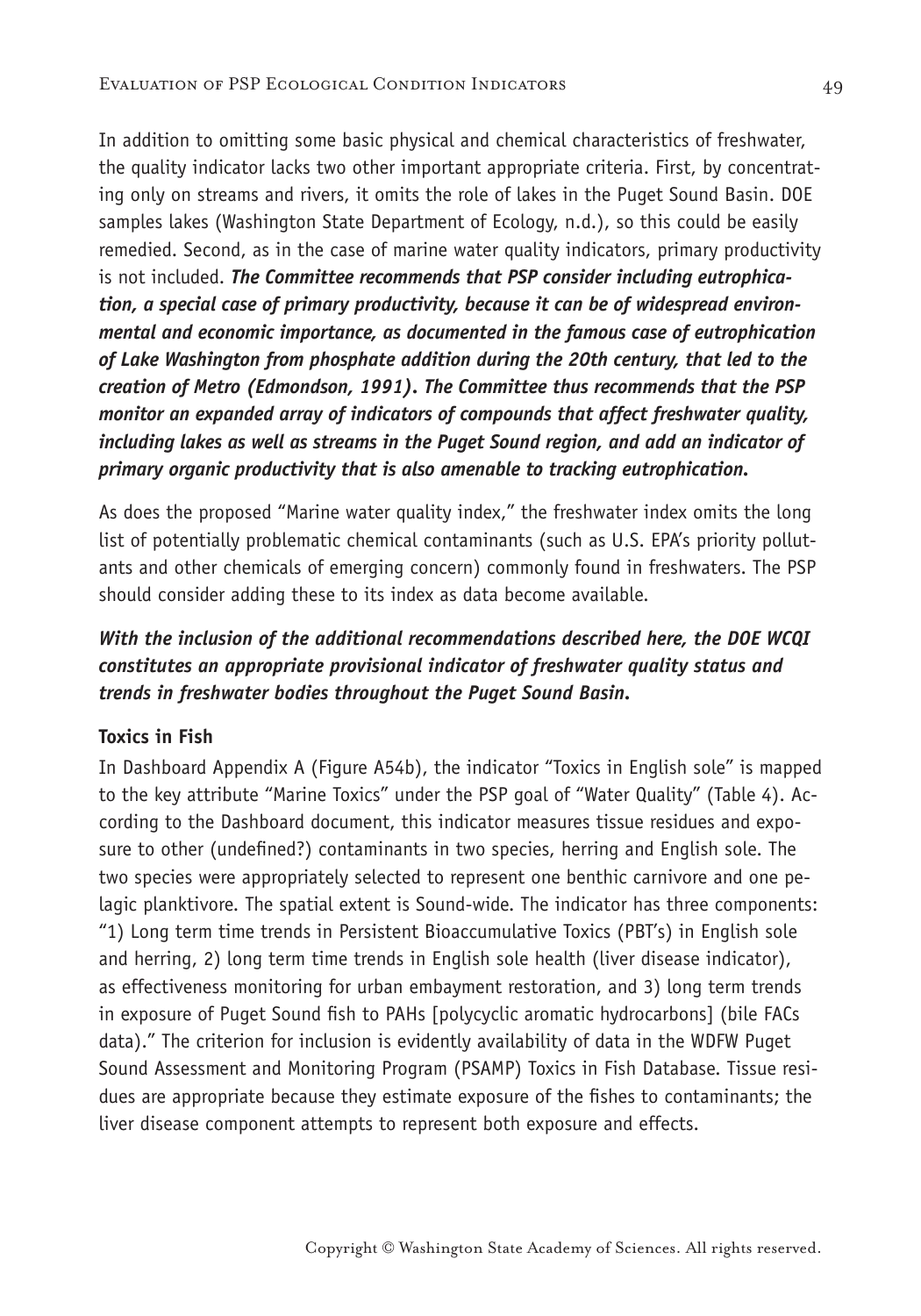Salmon species, although appropriate due to their important role in commercial and recreational fishing, are excluded owing to WDFW budget reduction, although coho salmon have been monitored for 30 years beginning in the 1970s. The prior monitoring program showed substantial decreases in polychlorinated biphenyls (PCB) in English sole (by 75% 1975-1997) and coho salmon (90% 1975-2003) (West and Redman, 2011).

The thoughtful document by West and Redman (2011) indicates that the selection criteria for the indicator accurately reflect the relevant scientific literature. The proposed indicator and methodology provide a fairly efficient way to monitor status and trends in the health of Puget Sound fishes. The range of contaminants monitored is quite limited, however. West and Redman (2011) recognize this, and express caution and concern that the fiscal necessity of selecting few toxic compounds for monitoring may preclude collection of data on other pollutants that may be as important ecologically. The Dashboard description of the indicator specifies only PAH's. However, West and Redman (2011, p. 2) emphasize that other PBTs such as polybrominated diphenyl ether flame retardants (PBDEs) are "central to the development of the Toxics in Fish indicator and its ecosystem recovery targets and will be presented at the 2011 Salish Sea Ecosystems Conference." WDFW has monitored PDBEs for a shorter period, finding a decreasing trend in herring and English sole (West and Redman, 2011). These authors also note the demonstrated effects of hormonally active substances (AKA endocrine disruptors), likely from wastewater, on Puget Sound populations of English sole, but do not propose including this as a component of the indicator. The Committee recognizes the fiscal limits on contaminant monitoring, but we emphasize again that ecologically important contaminants should not be excluded from the ultimate index because of a current lack of data.

The number of species to be analyzed for the toxics in fish indicator is very small  $(N=2)$ , but the two species represent different ecosystem components, both with respect to habitat occupied and position in the marine food web. West and Redman (2011) also note the relevance of the toxics in fish indicator to other PSP ecological indicators, particularly orcas. Members of the southern resident orca population have some of the highest PCB concentrations in marine mammals worldwide, exceeding the threshold for PCB-related health effects for a number of years, although the trend is toward decreasing levels.

Toxics in fish data are collected and reported semi-annually. Dashboard Appendix A reports the spatial scales as "soundwide systematic coverage," from the 1990s for English sole and "index sites" (not further explained) "for all years (English sole) and 1999-present (Herring)." Insufficient information is given to permit assessment of adequacy of spatial monitoring scales.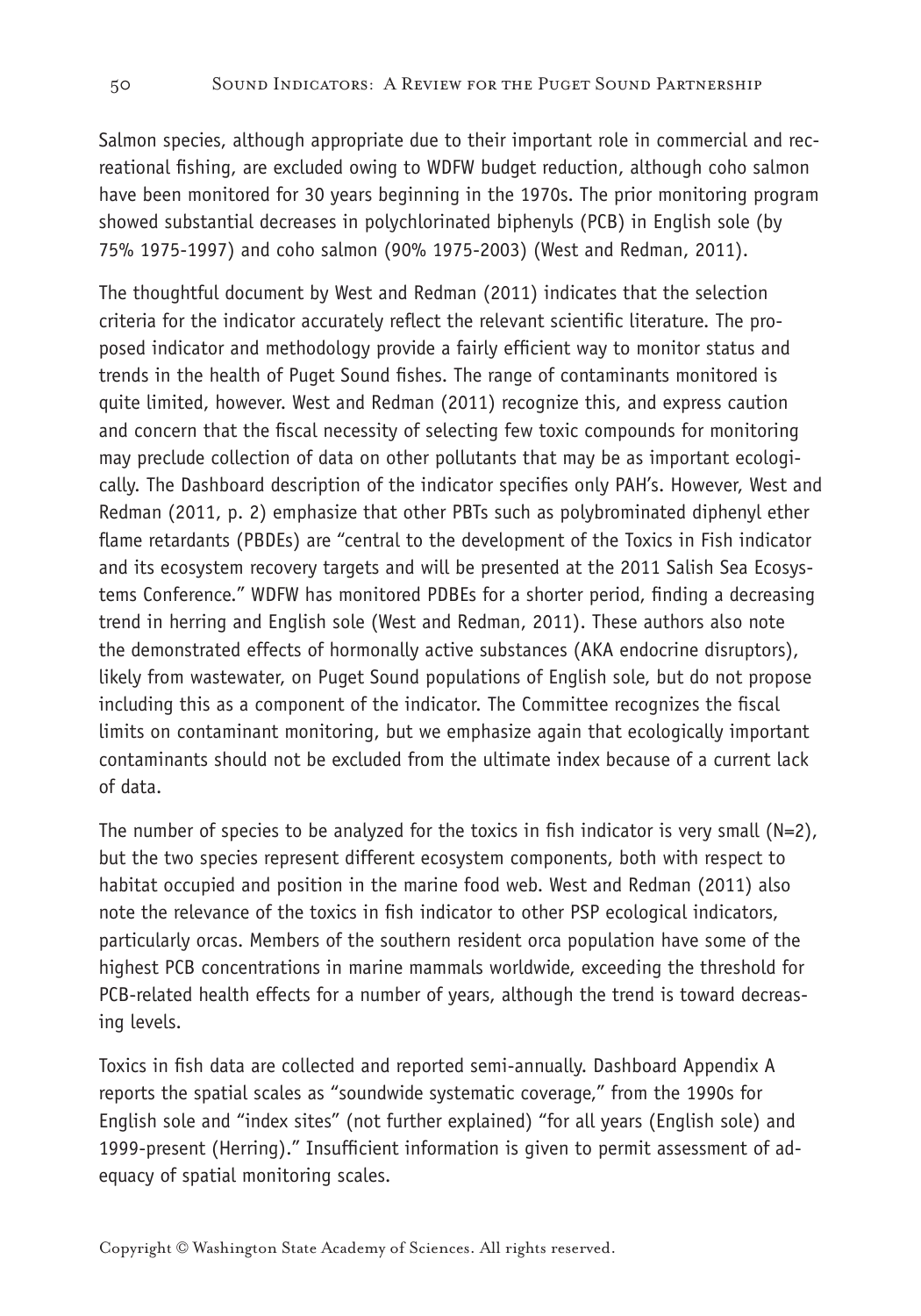Whether the indicators if implemented will show the collective impacts of management over relevant time scales cannot be determined from the available information. Monitoring additional species, such as coho salmon, for which earlier data exist, would improve coverage.

West and Redman (2011) presented three alternative levels of both PBTs and PAHs as target options in some detail, but did not propose a single choice. Dashboard Appendix A identifies the second of these, "Toxics in fish are below contaminant- and speciesspecific deleterious thresholds" as the target of choice. This target is described in detail in "Puget Sound Ecosystem Recovery Targets" (Puget Sound Partnership, 2011b).

The toxics in fish indicators are both ecologically important and socially relevant. West and Redman (2011) note that because humans produce all of the contaminants monitored, the concentration of those contaminants in Puget Sound likely will increase along with human population size.

#### **Toxics in Sediments**

We include this indicator in our water-quality group because many important contaminants concentrate in sediments and because sediments are a key component of marine, estuarine, and freshwater habitats. PSP maps this indicator appropriately to the key attribute "Marine Toxics" under its "Water Quality" goal. The indicator is the DOE's "Sediment Quality Triad Index (SQTI)," indicated as "Triad" in Appendix Figure A54b and as "Sediment Triad" in Table 4. It is a composite of three components: 1) "concentrations of toxic contaminants" (sediment chemistry index or SCI); 2) "degree of toxic effects to 'biological organisms' (sediment toxicity index or STI)"; and 3) "community structure of sediment-dwelling organisms" (sediment benthos index or SBI). Each of the components of the triad provides a separate but not necessarily independent measure of sediment quality, the vitality of the benthic community, and the quality of marine habitats. Community structure may depend importantly on the first two, or it may be mainly independent of them because many other environmental and intrinsic factors, e.g., biological interactions such as predation and competition, also affect benthic community structure and dynamics.

The U.S. Environmental Protection Agency and the National Oceanic and Atmospheric Administration have used the triad approach for some time (see, e.g., http://ccma.nos. noaa.gov/stressors/pollution/nsandt/sed\_triad.aspx). As part of its National Status and Trends Program, NOAA partnered with DOE to analyze Puget Sound sediments using this approach (see, e.g., http://www.ecy.wa.gov/pubs/0203033.pdf). Syntheses of the triad results are presented in these documents, but are not explicitly referenced in the PSP documents provided to the Committee5.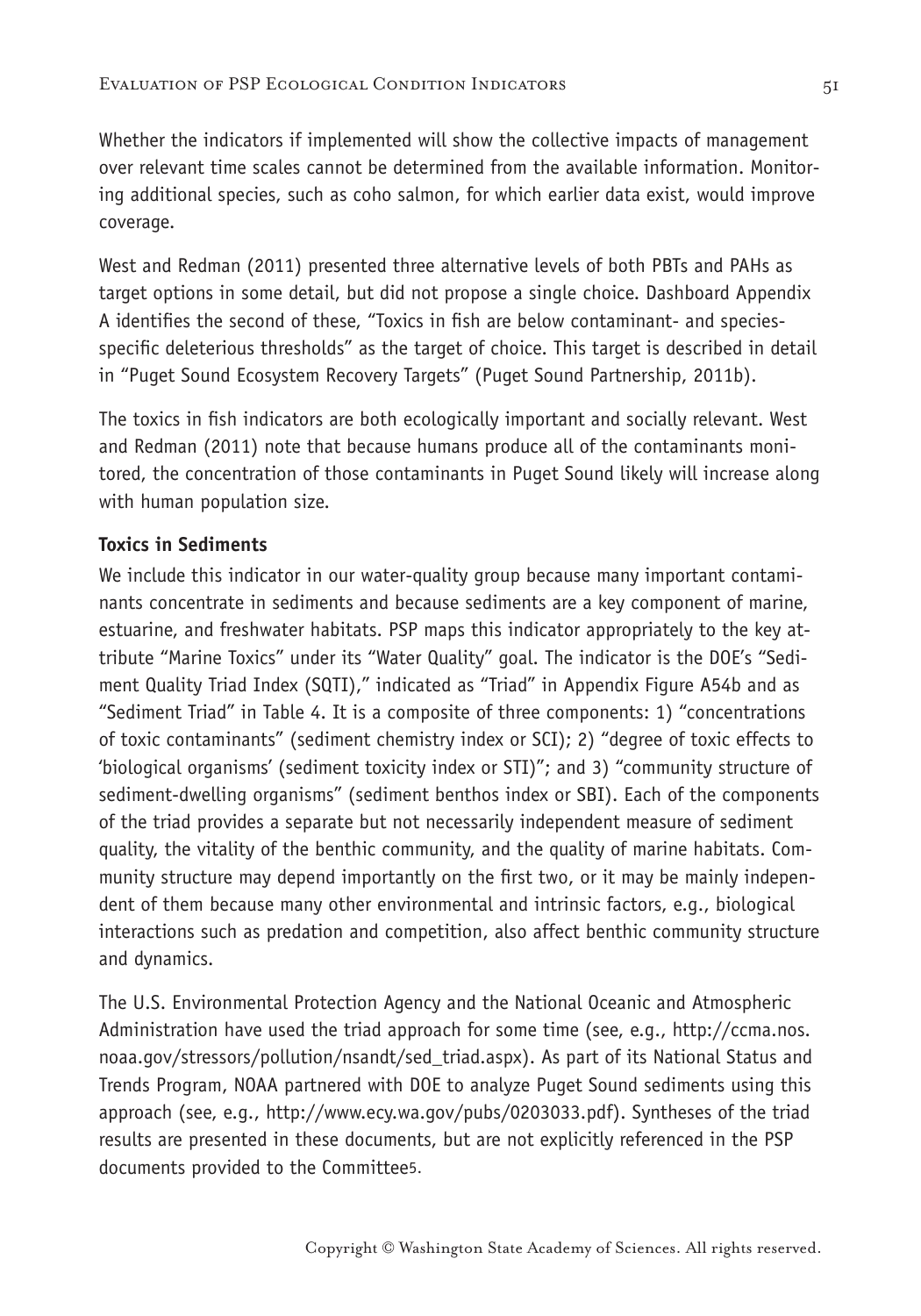Although it is not mentioned in the Dashboard documents, the state of California has adopted the triad approach for its sediment quality objectives for enclosed bays and estuaries. The supporting documentation provides useful conceptual models and implementation recommendations for applying the weight-of-evidence approach in a regulatory context (California State Water Resources Control Board, n.d.).

The spatial scale of this indicator is meaningful for decision making in the entire region; sampling sites are located in the Strait of Georgia, San Juan Islands, and eastern Strait of Juan de Fuca as well as throughout Puget Sound itself. Data are available since 1997. The data source is the DOE Puget Sound Assessment and Monitoring Program (PSAMP). It supports and "provides a framework for" objectives of the PSP Action Agenda. Dashboard Appendix A does not specify any of the toxic contaminants sampled, but the PSAMP website (Puget Sound Assessment and Monitoring Program, n.d.) indicates some, including total metal, butyl tins, PAHs, PCB, and pesticides. Long et al. (2004) provide a summary of data collection that indicates the appropriateness of the criteria and limited results on specific concentrations of contaminants in sediments and in a few benthic animals (Dungeness crab, English sole and rockfish; see also Section III. D. 2. Water Quality Indicators: Toxins in Fish, above).

In addition, Margaret Dutch of DOE kindly provided two additional documents to the Committee. One of these (Dutch et al., 2011) compares SCI scores for three sites and eight regions within Puget Sound at an approximately decadal interval (~1998-2009). Two sites rated "minimum exposure" to toxic chemicals in both years; the third (Elliott Bay) rated "low exposure" in both years. The document gives no further information about the other two components (STI and SBI) of the SQTI indicator, but does provide values for the three stations and most sites for the same periods. All were rated "unimpacted" or "lightly impacted," but because individual STI and SBI data are not given, the overall SQTI data cannot be determined or evaluated.

The other document (Dutch et al., 2012) defines all three components of the SQTI, but states the SBI to be in process of development with a "current/interim method of classifying the benthos" to be used first. It is not defined precisely, but is stated to include five indices of overall abundance, diversity, and dominance of benthic invertebrates, and four indices of abundance of specific major groups (annelids, arthropods, mollusks, echinoderms, and miscellaneous taxa). Dutch et al. (2012) also describe calculation of the SCIs from mean values of Washington State Sediment Quality Standards (mSQS) measurements.

The methods appear to provide useful monitoring of status and trends in the relevant condition of component 1 (Sediment Chemistry Index) in the Puget Sound ecosystem, at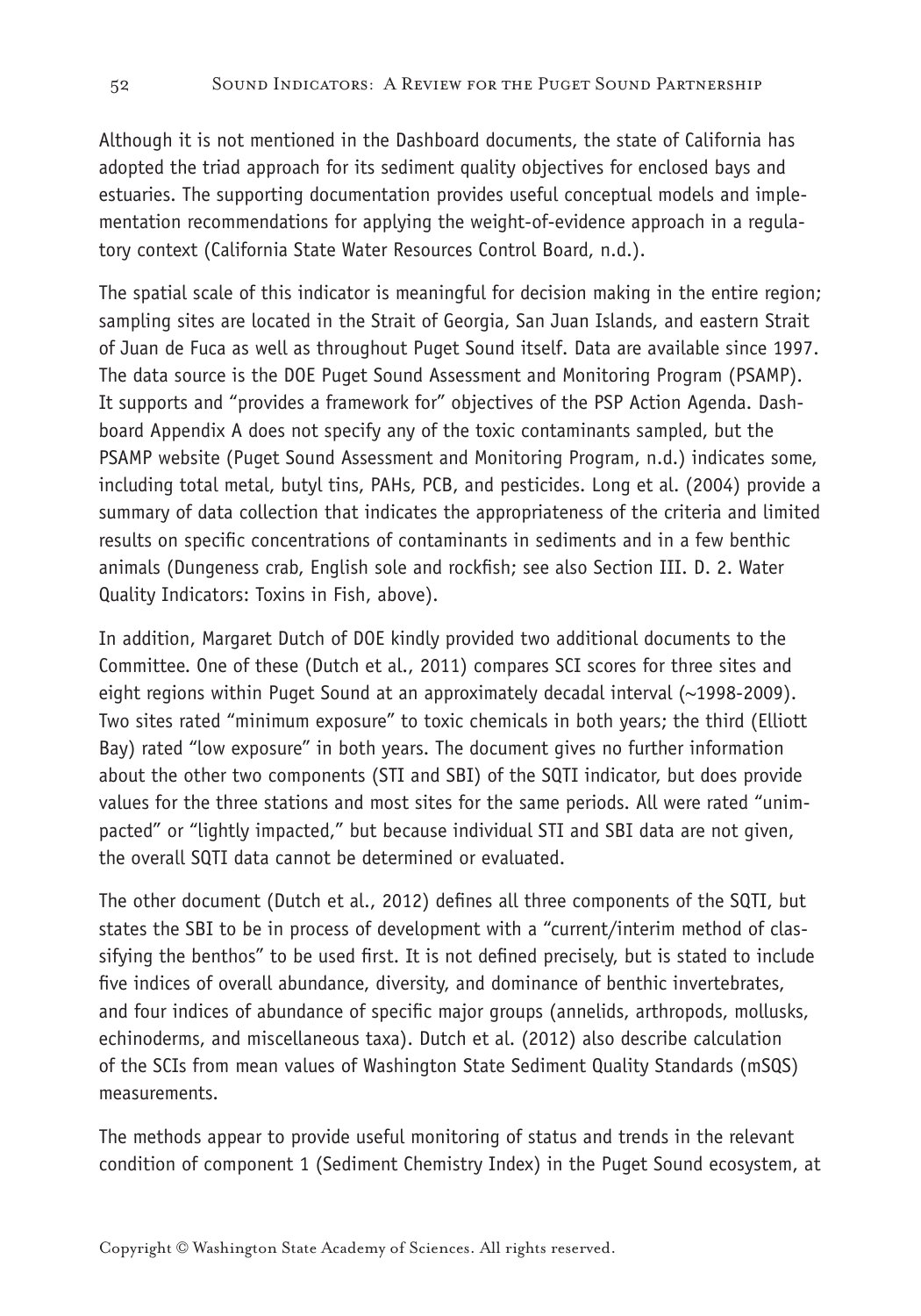appropriate temporal and spatial scales. Results reported indicate that more than 90% of Puget Sound sediments sampled since 1997 have minimal exposure to toxic contaminants. The methods of component 2, tested mainly by bioassay (tests of amphipod survival, sea urchin fertilization, and microbial bioluminescence) and activity of the gene for cytochrome p-450—an enzyme that degrades toxins—is similarly appropriate. The nascent status of component 3, benthic community structure (abundance, diversity, and species composition), makes it more difficult to interpret, but the information provided suggests that a strong program is being developed.

The Committee notes that SQTI is a much more complex indicator than others in the Dashboard. SBI includes component data that require considerable specialized research efforts over an extended period to accomplish monitoring and reporting at the appropriately proposed spatial scale and annual frequency of data collection. And, as suggested above, SBI likely relates to SCI and STI in complex and non-linear ways.

Dashboard Appendix A presents explicit targets for 2020: "All Puget Sound regions and bays achieve the following: Chemistry measures reflect 'minimum exposure' " (i.e., mean Sediment Quality Standard mSQS) "is <0.1 and the SCI is >93.3), Sediment Quality Triad Index (SQTI) scores reflect 'unimpacted' conditions (i.e., SQTI values >83), and no measurements exceed the Sediment Quality Standards chemical criteria set in the Washington State sediment management standards." Although Dashboard Appendix A did not describe calculation of the index, the Committee has now received documentation that adequately justifies the appropriateness of the SQTI calculation (Dutch et al., 2012).

One of the 12 Dashboard ecological indicators is best characterized as fitting the PSP goal "Water Quantity" (Tables 4, 5). This is "Analysis of Water Availability" (percentage of monitored stream flows below critical levels).

#### **Stream Flows Below Critical Levels**

This indicator maps to the key attribute "Groundwater" under the PSP goal "Water Quantity" (Tables 4, 5; Appendix A, Figure 45b) although it is also pertinent to the key attribute "Surface Water." It is termed "Stream Flows Below Critical Levels" in the Dashboard development document (Table 1), and "% of monitored stream flows below critical levels" in Appendix A, Figure 45b.

Appendix A states its metric as "the percent of 13 long-term flow gauges for rivers and streams in Puget Sound whose trends in an annual 30-day average summer [June-October] low flows were either increasing (weak or strong), no trend, or decreasing (weak or strong)." This measure is appropriate to informing ecological patterns because stable or improving low flows have "been linked to salmon habitat needs" (Appendix A). The indicator description also includes a statement of extent: The 13 streams, all of which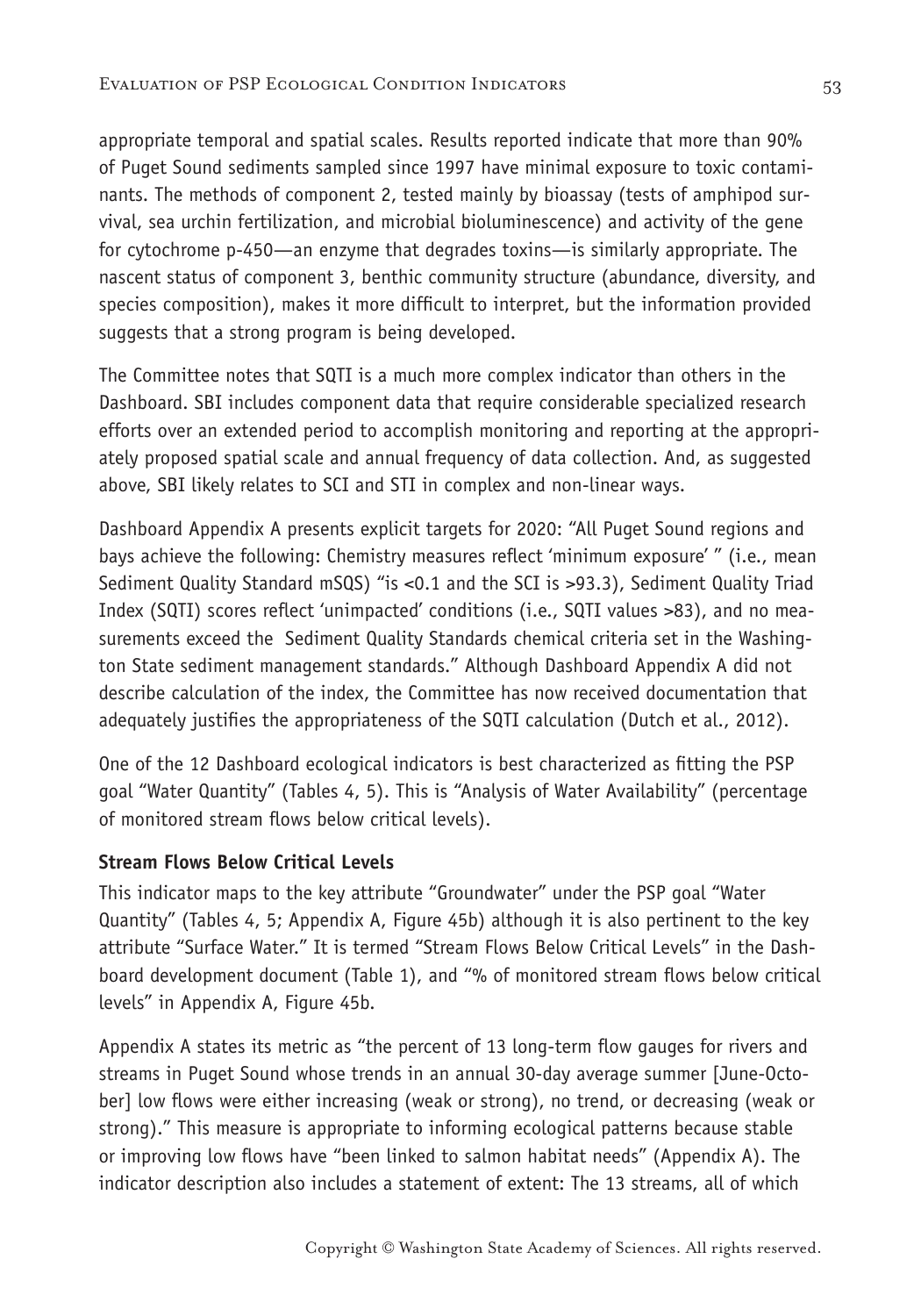are named, cover about two-thirds of the total Puget Sound watershed area. The spatial scale is thus appropriate to decision making in the region and should reflect impacts of management decisions relevant to salmon runs. In addition, the list of rivers includes the Elwha, which although not in the Puget Sound watershed, is currently experiencing removal of two dams and is targeted for monitoring low flow thereafter. A chart (Appendix A, col. M) and table (col. N) present trends by river over the period 1975-2009.

The data source is U.S. Geological Survey (USGS) flow-monitoring stations with longterm records. The specific metric is "lowest 30-day average flow June-October." It was selected because of its demonstrated link to salmon habitat needs. The overall target for 2020 is all streams with stable or increasing flow, increasing flows in highly regulated rivers (Nisqually, Cedar, Skokomish, Skagit, Green), and stable flows in presently stable unregulated rivers (Nooksack and Puyallup, as well as Dungeness).

The selection criterion is appropriate and relevant, and continued implementation would provide some valuable information about status and trends in stream flow and levels throughout the Puget Sound basin. Although the ecological importance of low flows is clear, this is not the only available surface- or groundwater quantity parameter. As the Dashboard and PSP's larger indicator set evolves, we suggest that PSP consider additional parameters (such as changes in high flows, changes in flow variability).

As with freshwater quality, a reliably adequate quantity of freshwater is also a basic requirement for human well-being, both for direct use by people and indirectly for agriculture, aquaculture (e.g., fish hatcheries), dissipation of heat, freshwater fisheries, and recreational uses.

# **III. D. 3. Marine and Terrestrial Species Indicators**

The next group (Table 5) includes four indicators that represent attributes of the biological resources or biological capital of Puget Sound. In Puget Sound Partnership (2011a), this group is aptly named "Animals" (Table 4). These indicators all focus on particular species or more inclusive taxonomic groups of animals. The first three—orcas, salmon (Chinook salmon), and Pacific herring—all are predators but occupy different levels in the food chain. Southern resident orcas prey primarily on Chinook salmon, and the salmon prey on herring. Herring in turn prey primarily on smaller zooplankton such as copepods. In Appendix A, the first two indicators map to the key attribute "Abundance" under the PSP goal "Species," while herring, which replaced jellyfish after issue of the Dashboard development document, maps to the key attribute "Marine Community Composition" under the PSP goal "Food Web." The fourth indicator, birds, is a broader and more diffuse group primarily of upland rather than marine birds. It is mapped to the key attribute "Terrestrial Abundance" under the PSP goal "Species."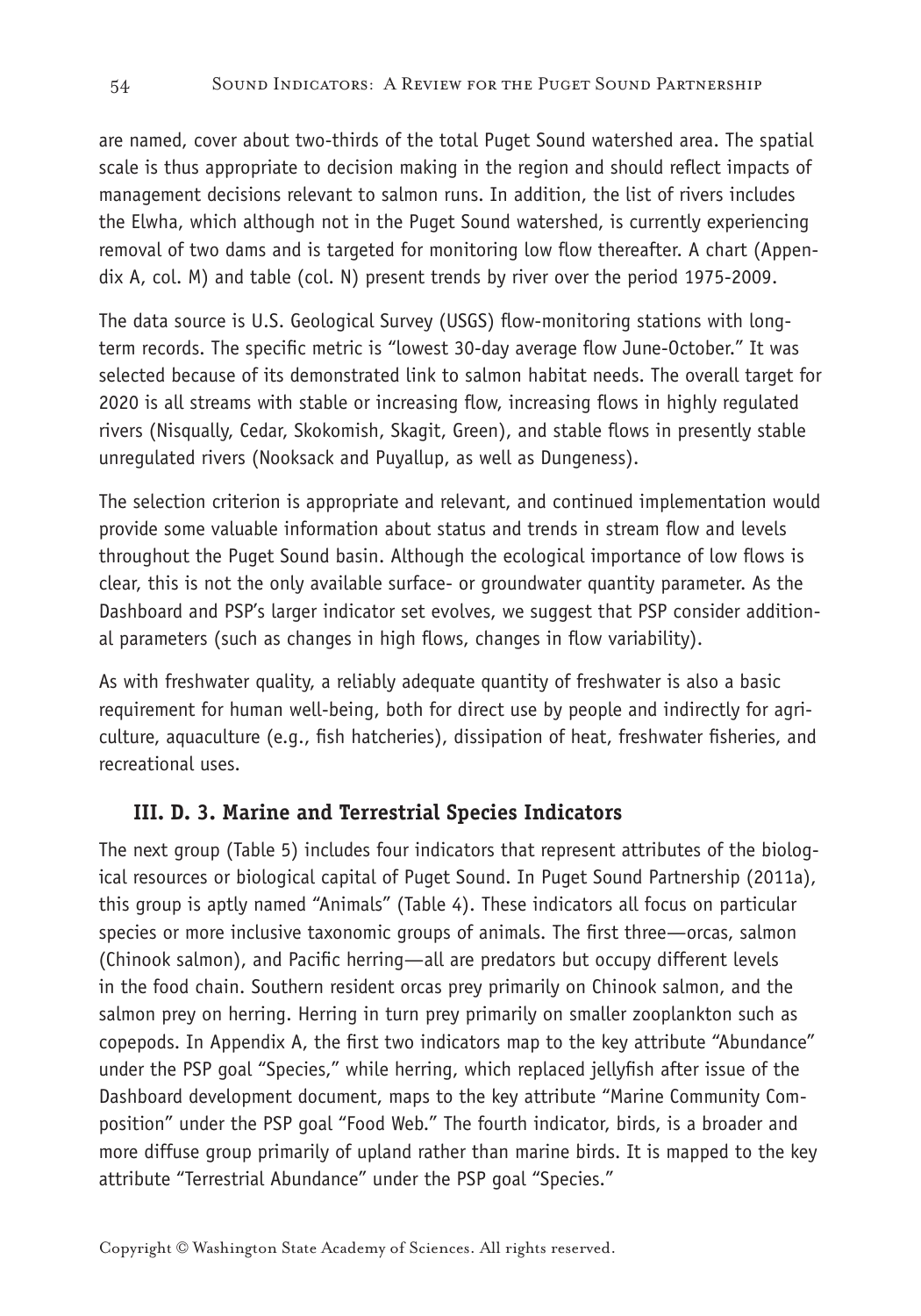#### **Orcas**

This Dashboard indicator is appropriately mapped to the key attribute "Abundance of Marine Species" (Appendix A, Figure A44a) (Tables 4, 5). It is defined as "Southern Resident killer whale population trends" and is stated to be Sound-wide (Appendix A). Data sources are listed only as "Multiple (NOAA Fisheries and Center for Whale Research)." Frequency of data collection and reporting are indicated as annual, appropriate for a large, long-lived mammal, but no information relevant to criteria for indicator selection, impacts of management decisions, or appropriateness of spatial scales is given. Size of the Puget Sound southern resident population, on the Endangered Species List since 2005, has increased somewhat, from 74-80 in the 1980s to 89 in 2010. PSP has established targets of 95 orcas by 2020, an annual increase of 1%, and 168 by 2038, an annual increase of 2.3% from 2010 to 2038.

No criteria or basis for these targets were given in the Dashboard or PSSU, but on September 29, 2011, the Committee received access from PSP to a draft technical memorandum (Redman) issued May 23, 2011, that discusses the range of threats to viability of the southern resident orca population from pollutants, disturbance, oil spills, disease, and limited prey availability. This document asserts, "Orcas are an iconic species whose reliable presence in Puget Sound waters supports an ecosystem-focused tourist industry in and near the San Juan Islands. The condition of orca populations provides an indication of the health of marine food webs and a measure of the cultural services provided by the marine portion of the Puget Sound ecosystem" (p. 1). The tourism industry cited is top-predator-focused, not ecosystem-focused. The document gives no evidence that orca population condition is an indicator of marine food web health.

Redman (2011) does provide bases for targets; they derive from the "NMFS Recovery Plan for Southern Resident Killer Whales". Population attributes monitored are age and social structure (number of pods, age and reproductive status distribution of pod members). They allow quantification of indicator values at stated time intervals, permitting reporting of trends in orca population size and structure.

The targeted 2.3% population increase rate per year may be unrealistic. Adding 20 individuals (25%) in the next decade (2011-2020) would yield a population 10% larger than at any time in the last half-century. In addition, concurrently increasing salmon, especially Chinook populations on which orcas directly depend, and maintaining adequate herring populations for salmon prey, may not be feasible. Attempting to expand populations of all three indicator species may generate internal conflict, because each can increase only at the expense of the others.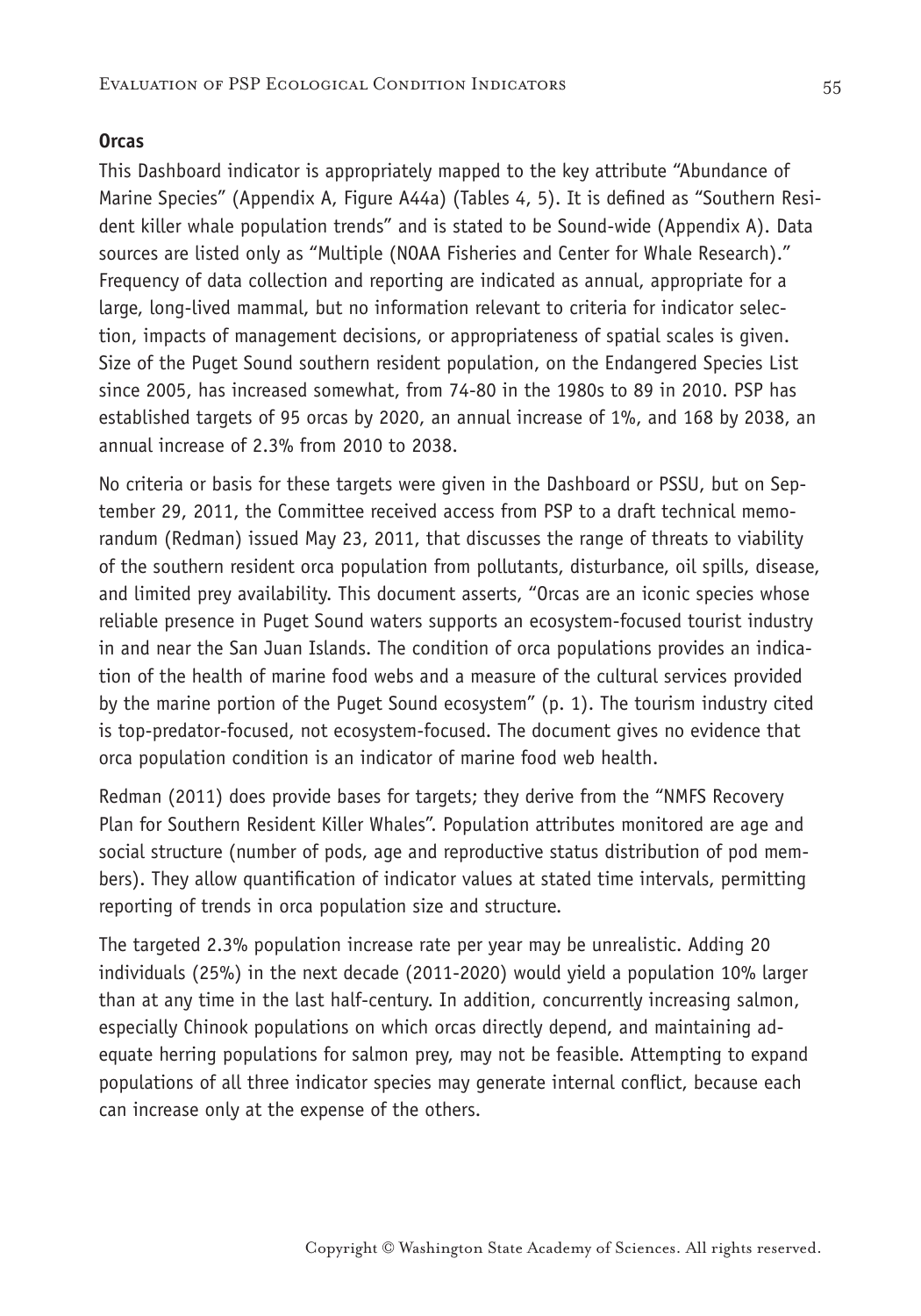As Redman (2011) notes, the major positive impact of the southern resident orca population to human well-being is via the tourism and recreation industry outside Puget Sound, i.e., in and around the San Juan Islands. None of the PSP documents available to the Committee addressed the impact due to competition with humans for salmon, especially Chinook, the favored prey of this orca population, or the impact on human wellbeing of requirements of the Recovery Plan under the Endangered Species Act (ESA).

#### **Salmon**

As with orcas, the Chinook salmon Dashboard indicator maps to the key attribute "Marine Species Abundance" (Figure A44a; Tables 4, 5). This indicator refers to the number of wild Chinook salmon returning to spawning streams, considered "a good non-specific indicator of the status of freshwater/nearshore ecosystem and the status of an important ESA-listed species" (Appendix A of August 9, 2010). The indicator includes "population estimates of annual run, spawning escapement plus catch (not hatchery salmon)" and "encompasses the entire Puget Sound Chinook Evolutionary Significant Unit" (Appendix A). Data sources include a NOAA status review: (http://www.nwr.noaa.gov/ Salmon-Recovery-Planning/Recovery-Domains/Puget-Sound/upload/trtpopesu.pdf).

Puget Sound Chinook salmon has been listed as threatened since 1999, and WDFW developed a comprehensive management plan in 2004 (Washington Department of Fish and Wildlife). This document contains management threshold targets for rebuilding different Chinook salmon runs in Puget Sound. More recently, the Draft Monitoring and Adaptive Management Approach (MAMA) for the Puget Sound Chinook Salmon Recovery Plan of March 2007 (Shared Strategy for Puget Sound, 2007) identified updated targets for Puget Sound ecosystem goals, providing individual watershed targets, short- and long-term numerical goals, and specific strategies for reaching them. Appendix A notes targets of 261,300 for "Puget Sound Chinook" and an additional 42,200 for "Skagit Chinook." Monitoring five of the six populations of the latter provides important historical context, as data are available back to 1952. Data for all 22 "Puget Sound" populations that make up the Puget Sound Chinook salmon evolutionarily significant unit are available only since 1985. Between then and 2009, Puget Sound Chinook salmon abundance declined from ~200,000 fish to <100,000, and Skagit Chinook salmon declined from >100,000 to <50,000. Appropriate indicators and monitoring for status and trends of wild Puget Sound Chinook salmon appear to be in place.

Appendix A also mentions the desirability of adding two other salmon, Hood Canal summer chum and Puget Sound steelhead, to the monitoring effort. This would enhance use of existing and ongoing data to track local and system-wide changes, and to evaluate additional impacts of management decisions.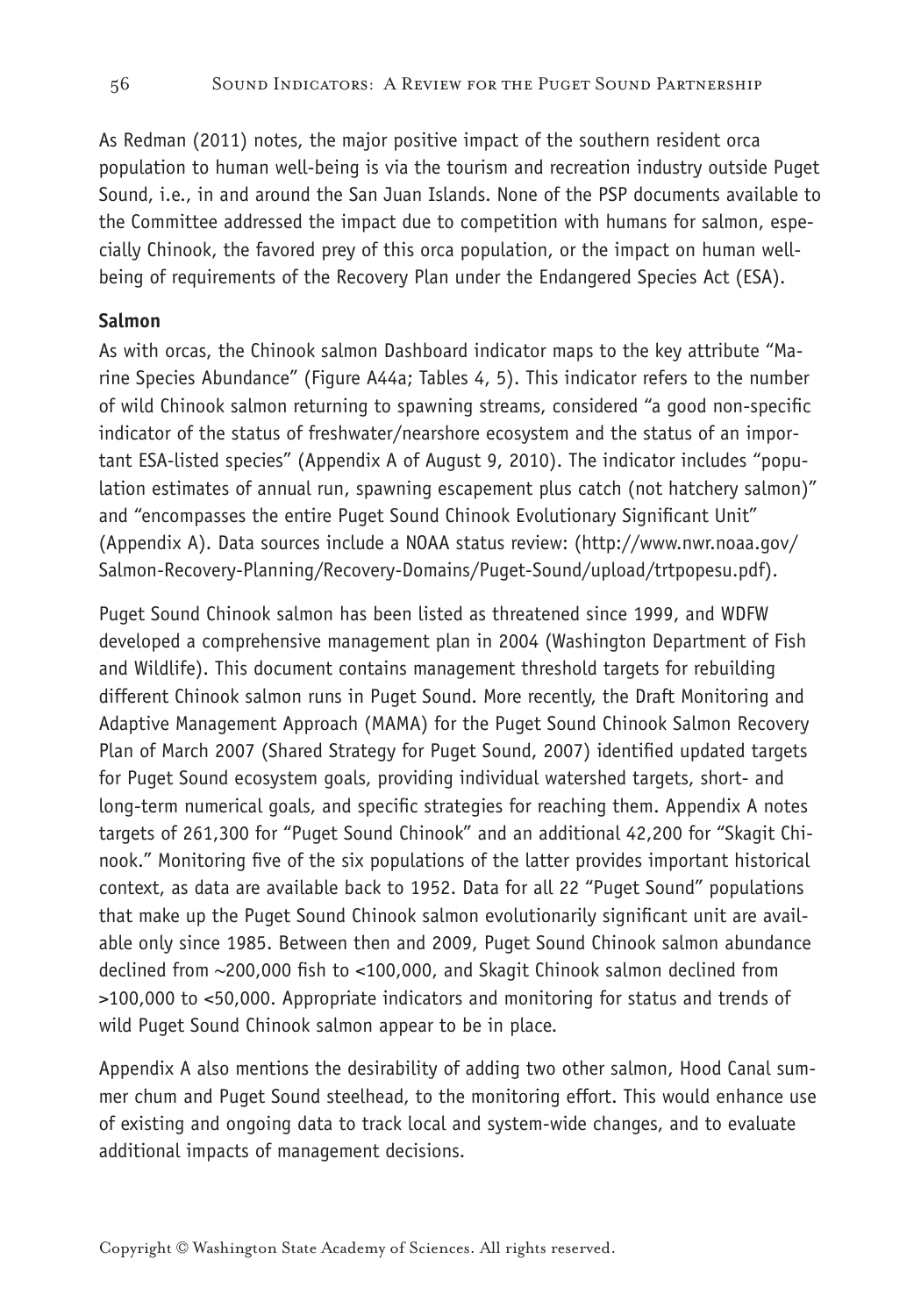The largest of the five salmon species native to Puget Sound, Chinook or king salmon is an iconic symbol of the region to many people, enhancing its importance to human well-being. Although it is listed as a threatened species under the Endangered Species Act, harvest of fish spawned in streams that enter Puget Sound continues to occur, primarily treaty-protected fishing in Canadian waters and by members of Indian Tribes (Lombard, 2006).

#### **Pacific Herring**

Although PSP maps this indicator to the key attribute "Community Composition" (Figure A44a; Table 4), the Dashboard defines it as "Pacific herring spawning biomass abundance—status and trends." We therefore consider it more appropriate to the "Marine Species Abundance" key attribute (Table 5). The meaning of the term "biomass abundance" is obscure. The indicator focuses on abundance of the species and has little to do with community composition. Although herring is an important component of the Puget Sound pelagic community, and two other indicator species (Chinook salmon and orcas) depend directly or indirectly on herring, the proposed indicators do not directly address the dynamics of this food chain or of community composition.

The selection criterion appears to be availability of data on standing stocks from annual acoustic-trawl surveys by WDFW between the early 1970s and 2010. All known Puget Sound stocks were surveyed from 1996 to 2010. During this period, total spawning biomass throughout Puget Sound decreased from >20,000 tons to <10,000 tons. However, these surveys have been terminated for lack of funding. They have been replaced by surveys of spawn deposition. Dashboard Appendix A states that herring stocks throughout Puget Sound are monitored, and it provides a map. Population age structure, and recruitment and mortality rates, can be calculated from acoustic-trawl surveys, but whether spawn surveys—an indicator of an indicator—can reliably provide any such data is not seriously addressed.

However, a technical memorandum on setting targets, dated "not later than March 23, 2011," i.e., antedating Dashboard, was not provided to the Committee until September 29, 2011. Fortunately this document (Stick and Palsson, 2011) avoids the misleading term "biomass abundance" and changes the indicator title to "Pacific herring spawning biomass." Stick and Palsson note that "biomass is based primarily on spawn deposition surveys of Puget Sound herring stocks" conducted annually by WDFW. However, they do not specify the algorithm for determining biomass from spawn mass, or any test of its adequacy. They cite evidence that the species biomass indicator "may not reflect the abundance of juvenile herring and their interactions."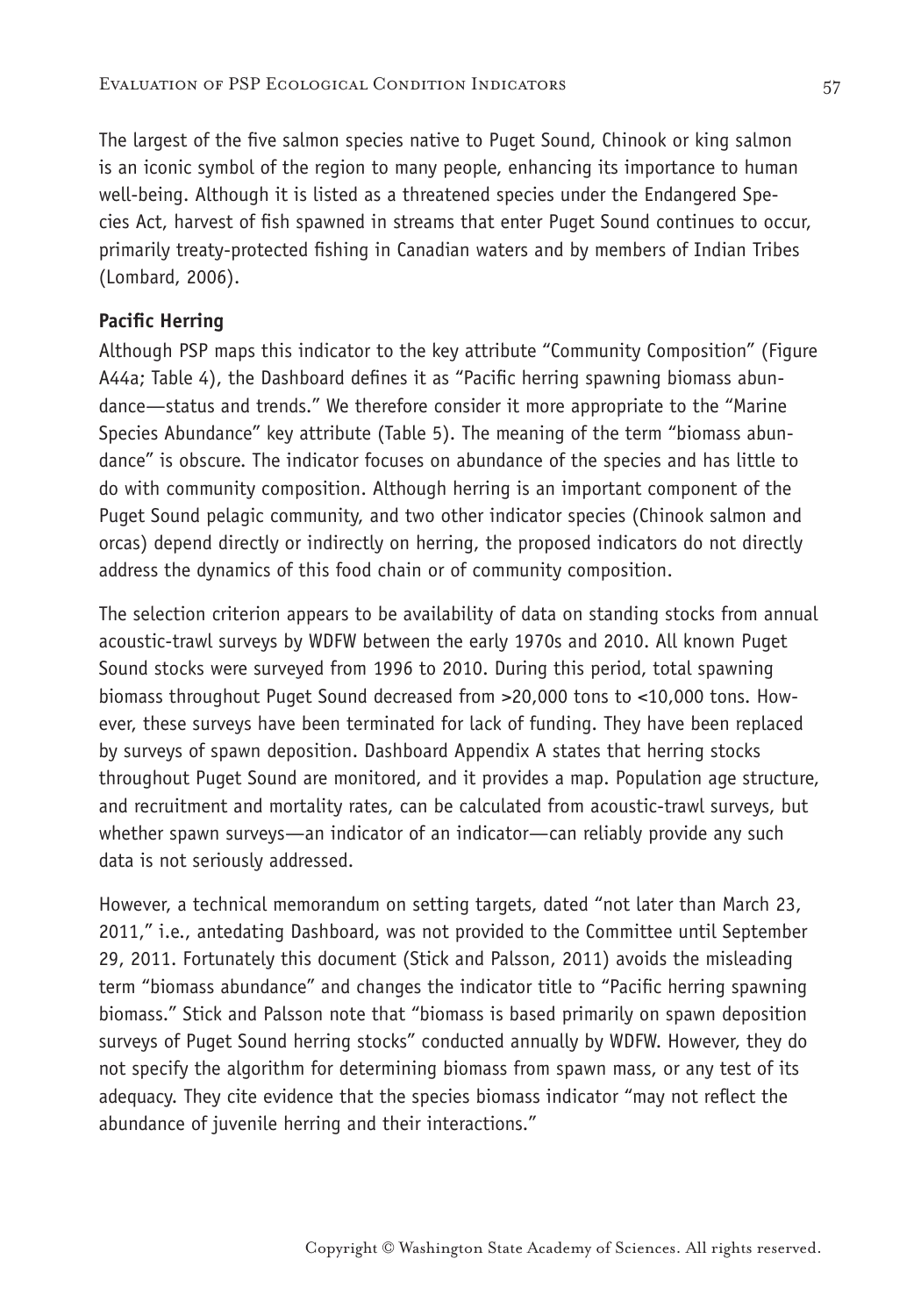Stick and Palsson (2011) assert that since WDFW began to census herring stocks, all three of the genetically identifiable populations or evolutionary significant units in Puget Sound have plummeted, and age distribution has shifted to younger and smaller fish with concomitant reduction in reproductive capacity. The causes have not been identified. Stick and Palsson (2011) cite evidence that adult herring are important prey of numerous fishes (including salmon), and birds are particularly important predators of juvenile herring in Puget Sound. They also note important ecological effects of herring on other PSP indicators, including use of eelgrass as spawning substrate and conveyance of toxic compounds from lower to higher trophic levels, especially to other fishes. A herring indicator is thus advantageous in detecting functional relationships among different PSP ecological indicators, and it adds coherence to the group of ecological indicators.

PSP has established a 2020 target of increased spawning biomass for each evolutionarily significant unit, totaling about 22,000 tons. Although the Dashboard gives no criterion or basis for the target, Stick and Palsson (2011) thoroughly review the PSP targetsetting mechanism, using the existing WDFW Forage Fish Management Plan (Bargmann, 1998) as the basis for further evaluation and modification. The WDFW target is a healthy population, defined as a 2-year mean spawning biomass within 10% of the long-term mean population biomass. WDFW sets the maximum harvest by the commercial bait fishery at 10% of spawning biomass in central and south Puget Sound and protects spawning habitats from development activities during spawning seasons.

Stick and Palsson (2011) describe three alternative target-setting processes, based on: 1) historical baseline of spawner biomass estimates; 2) 25% of the unfished biomass of each of the three genetic stock units; and 3) "alternative thresholds for fishery or ecosystem needs." All three approaches appear to be under consideration as PSP's choice at the present time; all are based on analyses of the same spawning biomass data. This is likely the best available metric of herring population status in Puget Sound. If it had more time and unlimited financial resources, or had it reached this stage of decisionmaking several years ago, we would have recommended that PSP continue its evaluation of the relative merits of different metrics. However, in view of its need to enhance herring stocks in the next few years, we recommend that PSP shift its focus. The reasons for continuing comparative evaluation of rather similar target values, selecting one of these alternatives, and rejecting the others do not seem strong enough to merit the additional costs. *We recommend rather that all three be adopted as guidelines rather than hard targets, and that PSP concentrate on acquisition, management, and reporting of monitoring data, and implementing actions that will move toward accomplishing any of these targets.*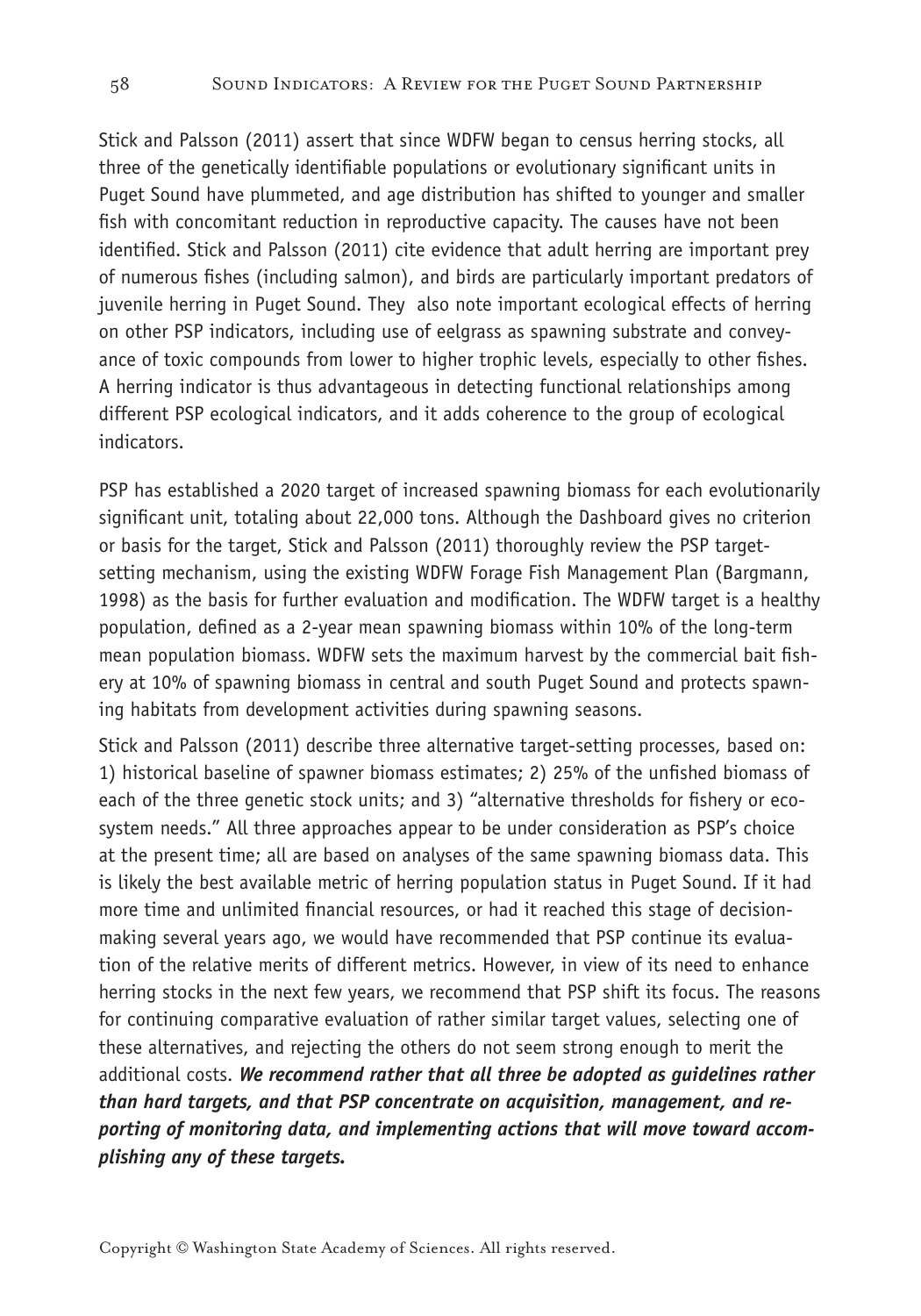Nevertheless, the absence of a more direct source of population data than spawning biomass suggests that the current indicators do not provide a sufficiently accurate way to monitor status and trends of herring in Puget Sound. This presents a serious problem because herring is an abundant primary consumer in the pelagic ecosystem that is important to both lower and higher levels in the food chain. Moreover, the goals of increased orca population size, and the need to provide more Chinook salmon to feed them, likely will require higher productivity of herring.

The PSP substituted herring for the prior taxon of this indicator, jellyfish, without explanation. Also pelagic predators on zooplankton, jellyfish represent a much broader and more diverse taxon than herring. With shorter life spans and with many species occurring seasonally in Puget Sound (Mills, 1981), jellyfish might well have afforded more sensitive indicators of states and problems in the planktonic biota of Puget Sound.

Important aspects of herring to human well-being include tribal and non-tribal commercial fishing of herring roe, and commercial and recreational use of mainly juvenile herring as bait by fishers.

#### **Birds**

This indicator, also defined as "Terrestrial Bird Species," is mapped to the attribute "Terrestrial Abundance" (Dashboard Appendix A: Figure A44a; Table 4; "Abundance" in Table 5).

As described in the Dashboard, this indicator is poorly characterized and developed. Appendix A introduces four possible component indicators and allows for combinations of them, but does not indicate selection criteria. These are: 1) marbled murrelet population trend; 2) breeding seabird population trends; 3) over-wintering seabird population trends; and 4) terrestrial bird population trends. In contrast, Pearson (2011a, p. 1) asserts, "This indicator consists of trends associated with two different monitoring programs: 1) Marbled murrelet population trends derived from at-sea counts, and 2) Breeding Bird Survey trends for species associated with urbanizing landscapes, forest interiors (sensitive to forest fragmentation), riparian habitats, and potentially species associated with specific habitat structures such as snags."

Marbled murrelet is a threatened species under both the ESA and Washington State law. Its populations have declined by >7%/year over the past decade (Pearson, 2011b). Its status is monitored under the Northwest Forest Plan, which estimated approximately 8,900 individuals in Zone 1 (Strait of Juan de Fuca + Puget Sound) in 2001, and approximately 4,400 in 2010 (Pearson, 2011a). However, it is not clear how many marbled murrelets occur in the Puget Sound basin, because they require old growth and mature trees for nest sites, and most Zone 1 birds occur along the Strait of Juan de Fuca. The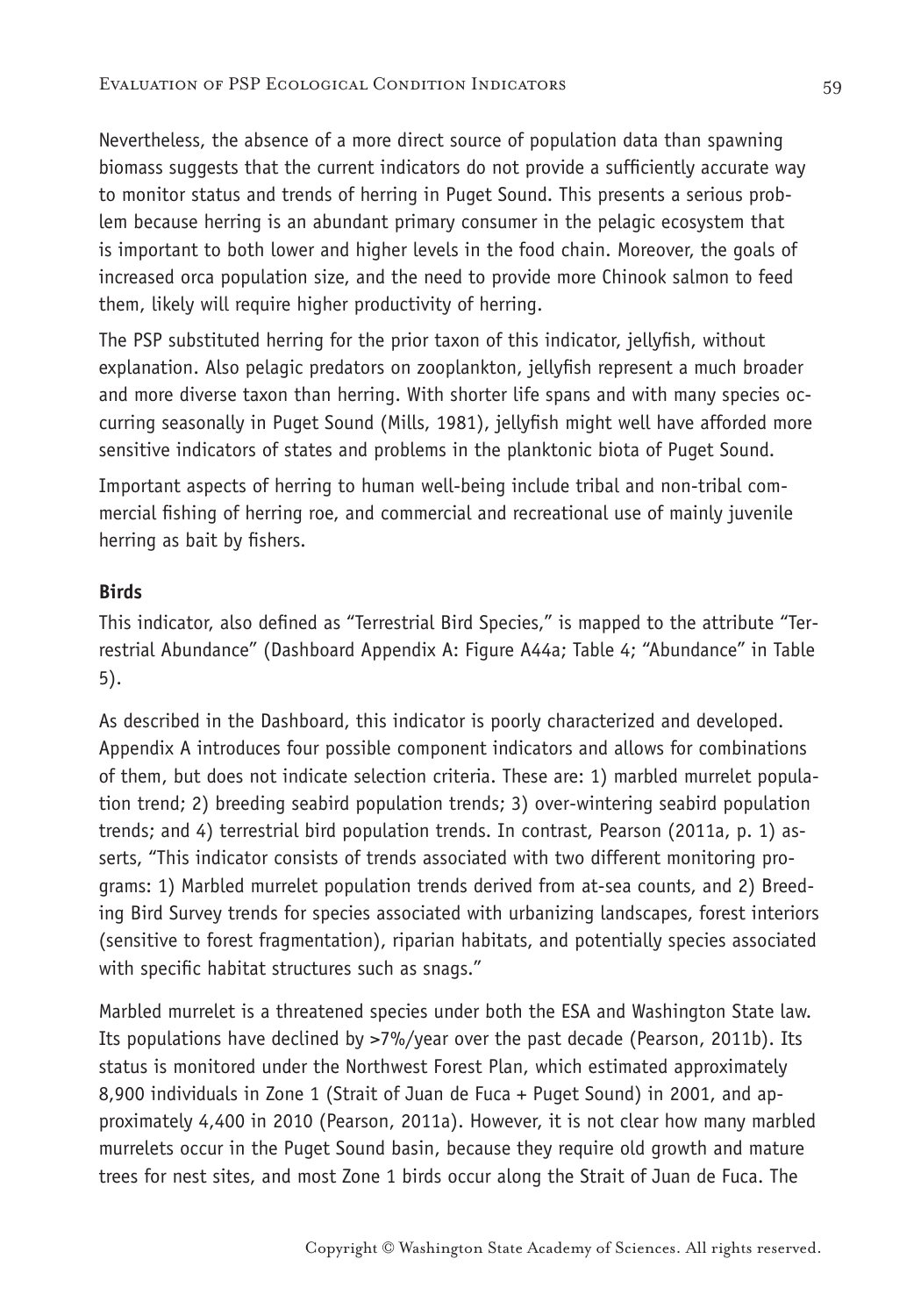most precise available avian indicator thus applies to a species that feeds at sea, nests in forests, and is of very limited ecological importance in Puget Sound. It thus lacks sufficient ecological importance to serve as a Puget Sound indicator. The recovery plan for marbled murrelet under the ESA (U.S. Fish and Wildlife Service, 1997) sets a target of a stable population at or near the 1997 level, probably exceeding 10,000 individuals in Zone 1, and reduced threats from gill-net fisheries and oil spills (Pearson, 2011a).

The breeding bird survey cited by Pearson (2011a) is intended to use breeding bird population trends as indicators of bird habitat conditions, but it is in preparation under contract between EPA and the USGS Patuxent Wildlife Research Center. No other, existing sources of bird census data are cited.

Data and funding sources vary, but U.S. Fish and Wildlife Service (USFWS) funding for the first three possible avian indicators is likely to end after 2011, while (4) depends on census(es) currently being planned. Criteria include established census methods and published trends; these exist for (1) and (2), and are being analyzed for (3). Information necessary to address the other questions posed is lacking. According to Dashboard Appendix A (Column L), PSP plans to establish targets in October 2011.

*Because terrestrial bird populations relate only very weakly to Puget Sound, and the importance of marbled murrelet in Puget Sound is not adequately justified, the Committee recommends that this indicator be considered to be of low priority or eliminated, but that PSP continue to develop an indicator involving bird species that are more importantly associated with the Puget Sound ecosystem.*

## **III. D. 4. Habitat Area, Pattern, and Condition**

The last group includes three indicators of the key attributes "Habitat Area & Pattern/ Structure," and "Habitat Condition" under the PSP goal "Habitats." This category was changed to "Environment" in Puget Sound Partnership (2011a) (Table 4). The indicators are "Eelgrass," "Shoreline Armoring," and "Land Cover/Land Use." Areal extent is an important aspect of all three. We evaluate them individually in this section and then discuss them synthetically in Section V. Together the three PSP indicators in this group address a small proportion of the marine habitats present in Puget Sound. However, the preceding groups partially cover some of these, e.g., "Marine Water Quality" and "Sediments" in the first group (Section III. D. 2).

#### **Eelgrass**

The "Eelgrass" indicator is mapped to the "Habitat Area & Pattern/Structure" key attribute (Dashboard Appendix Figure A6; Table 4). Its development benefited from considerable recent study of eelgrass extent in Puget Sound by the Washington Department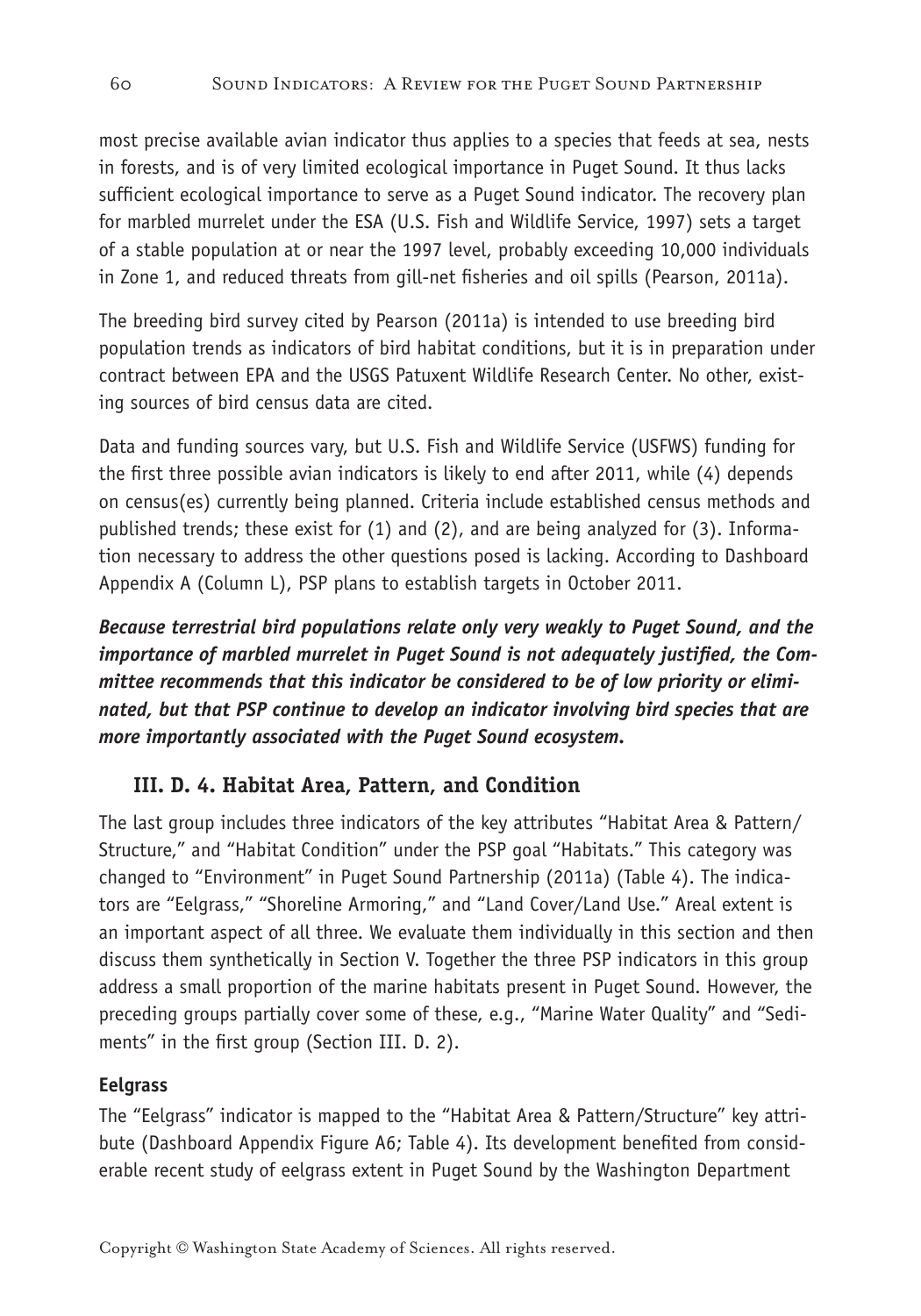of Natural Resources (WDNR) (Dowty et al., 2010). Eelgrass beds in Puget Sound are dominated by only one or two species but they are appropriate habitat key attributes because they are a characteristic marine habitat that diverse marine organisms depend upon. The indicator currently incorporates two aspects: 1) area of eelgrass beds in the entire greater Puget Sound (in acres); and 2) prevalence of sites showing declines, i.e., the proportion of sites with declines in area between annual measurements, out of all those with significant change in either direction. Development of the prevalence metric (2) is ongoing. The data source is the WDNR Nearshore Habitat Program.

The criteria for selecting the indicator are those of the WDNR report: "We recommend soundwide eelgrass abundance as the indicator to track progress toward a desired ultimate outcome related to eelgrass. The associated metric is total areal extent. This indicator and metric are a nationally recognized measure of submerged aquatic vegetation abundance" (Dowty et al., 2010, p. 2). The criteria appear to have been appropriately applied, and the indicator itself is simple, direct, and appropriate. As Dowty et al. (2010) state, eelgrass area is a commonly used measure of ecosystem health. Eelgrass is an easily observed and measured component of low intertidal and shallow subtidal marine habitats of Puget Sound, but it is not an indicator of the comprehensive array of inshore habitat types. These also include, e.g., sand and mud flats, clam beds, man-made rocky shores and jetties, kelp beds and other attached benthic algae, etc. *The Committee supports provisional inclusion of the eelgrass indicator, but we recommend that an index incorporating additional habitat types be developed (see Section V).*

Both parts of the indicator broadly cover the relevant ecological domains and processes in Puget Sound. The prevalence metric (2) but not the area metric (1) will permit meaningful monitoring at smaller spatial scales throughout the Sound region. However, major geographic gaps exist between some monitoring sites.

This ecological indicator has already been measured sufficiently to assess its adequacy. DNR began monitoring eelgrass in 2000. However, PSP provided the Committee with somewhat conflicting information on the current status of eelgrass area. Dowty et al. (2010) state that there is some evidence for decline of eelgrass area during DNR monitoring (2000- ), but its "magnitude is relatively minor in comparison to current abundance and distribution of eelgrass." Specifically, the number of sites with declines exceeded the number with increases. However, most differences were not statistically significant. The report also states that there are no reliable estimates of historical or potential eelgrass areas for the greater Puget Sound. In contrast, the brief unpublished report provided subsequently to the Committee by the same authors (Dowty et al., 2011) states, "The available information suggests that there have been significant eelgrass losses relative [to] historical conditions and losses are continuing today."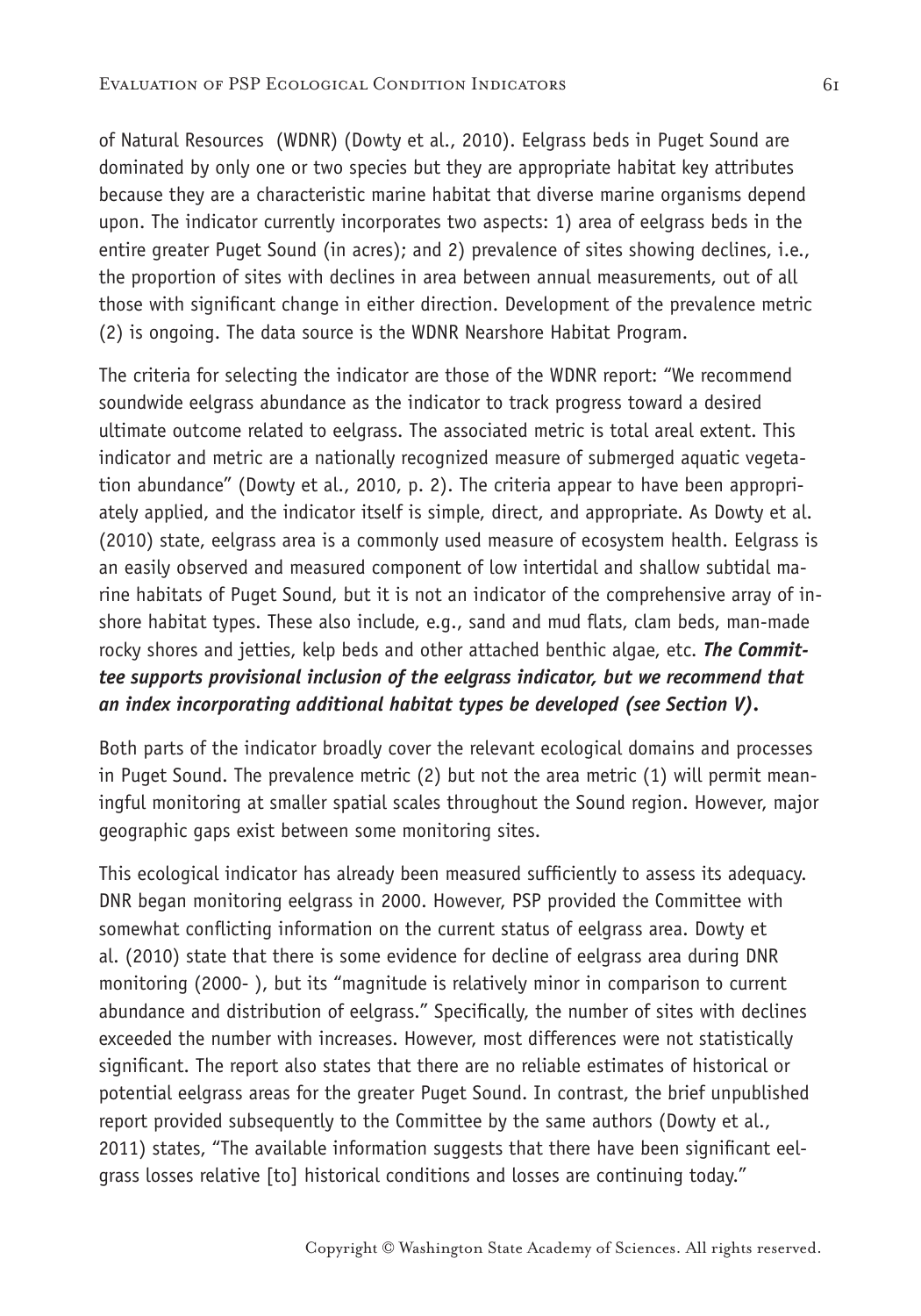Dowty et al. (2010) also acknowledge difficulty in establishing baselines, because of the lack of both historical and ecological data adequate to support an assessment of ecosystem goods and services from eelgrass beds. Nevertheless, the authors recommend a target of either stable or increasing area, and they state as reasons that "Research has demonstrated the significance of seagrass to ecosystem processes that provide a vital link connecting upland and other marine habitats…Eelgrass is considered an important natural resource in Puget Sound. Some of the services eelgrass provides [are] shoreline stabilization (erosion control, sediment trapping); oxygen production; nutrient and carbon sequestration and export; maintenance of biodiversity; forage, shelter, and nursery areas for estuarine organisms; scientific research; and tourism. In addition, a number of projects have demonstrated the ecological importance of eelgrass for Pacific herring (Phillips, 1984), migratory salmon (Simenstad et al., 1988; Simenstad, 1994), and coastal birds and waterfowl (Dowty et al., 2010, p. 57). They also discuss the alternative target of an unspecified increase in eelgrass area.

Dashboard Appendix A recommends a more specific target of 20% increase in area by 2020. No reason is given for this target. The Appendix A description states, "eelgrass is an indicator of environmental condition and an important habitat for many species." The ecosystem services of eelgrass cited above are accurate, and eelgrass is a keystone species whose loss causes the extirpation of animals dependent on it (Mills, Soulé, and Doak, 1993). However, eelgrass also alters its habitat so as to exclude other species, and some of these such as clams and oysters have positive economic, cultural and recreational importance in Puget Sound.

#### **Shoreline Armoring**

This indicator is also termed "% shoreline armored" in Dashboard Appendix A, Figure A6, where it is mapped to the attribute "Habitat Interface Condition" (between marine and terrestrial) (Figure A6; Table 4). We map it more simply to "Habitats" (Table 5). It is defined as the length of new shoreline armoring added per year. Although not explicit, the value appears to be the total length (in miles) added, rather than net change. Although the column assigned to Data Source(s) in Appendix A was left blank, the Operational Definition suggests that the criteria used to select the indicator are appropriate, because additional marine shoreline armoring must be done under a WDFW permit for Hydraulic Project Approval, and its database was used to determine lengths. Geographic extent of coverage is not addressed explicitly, but data are presumably available for the required Sound-wide calculation from WDFW: "Percent of the PS shoreline armored will be calculated using the PSNERP database for Tier 2 stressors as pre 2005 baseline" (Dashboard Appendix A). As a part of the PSP Action Program, WDFW can provide funding to assist removal of existing shoreline armoring through the Puget Sound Marine and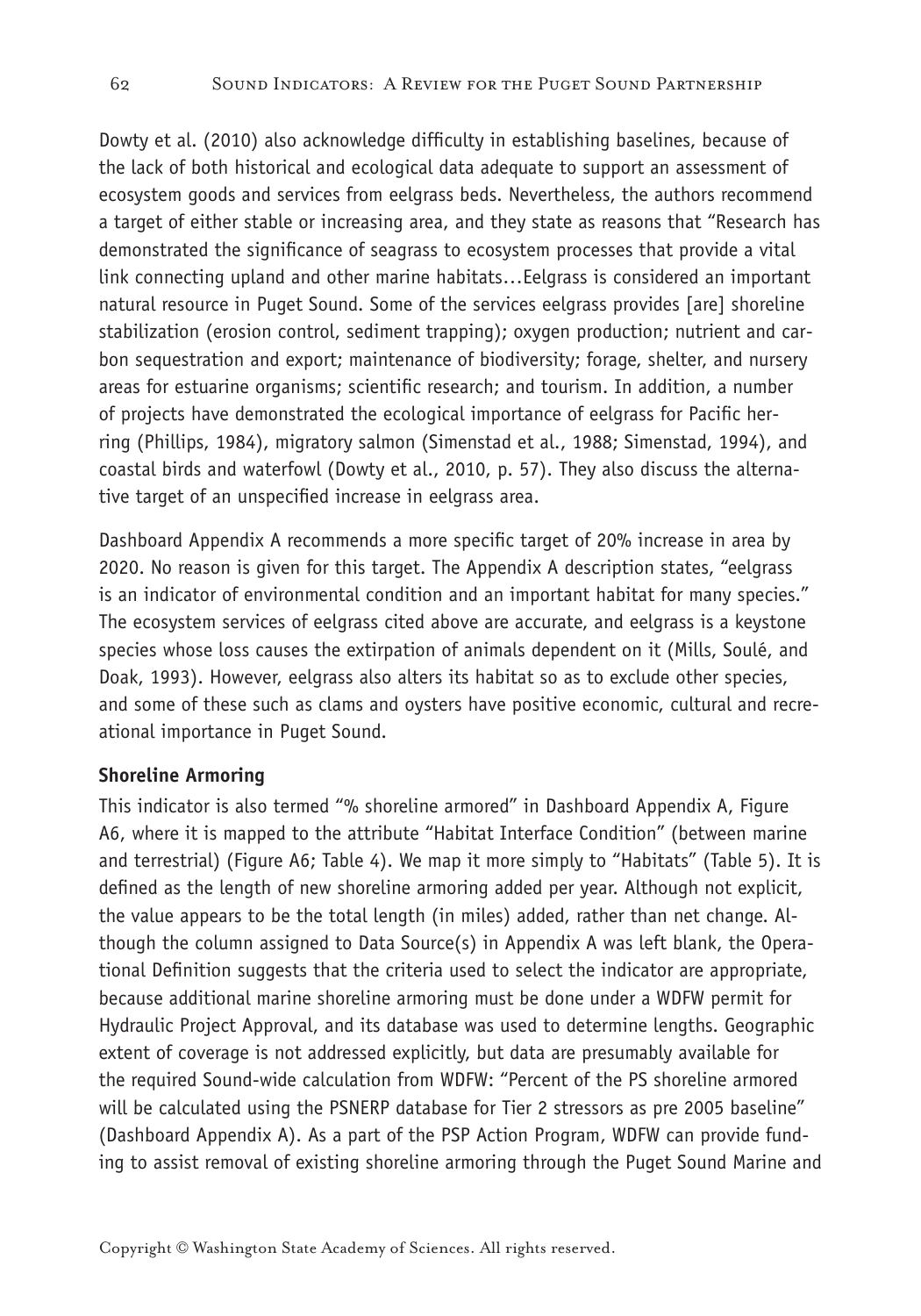Nearshore Protection and Restoration Grant Program (Washington Department of Fish and Wildlife, n.d.). The WDFW Hydraulic Project Approval database indicates that shoreline armoring has increased by 10,000-26,000 feet annually between 2005 and 2010 (Carman et al., 2011, Figure 1).

PSP adopted a target of miles removed > miles added from 2011 to 2020, but did not indicate criteria for target selection. Carman et al. (2011) rank this target the best among four alternatives; the three others simply track miles of armoring. Despite their document's title, these authors also failed to indicate criteria for target selection.

Shoreline armoring is a significant modifier of natural habitat in Puget Sound. Carman et al. (2011) suggest that extent of armoring may be a useful indicator of human development projects on shorelines. Many people probably apply for armoring permits from WDFW because they perceive armoring as a way to receive an environmental service that improves their own well-being. However, as Carman et al. (2011) note, broader impacts of armoring such as land-beach disconnection, increased erosion due to less dissipation of wave and tidal energy, and interruption of long-shore sediment flow, generally impose costs on the human population at large.

### *The Committee recommends broadening the indicator to include measurement of the fraction of total shoreline armored, as implied by the title "% shoreline armored," as well as total length of shoreline armored.* Employing both absolute and relative measures would more coherently monitor status and trends in linear shoreline armoring in Puget Sound. Otherwise, its use in tracking local and system-wide changes and in showing impacts of related management decisions would generate unacceptable levels of uncertainty. According to Appendix A, PSP is currently developing improved methods for data retrieval that would enable tracking of individual projects.

#### **Land Use/Land Cover**

Dashboard Appendix A vaguely defined this indicator as "Land use and land cover monitoring and detecting landscape feature changes to assist state, county and city governments in planning for growth in the Puget Basin." Appendix A maps it to the attribute "Terrestrial Habitat Pattern/Structure" (Figure A6) (Table 4). The selection criterion was availability of land use data in the form of satellite-derived estimates of areas and proportions of different major different land cover types in the Puget Sound Basin. The data source is the NOAA Coastal Change Analysis Program (CCAP), collected from Landsat records at 5-year intervals beginning in 1992 and analyzed by the USGS Western Geographic Science Center to report areas and proportions of land surface as forest, agriculture, urban, and impervious surface (NASA, n.d.). In 2006, these proportions were respectively about 53%, 26%, 12%, and 9%, and the four categories composed 80% of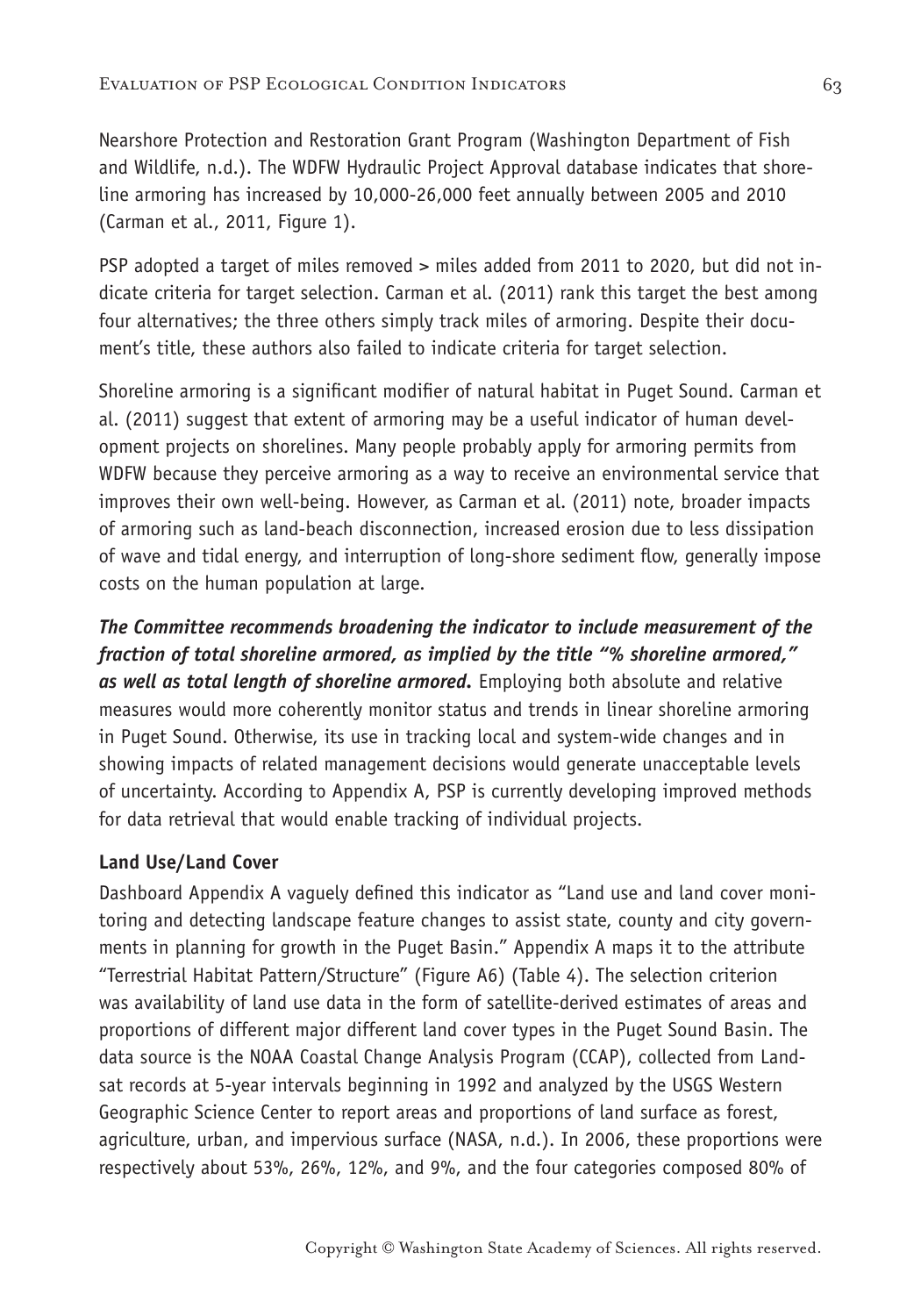the region's land surface. Freshwater bodies and wetlands composed most of the rest (Dashboard Appendix A, Figure 1). The dataset covers the entire Puget Sound Basin.

CCAP provides finer-scale data, e.g., "Developed High Intensity, Developed Low Intensity, Developed Open Space, Cultivated Crops, Pasture/Hay, Grassland/Herbaceous, Deciduous Forest, Evergreen Forest," but use of these by PSP is not indicated (Dashboard Appendix A). The selection criterion for this indicator is appropriate. The indicator provides a straightforward estimate of status and trends in land use/land cover over the entire Puget Sound Basin. It should both monitor and show collective impacts of management decisions at the broad temporal scales and cover types employed. The indicator calculates the rate of increase in urban areas over time and the concomitant decreases, primarily in forest and agricultural area. The 1992-2005 data indicate an approximately 25% increase in urban area and 7% decrease in forest area (Dashboard Appendix A, Figure 1).

The August 2010 version of Dashboard Appendix A—but not the July 2011 version noted further uses of the indicator, including threats to obligate species associated with land cover types, and habitat changes relevant to delisting criteria for endangered or threatened species.

Dashboard Appendix A did not identify targets for this indicator, but rather stated, "Target to be considered in October 2011." However, the subsequent technical memorandum (Lee et al., 2011) altered and expanded the nature of the indicator to include both an ecosystem condition indicator and three pressure-reduction indicators. This document defines the Land Cover Dashboard indicator as "Area of Non-Federal Forested Land-Cover Converted to Development."

In Lee et al. (2011), policy statements that are labeled subtopics accompany the three Land Development Pressure Reduction Indicators:

**Subtopic 1:** "Avoid development of ecologically important areas." Its indicator is "Change from vegetated to developed land cover on undeveloped ecologically important lands under high pressure from development." Its desired objective is "Land conversion due to development is directed away from the most ecologically valuable lands."

**Subtopic 2:** "Direct growth into urban growth areas and protect rural lands." Its indicator is "Proportion of basin wide population growth occurring within UGAs." Its desired objective is "Population growth within the Puget Sound Basin is directed into Urban Growth Areas."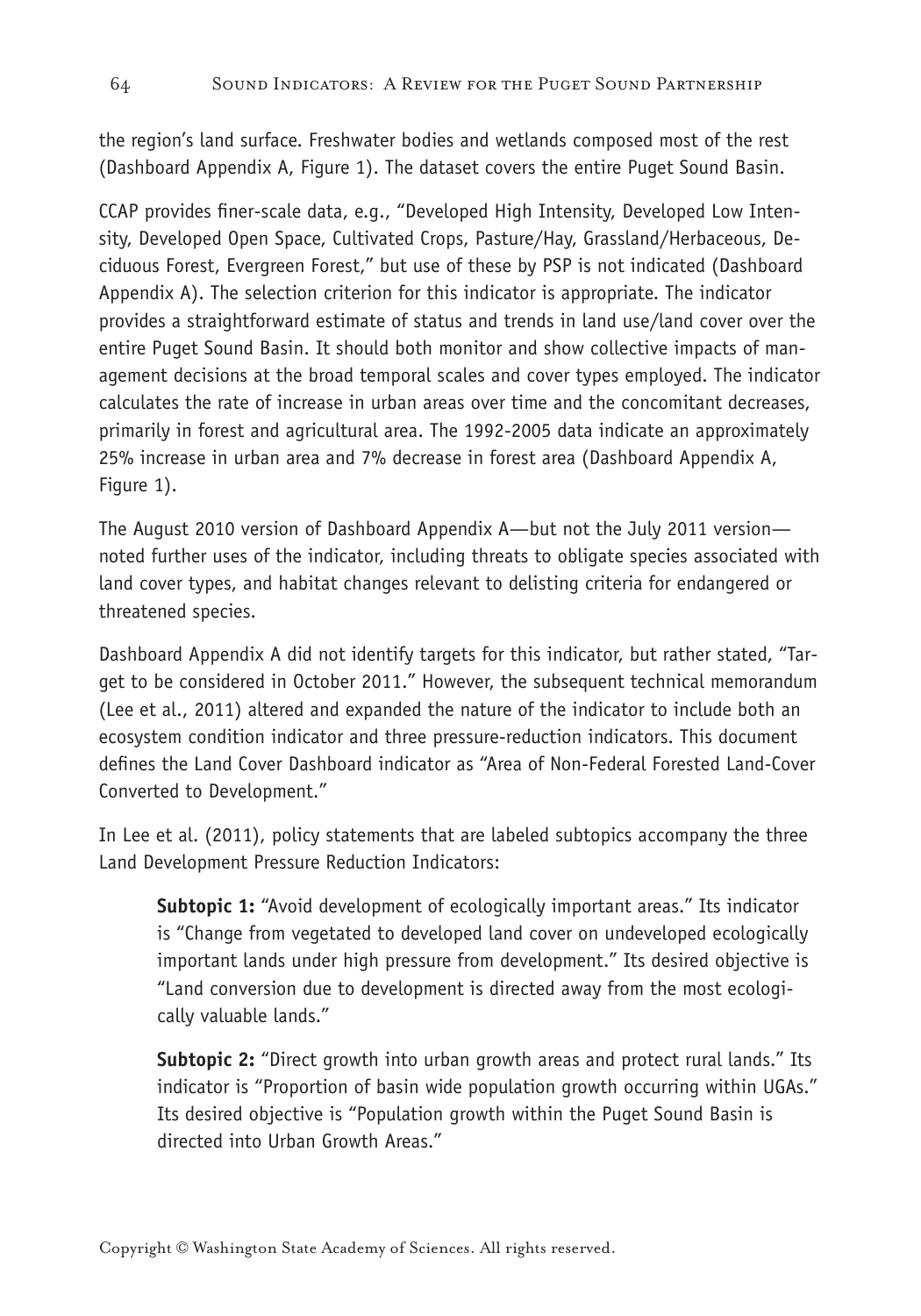**Subtopic 3:** "Encourage compact growth patterns." Its indicators are: 3a. Rate of change in population growth relative to the rate of change of impervious surface. Its desired objective is "Undeveloped land is not converted to developed land in order to accommodate population growth." 3b: "Annual rate of population change within UGAs relative to the annual rate of UGA expansion." Its desired objective is "Population density within UGAs is increasing at a higher rate basin wide."

The Committee considers the shift from indicators that merely monitor change in proportion of major land uses over time to those closely linked to advocated policies stated as subtopics and objectives, as recommended by Lee et al. (2011), to be problematic. The latter include some terms that are undefined but appear to involve value judgments, e.g., "high pressure from development," and "ecologically valuable lands." The objective of Indicator 3b includes a comparative statement, "Population density within UGAs is increasing at a higher rate basin-wide." Higher than what is not stated, but the statement presumably refers to higher than the rate of change of the UGA footprint.

*The Committee recommends that "Land Use/Land Cover" indicator(s) be characterized more independently of the subtopics and objectives, as is the case with the other Dashboard ecological indicators. The indicator(s) should represent the extent of key habitat types as a proportion of the whole, as we have recommended in Section V for the marine ecosystem.*

Lee et al. (2011) propose broad ranges of targets and a detailed discussion for each of the proposed indicators that should provide adequate criteria for final selection, but these evidently have not yet been selected. *The Committee recommends that this be accomplished expeditiously. Human well-being is more directly and intimately associated with land use/land cover than with several other ecological indicators, and in extremely complex ways.* 

#### **III. D. 5. Synthesis of Dashboard Ecological Indicators**

The Committee has evaluated the processes PSP used to develop a system of indicators and assessed how well the indicators, both individually and as a set, can track the condition of Puget Sound.

The criteria PSP used to select the ecological indicators, found in the PSSU (Levin et al., 2011, p. 43ff), were pragmatic rather than based on a conceptual model of the Puget Sound ecosystem. Although some of the criteria were appropriate to PSP's goals, the Committee identified several discrepancies between indicators and their assigned key attributes. As a result of this lack of congruence, the set of Dashboard indicators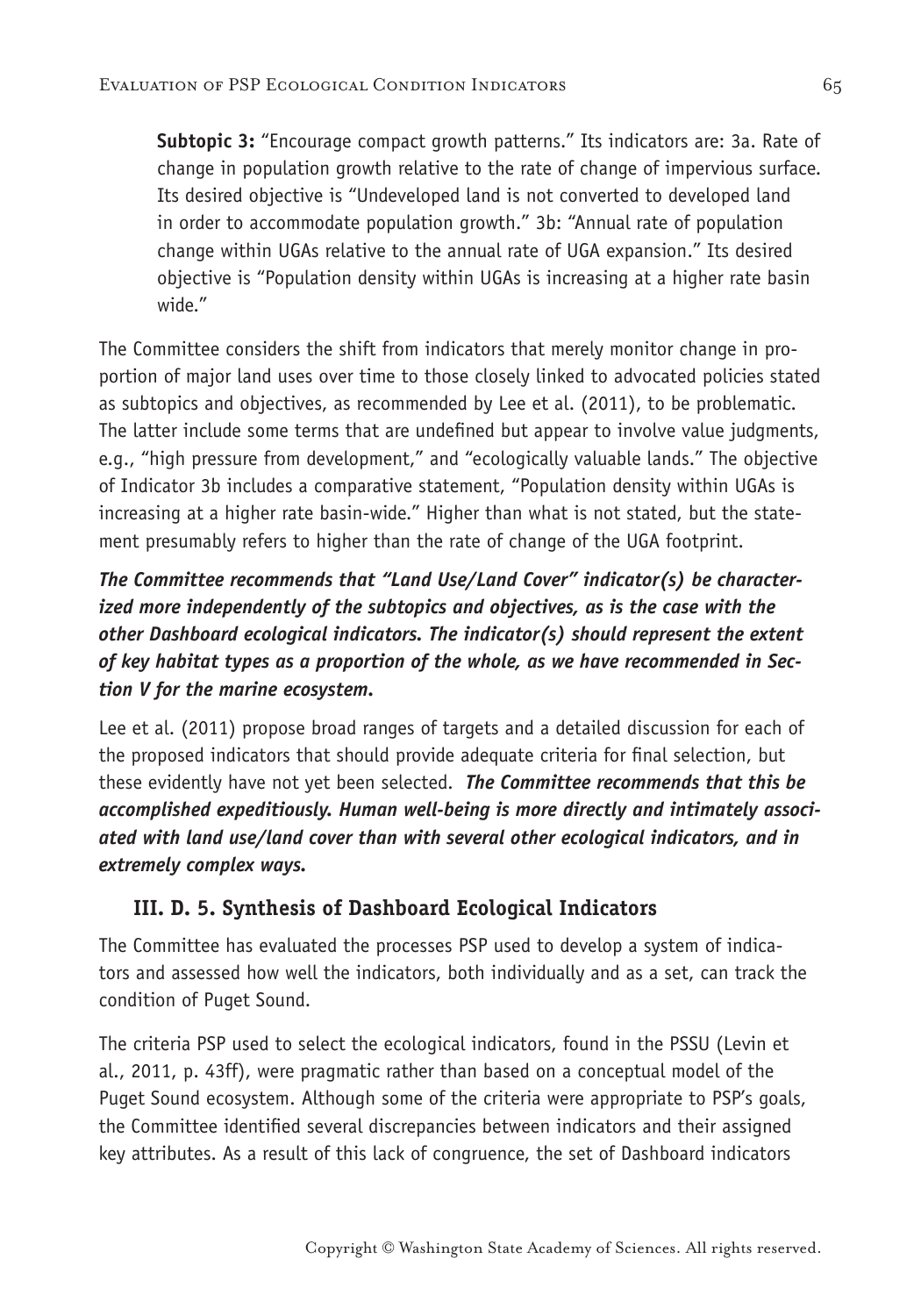is less informative about the key attributes than one would assume looking at Table 4. Moreover, analysis of the groupings of the selected Dashboard ecological indicators (cf. Table 4) reveals bias and imbalance. For example, four of the 12 are individual marine animal species (3) or a higher taxon (1). Only two, eelgrass and shoreline armoring, pertain to marine habitat attributes, although indicators in the "Water Quality" group map to attributes that apply to broader marine pelagic and benthic environments. A set of Dashboard indicators more balanced in its representation of the system's functioning and structural elements (i.e., more tightly tied to a conceptual model) would more likely provide a good tool for tracking the condition of the Sound and the outcomes of the combined management efforts.

The adequacy of the documentation for the individual indicators varies considerably. Even for well-described indicators, only brief summaries are provided about what, where, and when the metrics have been, are being, or will be monitored. It is thus not possible for the Committee to thoroughly evaluate the potential performance of the Dashboard indicators and their component metrics and hence to determine their adequacy to judge progress toward meeting goals and objectives.

The Dashboard explicitly addresses targets associated with some indicators. In general, the criteria for selecting targets were not supplied, so it was not possible for the Committee to evaluate whether these targets are appropriate. On September 29, 2011, PSP provided new technical memoranda relevant to some Dashboard indicators. We incorporated as much pertinent information as possible in the limited time that remained. In sum, the Committee's view is that the PSP's development of the Dashboard provides a reasonable start for monitoring status and trends in the condition of the Puget Sound ecosystem, at appropriate frequencies and geographic scale. Many of the indicators have been developed and tested in the past by state and federal agencies. This permits PSP's program to incorporate indicators that have been proven informative and adequate, while avoiding overlap and duplication. At least some of the indicators are also sufficiently sensitive to reflect impacts of management decisions over appropriate time scales (years to decades). Exceptions to these generalities as well as other shortcomings are mentioned in the preceding reviews of individual indicators. The Committee also concludes, however, that most Dashboard indicators require refinement as detailed in this section. Also, the Dashboard would benefit greatly from the additions we describe below in Section V.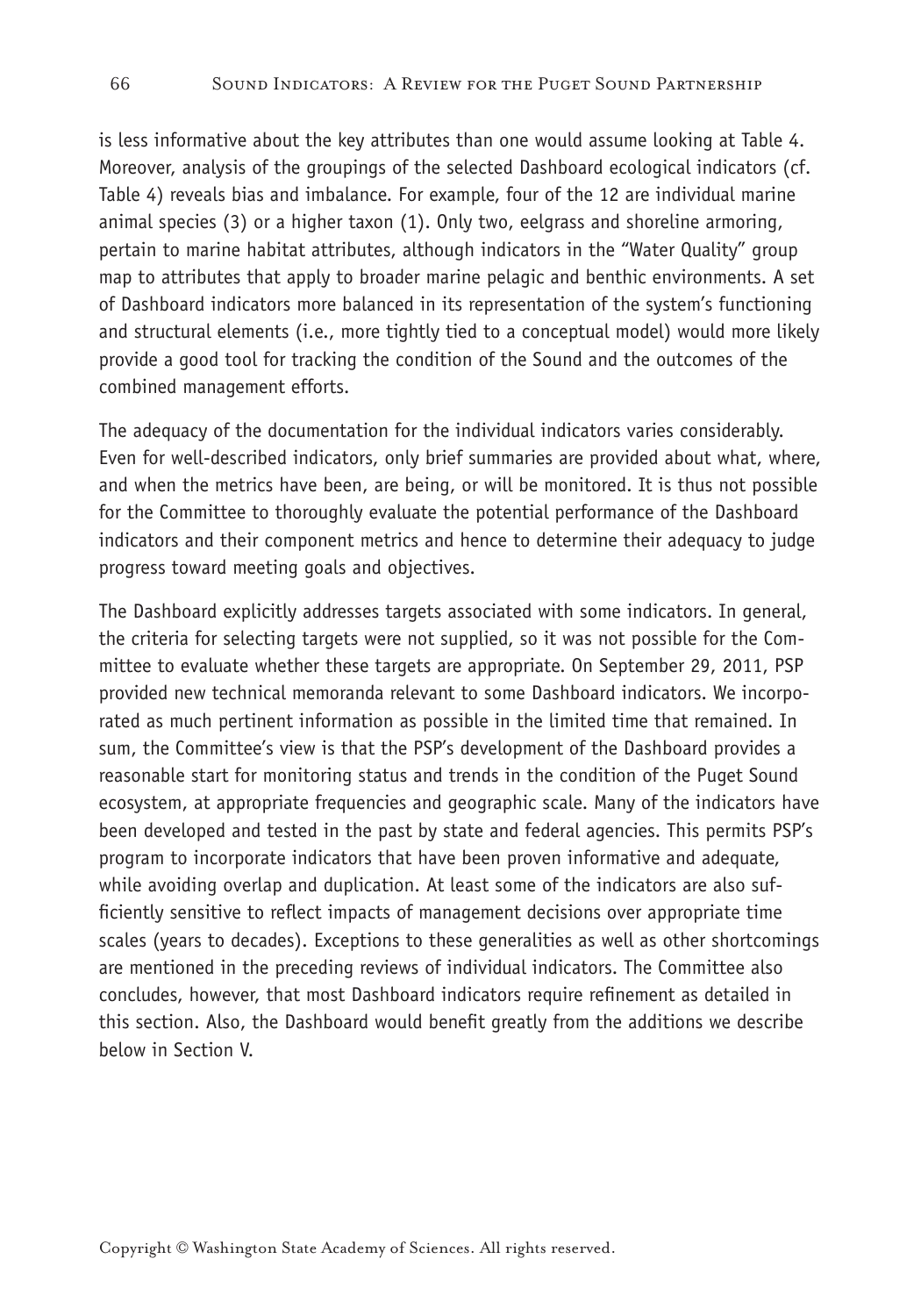## IV: Review of the Development of SOCIAL INDICATORS BY THE PUGET Sound Partnership

### **IV. A. Introduction**

The Puget Sound Partnership has invested considerable time and effort to develop social indicators to complement the set of Puget Sound ecological indicators. These efforts include background papers (Cassin, Knauer & Wellman, 2008; Schneidler & Plummer, 2009) and a major chapter in the 2011 Puget Sound Science Update (Plummer & Schneidler, 2011). The PSP Indicators Action Team recommended the inclusion of a number of social indicators of human health and well-being in the draft Dashboard report.

The legislation that established the Puget Sound Partnership placed a high priority for understanding how the vitality of the Puget Sound ecosystem affects human well-being and how human actions affect the Sound. Indeed, human actions are the most important cause of changes to the natural habitats that constitute the Puget Sound ecosystem. For most people who live in the Pacific Northwest, Puget Sound is a major economic, social, and cultural resource. The Sound is also a national and international treasure that attracts visitors who draw inspiration from its beauty, flora, and fauna.

In spite of these priorities and investments, the PSP has made only limited progress in the development of meaningful and reliable social indicators. The problem arises, in large part, because of the complexity of relationships between human communities and the natural environment. A broad literature on population-environment relationships exists, but no dominant social science paradigm integrates the field. The PSP reports contain many insightful observations that intelligently discuss the prospects and problems of developing appropriate indicators. Overall, however, the reports do not present a consistent and cumulative framework with which to assess how human actions affect the Puget Sound ecosystem and how human communities will be affected by restoration and maintenance of a more vibrant Puget Sound ecosystem.

The Committee first discusses the need to develop a clear conceptual framework of the relationships between human communities and the Puget Sound ecosystem. Then we review the proposed social indicators recommended by the Indicators Action Team. Although it is beyond our purview to recommend specific indicators, we suggest directions that the PSP should consider as it develops them. *In particular, we recommend that the PSP adopt a conceptual framework that clearly separates the "pressures" caused by human actions from the determinants of human well-being that come from the Puget Sound. We also recommend that indicators of human well-being be tied very clearly to measurable attributes of Puget Sound.*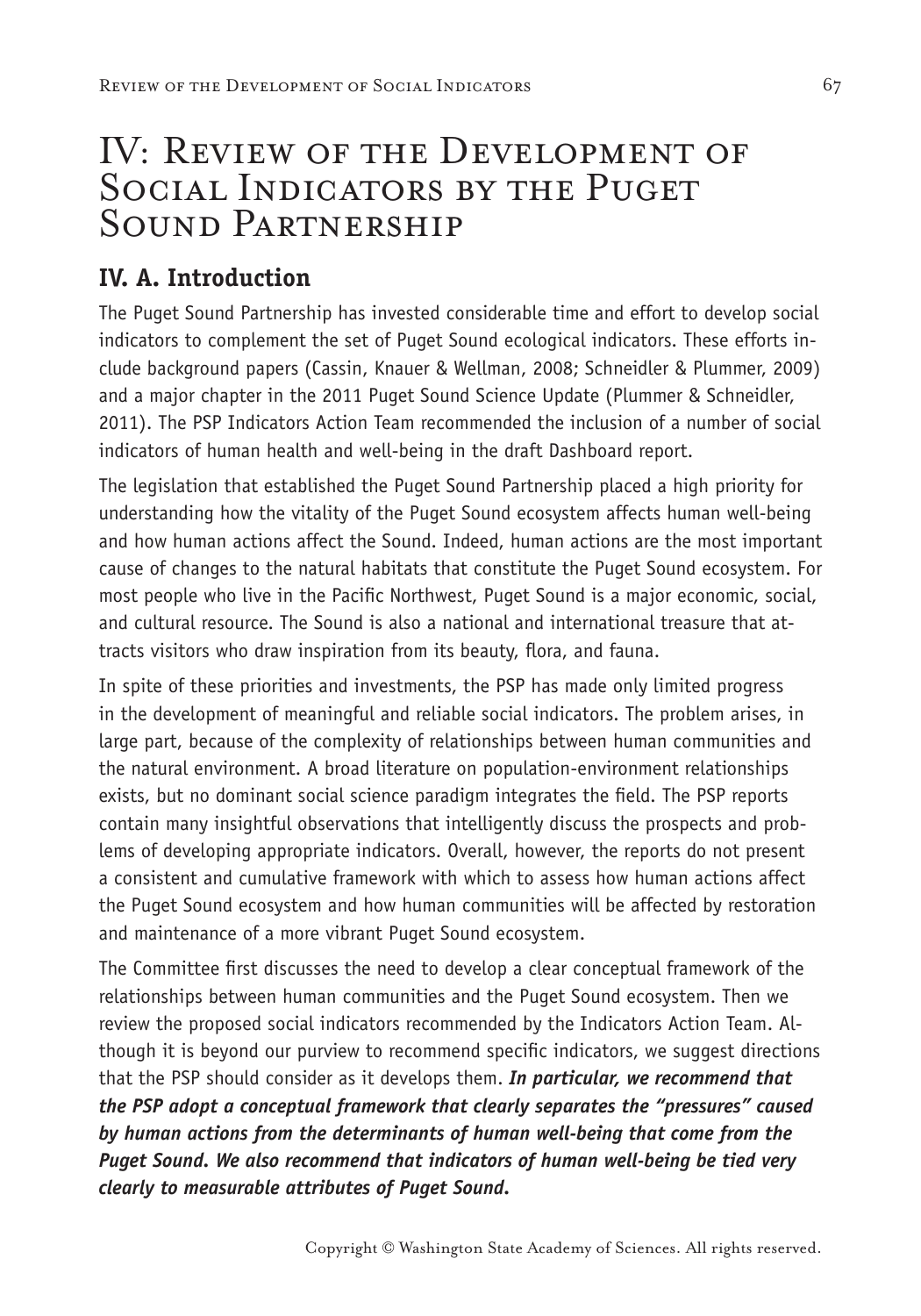### **IV. B. Conceptual Frameworks**

The classic conundrum of social science models of the population-environment relationship is the problem of endogeneity—the actions of humans on the environment are conditioned by the outcomes of prior human-environment interactions. This principle is illustrated with Figure 5, which shows a Driver Pressure State Impact Response (DPSIR) model of Puget Sound. Human communities are the "drivers" that exert "pressures" on the environment. These pressures change the state of the environment in both favorable and unfavorable ways. The altered environment, in turn, influences human well-being. Figure 5 shows the negative effects of human actions on the environment, which reduce human well-being, and through the feedback loop lead to changes in human behavior (Plummer & Schneidler, 2011, Figure 9, p. 177). In this illustration, humans have lowered the numbers of coho salmon in Puget Sound through agriculture and development. Fewer salmon result in lower harvests of salmon and fewer numbers of other valued species, such as bald eagles. In a rational model of sustainable development, once humans have understood the interdependency between the quality of the Puget Sound ecosystem and human well-being (the size of the harvest of fish for human consumption and opportunities to view bald eagles), humans would modify their behavior.



#### **Figure 5. Connections between biophysical & human-based components**

An example of the connections between biophysical and human-based components of the Puget Sound ecosystem, and between those components and human well-being. Identifying these connec-<br>tions can facilitate the identification and evaluation of biophysical and human well-being indicators.

(Figure adapted from Figure 9 from Plummer and Schneidler, 2011, p. 177)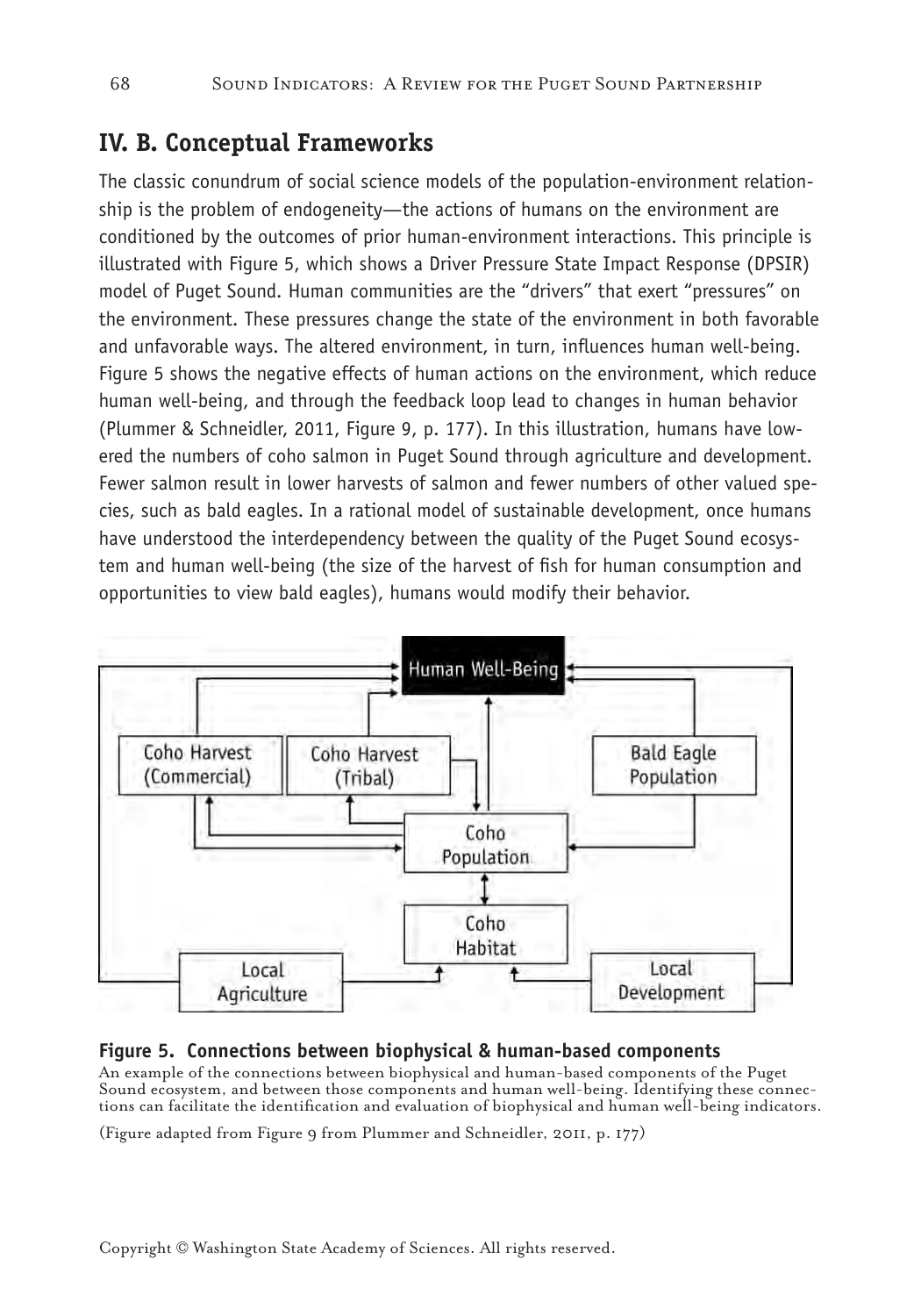In Figure 5, human well-being is both the driver that creates pressures on the ecosystem and the beneficiary (or diminished beneficiary) of ecosystem resources. People put pressure on the Sound via their efforts to increase other components of well-being through their numbers, consumption levels, and varied behaviors. If the millions of people in the Puget Sound region could be represented by one individual—or one collective mind then the assumptions that underpin the DPSIR model might be a realistic representation of interactions between humans and the environment.

Human communities, however, are not simply the sum of atomistic individuals, but rather are complex entities that are shaped by conflicting interests of groups, organizations, and institutions. Their collective actions are influenced by population size and other demographic characteristics, market forces, politics, technology, and values. Some actors and organizations have more resources, power, and influence than others. Although it is possible to describe the salient features of populations and social organization, and to measure some of the attributes that create environmental pressures, no simple model can map societal characteristics on environmental pressures. For example, significant pressures on the over-harvesting of local fish populations could be driven by demands (and the profitability of trade) from distant markets.

These complexities prevent us from precisely identifying the human drivers (demographic, social, and economic characteristics of local populations) that exert pressures on the Puget Sound ecosystem. However, we can identify and measure the specific human actions—"pressures"—that adversely affect the environment. The Committee's provisional conceptual framework, represented in Figure 6, suggests a tentative list of human-made pressures on the Puget Sound ecosystem: Land Cover, Shoreline Development, Changes in the Watershed, Release of Wastes, Harvesting, and Shipping and Dredging. Two of these pressures—Land Cover and Shoreline Development (Armoring)—are indicators of condition and are components of the Dashboard Ecological Indicators.

The conceptual framework in Figure 6 lacks the feedback loops that characterize all population-environment relationships. These loops result from the actions of individuals, but more importantly from the actions of governments and regulatory authorities. Such regulatory actions are represented in the conceptual model by a line between the human pressures and Puget Sound. The regulatory actions are considered to be exogenous in this preliminary conceptual framework.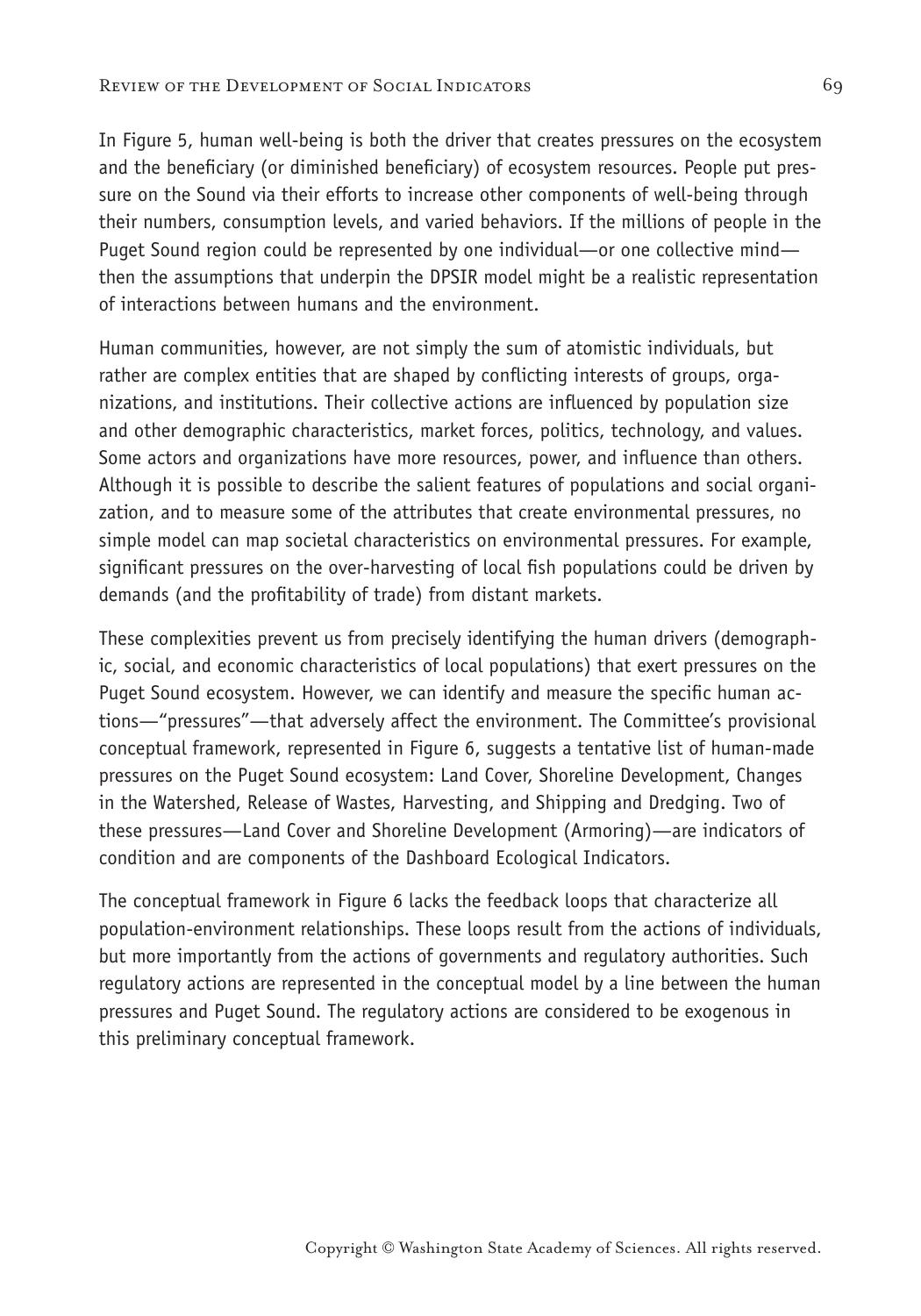

**Figure 6. Preliminary conceptual framework for indicators of human well-being** The right side of Figure 6 includes several direct consequences of the condition of Puget Sound on human well-being. These interconnections should form the basis for indicators of human well-be- ing. The concept of human well-being is very broad and multidimensional—a point well recognized by Plummer and Schneidler (2011, p. 157-158)—among which is human happiness. Puget Sound certainly contributes to human happiness, but because the Sound is only one of many things that influence it, happiness is not a good candidate for an indicator.

### *We strongly recommend that the PSP focus on attributes of human well-being that are unambiguously due to the state and functioning of the Puget Sound ecosystem.*

Four broad attributes of Puget Sound that clearly have important and measurable impacts on human well-being warrant special attention: Ecological Indicators of a Thriving Puget Sound; Market Activities; Accessibility and Recreation; and Subjective Perceptions of Puget Sound. We offer the following guidelines for their development:

- **1. Ecological Indicators of a Thriving Puget Sound.** The ecological indicators reviewed in the previous section include some that have direct effects on the health and well-being of people in the Puget Sound region.
	- **Marine Water Quality** directly affects the health of human populations through the consumption of finfish and shellfish, as well as recreation swimming, boating, and the enjoyment of the beaches and shorelines. Marine water quality also indirectly affects human well-being by maintaining populations of fish, birds, and mammals.
	- **Freshwater Quality** is a sine qua non of human well-being in the Puget Sound Basin. All human residents require a reliable source of freshwater both for direct use by people and indirectly for agriculture, aquaculture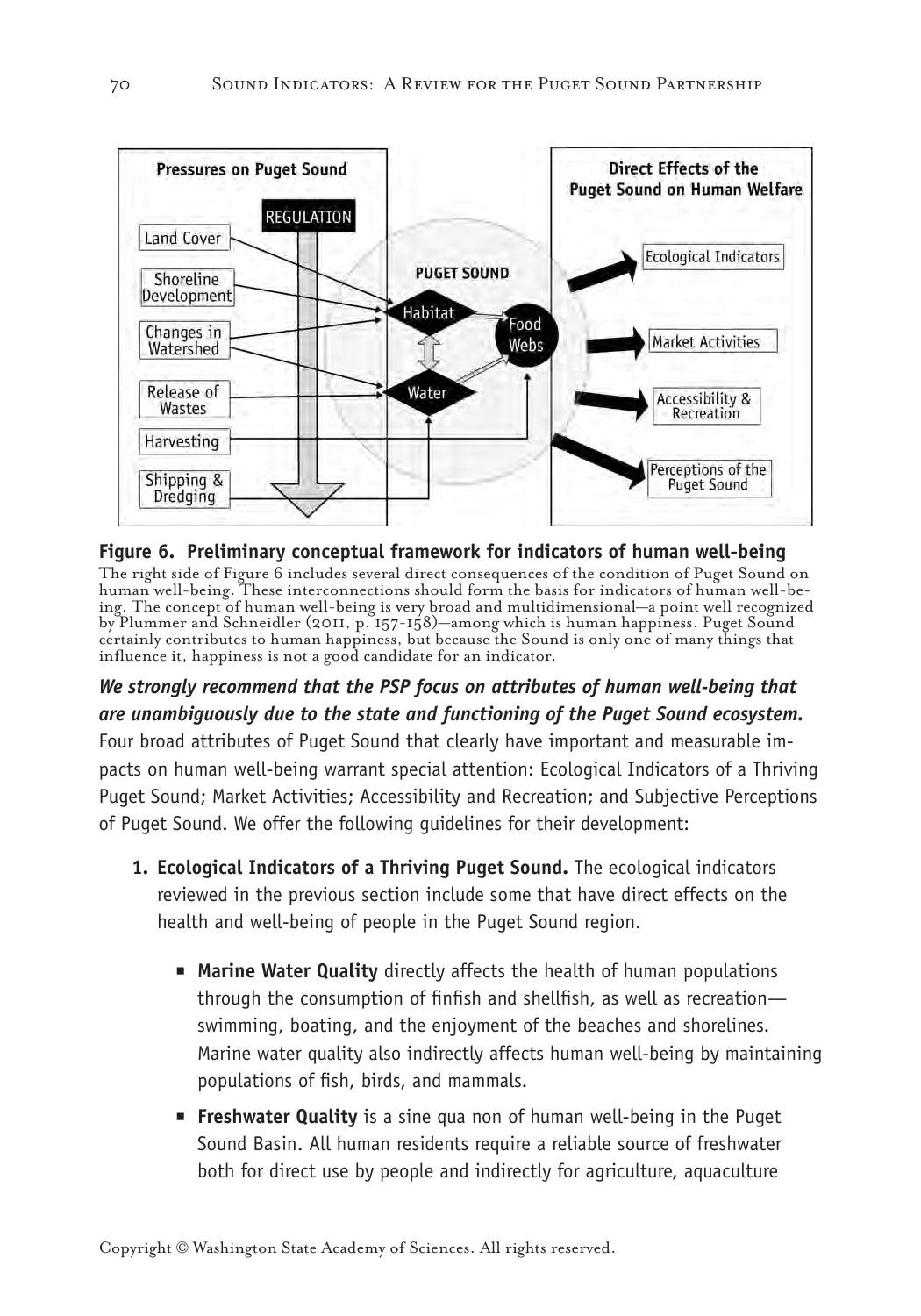(e.g., fish hatcheries), dissipation of heat, freshwater fisheries, and recreational uses. In addition, freshwater quality is critical to anadromous fishes (all local salmon species) that reproduce only in rivers and are in turn important for tribal and recreational use fisheries.

- **Eelgrass** has an indirect effect on human well-being through its positive effects on populations of marine animals, e.g., the early life history stages of salmon and Dungeness crab.
- **Marine and Terrestrial Species** Indicators include populations of salmon, birds, and mammals, which in turn support tourism and recreational viewing.
- **2. Market Activities.** The resources of Puget Sound make a substantial contribution to local employment. The ports of Seattle, Tacoma, Bellingham, and Bremerton, and many others generate considerable income and employment for workers at the ports as well as in the processing of raw materials and goods that flow through them. A considerable service economy is also generated by the domestic and international trade that flows through Puget Sound ports. Tourism, another economic engine of the Puget Sound region, is generated in large part by the spending of domestic and international tourists who are drawn to the natural beauty and recreational opportunities of Puget Sound. The commercial harvest of finfish and shellfish also is a very important contributor to the region's economy.

These economic activities are distinct from one another, but they share a common metric through valuation generated by the market economy. The Puget Sound seafood harvest does not completely enter the market economy, but there are simple methods for estimating the total economic product from fishing and the harvest of other natural resources. *The contribution of Puget Sound to the local economy is mentioned occasionally in PSP reports, but we recommend that the topic be given a more central and unified focus in the development of the Dashboard indicators.* Policy makers and citizens need to be better informed of the economic value of the Puget Sound to jobs and incomes.

**3. Accessibility and Recreation.** Residents and visitors to the region use Puget Sound waters, shoreline, and beaches for a variety of recreational activities, including swimming, boating, and observing wildlife and nature. Because many of these activities do not enter into the market economy, they represent a major challenge for measurement and social accounting.

Recreational opportunities are not equally available to all. The most fundamental obstacle is limited access. Much of the Puget Sound shoreline is owned privately,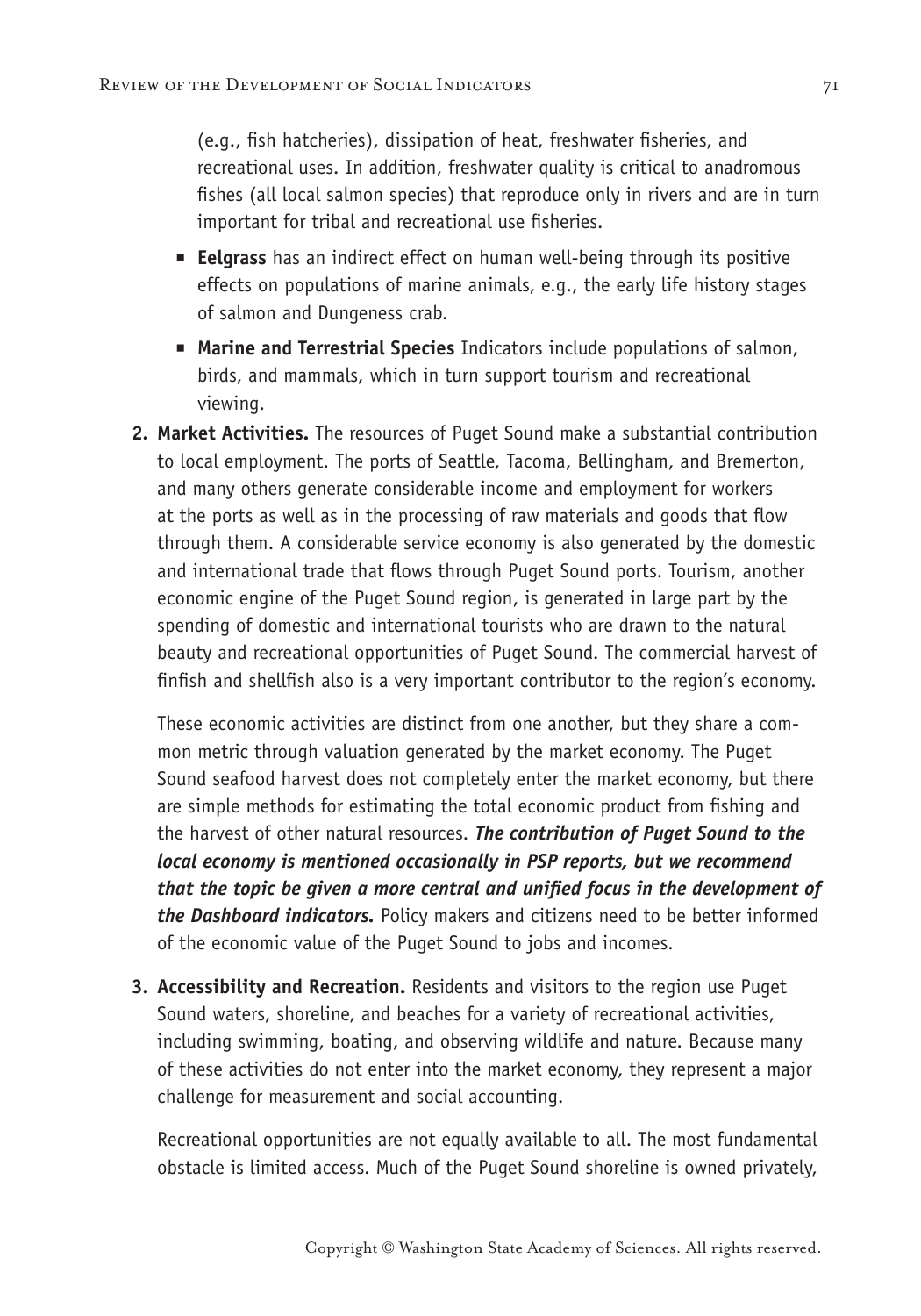but this need not be a major problem if there are sufficient points of public access. Accessibility is an especially important issue in areas with large populations, but it is also important in remote areas.

An indicator of recreational participation would help decision makers recognize the impressive non-economic value of Puget Sound. Among the potential metrics are the number of permits issued for fishing and boating; and measures assessed via general population surveys, targeted surveys of specific populations (students in schools), or surveys of participants at recreational sites.

**4. Subjective Perceptions of Puget Sound.** Several PSP reports noted that the aesthetic, cultural, and spiritual values of the Puget Sound are difficult to measure. However, there are several direct and indirect approaches, some of which are discussed in the PSP reports on social indicators that could be employed to appraise subjective perceptions of the value of the Puget Sound ecosystem.

### **IV. C. Dashboard Social Indicators**

In the draft report, "Development of the Dashboard of Ecosystem Indicators for the Puget Sound," the PSP Indicators Action Team recommended two indicators of human health:

- 1. Swimming beaches
- 2. Shellfish beds restored

Neither the rationale for these indicators nor the details of data or measurement were discussed in the Dashboard report. Apparently these indicators are to be operationalized as follows:

The swimming beach measure is the percent of marine swimming beaches meeting water-quality standards.

The shellfish indicator is measured by the net increase in the approved (not closed for pollution) acreage of harvestable shellfish.

Without additional information, it is impossible for the Committee to evaluate the adequacy of these indicators relative to other potential measures. At a minimum, there should be some discussion of the relationship between indicators of marine water quality, and the levels of pollution of beaches and shellfish beds, because it certainly influences the numbers of people who swim and consume shellfish.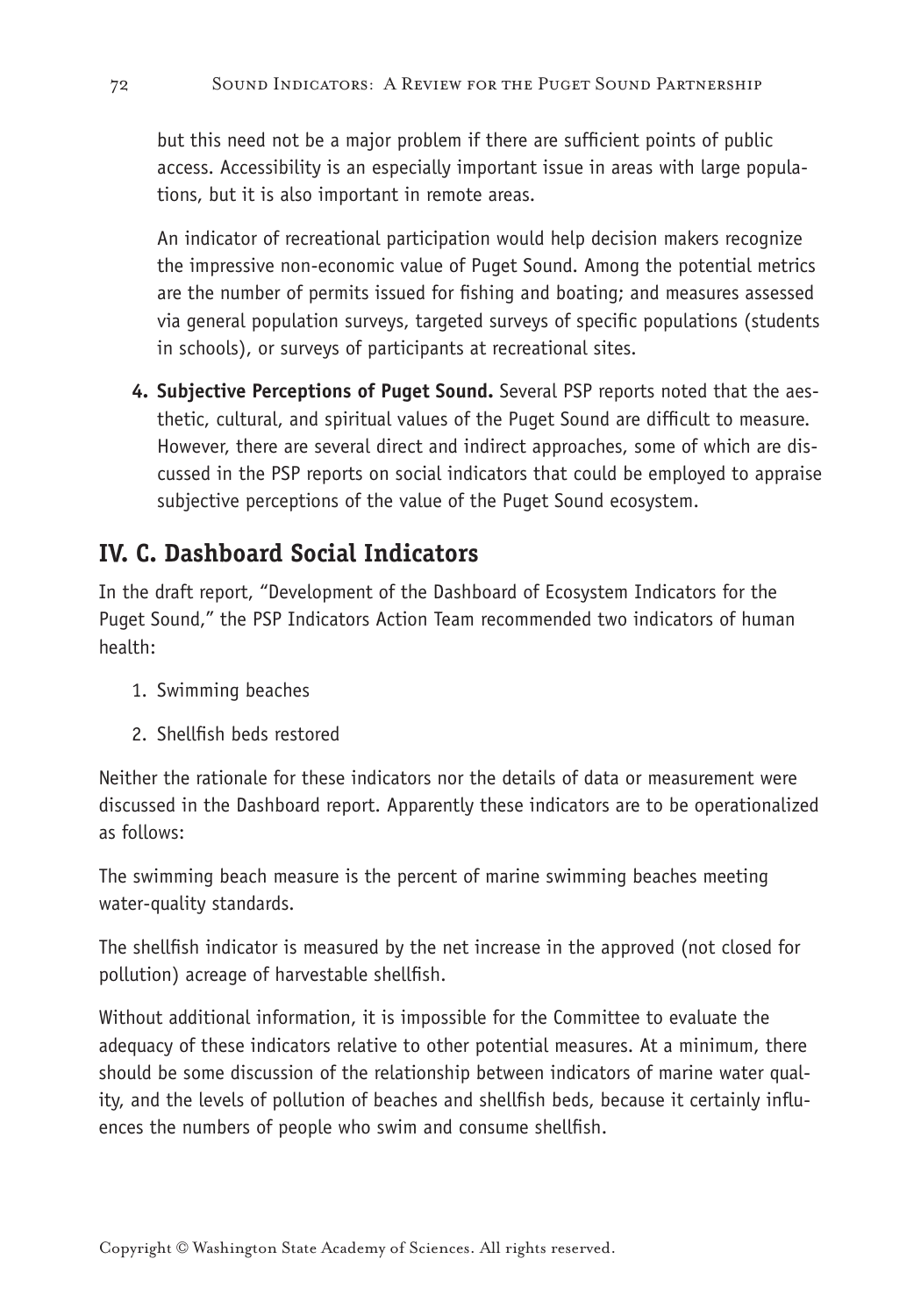The PSP Indicators Action Team identified six focal components of "Human Well-Being" for consideration:

- 1. Regional makeup (including demographics, economic, water use, and transportation trends);
- 2. Social capital (e.g., environmental stewardship, citizen scientists);
- 3. Impact of recovery strategies on marine and land based natural resource industries, (unintended consequences of Action Agenda implementation);
- 4. Ecosystem services that provide benefits to people;
- 5. Behavioral changes of public as awareness increases;
- 6. Existence value of the ecosystem (including aesthetics and willingness to pay to ensure continued survival of individual species or general health of the ecosystem).

But it recommended only four indicators for "Human Well-Being:"

- 1. Regional Makeup—Puget Sound Regional Council Trends Index;
- 2. Impact of recovery strategies: Commercial Fisheries Harvest (tribal and nontribal);
- 3. Ecosystem services that provide benefits to people: Participation in recreational fish, shellfish and hunting harvest (number of permits issued);
- 4. Behavioral changes of public as awareness increases: Personal vehicle miles traveled.

The draft Dashboard report notes: "This list of strategic outcomes has appeared repeatedly throughout the Partnership's work on human well-being indicators" (p. 7). Actually, only minimal overlap exists between the Dashboard indicators and the 14 social indicators in the 2008 Cassin et al. report (p. 20) and the 2009 Schneidler and Plummer report (pp. 32-35). Appendix C of the draft Dashboard report provides additional background on the selection of "Human Well-Being" Indicators, but the overall rationale and details of measurement are not described.

1. The first proposed indicator, the "Regional Makeup—Puget Sound Regional Council Trends Index," appears to represent the first focal component of human well-being: "Regional makeup (including demographics, economic, water use, and transportation trends."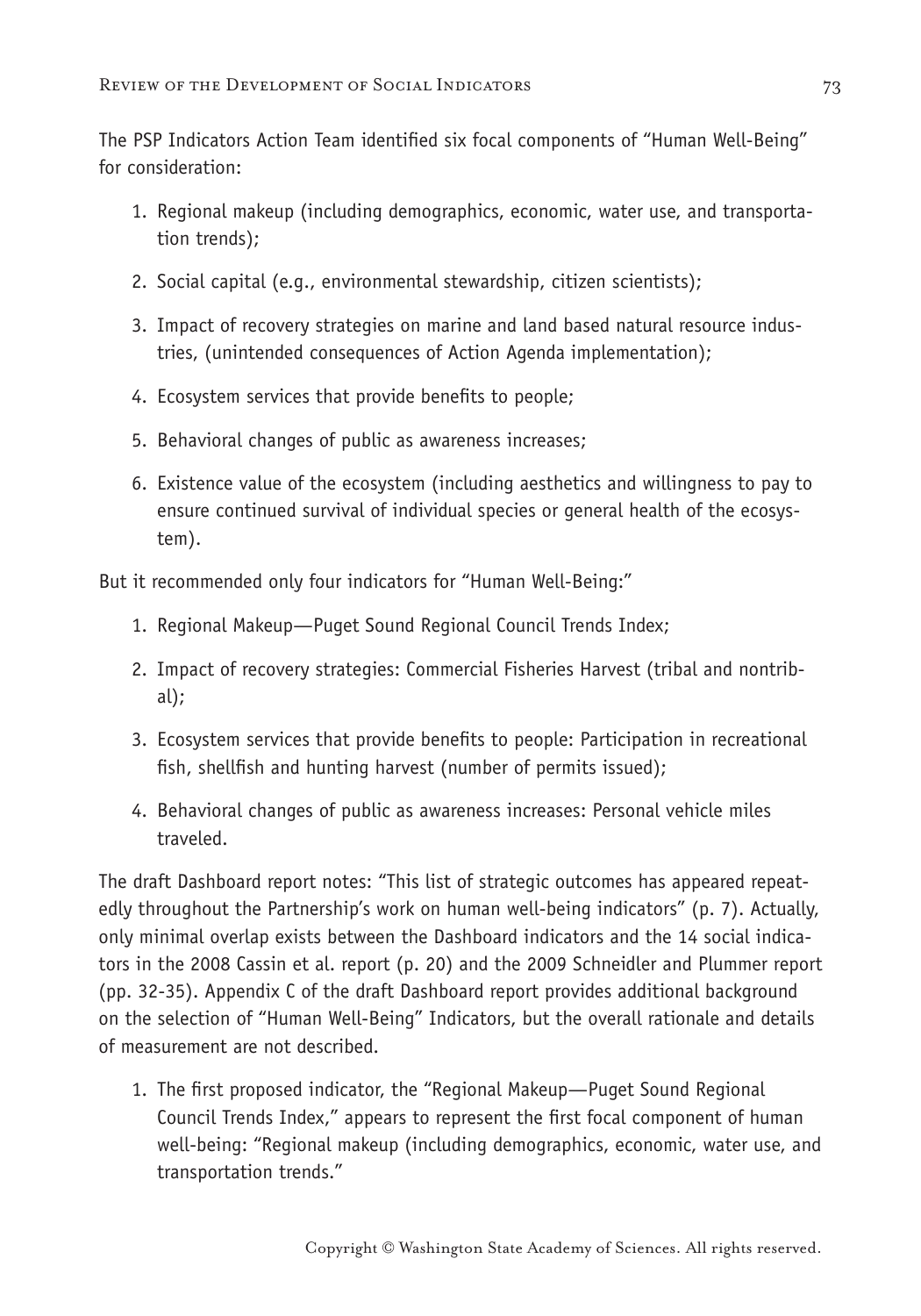Appendix C of the Dashboard report notes (p. 40) that the Puget Sound Regional Council Trends Index:

- $\blacksquare$  Reflects what is quiding the region's economic development and sustainable growth goals; and
- $\blacksquare$  It exists and data is [sic] being collected and reported monthly—Rick Olsen.

Although no further explanation is provided, the Committee assumes that this indicator is intended to represent demographic and economic drivers that exert pressures on the Puget Sound ecosystem. The IPAT model posits that I (impact) is the product of Population, Affluence, and Technology (York, Rosa, and Dietz, 2003). But this approach would require a number of unrealistic assumptions for local areas with long distance trade and technological change.

2. Social capital (e.g., environmental stewardship, citizen scientists). The notes in Appendix C of the Dashboard report that "social capital might be measured as (the) number of individual membership(s) in environmental organizations, citizen science groups, philanthropic foundations, and professional employment" (p. 42). However, no specific indicator was recommended by the Indicators Action Team.

One version of the concept of social capital, popularized by political scientist Robert Putnam (2001), is intended to capture the strength of community cohesion represented by the percentage of adults who participate in local organizations and community events. To indicate the level of willingness to support government or voluntary programs for Puget Sound conservation, it might be interesting to assess the level of civic engagement in the Puget Sound region. But this measure may be far removed from the population-environmental relationship and the direct effects of Puget Sound on human well-being. Although not directly stated in the Dashboard report or other PSP documents, the PSP may assume that social capital is a resource that could be mobilized to create popular support, or the political will to support conservation or mobilization programs. If so, it would be advisable to directly measure the desired outcome—popular support for Puget Sound—rather than an uncertain predictor of it.

3. Impact of recovery strategies on marine and land based natural resource industries, (unintended consequences of Action Agenda implementation). The IAT recommended that Commercial Fisheries Harvest (tribal and nontribal) be the social indicator of this attribute. Appendix C of the Dashboard report notes that the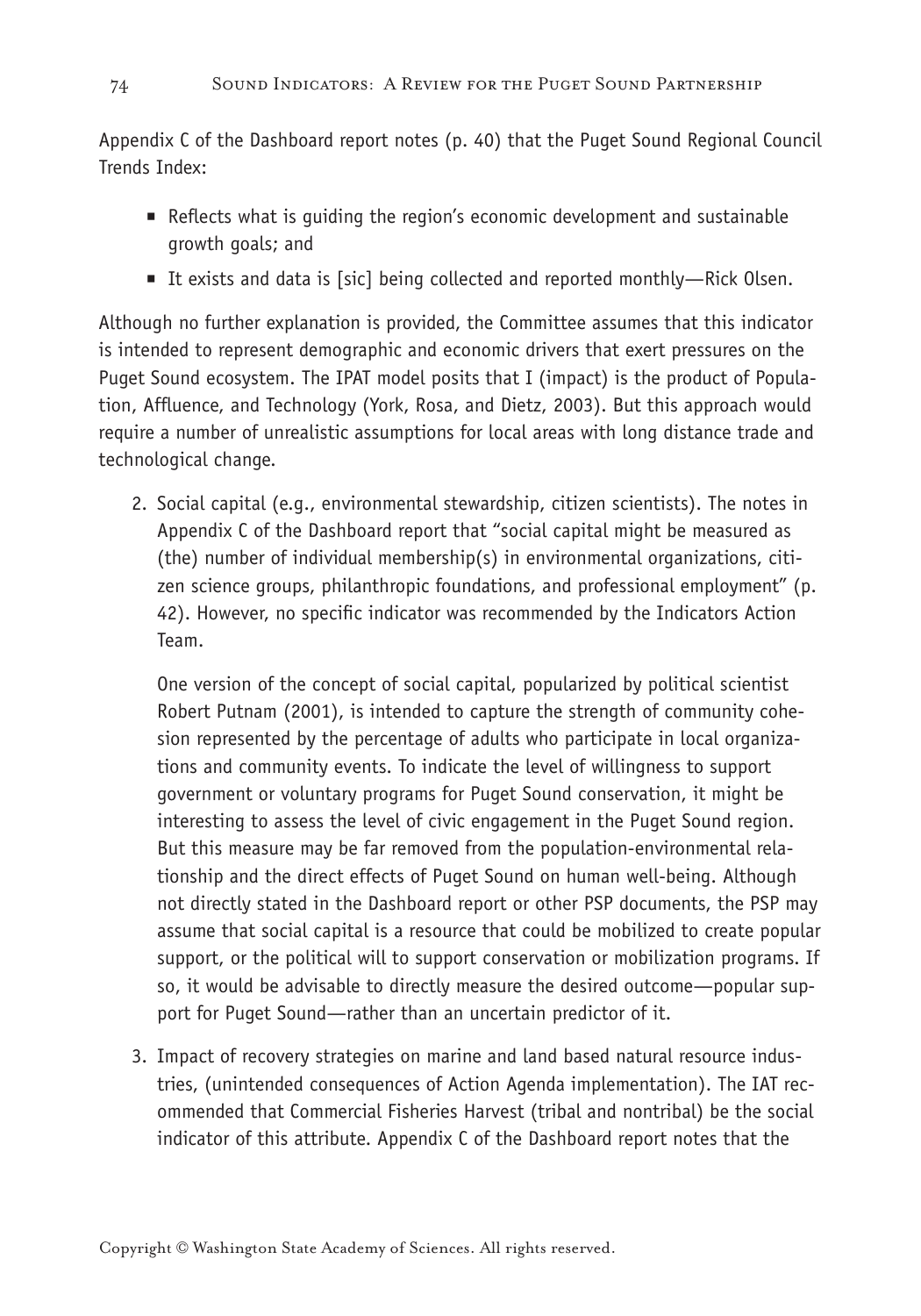annual harvest (pounds) of non-tribal commercial fisheries is reported annually by the Pacific Marine Fisheries Commission. There is no mention of the source of data from tribal fisheries. Because there are surely variations in harvest due to other reasons beyond the PSP Action Agenda, the labeling of this indicator as "Impact of Recovery Strategies…" seems too narrow.

Harvest of fish from Puget Sound is only one component of the broader economic impact of Puget Sound on employment and income of residents in the region. Harvests of seafood and other natural resources, ports and trade, and tourism all contribute to the economy of the Puget Sound region. *Therefore, the Committee recommends that the PSP develop an indicator that incorporates all of these elements. That indicator should be constructed so that it can be disaggregated to report on specific sectors and localities.* 

4. Ecosystem Services that provide benefits to people. This attribute, recommended as the social indicator of Participation in Recreational Fish, Shellfish, and Hunting, is to be measured by the number of recreational fishing permits sold annually.

Despite the misleading label, this is an important social attribute, but the proposed indicator is too narrow. The term "ecosystem services" is unlikely to be understood by most social scientists or by the general public. The general meaning of "services" refers to the non-goods sector of the economy—commerce, government, entertainment and recreation, personal services, social services (health, education, etc.), and business services (accounting, real estate, etc.). Ecosystem Services, as proposed by the IAT, represents the non-economic value of the Puget Sound. The Committee's proposed conceptual framework suggests that more specific social attributes—Economic Resources (as measured by the market economy), Accessibility and Recreational Participation, and Subjective Perceptions of Puget Sound—of Puget Sound would be more useful. Regardless of the label, the number of people spending their leisure time in, on, or near the waters represents a potentially important indicator of the value of Puget Sound.

Recreational activities depend on the vitality and accessibility of the Sound. A polluted Puget Sound without salmon, orcas, and bald eagles would draw few boaters, swimmers, and visitors to its beaches or shorelines. Similarly, unless public access to the Sound is widespread and affordable, few residents or visitors could participate in recreational activities, and public support for investment in conservation would probably be low.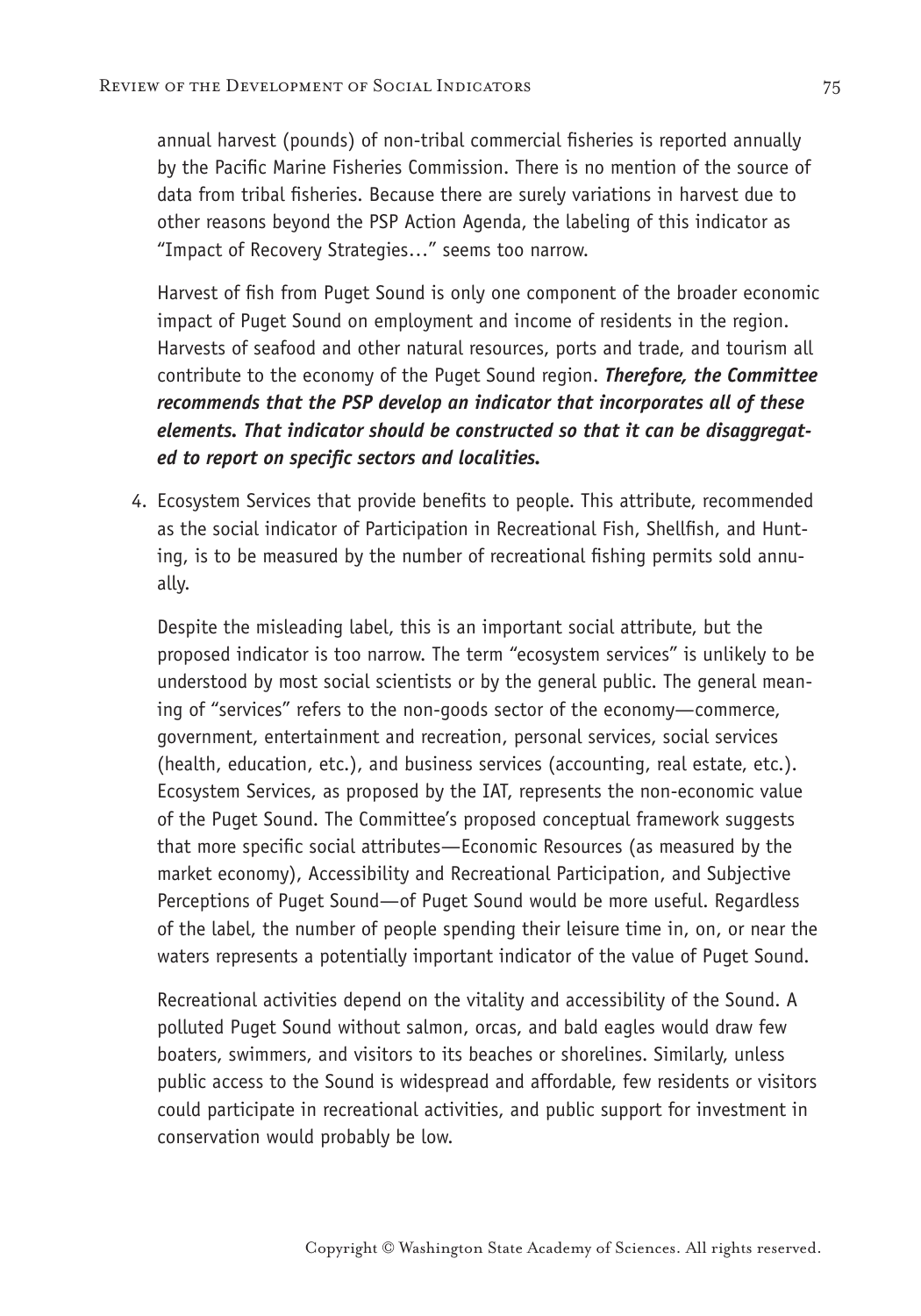The number of people applying for fishing permits may be highly correlated with other Puget Sound recreational activities, but this assumption should be empirically tested. Recreational activities vary widely with age and gender, and other demographic, social and economic characteristics. Changes over time in fishing permits may be a function of changing population composition and economic conditions as well as by the condition of the Sound. A broad survey of recreational patterns might allow for the development of indicators that broadly reflect how recreational activities are directly affected by the state of the Sound.

5. Behavioral changes as awareness increases: Personal vehicle miles traveled. The notes in Appendix C of the draft Dashboard report provide little justification or interpretation of this attribute and social indicator. It appears to be part of the Puget Sound Regional Council Trends Index. Apparently, the IAT may be anticipating that increasing public awareness of environmental issues, perhaps as a result of a public education campaign, will reduce driving. Automobile emissions do affect the Puget Sound ecosystem, but they are likely to work indirectly through one of the other pressures identified in Figure 6.

More importantly, the assumption that the primary emphasis of Puget Sound conservation and restoration efforts should be to change individual behaviors is highly questionable. Automobile driving is primarily determined by the locations of work places and residences as well as disposable income and the price of gasoline. Any changes in average per capita mileage inspired by conservation efforts will be dwarfed by these larger macroeconomic forces.

6. Existence value of the ecosystem (including aesthetics and willingness to pay to ensure continued survival of individual species or general health of the ecosystem). The IAT does not recommend a specific social indicator for this attribute.

In addition to economic resources and recreational participation, there is a widespread belief that many, if not most, Puget Sound residents "feel better" if the ecosystem thrives and is protected from pollution and over-harvesting. Although data collection on this topic will be challenging, the Committee strongly encourages the PSP to test alternative methods of measuring public sentiments toward Puget Sound, including the willingness to pay higher taxes (or make private contributions) to ensure that Puget Sound is maintained for future generations.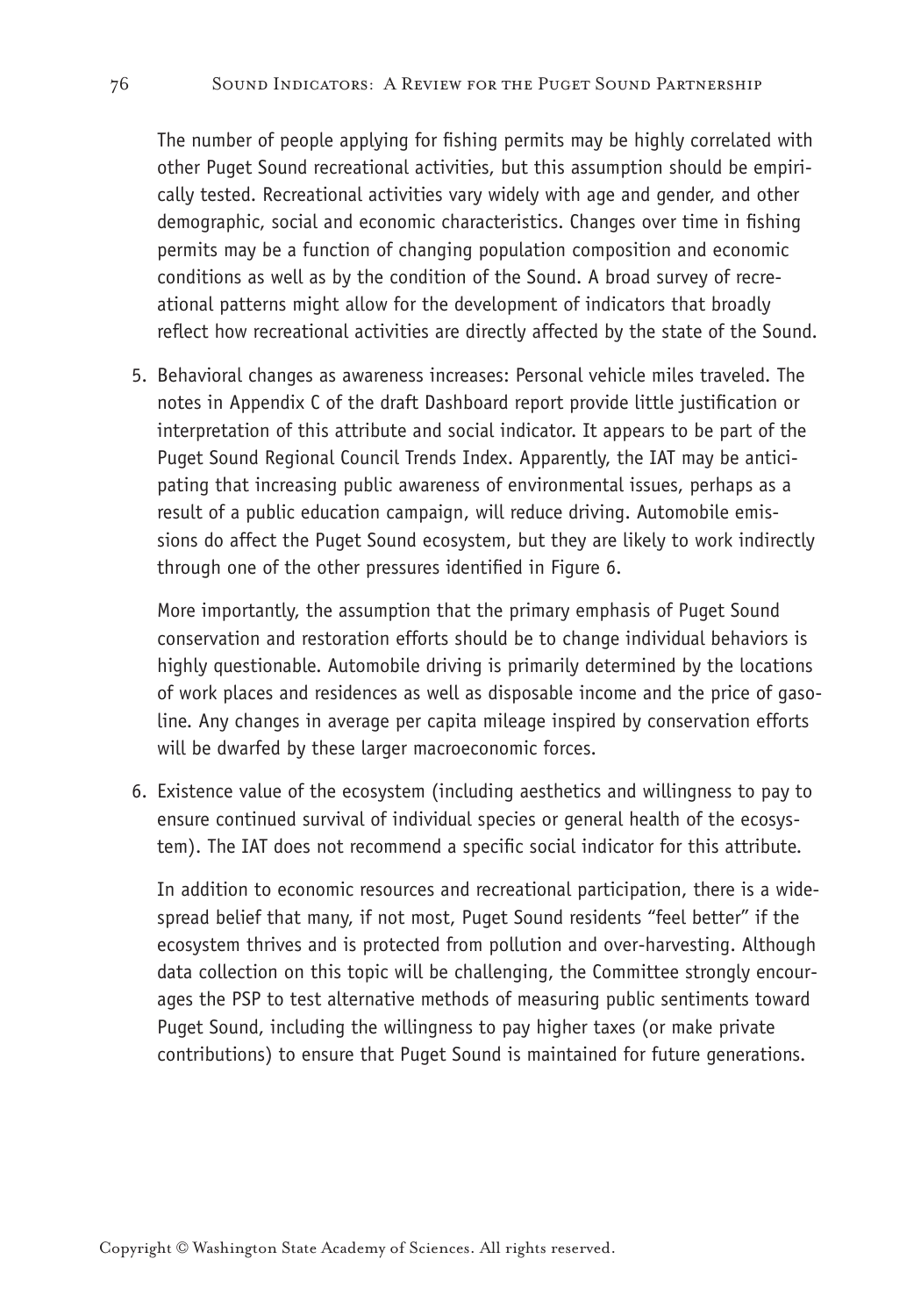# V. Missing Attributes and Indicators

The Committee described a framework (Section II) for identifying a complete set of indicators that encompass the key processes of the Puget Sound ecosystem. Guided by that framework, our analysis of the Dashboard Indicators identified four important attributes that lack an adequate indicator. The following discussion identifies four of these missing indicators, explains why they are needed, and provides guidance to the Science Panel of the PSP for their design and implementation. Detailed information on the rationale for three of the indicators, the state of the science that supports them, and guidance on devising them also are found in the 2000 NRC report.

### **V. A. Extent**

Many of the important environmental changes caused by humans—replacing native biological communities with agricultural and plantation systems, damming rivers, diking tidelands, building cities, and creating transportation corridors—result from land use. Changes in use of land (and marine benthic habitats) alter the ability of ecosystems to provide the goods and services on which human society depends. The extent of different marine and terrestrial cover or habitat types is an important attribute of an ecosystem. An indicator set that adequately characterizes the "condition of Puget Sound" needs to include indicators that represent the extent of each habitat type and other measures of marine landscape pattern and structure. This information is required to compute many of the indicators the Puget Sound Partnership has proposed. In addition, information on extent of different types of cover is essential if resource managers and restoration practitioners are to understand and evaluate tradeoffs. For example, if improvement of water quality leads to an increase in acres of eelgrass, what will be lost? Might this include oyster beds, also of value to humans, or would only low-productivity bare sand habitat be lost? Which other types should be sacrificed and from where?

An extent indicator would measure the proportion of the landscape and seascape covered by each member of a set of cover (use) types that add up to the total area of the focal region. The marine habitats of Puget Sound are unusually well represented in regional habitat classification systems (e.g., Dethier, 1992; Berry et al., 2007) and the entire shoreline plus shallow subtidal zone has been mapped (Nearshore Habitat Program, 2001). The historic database assembled by PSNERP (Simenstad et al., 2011) has coarsegrain maps of landscape conditions in the 1880s. It provides a valuable baseline for monitoring long-term changes in extent of marine habitat types. The PSP could build on these efforts, e.g., subdividing or combining categories in ways relevant to their goals. The categories must be comprehensive if the system is to serve as a basis for computing other indicators. New technology, such as marine LIDAR mapping, may enable the PSP to devise extent indicators and track changes in them rapidly and inexpensively.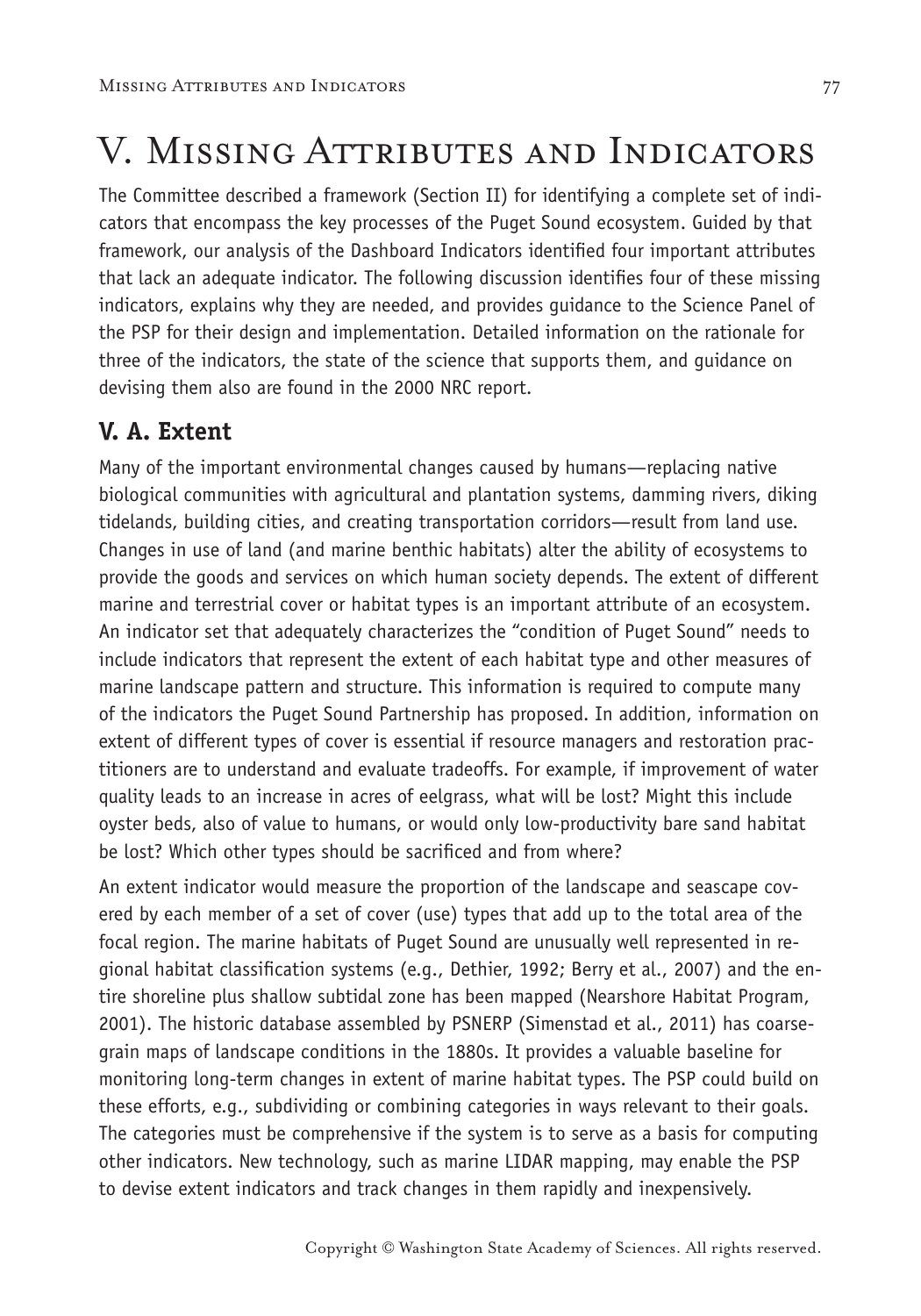### **V. B. Productivity**

The primary productivity of an ecosystem is measured by the amount of light energy captured by chlorophyll and associated molecules (photosynthesis), and its conversion to chemical energy in the form of compounds containing reduced carbon. In Puget Sound itself, and in major freshwater lakes in its watershed, the conversion rate of inorganic to new organic matter by photosynthesis is a basic determinant of entire ecosystem functioning. Changes in productivity usually affect the ability of an ecosystem to provide goods and services, but the relationships between productivity and different ecosystem services are neither simple nor easy to evaluate. Decreases in primary productivity are often of concern, but increases may result in eutrophication of freshwaters and create marine dead zones. Moreover, alterations of ecosystem productivity to increase a particular ecosystem service (wood production, food) often reduce the ability of an ecosystem to provide other services (biodiversity preservation, recreation). In its discussion of the Dashboard indicators, the PSP recognizes the importance of primary productivity but proposes no indicator for it.

The models of ecosystem energetics and carbon economy that justify total chlorophyll as an indicator of ecosystem productivity are mature and well developed (VEMAP, 1995). Models that demonstrated that net primary production (NPP) could be predicted from information on precipitation and temperature were first developed in the 1960s and 1970s. Satellite images are being used to calculate the Normalized Difference Vegetation Index (NDVI), a measure of chlorophyll per unit area. Plant physiologists have developed mechanistic models of NPP (Collatz et al., 1992). Until recently technological tools could measure only aboveground carbon, but aerial and remote sensing methods being developed today will enable us to estimate the amount of carbon stored in the soil as well (Asner, 2009). Thus, technological advances allow ecosystem productivity to be monitored at a modest cost. A useful estimate of ecosystem productivity in the Puget Sound basin can be obtained by summing the measured chlorophyll in each of the land and sea habitat types. Thus, computing an indicator of ecosystem productivity requires a well-developed extent indicator. Requisite monitoring data are very likely available from the NOAA Ocean Climate Laboratory.

### **V. C. Biodiversity**

The capacity of ecosystems to provide goods and services depends, among other things, on the many species that drive and maintain vital ecosystem processes. That is, the ecological capital of the system—the number of species found in it—strongly affects the functioning of the system and its responses to environmental variability. The causal relationships between biodiversity and ecosystem processes, particularly productivity,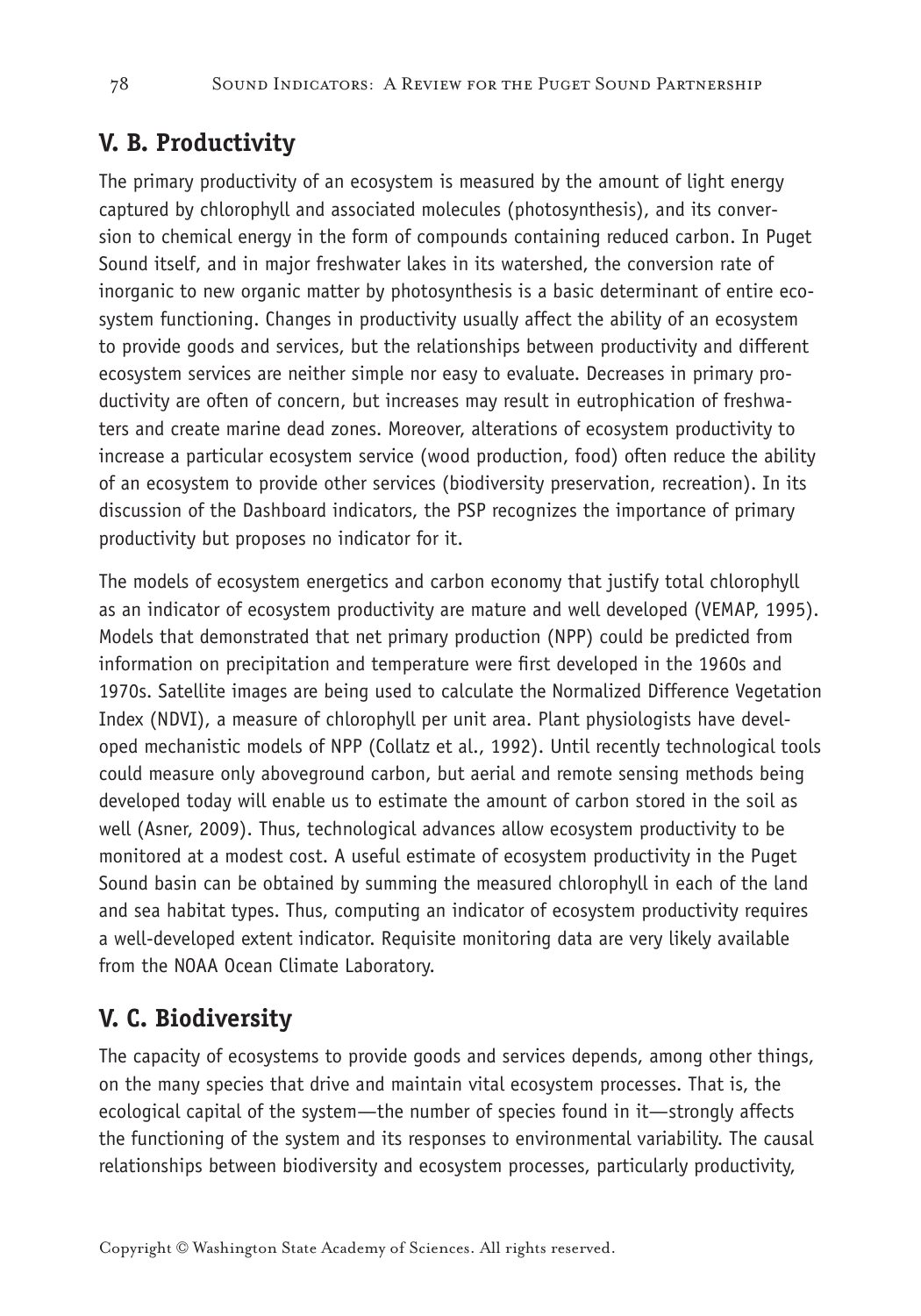are incompletely understood (Millennium Ecosystem Assessment, 2005; Willig, 2011; Adler et al., 2011), but the overall importance of biodiversity for maintaining vital ecosystem processes is not in doubt (Hooper et al., 2012; Kareiva et al., 2011). The Dashboard has several indicators for individual species (eelgrass, orca, salmon, herring), but it lacks one that reports on the overall biodiversity of the Puget Sound region. Moreover, the species of current greatest interest and concern to people, the ones that PSP has assigned Dashboard indicators, are not primary drivers of ecosystem processes, nor are they likely to be the species of greatest interest to people in the future. The Puget Sound Partnership needs to initiate a process to develop and use indicators of biodiversity to supplement the indicators that focus on individual species.

Most useful biodiversity indicators have the form of observed/expected  $(0/E)$ . That is, a current measure of biodiversity in a particular cover type is compared with what might be expected in that type. Determining how to measure both the numerator and denominator of such an indicator is difficult. Problems with numerator estimation arise because we have identified and named only a small fraction of the species living on Earth today. Many groups of marine organisms are yet to be explored thoroughly. For this reason, implementation of a biodiversity indicator can begin with only a few groups of organisms or a few habitats, but it can and should be expanded over time as knowledge of other groups improves.

For several reasons, estimating the denominator is especially difficult. We do not have baseline biodiversity data for any marine habitat for any pre-European period or even 100 years ago. Surveys from a variety of Puget Sound sites do exist from the 1960s to 1980s (reviewed in Dethier 1990). For many habitat types, however, the only option may be to identify and use reference sites as operational baselines.

Once an appropriate baseline has been chosen, the next task is to determine what biological diversity should be expected in each of the cover types selected for the extent indicator. Ideally, we would have a measure of the expected densities of all species found in each cover type, but such information is impossible to obtain for most groups of organisms even with massive investment of human and financial resources. In addition, because species abundances fluctuate widely over time, all estimates of expected abundance have high variability. The difficulty is compounded in estuaries such as Puget Sound because strong environmental gradients (e.g., in temperature and salinity) are usually accompanied by strong gradients in biodiversity (Villnas & Norkko, 2011). Fortunately, much information can be gained from unweighted lists of the species present (National Research Council, 2000).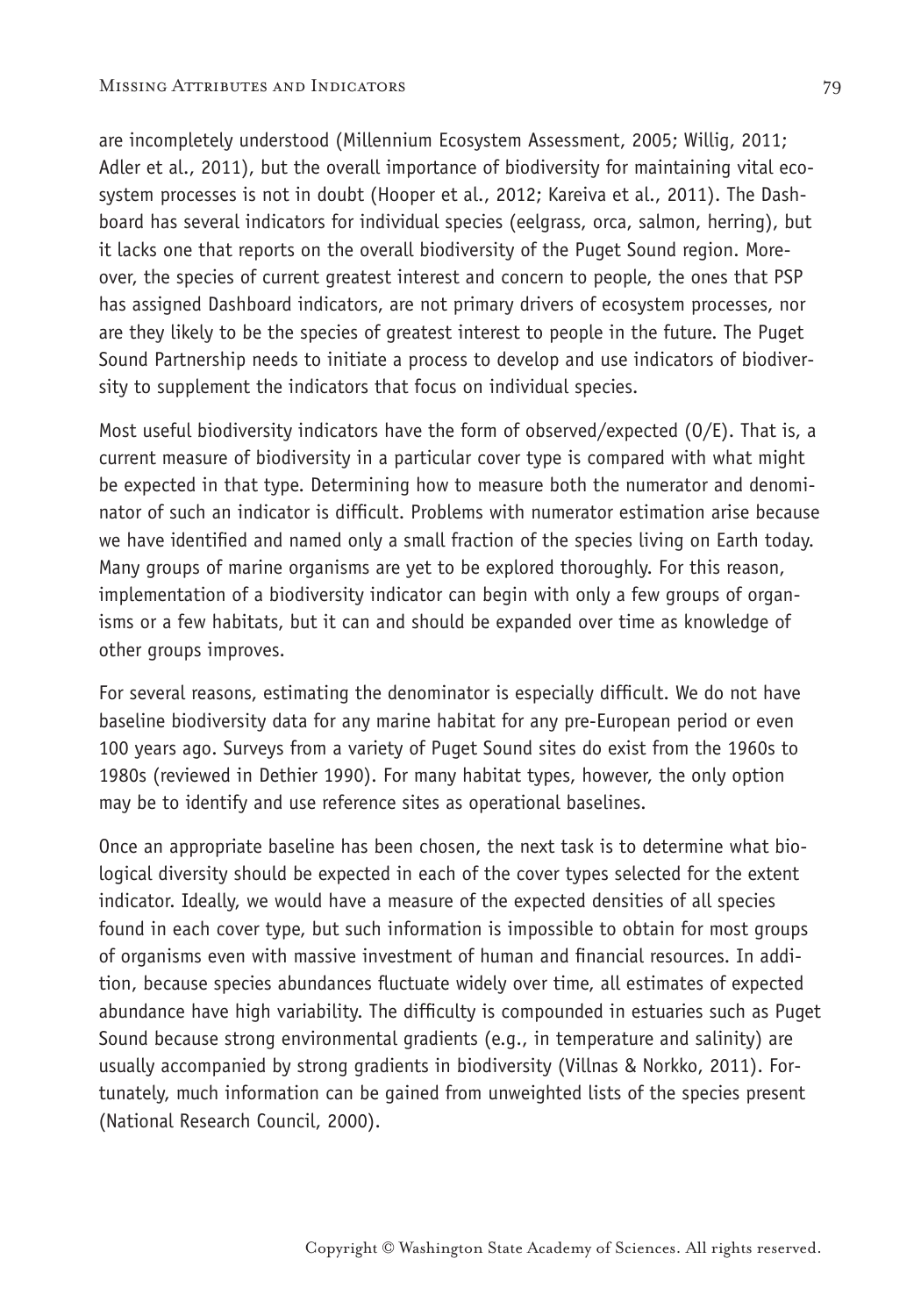Finally, a sampling and monitoring program needs to be established. Decisions need to be made concerning how often and at what times during the year the biodiversity of each cover type should be measured and for what groups of organisms enough information is available to allow them to be included in the aggregate biodiversity measure.

The NRC report (2000, pp. 75-82) contains a detailed discussion of the empirical species/area relationships that underlie and inform the design of biodiversity indicators. It also provides practical advice about how to establish values for the denominator of the indicator, how to integrate it with the extent indicator, and how to add new taxonomic groups as new information becomes available. The development of an indicator of biodiversity for Puget Sound is an effort that will unfold over time, but, given the importance of biodiversity for the functioning of the Puget Sound ecosystem, this task should be initiated in the very near future. The WSAS is prepared to be of service to the PSP in that effort.

### **V. D. Sediment Delivery and Transport**

*The Committee recommends that PSP develop an indicator of the critical processes of sediment delivery and transport, which are among the most critically impaired processes in the nearshore environment of the Sound* (Simenstad et al., 2011; Shipman, 2010; Fresh et al., 2011). Table 1 illustrates that soil or sediment characteristics and dynamics are key components in the three national systems that categorize ecosystem attributes. In terrestrial ecosystems, soil organic matter is a good measure of productive capacity (National Research Council, 2000). Similarly, sediment characteristics in the marine realm are key physical parameters (along with energy, salinity, and a few other variables) that define benthic habitats and limit the organisms found there (Dethier, 1992). In conceptual models of Puget Sound, sediments are one of three broad components (along with water and biology) defining the marine ecosystem (Figure 2).

As for other process indicators, quantifying sediment dynamics is difficult, but it is possible to measure relative rates of erosion and accumulation of sediment in the nearshore. This is complex in Puget Sound because the irregular shoreline shape leads to the division of the coast into "hundreds of discrete littoral cells, each with its own sources and sinks of sediment" (Shipman, 2010). Sediment dynamics have been studied extensively in other parts of the U.S. where "sand rights" are a recognized legal issue for beachfront property owners. Conservationists in Europe similarly have devoted considerable effort to understanding "beach sedimentary status," and have developed indicators such as beach width (Sanchez-Arcilla et al., 2011). Bluff erosion rates, width of "dry beach" (low elevation backshore), median grain sizes, beach profiles, and similar parameters could be monitored at representative or randomly selected littoral cells to create indicators of sediment dynamics (e.g., Osborne et al., 2010; Nordstrom et al., 2010).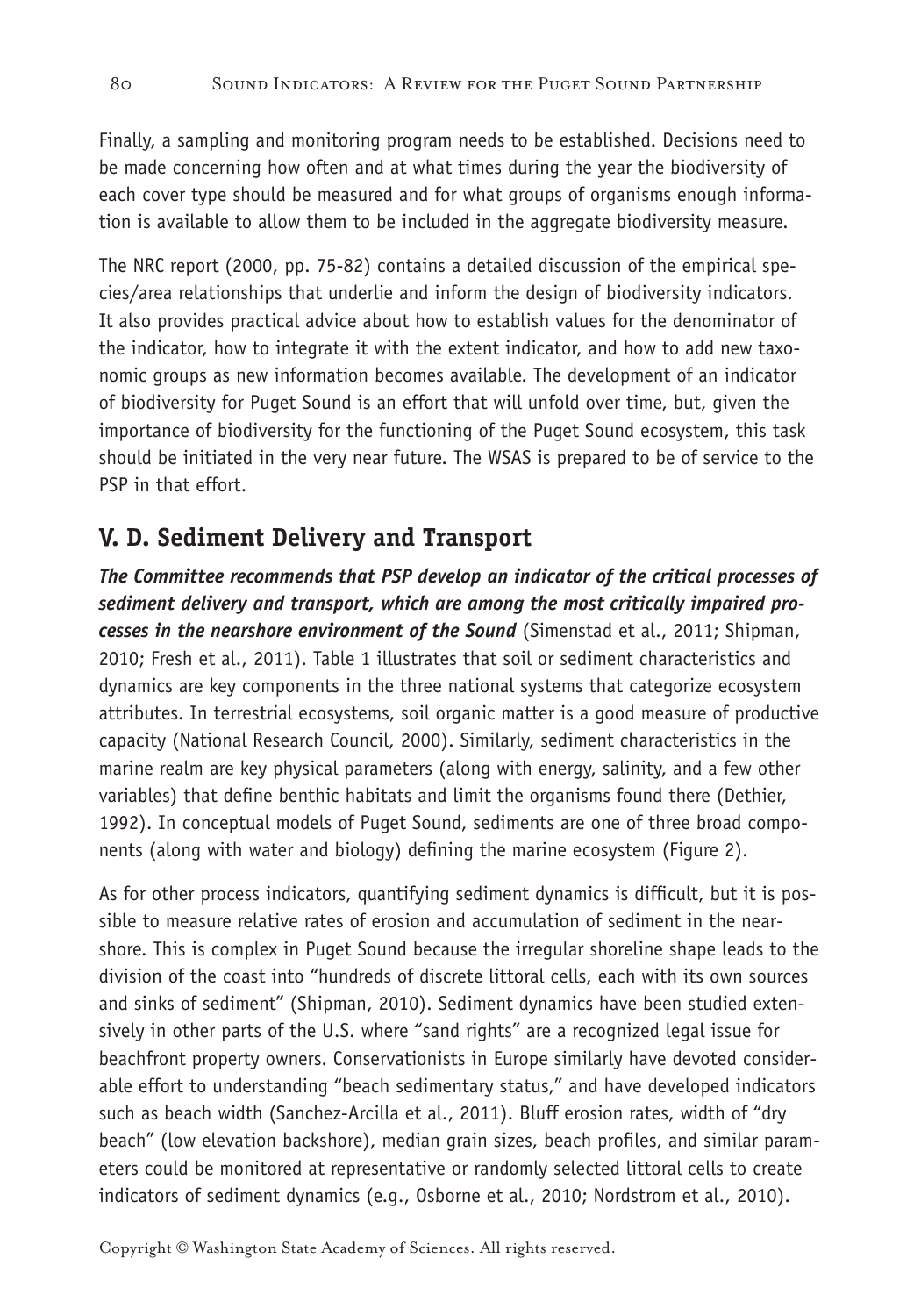Armoring of a large proportion of the eroding bluffs in Puget Sound has cut off the major source of sediment that creates Puget Sound's beaches. Beaches are essential habitats for harvested mollusks and for reproduction of forage fish. Those species are vital components of the Puget Sound food web that support other important species such as salmon and orcas. Yet the only Dashboard indicator that relates to sediment dynamics is "shoreline armoring," and then only very indirectly, i.e., an increase in armoring probably leads to a decrease in sediment supply.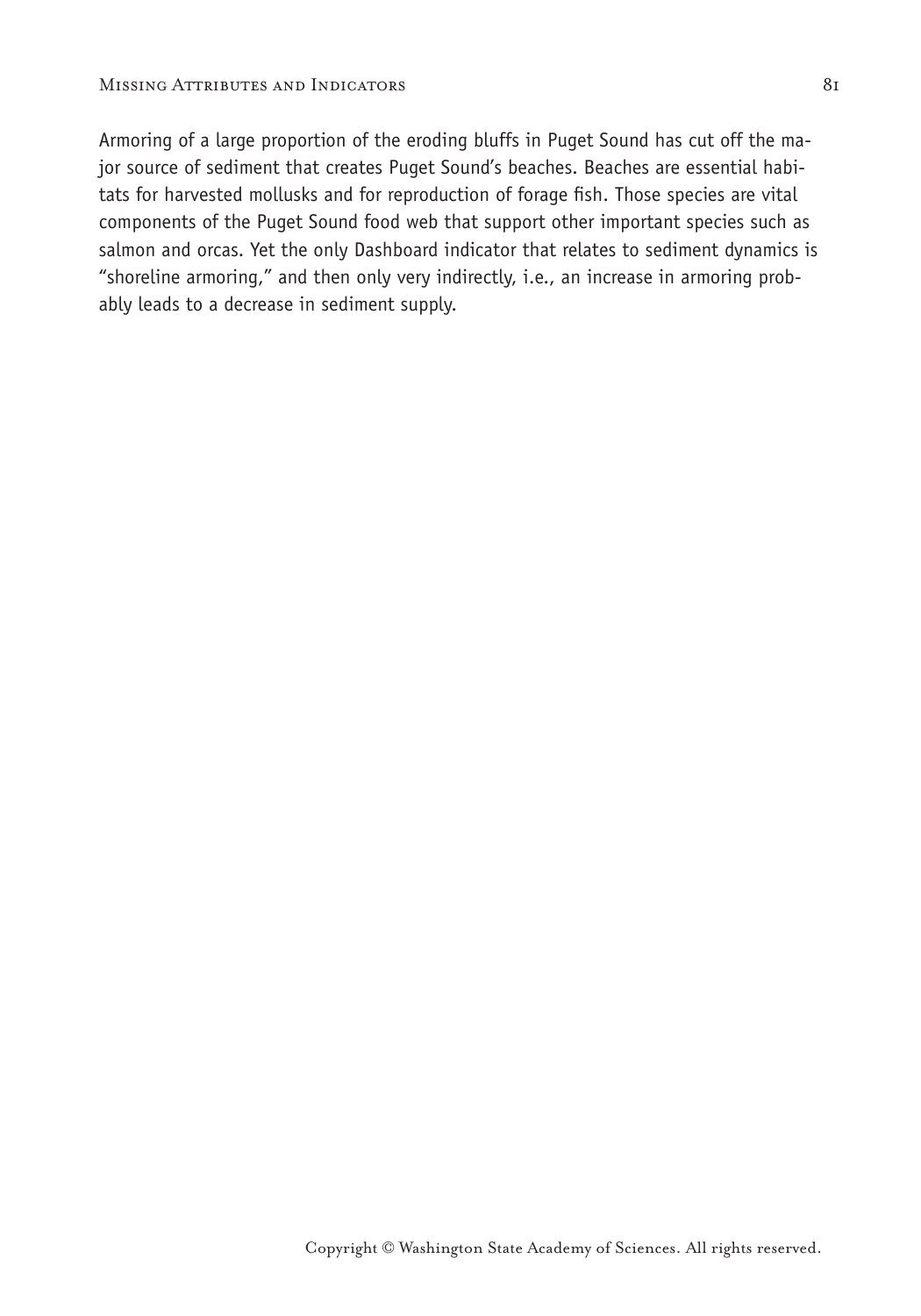Copyright © Washington State Academy of Sciences. All rights reserved.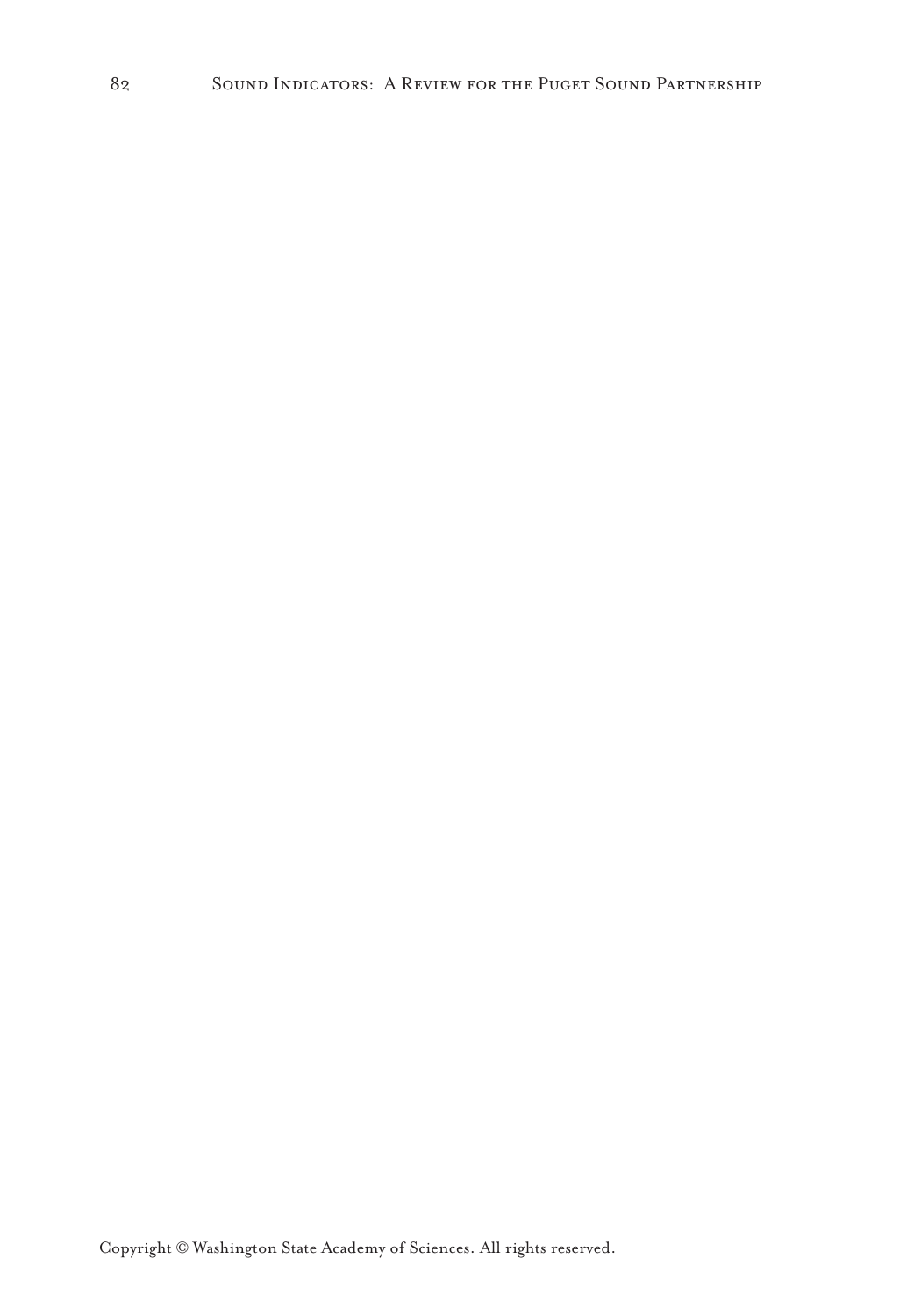# VI. Conclusions and Recommendations

The Washington State legislature directed the Puget Sound Partnership to develop an Action Agenda to "include near-term and long-term benchmarks designed to ensure continuous progress needed to reach the goals, objectives, and designated outcomes by 2020." The PSP thus needed a set of indicators that could provide both the scientific justification for management interventions and a solid basis for evaluating the consequences of those interventions. When properly designed, indicators capture the complex economic, sociological, or scientific data underlying ecological processes and their societal counterparts that are too expensive to measure directly or too difficult to explain to broad audiences.

The WSAS has reviewed both (a) the procedures used by PSP to develop a system of indicators of ecosystem condition and human well-being, and (b) the current published choice of indicators that constitute the Dashboard. The Committee's analysis is based on documents supplied to it by PSP on or before September 30, 2011. Specific recommendations are denoted by bullets.

The Overall Process Used by the Puget Sound Partnership. PSP chose initially to focus on indicators of the "state" or condition of Puget Sound. The Committee supports this decision. In addition, the system of indicators envisioned by PSP contains two sets: a toplevel "Dashboard" plus a larger set of indicators to track the condition of the ecosystem. We recognize the value of a hierarchical, multilevel system of indicators with a small indicator set to communicate with the public and a larger set to understand ecosystem condition in more detail. The smaller set should be derived from and track the larger set. Both sets should represent the structural and functional elements of the ecosystem.

The Committee analyzed the documents available to it to identify procedures the PSP used to select a set of indicators and to assess the quality of individual indicators. Due in part to the challenging timeframes imposed by legislative mandates, these PSP efforts overlapped in time and were not always internally consistent. The Committee was unable to find documents that described some of the criteria that were used to evaluate indicator characteristics. Nonetheless, the PSP has made considerable progress in identifying indicators of ecological condition; it is not unusual to have stops, starts, and blind alleys during the development of indicator systems.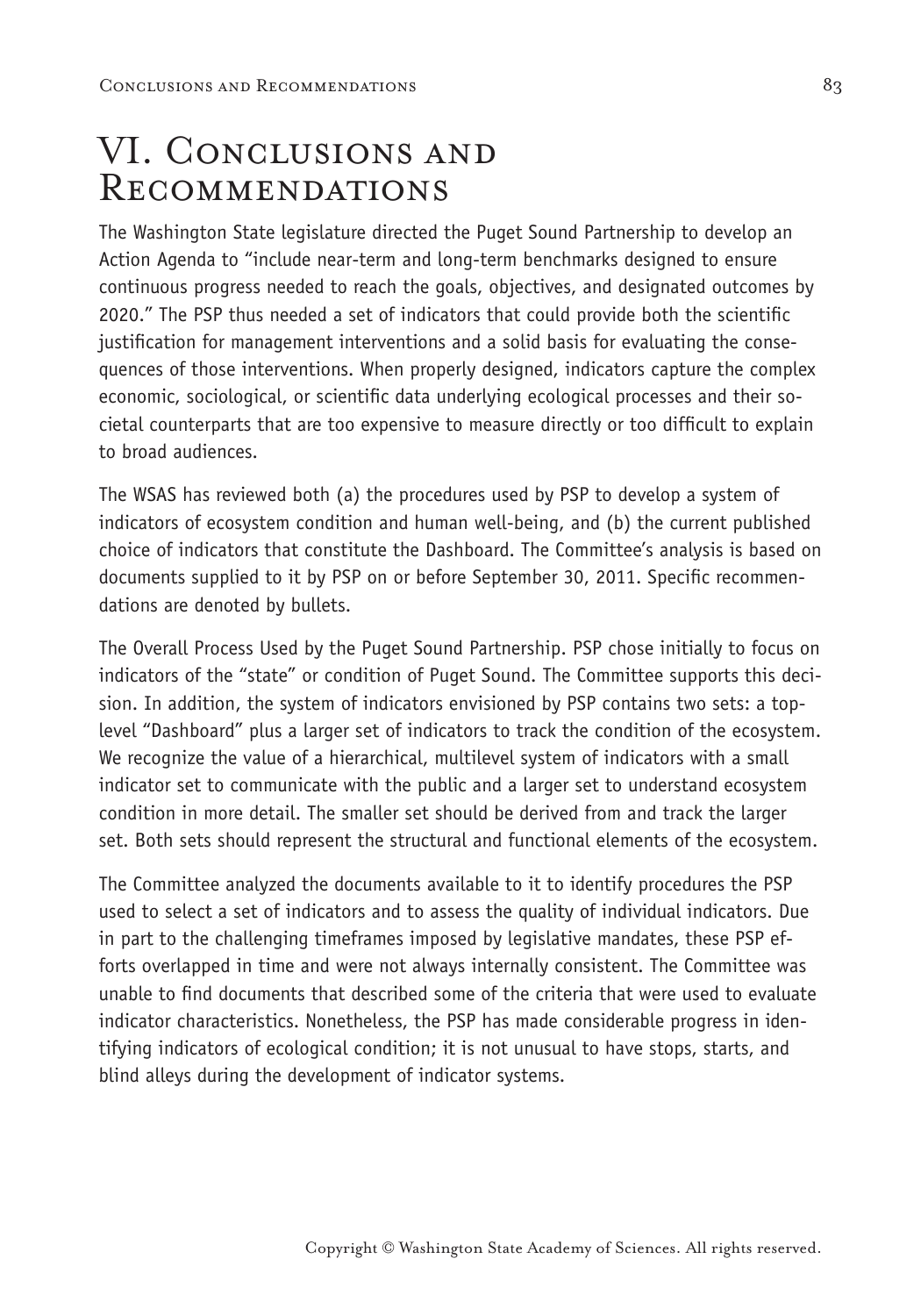#### G *Based on our experience and efforts of other groups, the Committee strongly recommends that the PSP use the following overall "roadmap" as it refines its choice of indicators. The indicator selection process is ongoing, so it is not too late to adopt the following steps:*

- **Step 1.** Develop a conceptual framework that summarizes the major structural elements and processes of the ecosystem to identify the key attributes (characteristics) that should be tracked.
- **Step 2.** For each attribute, identify potential indicator(s), explicitly describing the rationale for determining that the indicator accurately represents the attribute by using a conceptual model or an empirical association with predictive power.
- *Step 3.* Develop an appropriate measure (metric) that demonstrates the response of the indicator to changes in the ecosystem.
- **Step 4.** Evaluate each potential indicator and its associated measure (metric) for quality, using criteria (detailed below) such as reliability.
- *Step 5.* If more than one high-quality indicator has been identified for an attribute, winnow the set of potential indicators using other factors appropriate to the application, such as cost or response time.
- **Step 6.** Reassess the resulting set of indicators to ensure that they capture all of the important attributes identified in Step 1 above.

**Conceptual framework and conceptual models.** An effective set of condition indicators should comprehensively but concisely represent current understanding of the condition and key functional processes of an ecosystem, including its human components. Such an understanding can best be formed and expressed using a conceptual framework that includes the system's component parts, the way they fit together, and their dynamical interactions. This framework can guide the selection of indicators so that every key ecosystem attribute is represented by at least one indicator. For well-studied systems like Puget Sound, the conceptual framework can and should be supplemented by conceptual models that describe the relationships among selected attributes. These conceptual models can be used to identify the most informative indicator for particular attributes in a scientifically robust manner.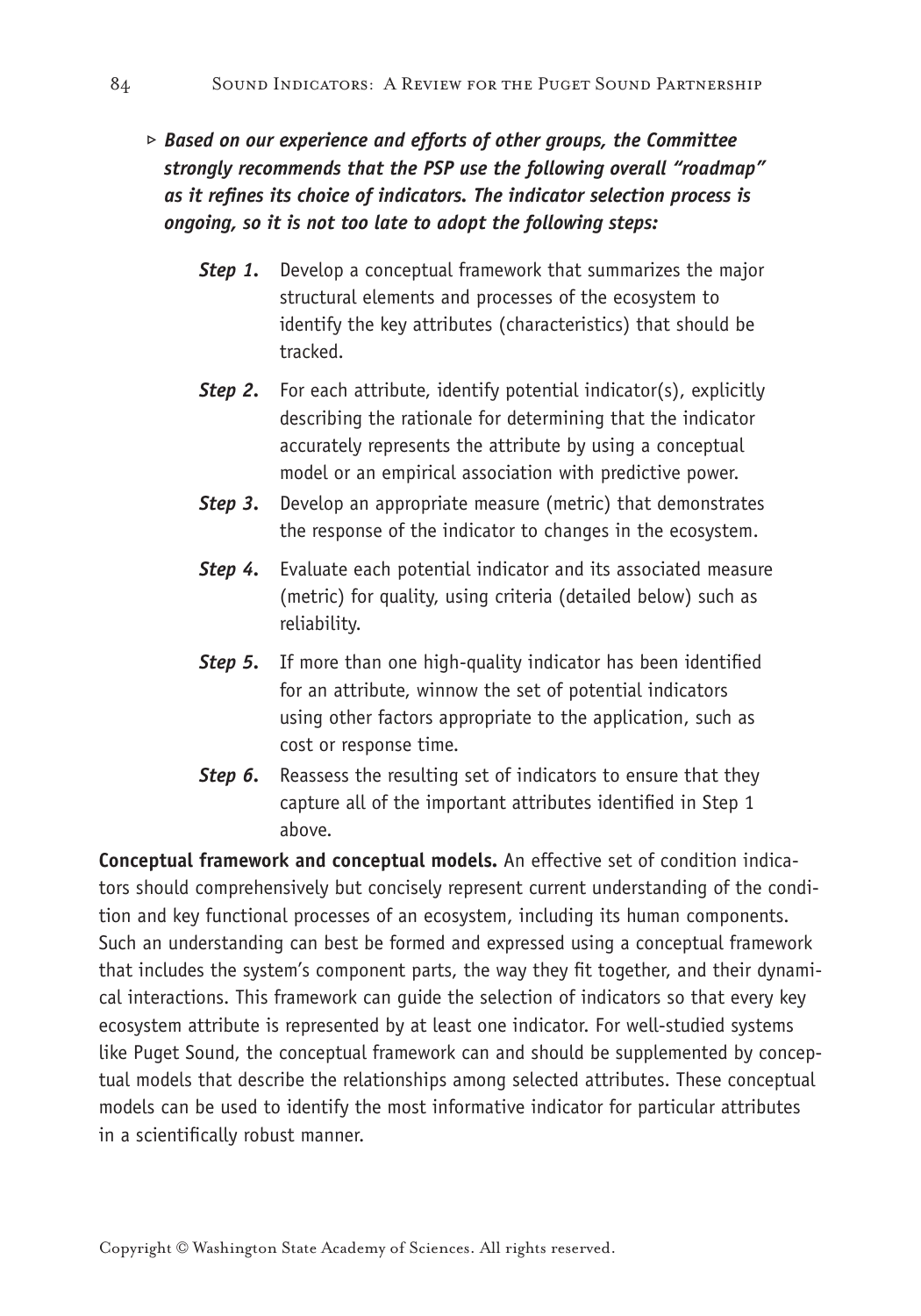$\triangleright$  We recommend that future refinement of the Dashboard indicator list, *as well as evaluation and selection of additional indicators, be based on development and use of a comprehensive conceptual framework that describes the Puget Sound ecosystem and clearly identifies the key ecological processes that determine its dynamic properties. It is not necessary or desirable to include popular or iconic elements.* 

**Sets of Indicators.** The PSP indicator-selection process initially used several approaches. The initial work by O'Neill et al. (2008) provided an appropriate foundation; using an ecosystem-based conceptual framework while also responding to the legislative goals, the authors categorized existing indicators and identified important ecological attributes for which no indicators were available. They also recommended development of conceptual models to refine the process for choosing indicators. The next iterations of the indicator set, however, focused on the legislative goals, then employed "targets" developed using the Open Standards methodology. In the Committee's view, these latter approaches were flawed because neither explicitly covered the range of attributes necessary to fully describe an ecosystem. Levin et al. (2011) provided a draft conceptual framework (Table 3) that again attempted to incorporate ecological science into the interpretation of the legislative goals. Dashboard indicators, however, were selected with inadequate reference to an ecosystem-based conceptual framework, and without using conceptual models that the Committee can document. Instead, the focus on legislatively mandated goals resulted in the omission of important ecological attributes, such as species at lower trophic levels, community-level attributes, landscape-level attributes, and basic ecological processes (energy and material flows). In addition, some of the Dashboard indicators do not match the attributes they are supposed to represent. The Committee concludes that failure to utilize a comprehensive, ecosystem-based conceptual framework led to many of the problems with the Dashboard indicator set.

These flaws, however, do not require PSP to "start over." Much valuable groundwork has been laid, and most of the Dashboard indicators are appropriate if they are adequately refined. *The Committee anticipates that the ongoing evolution of both the Dashboard and the larger set of indicators will be dynamic and adaptive, and makes the following recommendations to help PSP move forward with refinement of their provisional Dashboard indicators:* 

 $\triangleright$  To help implement the recommendation regarding the use of a conceptual *model (above), we recommend that the PSP reconsider and fine-tune the framework created by Levin et al. (2011) (their Table 3, reproduced in Section III. C). That framework includes "key attributes" and "relevant measures;" this combination could form the basis for a framework that*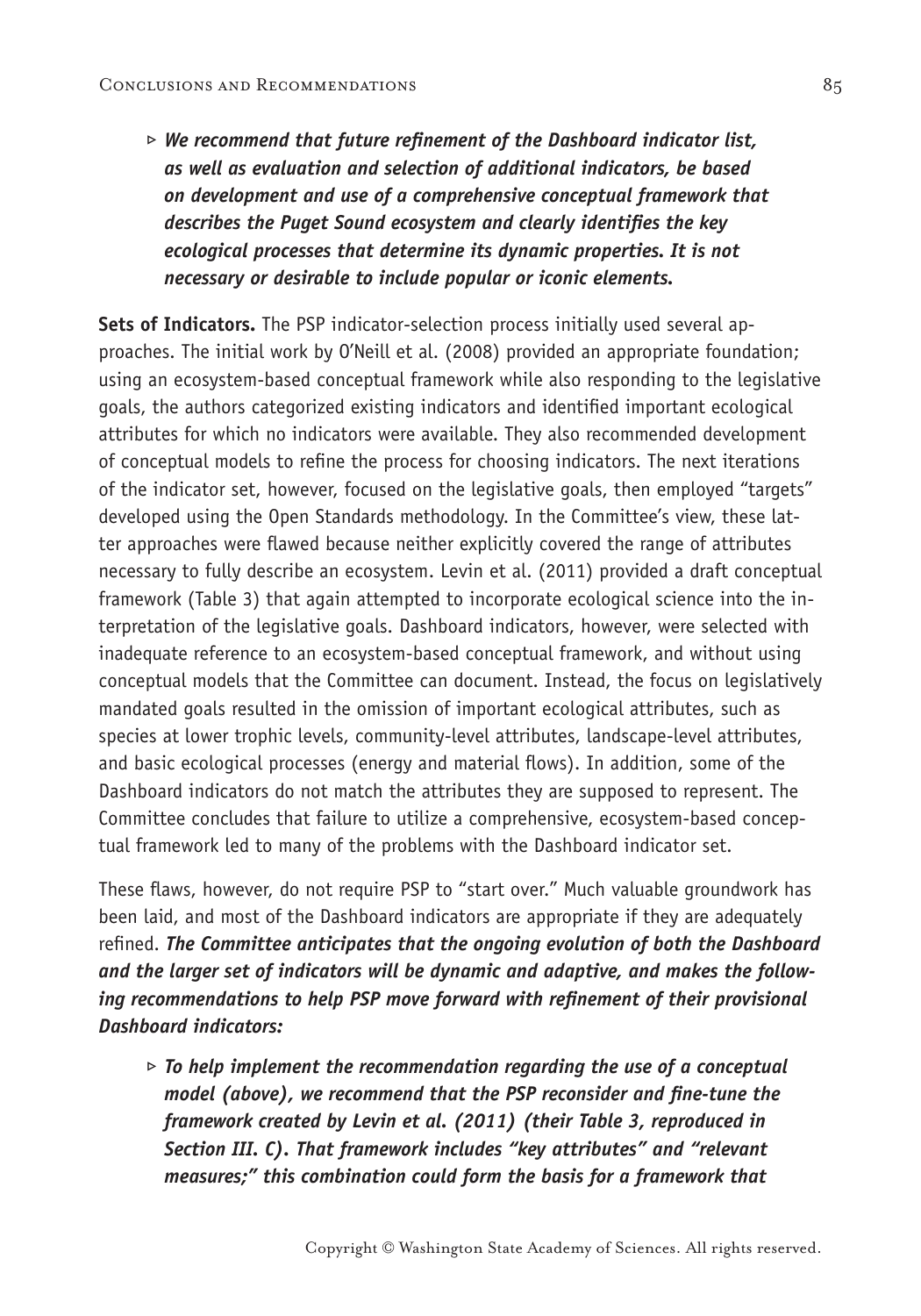*does a creditable job of representing an ecosystem. This conceptual framework should then be evaluated with reference to existing conceptual models of the Puget Sound ecosystem, supplemented with additional and finer-scale conceptual models as appropriate. The criteria used to evaluate individual indicators should be adjusted; gaps should be identified and filled. The Committee stresses the importance of the final step in the process—reassessing the indicator set for its complete coverage of important ecological attributes.* 

 $\triangleright$  All documents describing indicator sets should contain language that *clearly describes the purpose served by each indicator, its role in the total set, and how to interpret any changes it reports; this is a vital component of communicating the rationale for the choice of individual indicators and the design of an indicator set.*

**Human Dimensions Indicators.** The development of indicators for human health and well-being has clearly lagged behind development of ecological indicators. Therefore, the PSP needs to devote considerable effort to develop indicators of human well-being that are clearly and directly related to the state of the Puget Sound ecosystem. Because they are still under development, the Committee was unable to evaluate the adequacy of the social indicators being considered for the Dashboard or to compare them to other potential measures; however, none of the indicators under consideration relates clearly to quantifiable aspects of the state of the Sound. *We have suggested a draft conceptual model that shows functional linkages among human actions, the condition of the Sound, and human well-being.* 

- G *We recommend that PSP use this model to help develop better indicators of human well-being.*
- G *Indicators chosen to represent human well-being should include only concrete, measurable parameters that are clearly linked to resources provided by Puget Sound.*
- $\triangleright$  The contribution of Puget Sound to the local economy is mentioned *occasionally in PSP reports, but we recommend that its importance to human well-being be given a more central and unified focus in the development of Dashboard indicators.*
- $\triangleright$  The Committee agrees that subjective elements (e.g., aesthetics, *"existence value" of a thriving ecosystem) are important parts of the connection between human well-being and Puget Sound, but measuring*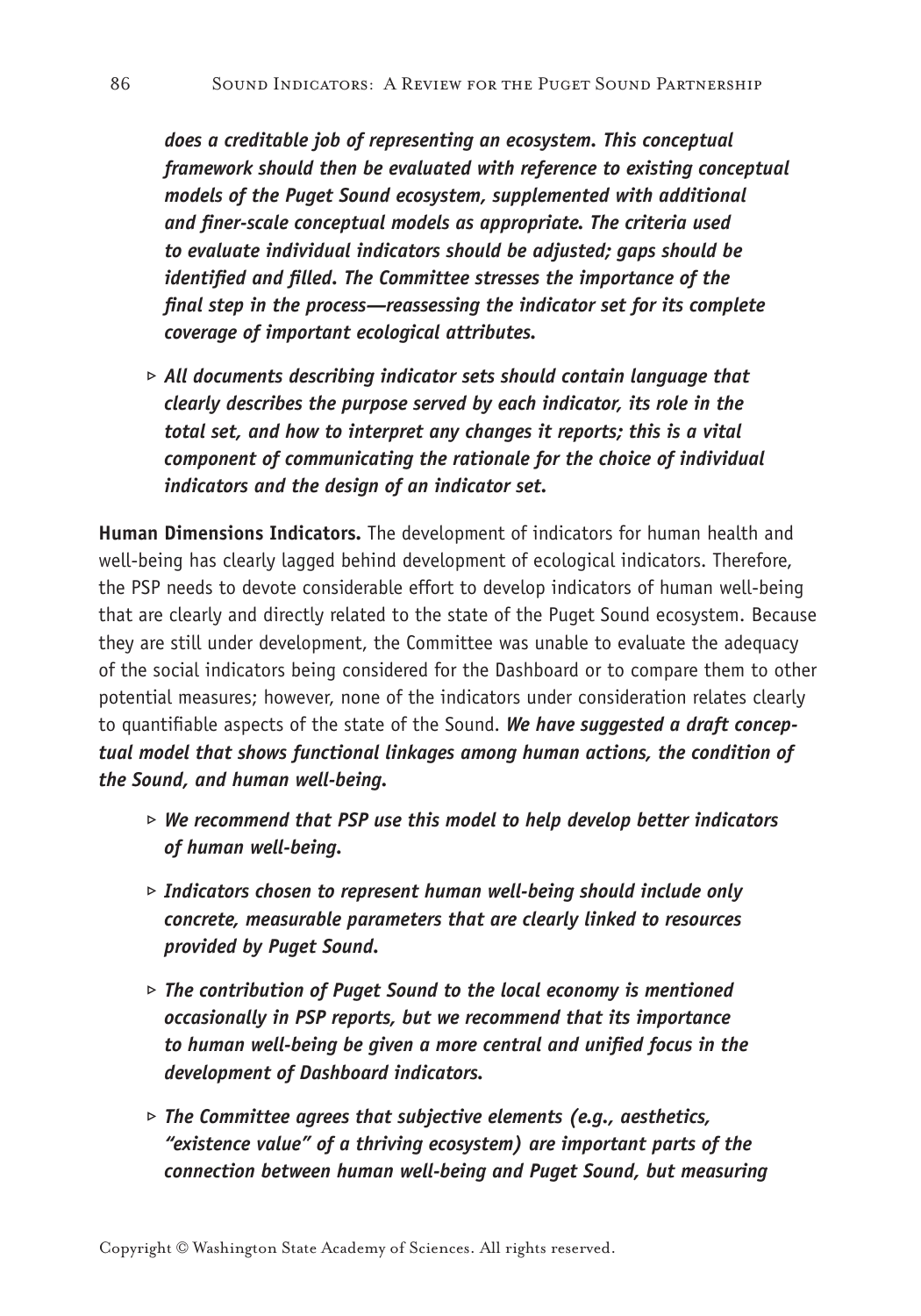#### *subjective perceptions with a high degree of scientific reliability is problematic.*

**Criteria for Choosing Indicators.** Overall, the Committee found the documented process of choosing and scoring criteria for selecting the Dashboard indicators difficult to understand. Criteria were binned into "primary considerations," "data considerations," and "other," the latter including being readily understood by the public. Some of these criteria are inappropriate for initial screening of candidate indicators or are inappropriately weighted. For example, favoring currently popular indicators or indicators for which data are immediately available guarantees that important changes in the functioning of the system will be missed. Although the Committee was told that the PSP is focusing on indicators of the "state" of the ecosystem, the selection criteria used appear to be at odds with this approach. For example, the PSP states that scientific criteria were the primary ones for selecting indicators, but potentially valuable indicators were dropped from the list simply because no data were available to populate them. Similarly, relevance to specific management activities was heavily weighted. Finally, the weights given to the different criteria and then used to sum the scores for ranking indicators do not agree with their importance.

The Dashboard authors also judged that the Dashboard should include indicators from each of four combinations of "sensitivity" (lagging versus leading) and "specificity" (diagnostic versus broadly informative). Those four categories do not correspond to any key ecosystem attributes; using them to pick indicators lacks scientific justification. Moreover, as stated earlier, indicators generally should not be designed to be "diagnosticators." *To rectify these problems, we recommend that:*

- $\triangleright$  The criterion of "theoretically sound" be given the highest weighting in *choosing indicators rather than the low weighting it was assigned.*
- $\triangleright$  The PSP adopt an approach that focuses on condition indicators that *describe the state of the ecosystem, rather than on management-driven indicators. This would eliminate the need to try to balance "sensitivity" and "specificity."*
- $\triangleright$  The PSP reassess the pool of indicators from which the final list was *selected, using, appropriately revised, the "primary" considerations as the basis for the initial screening.*
- $\triangleright$  For practical reasons, the finally selected indicators be ones that can be *disaggregated to characterize geographical subunits of Puget Sound as well as the ecosystem as a whole.*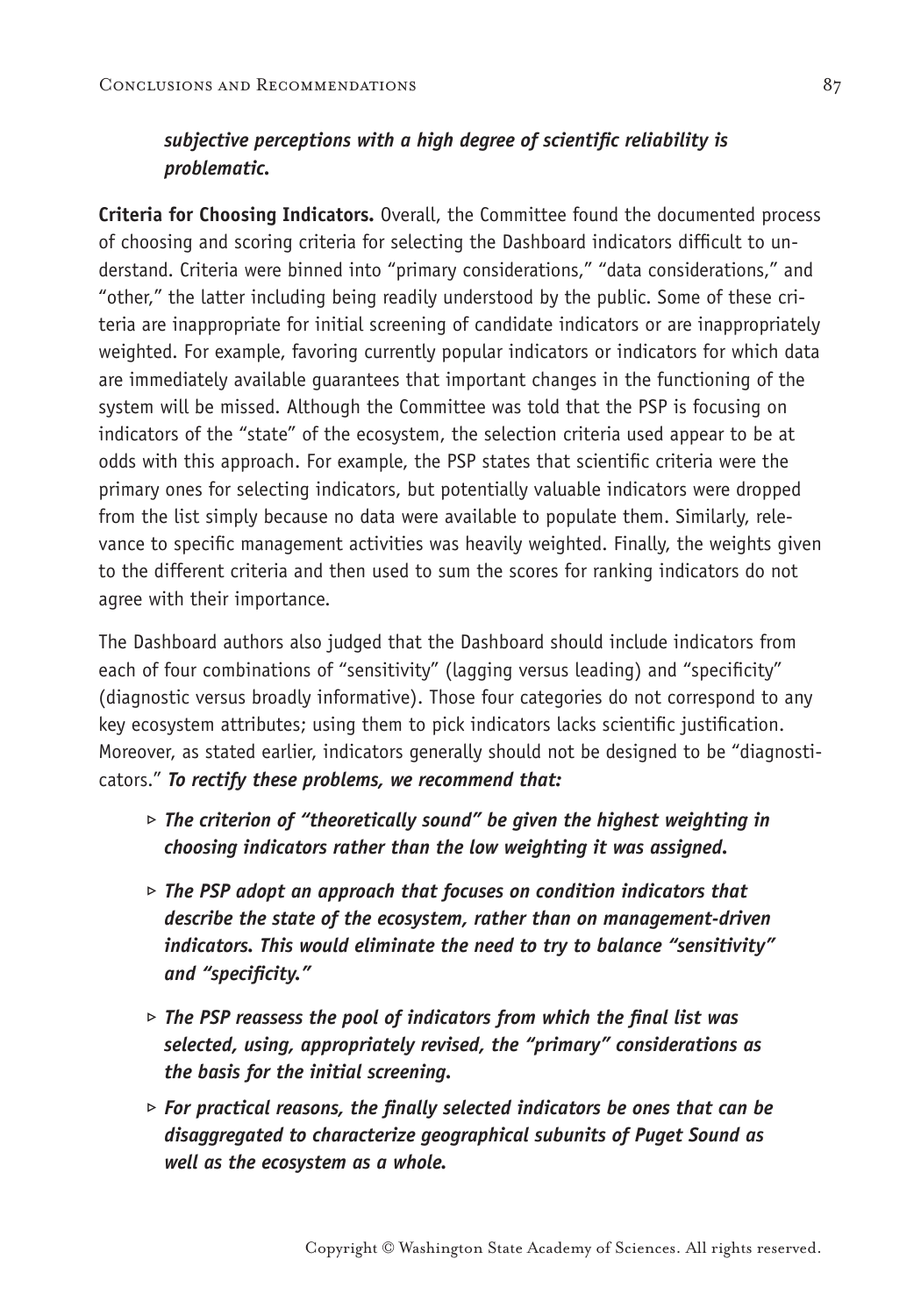G *Most indicators need not have "communication" as their primary function. Populating the Dashboard with indicators that scored highly on "understood by the public and policymakers" undermines the scientific basis for the indicator set. An education program must be a part of the development and use of an indicator system, but it should play only a minor role in the selection of indicators.*

**Evaluating individual Indicators.** The PSSU and Dashboard currently include targets associated with some indicators; during the Committee's deliberations, these were mostly works-in-progress and were not thoroughly reviewed. In addition, PSSU provided neither criteria for evaluating the metrics to be used for each indicator, nor criteria for evaluating the performance of the indicators over time. For these reasons, the Committee is unable to determine the adequacy of the proposed indicators to monitor progress toward meeting goals and objectives.

- G *We recommend that priority be given to monitoring and reporting trends in the ecological indicators to allow "adaptive management" of the indicator set, i.e., permitting change in the set if some initially selected indicators turn out to be ineffective.*
- $\triangleright$  The Committee evaluated the PSP's provisional list of Dashboard *indicators and placed them into four categories of recommendations, discussed below.*

### **VI. A. Refine and Use in the Initial Dashboard**

- **Marine Water Quality,** if PSP adopts the DOE measurement parameters cited by the Committee, and considers omitting "monitoring to the bottom" and coastal bays).
- **F** Toxics in Fish
- **F** Toxics in Sediment
- **E** Water Quantity Salmon
- A **Eelgrass**
- **The Orcas** indicator has poor scientific justification as a condition indicator for Puget Sound, but the Committee recognizes its important iconic status.

### **VI. B. Continue to Develop for Possible Use in the Dashboard**

**For Freshwater Quality,** we recommend expansion of the list of monitored *parameters beyond "conventional pollutants."*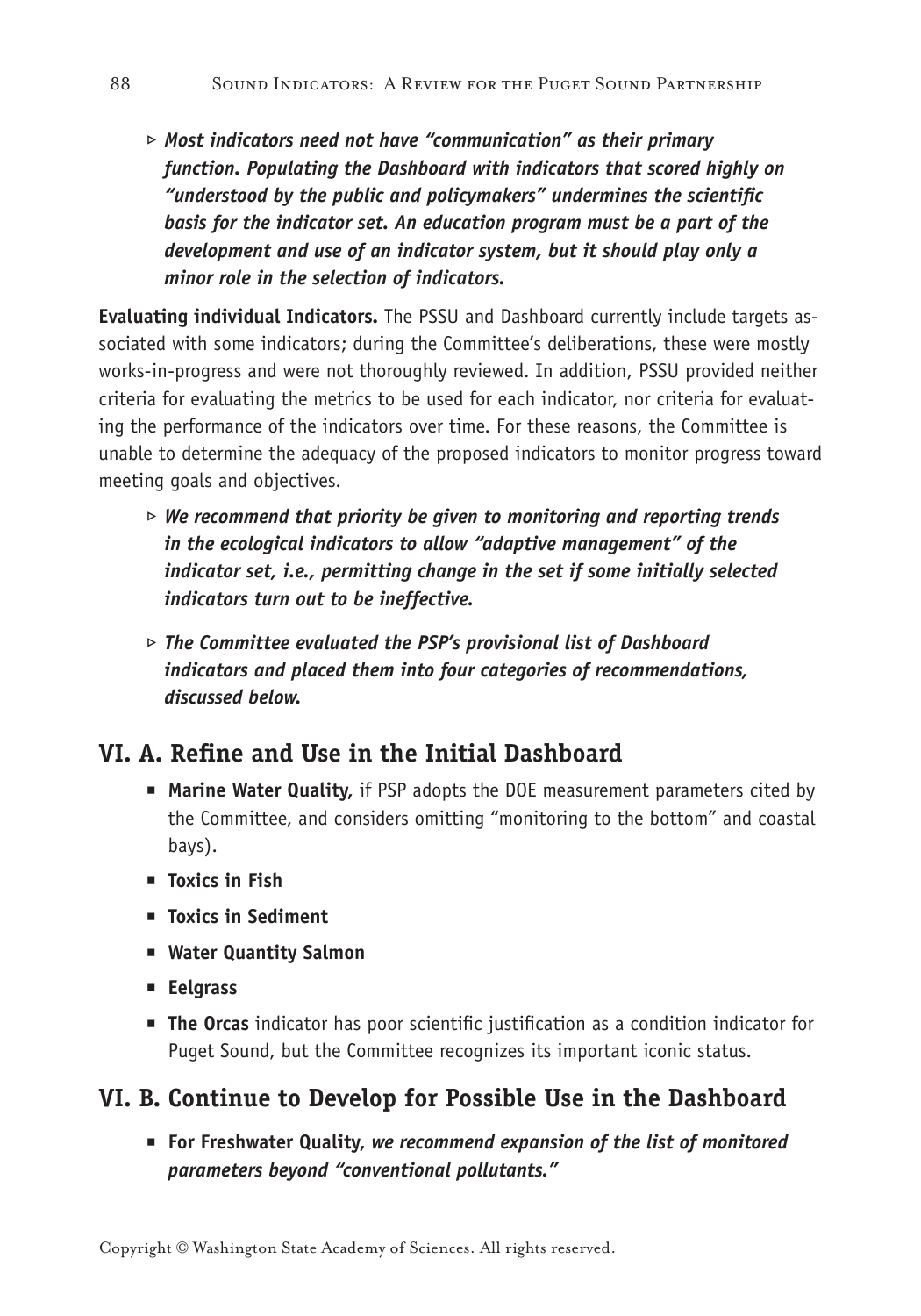- **The Shoreline Armoring** indicator is appropriate as one part of a marine habitat "extent" attribute but needs to be complemented by other habitat extent data.
- **The Land Use/Land Cover** indicator is important in recognizing tradeoffs inherent in different types of land use. *We recommend that it be modified so that the metrics are independent of policy and goal statements, and that further development of this indicator be accomplished expeditiously.*

### **VI. C. Do not Use in Its Current Form**

- $\triangleright$  We recommend that PSP reconsider its decision to include herring *spawning biomass as a metric of the "Pacific Herring" indicator. We suggest that PSP use either its influence or funding to encourage WDFW to return to monitoring herring standing stock, or give additional consideration to investigating jellyfish populations as a Food Web indicator.*
- $\triangleright$  Because terrestrial bird populations relate only weakly to the condition *of Puget Sound, we recommend that this indicator be eliminated from the Dashboard, although some metrics relating to terrestrial birds may be relevant as an indicator of terrestrial condition.*

### **VI. D. Add Indicators of Important Attributes Overlooked/ Omitted by PSP**

- G *We strongly recommend inclusion of indicators of key ecosystem attributes that currently have little to no representation in the indicator set. These include:*
- **Extent** of the range of marine habitat types in Puget Sound, to parallel the terrestrial land use/land cover indicator. Data already exist to begin creating such an indicator. The data gathered for this indicator are essential for understanding the status of other indicators such as eelgrass, shoreline armoring, and biodiversity.
- **Primary productivity,** the conversion of inorganic to organic matter by photosynthesis, is the base or sine qua non of the entire ecosystem yet was nearly completely neglected by PSP. Efficient methods exist to assess and monitor productivity, and data may already be available from the Ocean Climate Laboratory of NOAA.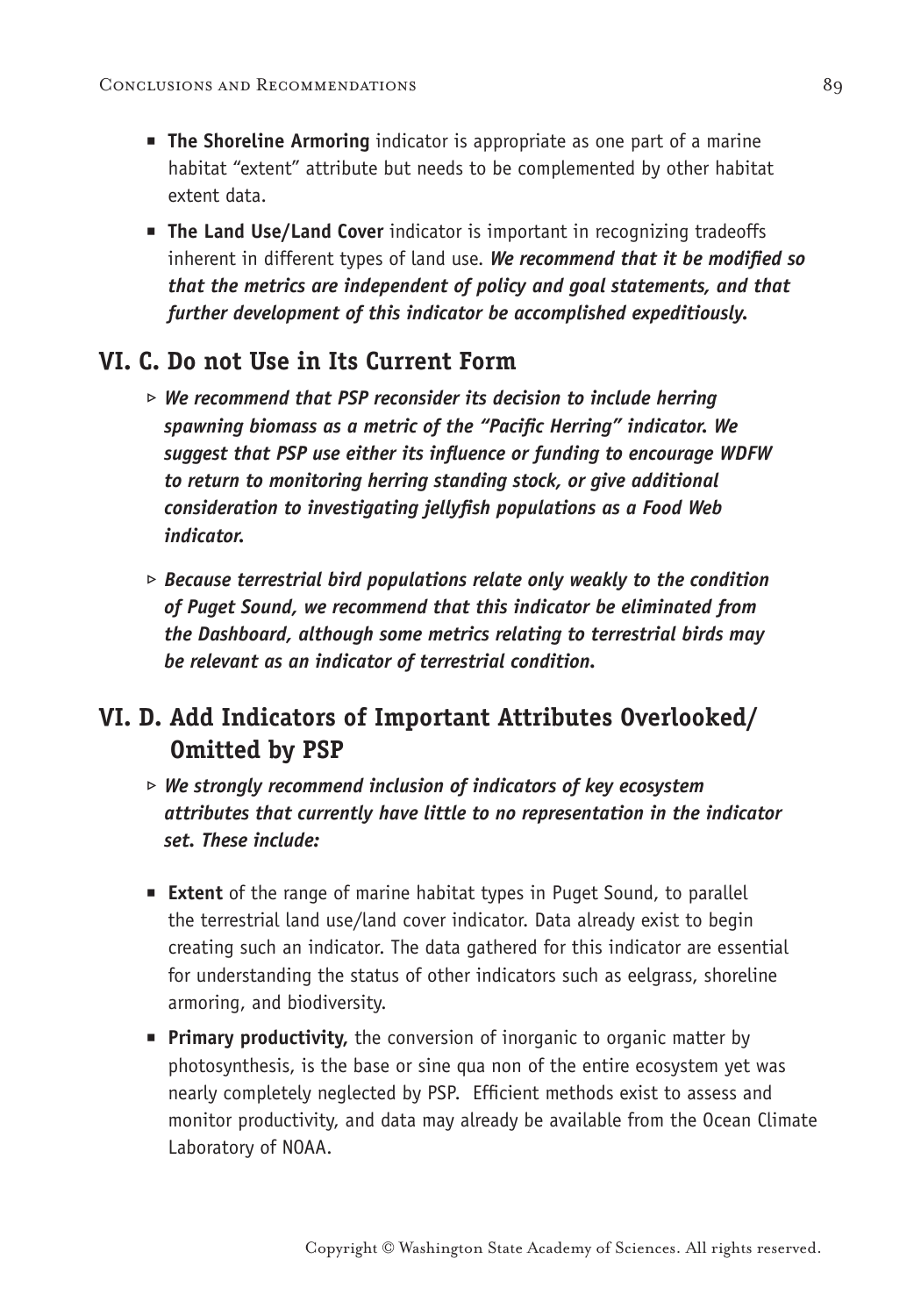- **Filter 5 Freshwater quality in lakes as well as streams, and primary organic** productivity in freshwater habitats.
- **Biodiversity** of selected types of organisms that populate selected habitat types.
- **Sediment delivery and transport** along beaches, as a key process that affects ecosystem condition in the nearshore of Puget Sound.

In conclusion, the Committee has identified and described significant flaws and inconsistencies in the processes the PSP used to select a set of indicators to monitor trends in the condition of the Puget Sound ecosystem and to assess the consequences of management interventions. Yet we recognize the complexity of the task that confronted the Science Panel and the Leadership Council and judge that their efforts, although at times uncoordinated and contradictory, have laid a solid foundation on which the PSP can build as it refines its procedures and outcomes. Again, we stress the importance of developing and using a conceptual model of the Puget Sound system to identify the key attributes for which indicators need to be developed. We have suggested a stepwise procedure that, if adopted, would help the PSP select, describe, and provide the rationale for the indicators that it needs to develop and refine. The Washington State Academy of Sciences looks forward to continuing to be of service to the Puget Sound Partnership as it builds upon its valuable efforts to provide a solid scientific basis for maintaining and improving the ability of the Puget Sound ecosystem to enrich the lives of the people that live near it.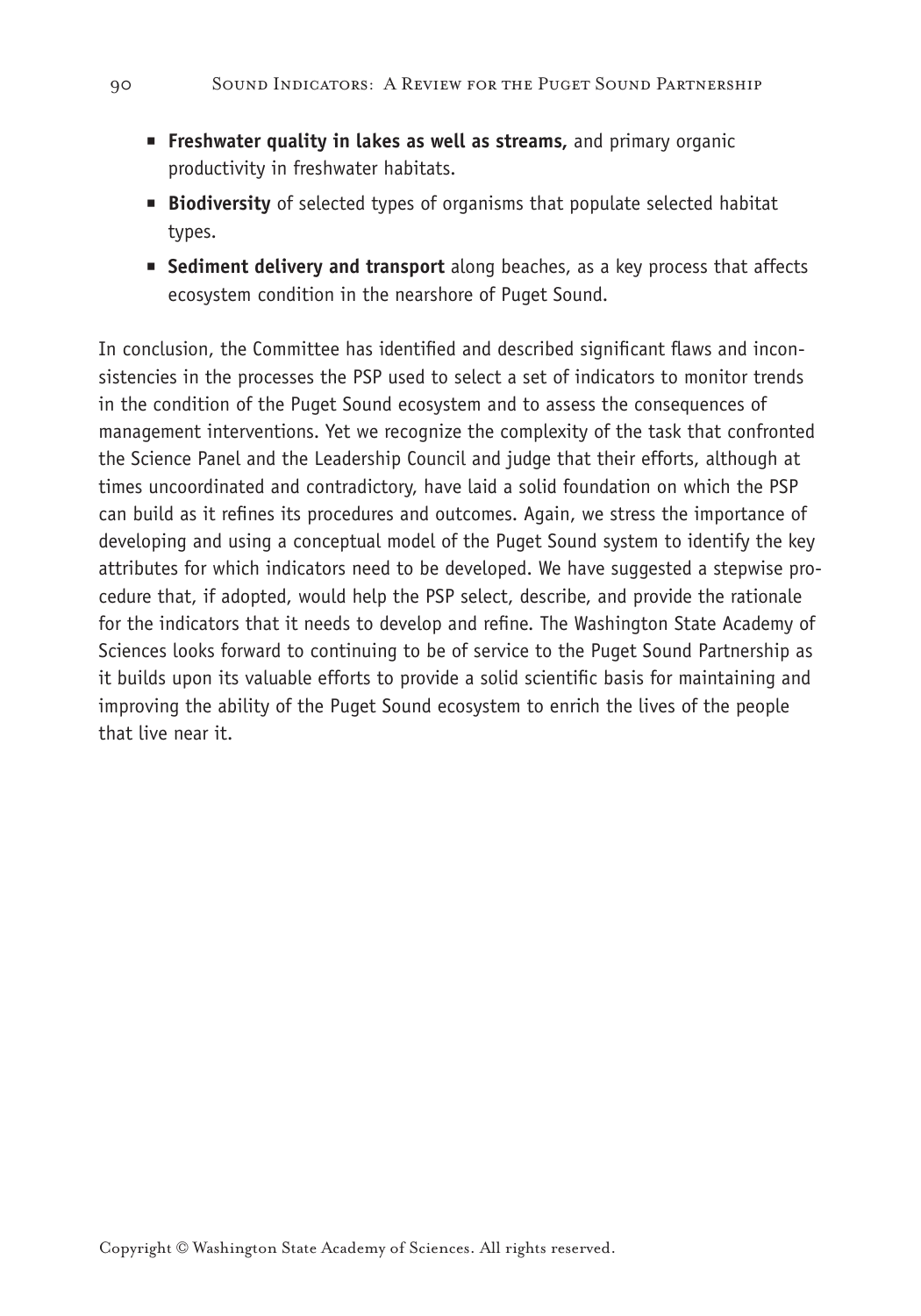### **REFERENCES**

- Adler, P. B., & 57 others. (2011). Productivity is a poor predictor of plant species richness. *Science, 333*, 1750-1753.
- Asner, G. P. (2009). Tropical forest carbon assessment: Integrating satellite and airborne mapping approaches. *Environmental Research Letters, 4*, 034009.
- Bargmann, G. (1998). *Forage fish management plan: A plan for managing the forage fish resources and fisheries of Washington.* Retrieved from Washington Department of Fish and Wildlife website: http://wdfw.wa.gov/ publications/00195.
- Berry, H. D., Harper, J. R., Mumford, T. F. Jr., Bookheim, B. E., Sewell, A. T., Tamayo, L. J. (2007). *The Washington State ShoreZone Inventory User's Manual.* Nearshore Habitat Program, Washington State Department of Natural Resources.
- Brennan, J. S. (2007). *Marine Riparian Vegetation Communities of Puget Sound.* Technical Report 2007-02. Prepared in support of the Puget Sound Nearshore Partnership.
- California State Water Resources Control Board. (n.d.). *Bay protection and toxic cleanup program (BPTCP).* Retrieved from California State Water Resources Control Board: www.swrcb.ca.gov/water\_issues/programs/bptcp/sediment.shtml
- Carman, R., Taylor, K., and Shipman, H. (2011). *Puget Sound Partnership—Setting targets for dashboard indicators. Indicator: Shoreline armoring.* Puget Sound Partnership.
- Cassin, J., Knauer, J., and Wellman, K. (2008). *Steps toward Human Well Being Framework: Informing the PSP and Action Agenda.* Puget Sound Partnership document. December 12, 2008.
- Collatz, G. J., Berry, J. A., & Grivet, C. (1992). Coupled photosynthesis-stomatal conductance model for leaves of C4 plants. *Australian Journal of Plant Physiolog y, 19,* 519-539.
- Conservation Measures Partnership. (n.d.). Open Standards for the Practice of Conservation 2.0. Retrieved from Miradi website: https://miradi.org/openstandards.
- Currens, K. (2011a). "Description of Puget Sound Partnership Dashboard Indicators." (an Excel spreadsheet from Ken Currens to Gordon Orians on July 11, 2011).
- Currens, K. (2011b). Briefing sheet: Washington State Academy of Sciences review of Partnership's indicators. July 6, 2011.
- Dethier, M. N. (1990). *A marine and estuarine habitat classification system for Washington State.*  Natural Heritage Program, Washington Department of Natural Resources.
- Dethier, M. N. (1992). Classifying marine and estuarine natural communities: an alternative to the Cowardin system. *Natural Areas Journal, 12*(2), 90-100.
- de Wit, C. T. (1993). Philosophy and terminology. In P. A. Leffalaar (Ed.), *On Systems Analysis and Simulation of Ecological Processes.* Boston, MA: Kluwer Academic Publishers.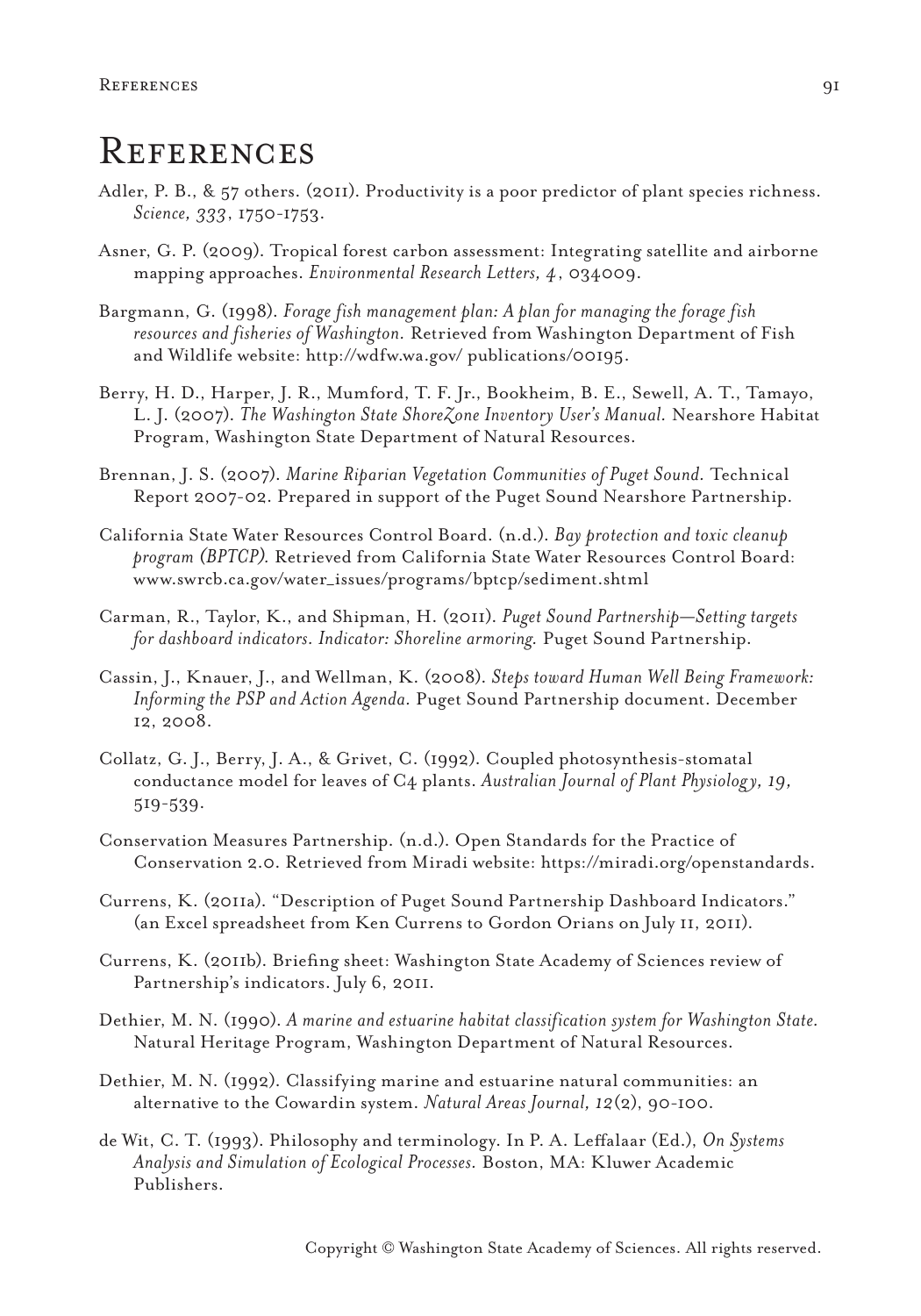- Dowty, P., Berry, H., & Gaeckle, J. (2010). *Developing indicators and targets for eelgrass in Puget Sound: A science assessment.* Retrieved from Washington Department of Natural Resources website: http://www.dnr.wa.gov/Publications/aqr\_eelgrass\_08232010.pdf .
- Dowty, P., Berry, H., & Gaeckle, J. (2010). *Developing indicators and targets for eelgrass in Puget Sound: A science assessment.* Retrieved from Washington Department of Natural Resources website: http://www.dnr.wa.gov/Publications/aqr\_eelgrass\_08232010.pdf .
- Dowty, P., Berry, H., & Gaeckle, J. (2011). *Puget Sound Partnership—Setting targets for dashboard indicators. Indicator: Eelgrass.* Puget Sound Partnership. Version: January 25, 2011.
- Dutch, M., Long, E., Weakland, S., Partridge, V., & Welch K. (2011). *Puget Sound Partnership—Setting targets for dashboard indicators.* Summarized from Washington State Department of Ecology website: http://www.ecy.wa.gov/programs/eap/psamp/index. htm.
- Dutch, M., Long, E., Weakland, S., Partridge, V., & Welch, K. (2012). *Sediment quality indicators for Puget Sound: Indicator definitions, derivations, and graphic displays.*  Washington State Department of Ecology.
- Edmondson, W. T. (1991). *The uses of ecolog y: Lake Washington and beyond.* Seattle: University of Washington Press.
- Fresh, K., Dethier, M., Simenstad, C., Logsdon, M., Shipman, H., Tanner, C., Leschine, T., Mumford, T., Gelfenbaum, G., Shuman, R., & Newton, J. (2011). *Implication of Observed Anthropogenic Changes to the Nearshore Ecosystems in Puget Sound.* Prepared for the Puget Sound Nearshore Ecosystem Restoration Project, technical report 2011-03.
- Heinz Center, The H. John. (2002). *The State of the Nation's Ecosystems. Measuring the Lands, Waters, and Living Resources of the United States.* Cambridge University Press.
- Heinz Center, The H. John. (2008). *The state of the nation's ecosystems 2008: measuring the lands, waters, and living resources of the United States.* Island Press.
- Holling, C. S. (ed.) (1978). *Adaptive Environmental Assessment and Management.* Chichester: Wiley.
- Hooper, D. U., Adair, E. C., Cardinale, B. J., Byrnes, J. E. K., Hungate, B. A., Matulich, K. L., Gonzalez, A., Duffy, J. E., Gamfeldt, L., and O'Connor, M. I. (2012). A global synthesis reveals biodiversity loss as a major driver of ecosystem change. *Nature, 486*, 105-108.
- Huggett, R. J. (1993). *Modelling the Human Impact on Nature: Systems Analysis of Environmental Problems.* New York, NY: Oxford University Press.
- Jarvinen, O. (1985). Conservation indices in land use planning: Dim prospects for a panacea. *Ornis Fennica, 62*(2), 101-106.
- Kareiva, P., Tallis, H., Ricketts, T., Daily, G., and Polasky, S. (2011). *Natural Capital: Theory and Practice of Mapping Ecosystem Services.* Oxford University Press.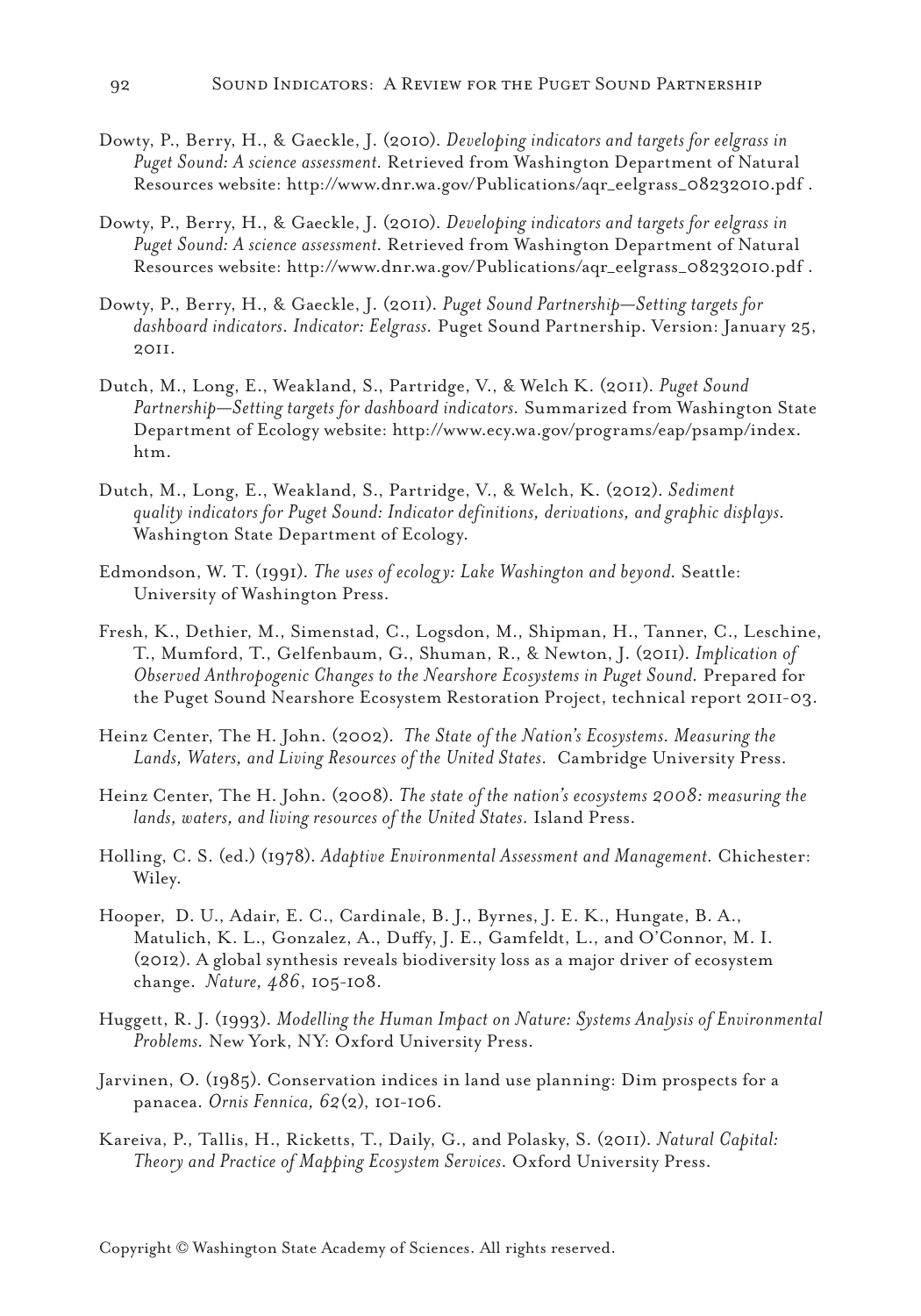- Lee, J. L., Pierce, K. B., & Stiles, K. (2011). *Puget Sound Partnership—Setting targets for ecosystem condition and pressure reductions. Technical memorandum: Dashboard indicator: Land cover; pressure; and development.* Version: September 5, 2011.
- Levin, P. S., Fogarty, M. J., Matlock, G. C., & Ernst, M. (2008). *Integrated ecosystem assessments.* U.S. Department of Commerce, NOAA Technical Memorandum NMFS-NWFSC 92. National Marine fisheries Service, Northwest Fisheries Science Center. Seattle, WA.
- Levin, P.S., James, A., Kershner, J., O'Neill, S., Francis, T., Samhouri, J., Harvey, C., Brett, M.T., and Schindler, D. 2011. Understanding future and desired system states. Chapter 1A in: *Puget Sound Science Update.* Puget Sound Partnership, pp. 6-144.
- Lombard, J. (2006). *Saving Puget Sound: A conservation strateg y for the 21st century.* Bethesda, MD: American Fisheries Society.
- Long, E. R., Dutch, M., Aasen, S., & Welch, K. (2004). *Sediment quality triad index in Puget Sound.* Publication No. 04-03-008, retrieved from Washington State Department of Ecology website: http://www.ecy.wa.gov/pubs/0403008.pdf.
- May, C. W., Horner, R. R., Karr, J. R., Mar, B. W., & Welch, E. B. (2002). Effects of urbanization on small streams in the Puget Sound ecoregion. Article 18. *Watershed Protection Techniques, 2,* 483-494.
- Millennium Ecosystem Assessment. (2005). *Ecosystems and human well-being: Biodiversity synthesis.* World Resources Institute, Washington, D. C.
- Mills, C.E. (1981). Seasonal occurrence of planktonic medusae and ctenophores in the San Juan Archipelago (NE Pacific). *Wasmann Journal of Biolog y, 39(*1-2), 6-29.
- Mills, L. S., Soulé, M. E., & Doak, D. F. (1993). The keystone-species concept in ecology and conservation. *BioScience, 43,* 219-224.
- Moore, S. K., Mantua, N. J., Newton, J. A., Kawase, M., Warner, M. J. & Kellogg, J. P. (2008). *A descriptive analysis of temporal and spatial patterns of variability in Puget Sound oceanographic properties. Estuarine, Coastal and Shelf Science, 80,* 545-554.
- NASA. (n.d.) *Landsat science.* Retrieved from NASA website: http://landsat.gsfc.nasa.gov.
- National Research Council. (1990). *Managing troubled waters: The role of marine environmental monitoring.* Washington, D. C.: National Academies Press.
- National Research Council. (1995). *Review of EPA's environmental monitoring and assessment program: Overall evaluation.* Washington, D. C.: National Academies Press.
- National Research Council. (2000). *Ecological indicators for the nation.* Washington, D. C.: National Academies Press.
- Nearshore Habitat Program. (2001). *The Washington State ShoreZone Inventory.*  Washington State Department of Natural Resources, Olympia, WA.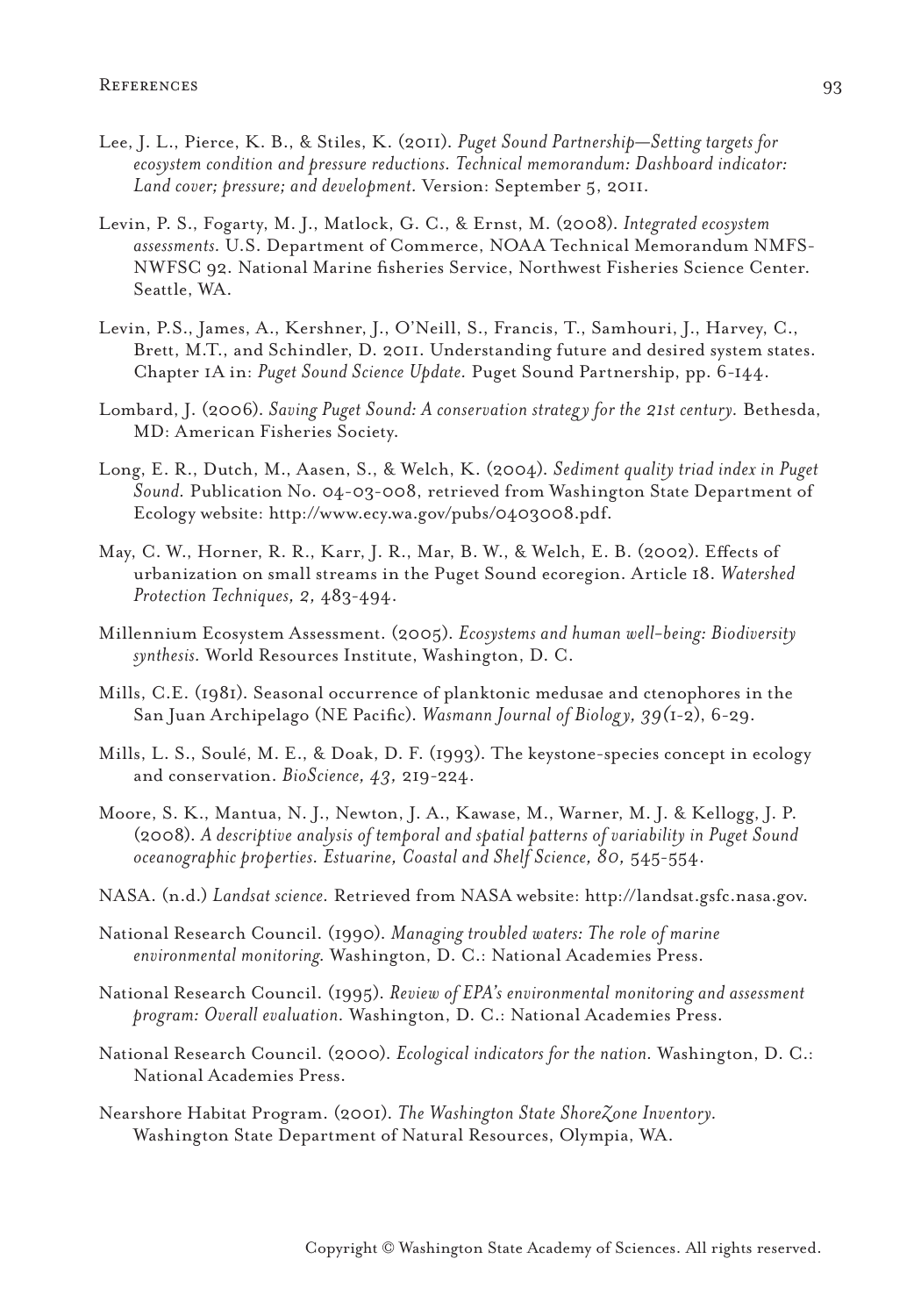- Neuman, M., St. John, D., Redman, S., Stiles, K., Salafsky, N., Knauer, J., & M. B. Brown. (2009). *Identification of ecosystem components and their indicators and targets.* Retrieved from Puget Sound Partnership website: http://www.psp.wa.gov/ downloads/2009\_tech\_memos/SOS\_2009\_Tech\_Memo\_components\_2009\_06\_11\_ Final.pdf.
- Newton, J., Albertson, S.L., Van Voorhis, K., Maloy, C., & Siegel, E. (2002). *Washington State marine water quality, 1998 through 2000.* Publication No. 02-03-056, retrieved from Washington State Department of Ecology website: http://www.ecy.wa.gov/ biblio/0203056.html.
- Niemeijer, D., & de Groot, R. S. (2008). A conceptual framework for selecting environmental indicator sets. *Ecological Indicators 8,* 14-25.
- Nordstrom, K. F., N. L. Jackson and P. Rafferty. (2010). Mitigating the effects of bulkheads on the Bay Shore of Fire Island National Seashore. In H. Shipman, M. N. Dethier, G. Gelfenbaum, K. L. Fresh, & R. S. Dinicola (Eds.), *Puget Sound Shorelines and the Impacts of Armoring—Proceedings of a State of the Science Workshop: U.S. Geological Survey Scientific Investigations Report 2010–5254* (pp. 57-64).
- O'Neill, S. M., Bravo, C. F., & Collier, T. K. (2008). *Environmental indicators for the Puget Sound Partnership: a regional effort to select provisional indicators (phase 1).* U.S. Department of Commerce, NOAA Fisheries, Northwest Fisheries Science Center. Seattle, WA.
- Osborne, P., Curtiss, G., & Cote, J. (2010). Gravel transport and morphological response on a supply-limited beach, Point White, Bainbridge Island, Washington. In H. Shipman, M. N. Dethier, G. Gelfenbaum, K. L. Fresh, & R. S. Dinicola (Eds.), *Puget Sound Shorelines and the Impacts of Armoring—Proceedings of a State of the Science Workshop: U.S. Geological Survey Scientific Investigations Report 2010–5254* (pp. 127- 134).
- Pearson, S. (2011a). *Puget Sound Partnership—Setting targets for Dashboard indicators; Indicator: Birds.* Puget Sound Partnership technical memorandum.
- Pearson, S., Raphael, M. G., Lance, M. M., Bloxton, T. G. Jr. (2011b). *Washington 2010 at-sea marbled murrelet population monitoring: Research Progress Report.* Washington Department of Fish and Wildlife, Wildlife Science Division and USDA Forest Service Pacific Northwest Research Station, Olympia, WA.
- Penttila, D. (2007). *Marine Forage Fishes in Puget Sound.* Puget Sound Nearshore Partnership Report No. 2007-03. Seattle, WA: U.S. Army Corps of Engineers, Seattle District.
- Perrings, C., Naeem, S., Ahrestani, F. S., Bunker, D. E., Burkill, P., Canziani, G., Elmqvist, T., Fuhrman, J. A., Jaksic, F. M., Kawabata, Z., Kinzig, A., Mace, G. M., Mooney, H., Prieur-Richard, A.-H., Tshirhart, J., & Weisser, W. (2011). Ecosystem services, targets, and indicators for the conservation and sustainable use of biodiversity. *Frontiers of Ecolog y and the Environment 9,* 512-520.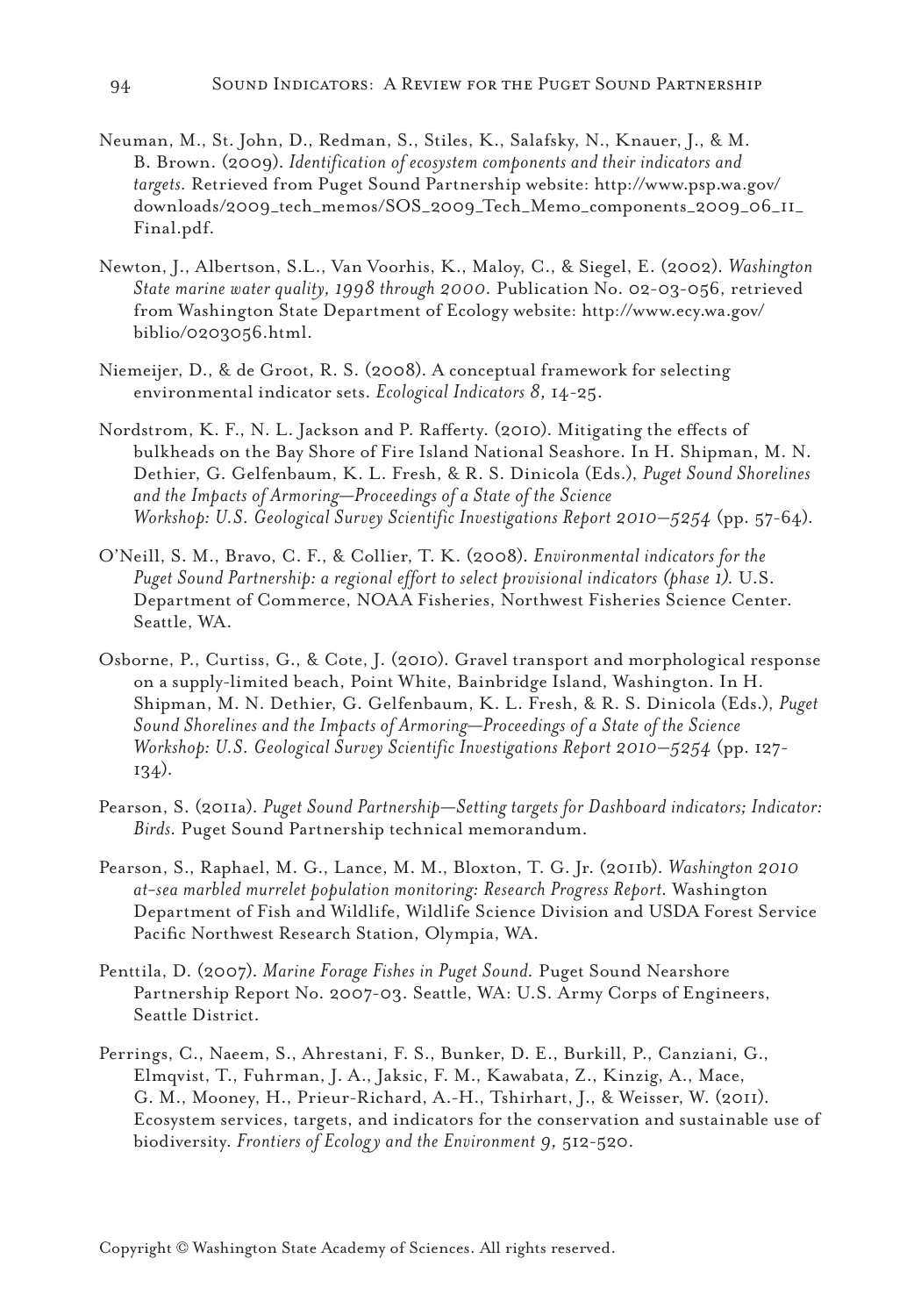- Phillips, R. C. (1984). *The ecolog y of eelgrass meadows in the Pacific Northwest: A community profile.* U.S. Fish and Wildlife Service, FWS/OBS 84/24.
- Plummer, M., & Schneidler, M. (2011). Incorporating Human Well-Being into Ecosystem Based Management. Chapter 1B in *Puget Sound Science Update* (April 12, 2011).
- Puget Sound Assessment and Monitoring Program. (n.d.). *Marine sediment monitoring.*  Retrieved from Puget Sound Assessment and Monitoring Program website: http:// www.ecy.wa.gov/programs/eap/psamp/index.htm.
- Puget Sound Partnership. (2008a). *Puget Sound action agenda.* Puget Sound Partnership, Olympia, WA. December 1, 2008.
- Puget Sound Partnership. (2008b). *Biennial science work plan 2009-2011.* Science Panel, Puget Sound Partnership, Olympia, WA. December 1, 2008.
- Puget Sound Partnership. (2009). Ecosystem status and trends. In a 2009 supplement to *State of the Sound report.*
- Puget Sound Partnership. (2010). *2009 State of the Sound report.* Puget Sound Partnership, Olympia, WA. Retrieved from Puget Sound Partnership website: http:// www.psp.wa.gov/sos2009.php.
- Puget Sound Partnership. (2011a). *Puget Sound vital signs: A Dashboard of indicators on Puget Sound's health and vitality.* Retrieved from Puget Sound Partnership website: http:// www.psp.wa.gov/vitalsigns/index.php.
- Puget Sound Partnership. (2011b). *Puget Sound Ecosystem Recovery Targets.* Retrieved from Puget Sound Partnership website: http://www.psp.wa.gov/downloads/AA2011/062011 EcosystemRecoveryTargetList.pdf.
- Puget Sound Partnership Indicators Action Team. (2010-2011). *Development of the Dashboard of ecosystem indicators for Puget Sound.* Puget Sound Partnership, Olympia, WA. August 9, 2010; modified July 1, 2011; Appendix A, "Description of Dashboard Indicators" added July 13, 2011.
- Puget Sound Partnership Indicators Action Team. (n.d.). "Development of the Dashboard of ecosystem indicators for Puget Sound" Appendix C "Human Well Being Indicators."
- Putnam, Robert D. (2001). *Bowling Alone: The collapse and revival of American community*. New York, NY: Simon and Schuster.
- Redman, S. (2011). *Setting targets for dashboard indicators; Indicator: southern resident orcas.*  Puget Sound Partnership Technical Memorandum.
- Rosen, B. H., Adamus, P., & Lal, H. (1995). A conceptual model for the assessment of depressional wetlands in the prairie pothole region. *Wetlands Ecolog y Management, 3,* 195-208.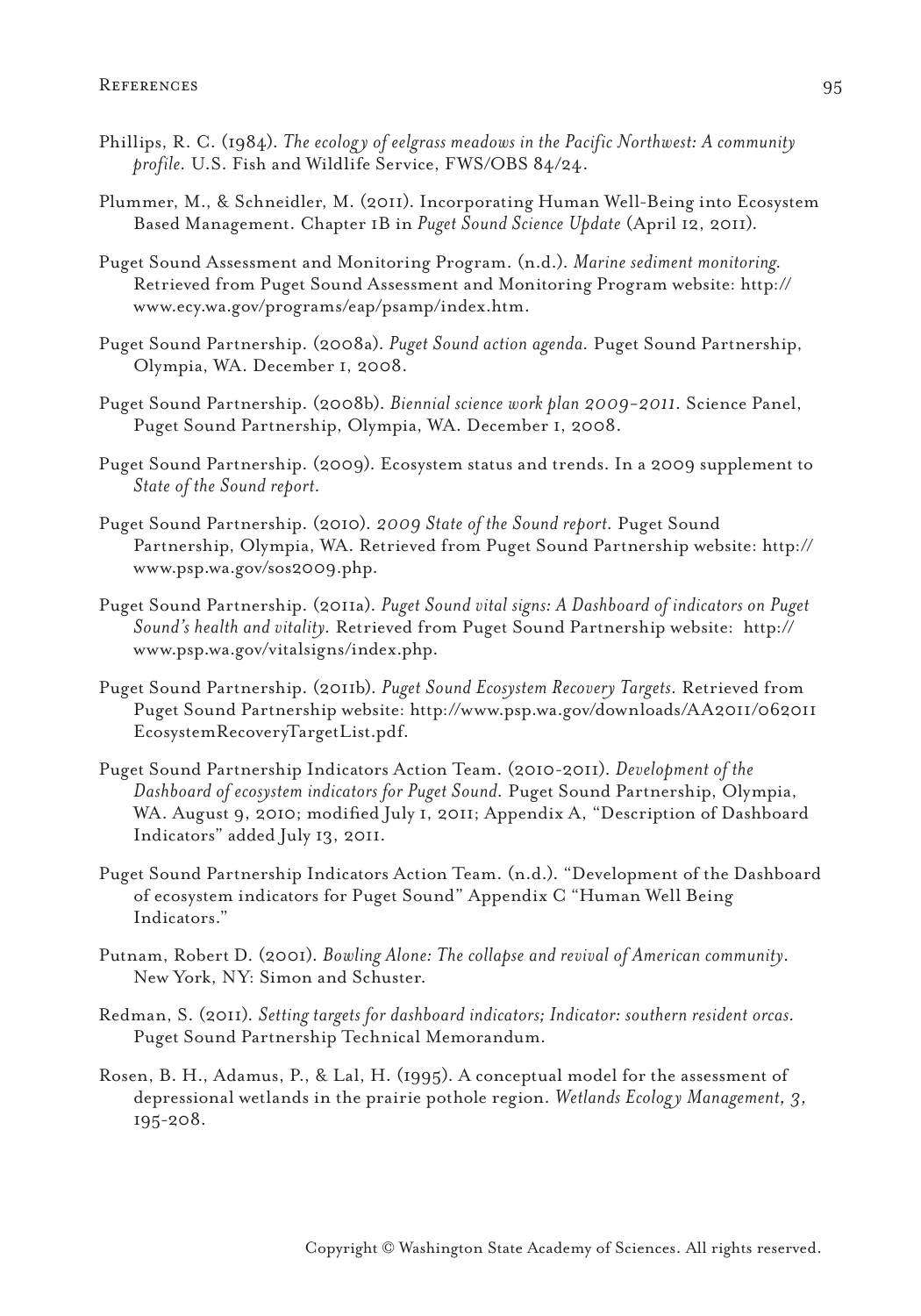- Sanchez-Arcilla, A., Jimenez, J. A., & Marchand, M. (2011). Managing coastal evolution in a more sustainable manner: The conscience approach. *Ocean and Coastal Management, 54,* 951-955.
- Schneidler, M. M., and Plummer, M. L. (2009). *Human well-being indicators: Background and applications for the Puget Sound Partnership.* Northwest Fisheries Science Center Processed Report.
- Shared Strategy for Puget Sound. (2007). *Draft Monitoring and Adaptive Monitoring Approach (MAMA) for the Puget Sound Chinook salmon recovery plan. Retrieved from the Shared* Strategy for Puget Sound website: http://www.sharedsalmonstrategy.org.
- Shipman, H. (2010). The geomorphic setting of Puget Sound: Implications for shoreline erosion and the impacts of erosion control structures. In H. Shipman, M. N. Dethier, G. Gelfenbaum, K. L. Fresh, & R. S. Dinicola (Eds.), *Puget Sound Shorelines and the Impacts of Armoring—Proceedings of a State of the Science Workshop: U.S. Geological Survey Scientific Investigations Report 2010–5254 (*pp. 19-33).
- Simenstad, C. A., Cordell, J. R., Wissmar, R. C., Fresh, K. L., Schroder, S., Carr, M., Berg, M. (1988). *Assemblages structure, microhabitat distribution, and food web linkages of epibenthic crustaceans in Padilla Bay National Estuarine Research Reserve, Washington.*  NOAA Tech. Rep. Ser. OCRM/MEMD, FRI-UW-8813. Seattle: Fisheries Research Institute, University of Washington.
- Simenstad, C.A. (1994). Faunal associations and ecological interactions in seagrass communities of the Pacific Northwest coast. In S. Wyllie-Echeverria, A. M. Olson, & M. J. Hershman (Eds.), *Seagrass Science and Policy in the Pacific Northwest: Proceedings of a Seminar Series* (pp. 11-17). Seattle, WA: U.S. Environmental Protection Agency (SMA 94-1). EPA 910/R-94 004.
- Simenstad, C., Logsdon, M., Fresh, K., Shipman, H., Dethier, M., Newton, J. (2006). *Conceptual model for assessing restoration of Puget Sound nearshore ecosystems.* Puget Sound Nearshore Partnership Report No. 2006-03. Seattle: Washington Sea Grant Program, University of Washington. Available at http://pugetsoundnearshore.org.
- Simenstad, C. A., Ramirez, M., Burke, J., Logsdon, M., Shipman, H., Tanner, C., Toft, J., Craig, B., Davis, C., Fung, J., Bloch, P., Fresh, K., Myers, D., Iverson, E., Bailey, A., Schlenger, P., Kiblinger, C., Myre, P., Gerstel, W., & MacLennan, A. (2011). *Historical Change of Puget Sound Shorelines: Puget Sound Nearshore Ecosystem Project Change Analysis.* Puget Sound Nearshore Report No. 2011-01. Olympia, WA: Washington Department of Fish and Wildlife and U.S. Army Corps of Engineers.
- Stick, K., and Palsson, W. (2011). *Puget Sound Partnership—Setting targets for dashboard indicators. Indicator: Pacific herring spawning biomass.* Puget Sound Partnership technical memorandum. Retrieved from MyPugetSound website: http://www.mypugetsound. net/index.php?option=com\_docman&task=cat\_view&gid=135&Itemid=172.
- Strickland, R. M. (1983). *The fertile fjord: Plankton in Puget Sound.* Seattle: University of Washington.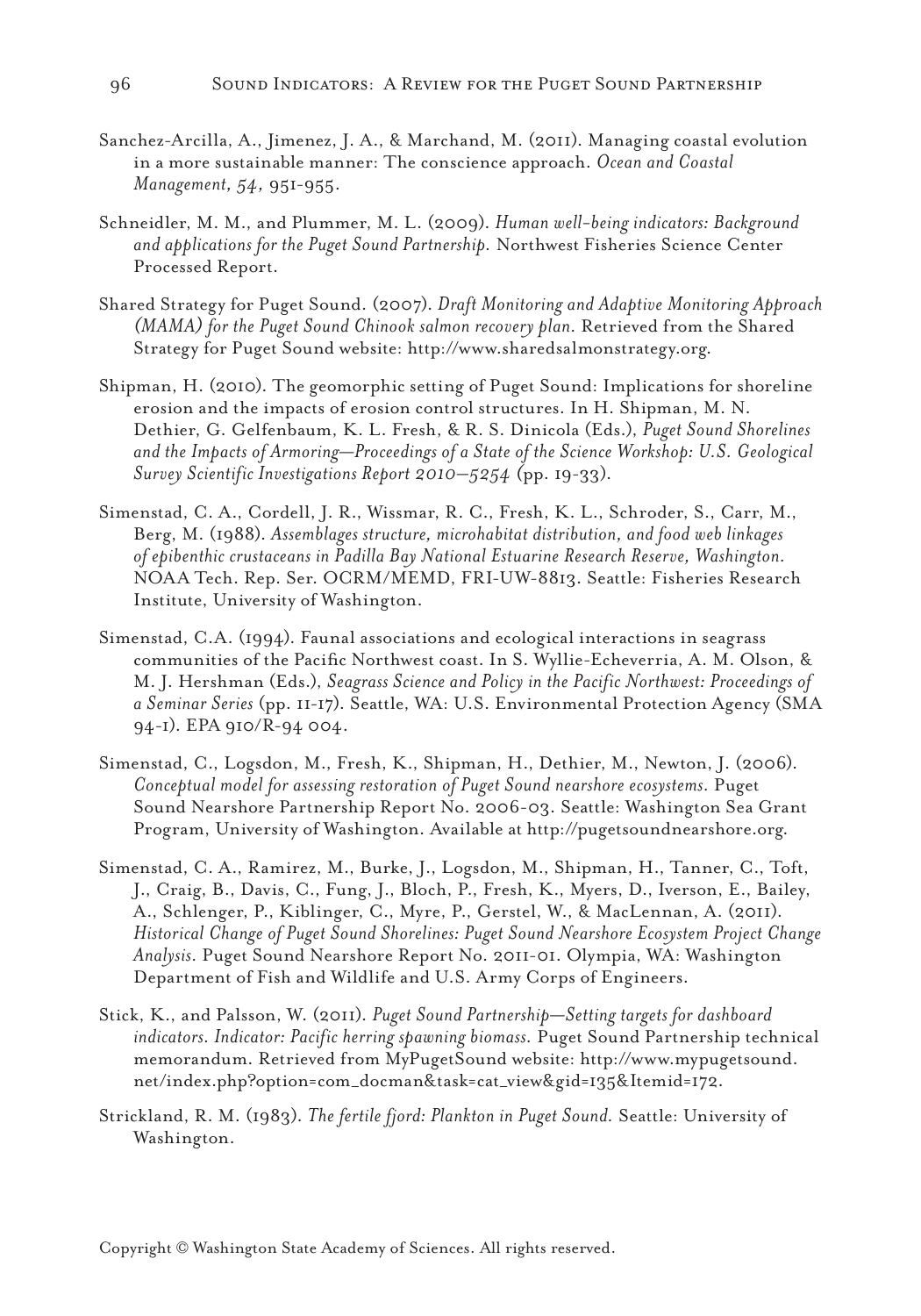- U.S. Environmental Protection Agency. (2002). *A framework for assessing and reporting on ecological condition: An SAB report.* U.S. Environmental Protection Agency Science Advisory Board, Washington, D. C. (Eds.) Young, T. F., & Sanzone, S. EPA-SAB-EPEC-02-009.
- U.S. Fish and Wildlife Service. (1997). *Recovery plans for the threatened marbled murrelet*  (Brachyramphus marmoratus) *in Washington, Oregon, and California.*
- VEMAP Member. (1995). Vegetation/ecosystem modeling and analysis project. Comparing biogeography and biogeochemistry models in a continental-scale study of terrestrial ecosystem responses to climate change and CO2 doubling. *Global Biogeochemical Cycles, 9,* 407-434.
- Villnas, A., and Norkko, A. (2011). Benthic diversity gradients and shifting baselines: Implications for assessing environmental status. *Ecological Applications, 21*, 2172-2186.
- Walters, C. J. (1986). *Adaptive management of renewable resources.* New York, NY: McGraw Hill.
- Washington State Department of Ecology. (n.d.). *Lake water quality.* Retrieved from WashingtonState Department of Ecology website: www.ecy.wa.gov/programs/eap/ lakes/wq/index.html.
- Washington Department of Fish and Wildlife. (2004). *Comprehensive management plan for Puget Sound Chinook: Harvest management component.* Retrieved from Washington State Department of Fish and Wildlife website: http://wdfw.wa.gov/conservation/fisheries/ chinook.
- Washington Department of Fish and Wildlife. (n.d.). *Hydraulic project approval (HPA)*. Retrieved from Washington Department of Fish and Wildlife website: http://wdfw. wa.gov/licensing/hpa/hcp.
- West, J. E., and Redman, S. (2011). *Puget Sound Partnership—Setting targets for Dashboard indicators. Indicator: Toxics in fish.* Puget Sound Partnership technical memorandum.
- Wellman, K. (2010). *Recommendations for the "Human Well Being Indicators" Action Team.* Memorandum to PSP on Recommendations for the "Human Well Being Indicators" Indicators Action Team. This also appears as Appendix C in the report of the PSP Indicators Action Team.
- Willig, M. R. (2011). Biodiversity and Productivity. *Science, 333,* 1709-1710.
- York, R., Rosa, E. A., and Dietz, T. (2003). Footprints on the earth: The environmental consequences of modernity. *American Sociological Review, 68, 279-300.*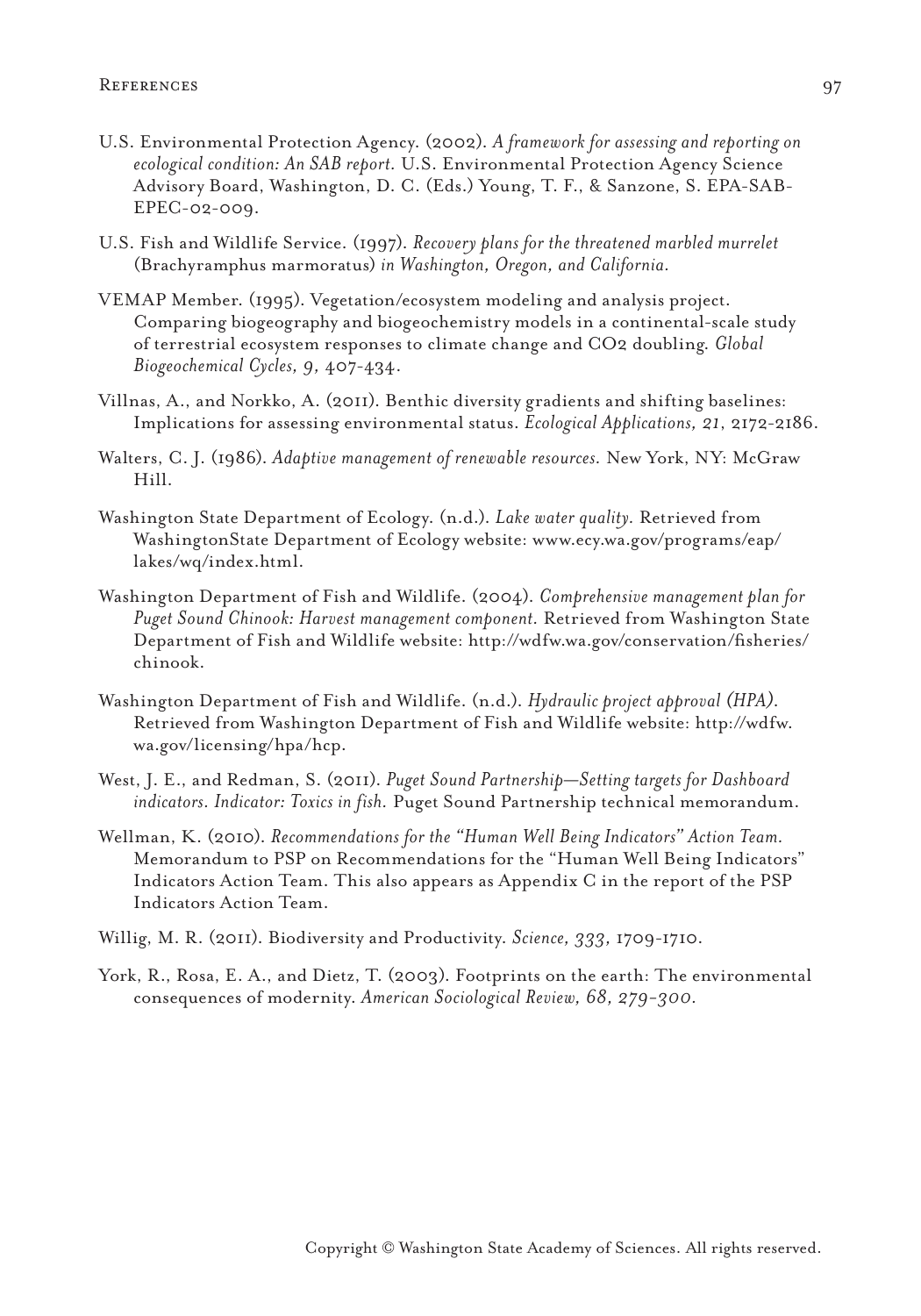Copyright © Washington State Academy of Sciences. All rights reserved.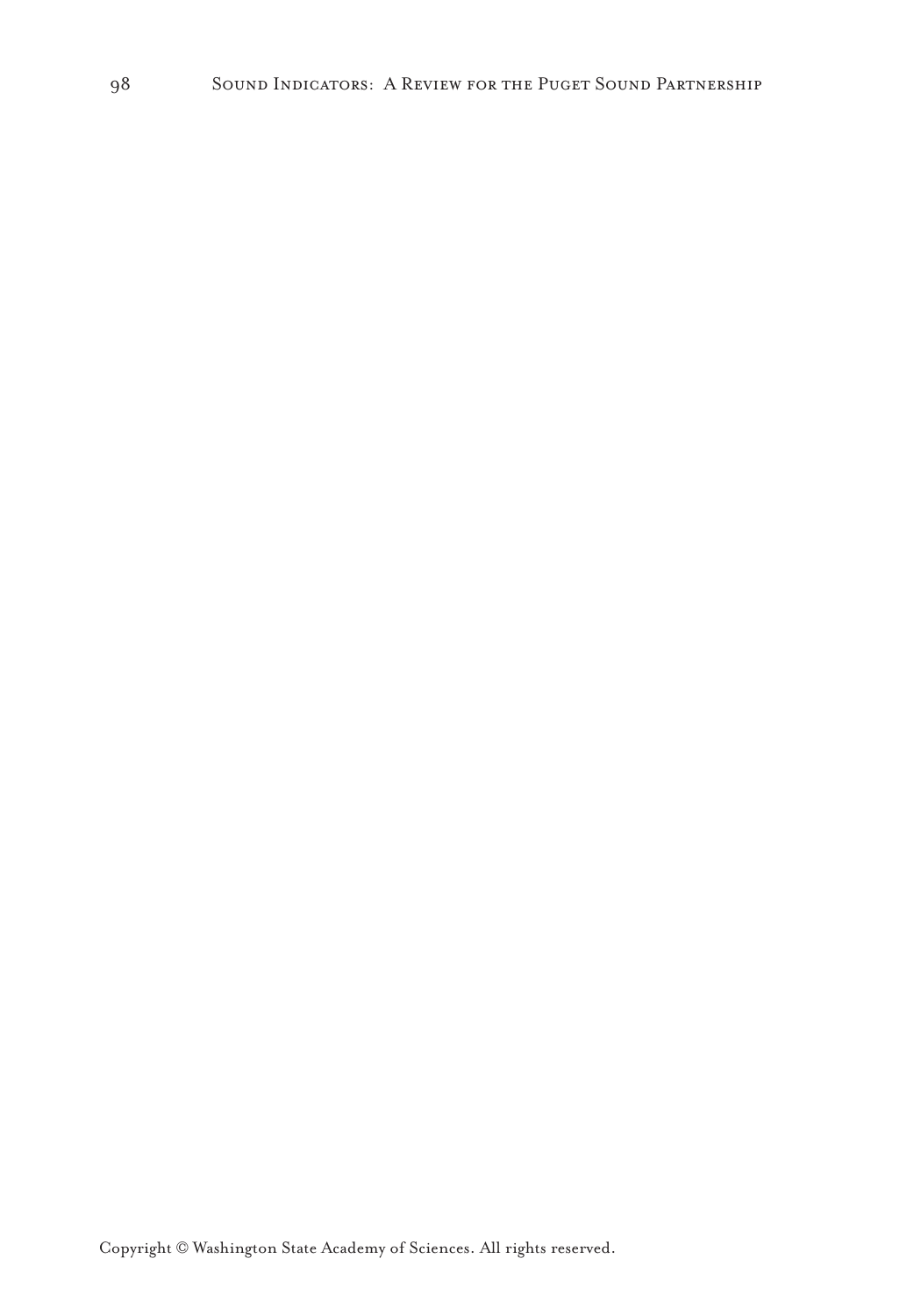# Review Committee Biographies

# Review Committee

#### **Gordon H. Orians,**

University of Washington

**Gordon H. Orians, Chair,** is Professor Emeritus of Biology, University of Washington, Seattle, Washington. He received a Ph.D. in Zoology from the University of California, Berkeley, in 1960. He then joined the Department of Zoology, University of Washington, where he remained until he retired. He was Director of the University's Institute for Environmental Studies from 1976 through 1986. He is an elected member of the National Academy of Sciences as well as the American Academy of Arts and Sciences. His most intensive research area has been behavioral ecology, focusing on habitat selection, mate selection and mating systems, selection of prey and foraging patches (foraging theory), the relationships between ecology and animal social organization, and population dynamics. He chaired the National Research Council Committee to Evaluate Indicators for Monitoring Aquatic and Terrestrial Environments, which published its report–Ecological Indicators for The Nation–in 2000. He also served on the Design Committee of The H. John Heinz Center that guided the production of the Center's "State of the Nation's Ecosystems" reports in 2002 and 2008.

### **Megan Dethier**

#### University of Washington

**Megan N. Dethier** is a Research Professor in the Biology Department at the University of Washington but is in full-time residence at the Friday Harbor Laboratories. She did her undergraduate work at Carleton College in Minnesota, then Ph.D. work under Bob Paine at the University of Washington. Since about 1978 she has worked on the shoreline ecology of the Pacific Northwest. Her first love is rocky shores, but she now also works in mud, gravel, and salt marsh habitats. She designed a marine habitat classification system for Washington state, and has worked with the National Park Service and various Washington agencies designing shoreline mapping and monitoring programs. Her current research efforts are mostly focused in Puget Sound, investigating the linkage between physical features of shoreline habitats and their biota, and the effects of human impacts (such as shoreline armoring) on this linkage.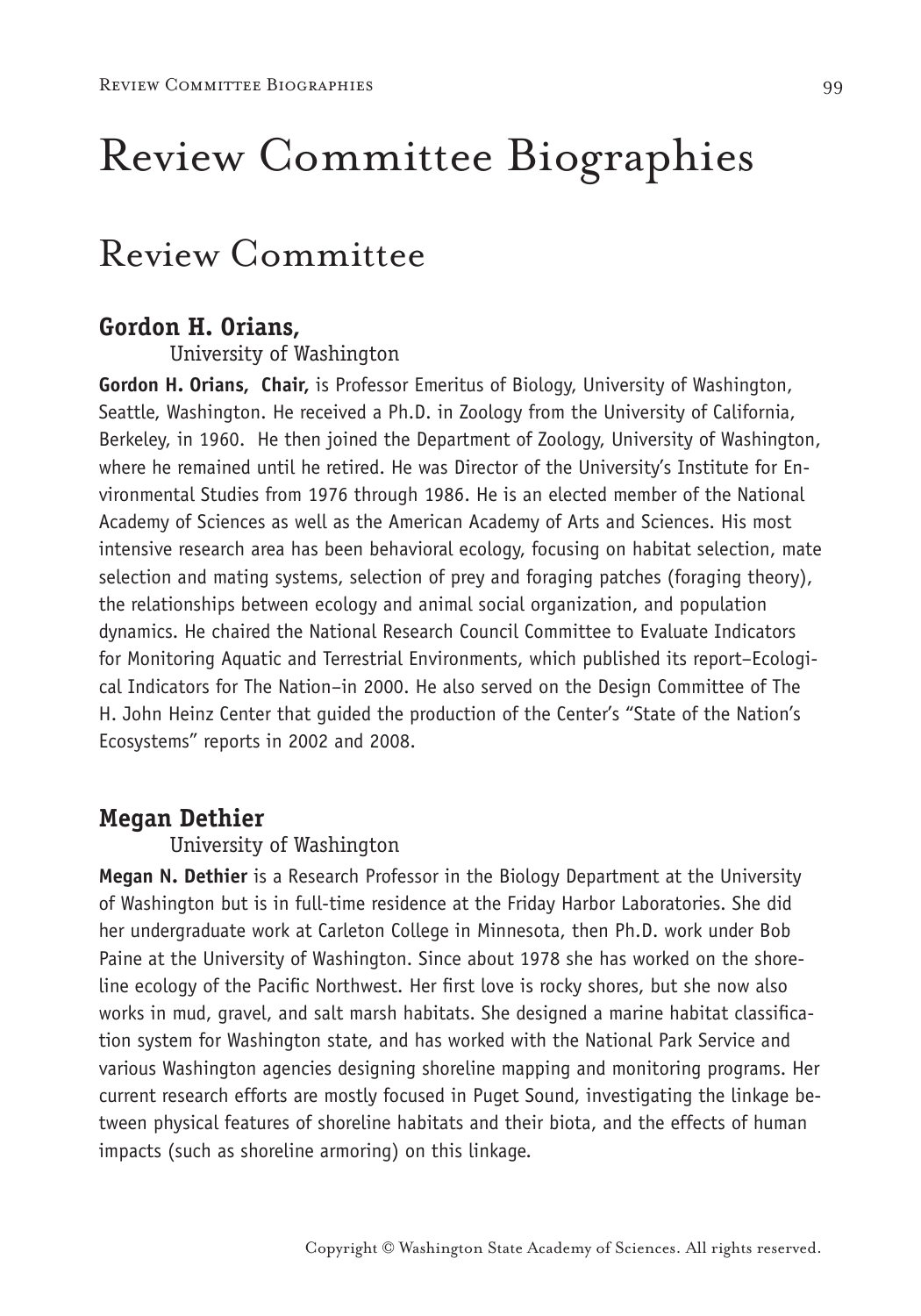#### **Charles Hirschman**

University of Washington

**Charles Hirschman** is Boeing International Professor in the Department of Sociology and the Daniel J. Evans School of Public Affairs at the University of Washington-Seattle. He received a BA from Miami University in 1965 and a Ph.D. from the University of Wisconsin in 1972. Prior to his appointment at the University of Washington in 1987, Hirschman taught at Duke and Cornell. At the University of Washington, he served as director of the Center for Studies in Demography and Ecology (1987-95) and as chair of the Department of Sociology (1995-98). His areas of specialization include demography, immigration and ethnicity, and Southeast Asia. He is past President of the Population Association of America (2005) and former chair of Section K (Social, Economic, and Political Sciences) of the American Association for the Advancement of Sciences (2004-05). He is an elected fellow of the American Academy of Arts and Sciences and the American Association for the Advancement of Sciences. He served in the National Research Council Panel on the Demographic and Economic Consequences of Immigration (1995-97), and currently serves in the National Academy of Sciences Committee on Population and on the National Institute of Child Health and Human Development Population Sciences Committee. He was a Peace Corps Volunteer in Malaysia from 1965 to 1967.

### **Alan J. Kohn**

University of Washington

**Alan J. Kohn** is Professor Emeritus of Biology at the University of Washington, where he has been a member of the faculty for 50 years. He was educated at Princeton University (A.B.) and Yale University (Ph.D.). At Washington, he taught undergraduate and graduate courses mainly in invertebrate and marine biology and ecology (1961-2007), and he supervised the Ph.D. dissertations of 21 graduate students. His research focuses on the ecology and evolution of tropical marine biodiversity. He has published more than 120 research papers, and is the author or co-author of three books and co-editor of three others. He is Honorary Life President of the American Malacological Society, and served as President of the Society for Integrative and Comparative Biology and as a member of the Council for International Exchange of Scholars. He has consulted on environmental matters for King County, Washington State Department of Natural Resources, Olympic Coast National Marine Sanctuary (NOAA), and several companies, and he has served as a program officer and panel member at the U.S. National Science Foundation, most recently for programs in Systematic Biology (2009) and Environmental Life Sciences (2010).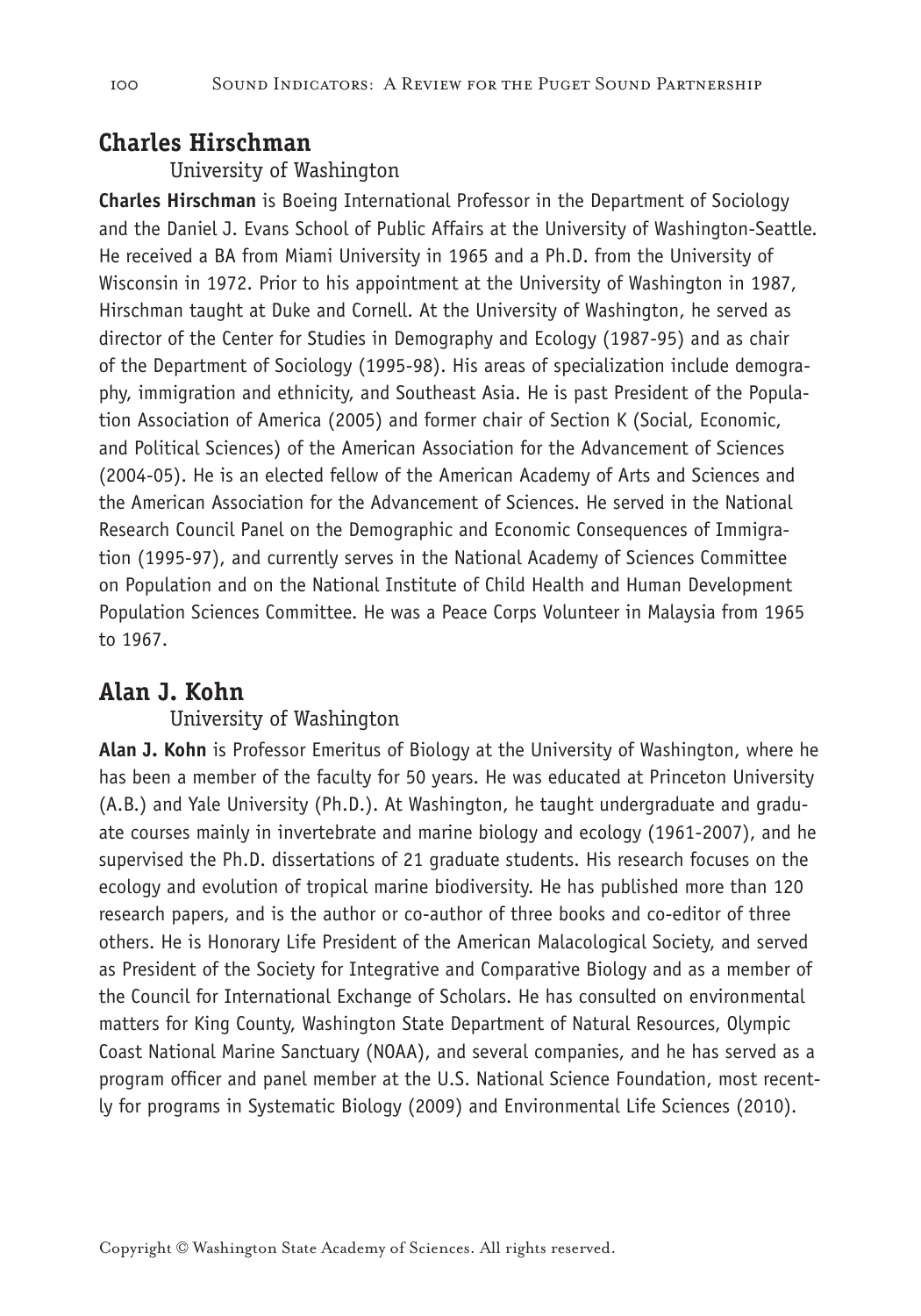#### **Duncan Patten**

Montana State University

**Duncan Patten** is Research Professor with the Department of Land Resources and Environmental Sciences at Montana State University, Bozeman. He is also Professor Emeritus in the School of Life Sciences at Arizona State University and past director of the ASU Center for Environmental Studies. Dr. Patten received a Ph.D. from Duke University. His research interests include arid and mountain ecosystems, especially the understanding of ecological processes of riparian, wetland, and riverine ecosystems. He was Senior Scientist of the Bureau of Reclamations Glen Canyon Environmental Studies. He is a Fellow of the American Association for the Advancement of Science and has been a member of several National Academy of Sciences/National Research Council (NAS/NRC) committees, including a Board and Commission. He was a member of the USFS Rangeland Roundtable, which selected indicators for rangeland sustainability, and he worked with the NPS Greater Yellowstone Network program on vital signs. Patten was on the Design Committee of The H. John Heinz Center that helped develop the Center's 2002 and 2008 "State of the Nation's Ecosystems" reports and also served on an Independent Science Board guiding restoration and science for the California Bay Delta Authority estuary/river/water/levee programs. He is presently on EPA's Science Advisory Board.

## **Terry F. Young**

Environmental Science Consultant

**Terry F. Young** is an independent consultant who specializes in water quality, ecological indicators, and the use of economic incentives to control pollution. In 2007, she was appointed as a member of the San Francisco Regional Water Quality Control Board and is currently the Board's Vice-Chair. From 1992 to 2002, Dr. Young was a member of the U.S. EPA's Science Advisory Board, chairing its Ecological Processes and Effects Committee and serving on the Executive Committee of the Board. In this capacity, she edited the Board's report: "A Framework for Assessing and Reporting on Ecological Condition." Dr. Young has served on committees of the National Research Council and boards of environmental organizations. She also served on the Design Committee of The H. John Heinz Center for its report on the "State of the Nation's Ecosystems." Dr. Young received her Ph.D. in Agricultural and Environmental Chemistry from the University of California at Berkeley and an undergraduate degree in Chemistry from Yale University.